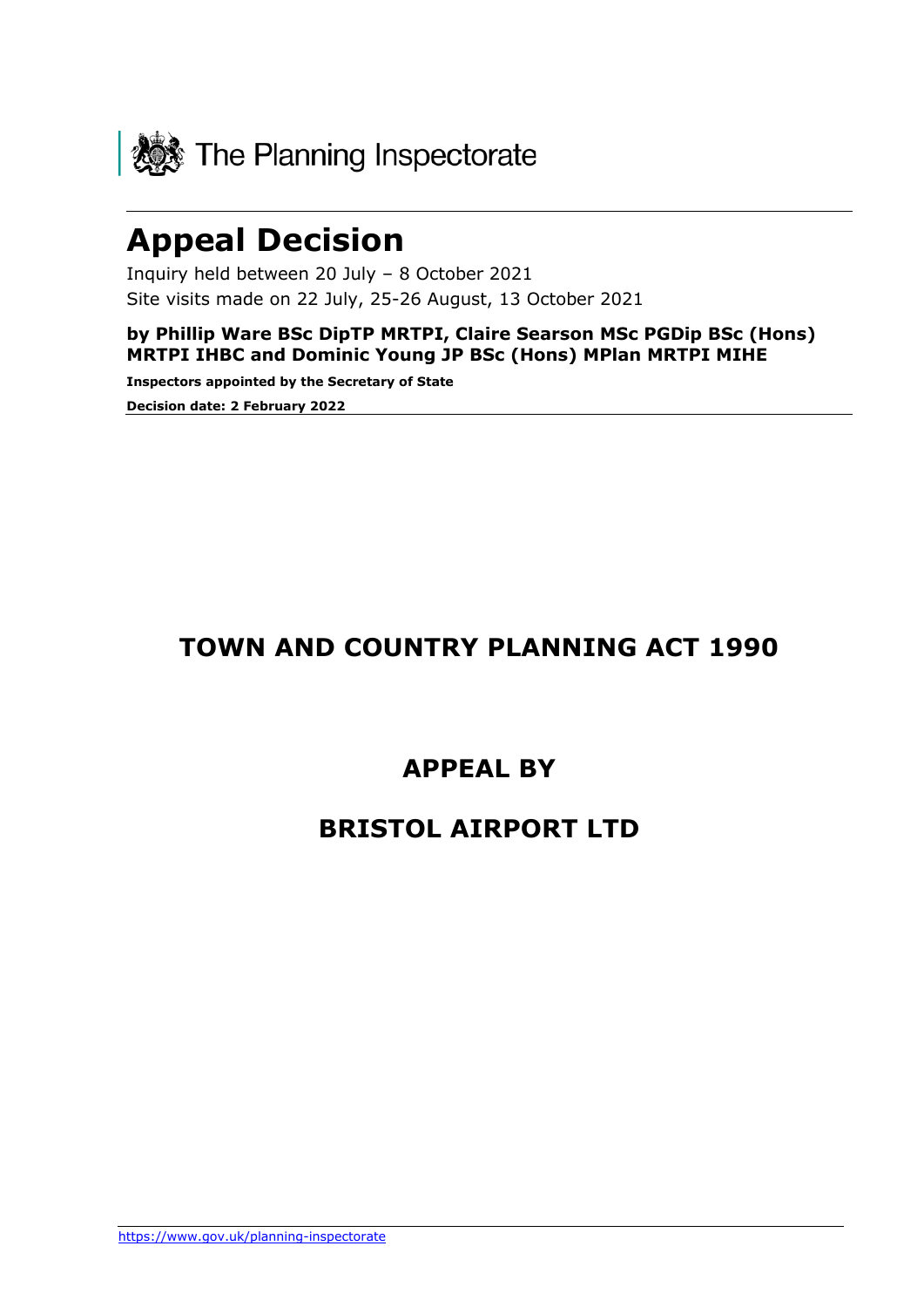#### **TABLE OF CONTENTS**

| <b>GLOSSARY</b>    |                                                                                                                                                                                                                                                                                                                                                                                                                                                                                                                                                                            | 5                                                                                |
|--------------------|----------------------------------------------------------------------------------------------------------------------------------------------------------------------------------------------------------------------------------------------------------------------------------------------------------------------------------------------------------------------------------------------------------------------------------------------------------------------------------------------------------------------------------------------------------------------------|----------------------------------------------------------------------------------|
| <b>Decision</b>    |                                                                                                                                                                                                                                                                                                                                                                                                                                                                                                                                                                            | 7                                                                                |
|                    | <b>Procedural Matters</b>                                                                                                                                                                                                                                                                                                                                                                                                                                                                                                                                                  | 8                                                                                |
|                    | <b>Applications for costs</b>                                                                                                                                                                                                                                                                                                                                                                                                                                                                                                                                              |                                                                                  |
|                    | <b>Site and Surrounding Area</b>                                                                                                                                                                                                                                                                                                                                                                                                                                                                                                                                           | 10                                                                               |
|                    | <b>Relevant Background and Planning History</b>                                                                                                                                                                                                                                                                                                                                                                                                                                                                                                                            | 11                                                                               |
|                    | <b>The Proposal</b>                                                                                                                                                                                                                                                                                                                                                                                                                                                                                                                                                        | 12                                                                               |
|                    | <b>Planning Law, Policy and Guidance</b><br>Legislation<br>The Development Plan and other Local Policy<br><b>Regional Policy</b><br>The National Planning Policy Framework<br><b>Build Back Better</b><br><b>National Aviation Policy</b><br>Climate Change Policy<br><b>Noise Policy</b><br>Air Quality Legislation and Policy<br><b>Transport and Travel Policy</b>                                                                                                                                                                                                      | 13<br>13<br>13<br>14<br>14<br>17<br>17<br>19<br>20<br>21<br>22<br>22             |
| <b>Main Issues</b> | <b>Other Relevant Policy and Guidance</b>                                                                                                                                                                                                                                                                                                                                                                                                                                                                                                                                  | 22                                                                               |
|                    | <b>Need and Forecasting</b><br><b>Need</b><br>Forecasting<br><b>Fleet Mix</b><br><b>Business Travel Growth</b><br>Logit Model<br>Conclusions on Forecasting                                                                                                                                                                                                                                                                                                                                                                                                                | 23<br>23<br>23<br>25<br>26<br>27<br>28                                           |
|                    | <b>Climate Change</b><br>The importance of climate change and the broad approach<br>of the parties<br>Development Plan and the NPPF<br>The Climate Change Act 2008 and Carbon Budgets<br><b>Offsetting Schemes</b><br>The APF and MBU<br>Decarbonising Transport and Jet Zero<br>COP <sub>26</sub><br>The CO <sub>2</sub> Effect of the Proposal<br>Cumulative Impact of Airport Expansion<br>Sustainable Aviation Fuels and Efficiency Gains<br>Failure to Assess non-CO <sub>2</sub> Emissions<br>Carbon and Climate Change Action Plan<br>Conclusions on Climate Change | 29<br>29<br>30<br>30<br>31<br>32<br>33<br>33<br>34<br>35<br>36<br>37<br>37<br>38 |
| <b>Noise</b>       | <b>Fleet Mix</b><br><b>Noise Indices</b>                                                                                                                                                                                                                                                                                                                                                                                                                                                                                                                                   | 38<br>39<br>40                                                                   |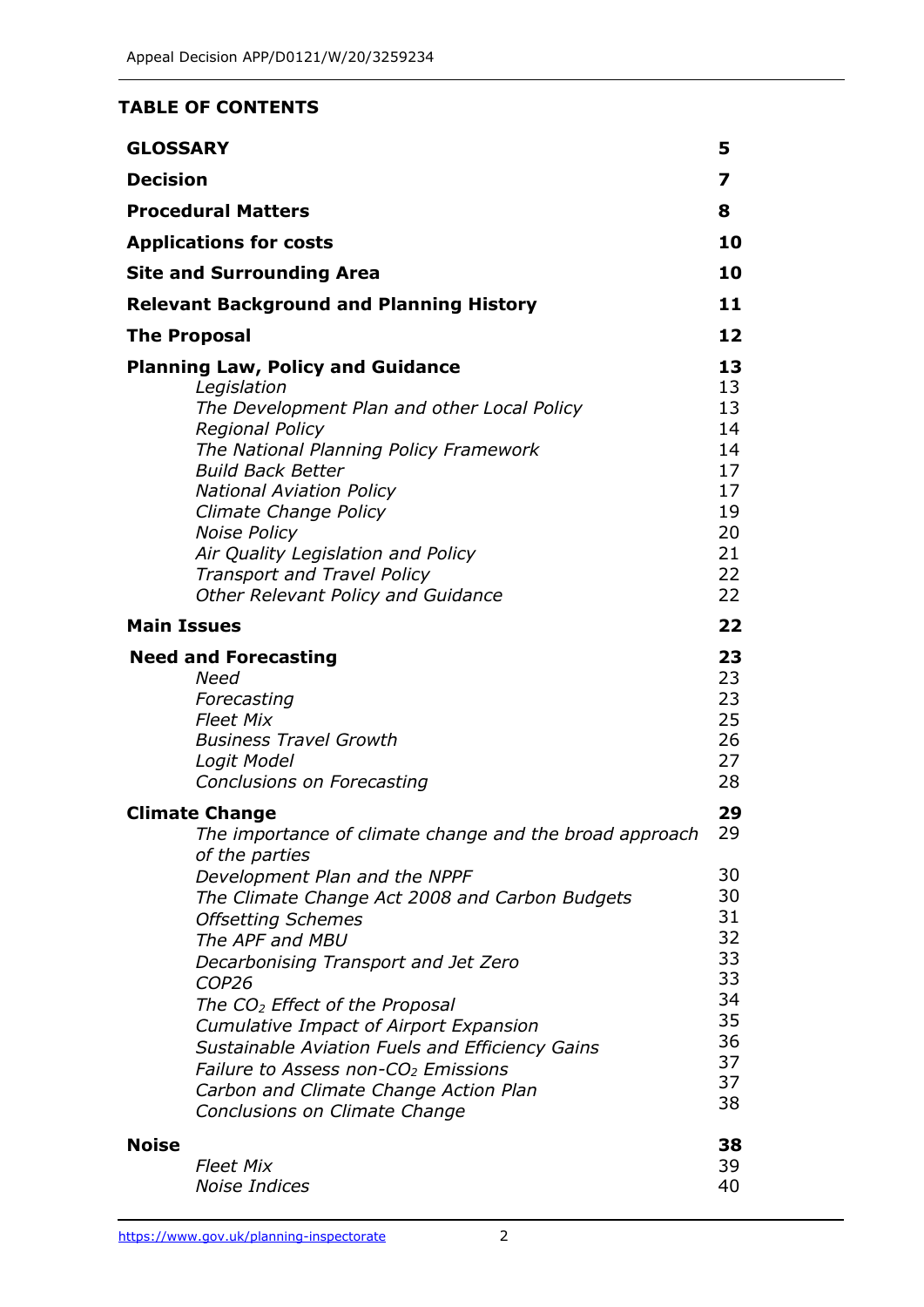| <b>Noise Values</b><br>Change Criteria<br><b>Effects</b><br><b>Ground Noise</b><br>Mitigation<br><b>Conclusion on Noise</b>                                                                                                                                             | 41<br>44<br>44<br>47<br>48<br>51                         |
|-------------------------------------------------------------------------------------------------------------------------------------------------------------------------------------------------------------------------------------------------------------------------|----------------------------------------------------------|
| <b>Air Quality</b>                                                                                                                                                                                                                                                      |                                                          |
| <b>Surface Access</b><br>Overview<br>A38 Improvement Works<br>Junction Modelling - Queue Lengths<br>Junction 1<br><b>Other Junction Modelling Issues</b><br><b>Modal Share</b><br>Parking Demand<br>M5 J22 Edithmead Roundabout<br><b>Conclusions on Surface Access</b> | 54<br>54<br>55<br>56<br>57<br>58<br>58<br>60<br>62<br>65 |
| <b>Green Belt</b><br>Inappropriateness<br><b>Openness</b><br>Purposes<br>Conclusions on Green Belt Harm<br>Other Considerations related to the Green Belt                                                                                                               | 66<br>66<br>66<br>68<br>68<br>69                         |
| <b>Other Matters</b>                                                                                                                                                                                                                                                    | 72                                                       |
| <b>Socio-Economics</b><br>Overview<br><b>BAL's Assessment</b><br><b>Business Travel Growth</b><br>Displacement<br><b>Outbound Tourism</b><br>Cost benefit analysis<br><b>Conclusions on Socio-Economics</b>                                                             | 72<br>72<br>72<br>73<br>73<br>74<br>75<br>76             |
| <b>Character and Appearance, including the AONB</b>                                                                                                                                                                                                                     | 76                                                       |
| <b>Biodiversity</b>                                                                                                                                                                                                                                                     | 78                                                       |
| <b>Health Impact Assessment</b>                                                                                                                                                                                                                                         | 80                                                       |
| <b>Public Sector Equality Duty</b>                                                                                                                                                                                                                                      | 80                                                       |
| <b>Prematurity</b>                                                                                                                                                                                                                                                      | 81                                                       |
| <b>Expansion at other Airports</b>                                                                                                                                                                                                                                      | 82                                                       |
| 'Salami Slicing'                                                                                                                                                                                                                                                        | 82                                                       |
| <b>Conditions</b>                                                                                                                                                                                                                                                       | 83                                                       |
| <b>Planning Obligation</b><br>S106 Agreement<br>Schedules 2&3 - Transport and Travel<br>Schedule 4 - Environmental and Social<br>Schedule 5 - Contributions<br>Unilateral Undertaking                                                                                   | 85<br>85<br>85<br>86<br>86<br>87                         |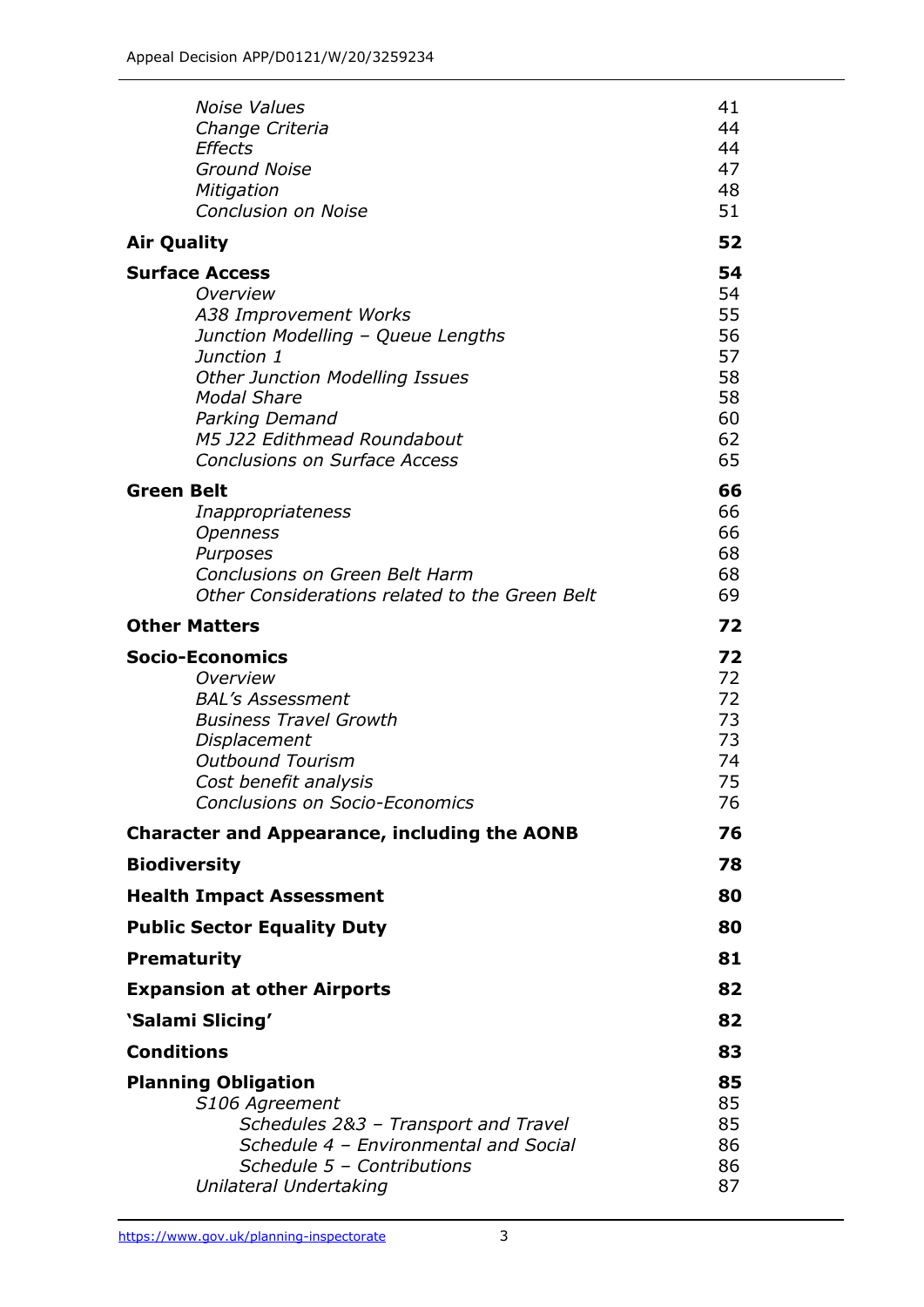| Schedule 1 - Transport and Travel<br>Schedule 2 - Noise Mitigation Scheme             | 87<br>87 |  |
|---------------------------------------------------------------------------------------|----------|--|
| <b>Planning Balance and Very Special Circumstances</b>                                |          |  |
| <b>Conclusion</b>                                                                     | 91       |  |
| <b>SCHEDULE OF CONDITIONS</b>                                                         |          |  |
| <b>APPEARANCES</b>                                                                    |          |  |
| <b>INTERESTED PERSONS WHO APPEARED AT THE INQUIRY</b>                                 | 112      |  |
| <b>WRITTEN SUBMISSIONS FROM THOSE WISHING TO</b><br><b>APPEAR BUT UNABLE TO DO SO</b> |          |  |
| <b>INQUIRY DOCUMENTS</b>                                                              | 115      |  |
| DOCUMENTS SUBMITTED AFTER THE CLOSE OF INQUIRY                                        | 118      |  |
| <b>CORE DOCUMENTS</b>                                                                 | 118      |  |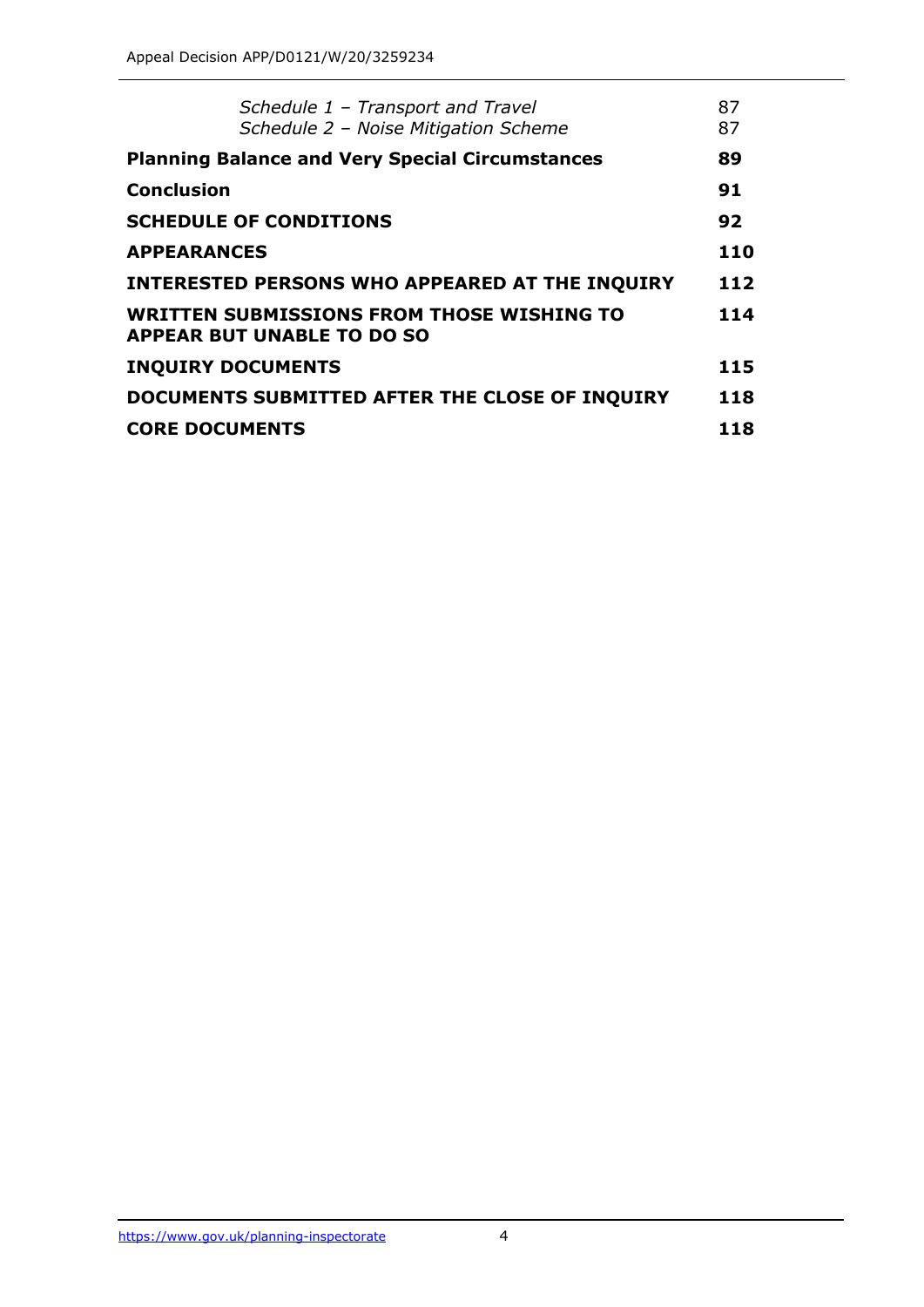# **GLOSSARY**

| <b>ANPS</b>       | Airports National Policy Statement: new runway capacity and<br>infrastructure at airports in the South-East of England (June 2018) |
|-------------------|------------------------------------------------------------------------------------------------------------------------------------|
| <b>AONB</b>       | Mendip Hills Area of Outstanding Natural Beauty                                                                                    |
| <b>APF</b>        | Aviation Policy Framework (March 2013)                                                                                             |
| <b>APU</b>        | <b>Auxiliary Power Unit</b>                                                                                                        |
| <b>AQAP</b>       | Air Quality Action Plan                                                                                                            |
|                   |                                                                                                                                    |
| AQG               | <b>Air Quality Guidelines</b>                                                                                                      |
| <b>AQS</b>        | Air Quality Standards                                                                                                              |
| AS                | Aviation Strategy 2050: the Future of UK Aviation (December 2018)                                                                  |
| <b>ASAS</b>       | Air Surface Access Strategy                                                                                                        |
| <b>ATM</b>        | <b>Air Traffic Movements</b>                                                                                                       |
| BA                | <b>Bristol Airport</b>                                                                                                             |
| <b>BAL</b>        | Bristol Airport Limited (the appellant)                                                                                            |
| <b>BAAN</b>       | <b>Bristol Airport Action Network</b>                                                                                              |
| <b>BALPA</b>      | <b>British Airlines Pilots Association</b>                                                                                         |
| <b>CAA</b>        | Civil Aviation Authority                                                                                                           |
| <b>CBA</b>        | Cost Benefit Analysis                                                                                                              |
| <b>CCC</b>        | Committee on Climate Change                                                                                                        |
| <b>CCCAP</b>      | Carbon and Climate Change Action Plan                                                                                              |
| CD                | <b>Core Document</b>                                                                                                               |
| <b>CIL</b>        | Community Infrastructure Levy                                                                                                      |
| <b>CS</b>         | North Somerset Core Strategy (adopted January 2017)                                                                                |
| COP <sub>26</sub> | United Nations Climate Change UK Conference 2021                                                                                   |
| <b>CORSIA</b>     | Carbon Offsetting and Reduction Scheme for International Aviation                                                                  |
| <b>CPO</b>        | Compulsory Purchase Order                                                                                                          |
| dB                | Decibel                                                                                                                            |
| DfT               | Department for Transport                                                                                                           |
| <b>DMP</b>        | Sites and Policies Plan Part 1: Development Management                                                                             |
|                   | Policies (adopted July 2017)                                                                                                       |
| <b>DMRB</b>       | Design Manual for Roads and Bridges                                                                                                |
| EIA               | <b>Environmental Impact Assessment</b>                                                                                             |
| <b>EIR</b>        | <b>Economic Impact Report</b>                                                                                                      |
| <b>ENG</b>        | Environmental Noise Guidelines - World Health Organisation (2018)                                                                  |
| eGPU              | electronic Ground Power Unit                                                                                                       |
| ES                | <b>Environmental Statement</b>                                                                                                     |
| EU                | European Union                                                                                                                     |
| <b>FR</b>         | <b>Forecasting Report</b>                                                                                                          |
| <b>GBA</b>        | Green Belt Assessment                                                                                                              |
| GBI               | Green Belt Inset                                                                                                                   |
| <b>GCN</b>        | Guidelines for Community Noise - World Health Organisation (1999)                                                                  |
| <b>GHG</b>        | Greenhouse Gas                                                                                                                     |
| <b>GVA</b>        | <b>Gross Value Added</b>                                                                                                           |
| Ha                | <b>Hectares</b>                                                                                                                    |
| HIA               | Health Impact Assessment                                                                                                           |
| <b>INQ</b>        | <b>Inquiry Document</b>                                                                                                            |
| <b>ICCAN</b>      | Independent Commission on Civil Aviation Noise                                                                                     |
| <b>ICAO</b>       | <b>International Civil Aviation Authority</b>                                                                                      |
| J                 | <b>Junction</b>                                                                                                                    |
| <b>LOAEL</b>      | Lowest Observed Adverse Effect Level                                                                                               |
| <b>LVIA</b>       | Landscape and Visual Impact Assessment                                                                                             |
|                   |                                                                                                                                    |
| <b>MBU</b>        | Beyond the Horizon - the future of UK aviation: making best use of                                                                 |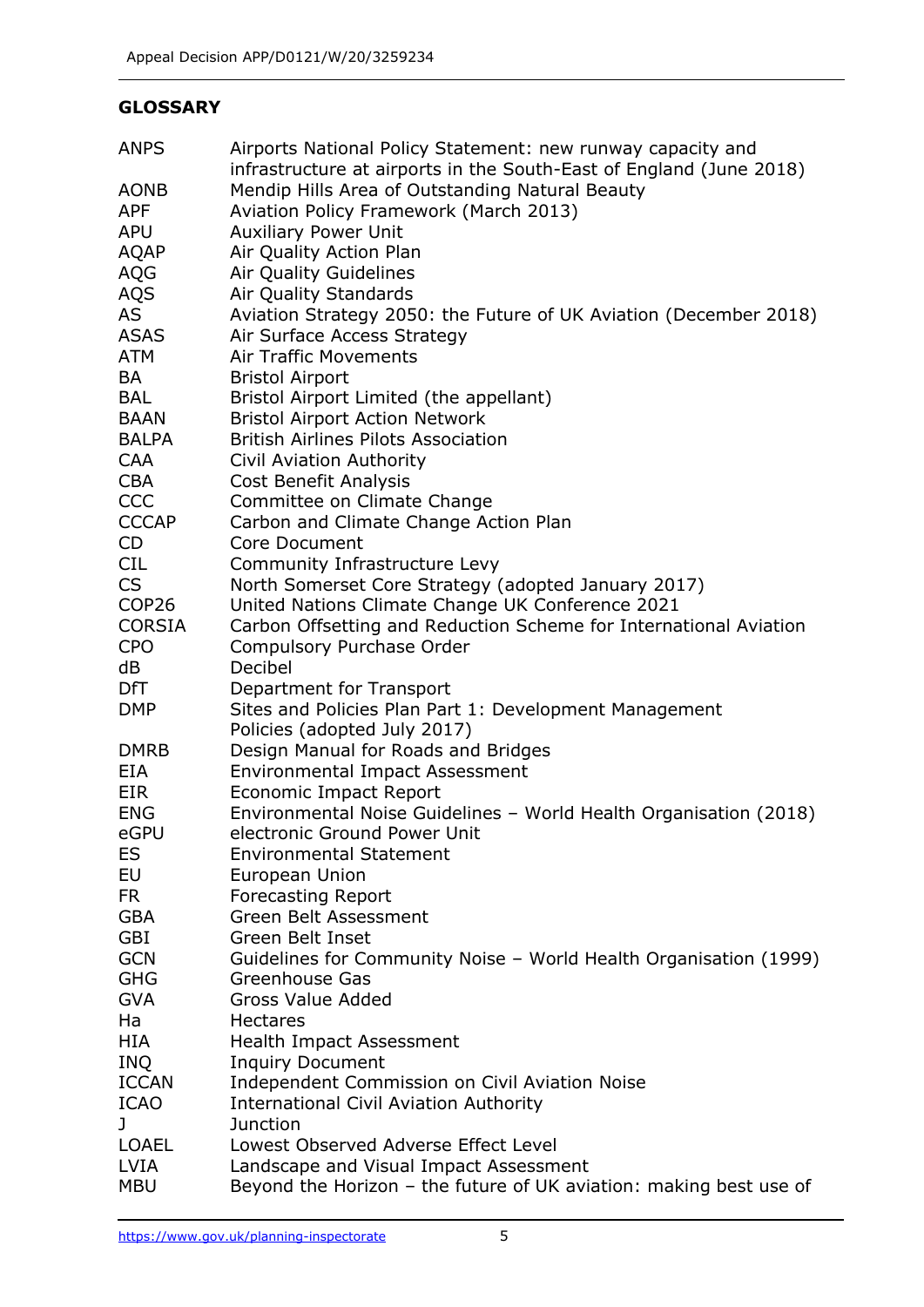|                  | existing runways (June 2018)                              |
|------------------|-----------------------------------------------------------|
| mppa             | Million Passengers per Annum                              |
| <b>MSCP</b>      | Multi-Storey Car Park                                     |
| NΗ               | <b>National Highways</b>                                  |
| <b>NNG</b>       | Night Noise Guidance - World Health Organisation (2009)   |
| $NO_{x}$         | Oxides of Nitrogen                                        |
|                  |                                                           |
| <b>NPPF</b>      | National Planning Policy Framework (as revised July 2021) |
| <b>NPSE</b>      | Noise Policy Statement for England (2010)                 |
| <b>NSC</b>       | North Somerset Council                                    |
| <b>PCAA</b>      | Parish Council Airport Association                        |
| <b>PDS</b>       | Parking Demand Study                                      |
| <b>PDSU</b>      | Parking Demand Study Update                               |
| <b>PEC</b>       | <b>Predicted Total Contributions</b>                      |
| PoE              | Proof of Evidence                                         |
| $PM_{2.5/10}$    | <b>Particulate Matter</b>                                 |
| <b>PPG</b>       | <b>Planning Practice Guidance</b>                         |
| <b>PS</b>        | Parking Strategy                                          |
| <b>PSED</b>      | <b>Public Sector Equality Duty</b>                        |
| PTI              | Public Transport Interchange                              |
| <b>PTMS</b>      | <b>Public Transport Modal Share</b>                       |
| QC               | Quota Count                                               |
| <b>RFC</b>       | Ratio to Flow Capacity                                    |
| <b>RfR</b>       | Reason for Refusal                                        |
| <b>RSA</b>       | Road Safety Audit                                         |
| S <sub>106</sub> | Section 106 of the Town and Country Planning Act 1990     |
| <b>SAC</b>       | Special Area of Conservation                              |
| <b>SBL</b>       | Southern Bristol Link                                     |
| <b>SCC</b>       | Somerset County Council                                   |
| <b>SEL</b>       | Single Event Level                                        |
| <b>SOAEL</b>     | Significant Observed Adverse Effect Level                 |
| SoCG             | <b>Statement of Common Ground</b>                         |
| <b>SoNA</b>      | Survey of Noise Attitudes                                 |
| SoS              | Secretary of State                                        |
| <b>SPD</b>       | <b>Supplementary Planning Documents</b>                   |
| <b>SPLS</b>      | Sutherland Property & Legal Services                      |
| TA               | <b>Transport Assessment</b>                               |
| <b>TAA</b>       | <b>Transport Assessment Addendum</b>                      |
| <b>UAEL</b>      | Unacceptable Adverse Effect Level                         |
| <b>UFPs</b>      | <b>Ultra Fine Particles</b>                               |
| UK ETS           | <b>UK Emissions Trading Scheme</b>                        |
| UU               | Unilateral Undertaking                                    |
| <b>WCHAR</b>     | Walking, Cycling and Horse-Riding Assessment and Review   |
| <b>WHO</b>       | World Health Organisation                                 |
| <b>XR</b>        | <b>Extinction Rebellion</b>                               |
| <b>ZTV</b>       | Zone of Theoretical Visibility                            |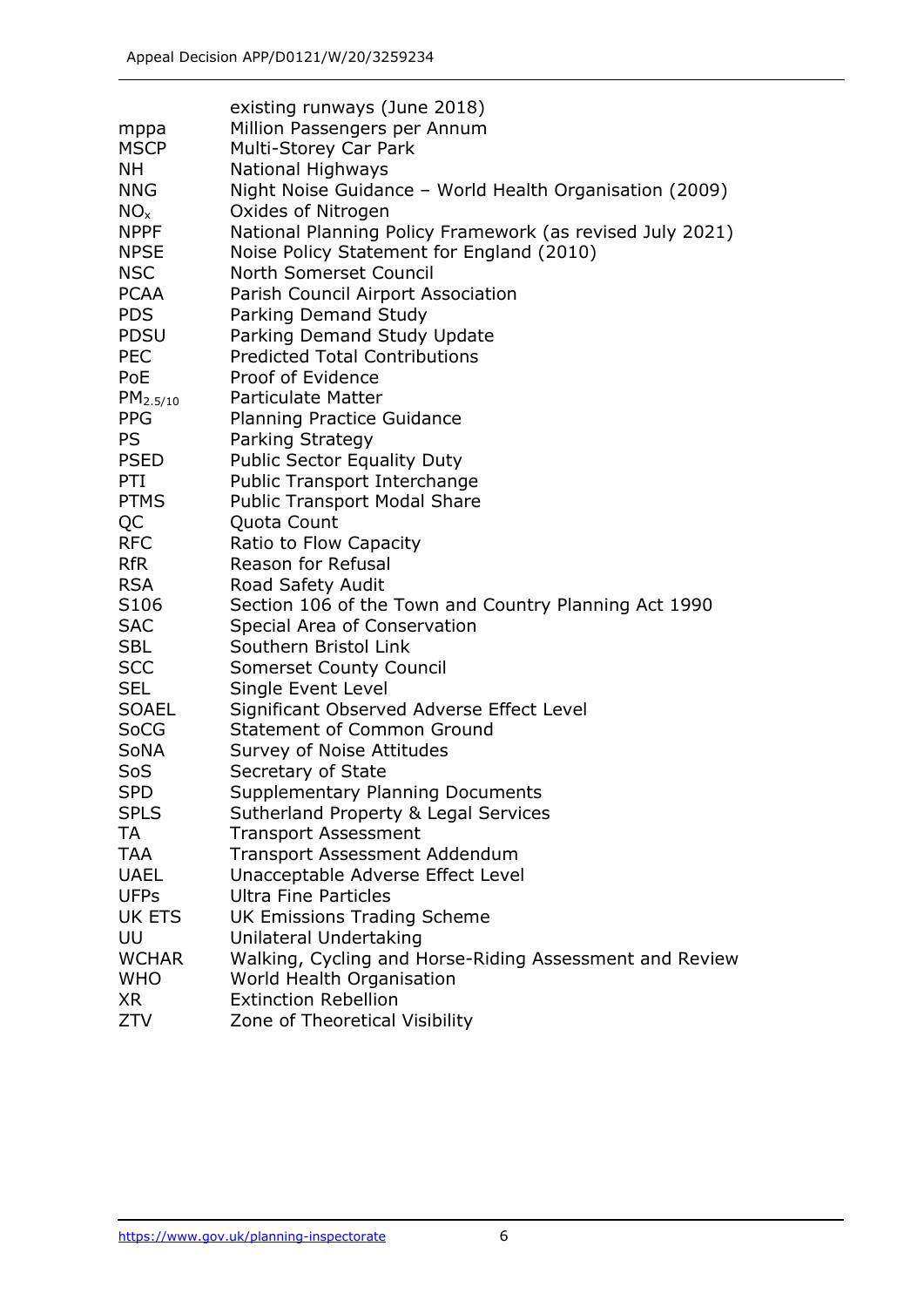# **Appeal Ref: APP/D0121/W/20/3259234 Bristol Airport, North Side Road, Felton, Bristol, BS48 3DY**

- The appeal is made under section 78 of the Town and Country Planning Act 1990 against a refusal to grant planning permission.
- The appeal is made by Bristol Airport Limited against the decision of North Somerset Council.
- The application Ref 18/P/5118/OUT, dated 5 December 2018, was refused by notice dated 19 March 2020.
- The development proposed is an outline planning application (with reserved matters details for some elements included and some elements reserved for subsequent approval) for the development of Bristol Airport to enable a throughput of 12 million terminal passengers in any 12 month calendar period, comprising: 2no. extensions to the terminal building and canopies over the forecourt of the main terminal building; erection of new east walkway and pier with vertical circulation cores and pre-board zones; 5m high acoustic timber fence; construction of a new service yard directly north of the western walkway; erection of a multi-storey car park north west of the terminal building with five levels providing approximately 2,150 spaces; enhancement to the internal road system including gyratory road with internal surface car parking and layout changes; enhancements to airside infrastructure including construction of new eastern taxiway link and taxiway widening (and fillets) to the southern edge of Taxiway GOLF; the year-round use of the existing Silver Zone car park extension (Phase 1) with associated permanent (fixed) lighting and CCTV; extension to the Silver Zone car park to provide approximately 2,700 spaces (Phase 2); the provision of on-site renewable energy generation; improvements to the A38; operating within a rolling annualised cap of 4,000 night flights between the hours of 23:30 and 06:00 with no seasonal restrictions; revision to the operation of Stands 38 and 39; and landscaping and associated works.

# **Decision**

1. The appeal is allowed and outline planning permission (with reserved matters details for some elements included and some elements reserved for subsequent approval) is granted for the development of Bristol Airport to enable a throughput of 12 million terminal passengers in any 12 month calendar period, comprising: 2no. extensions to the terminal building and canopies over the forecourt of the main terminal building; erection of new east walkway and pier with vertical circulation cores and pre-board zones; 5m high acoustic timber fence; construction of a new service yard directly north of the western walkway; erection of a multi-storey car park north west of the terminal building with five levels providing approximately 2,150 spaces; enhancement to the internal road system including gyratory road with internal surface car parking and layout changes; enhancements to airside infrastructure including construction of new eastern taxiway link and taxiway widening (and fillets) to the southern edge of Taxiway GOLF; the year-round use of the existing Silver Zone car park extension (Phase 1) with associated permanent (fixed) lighting and CCTV; extension to the Silver Zone car park to provide approximately 2,700 spaces (Phase 2); the provision of on-site renewable energy generation; improvements to the A38; operating within a rolling annualised cap of 4,000 night flights between the hours of 23:30 and 06:00 with no seasonal restrictions; and landscaping and associated works at Bristol Airport, North Side Road, Felton, Bristol, BS48 3DY in accordance with the terms of the application, Ref 18/P/5118/OUT, dated 5 December 2018, subject to the conditions set out in the schedule to this decision.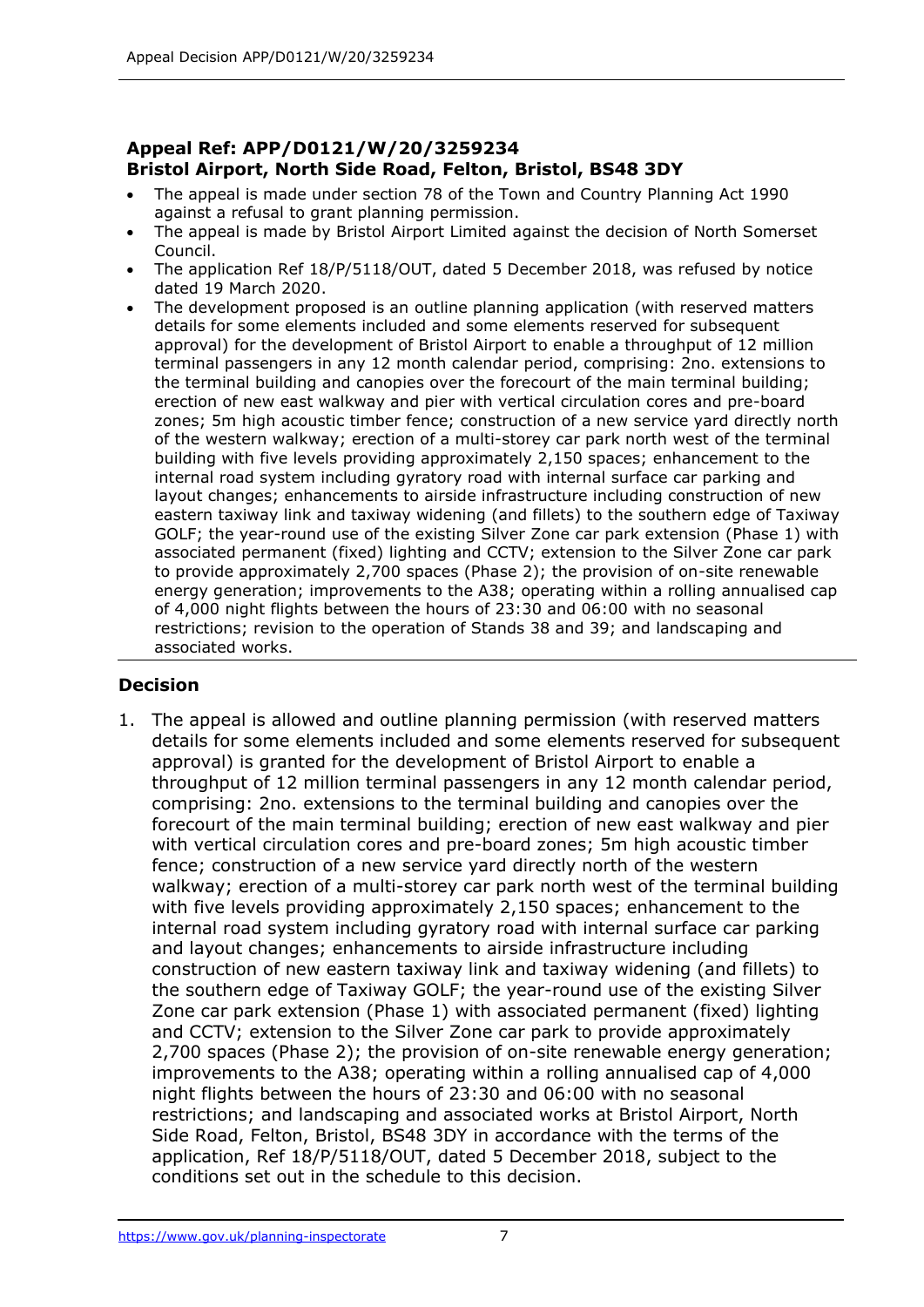# **Procedural Matters**

- 2. In light of the scale of the Inquiry including the number of Rule 6 parties, the amount of public interest, the number of written representations and the linked Compulsory Purchase Order (CPO) Inquiry, it was decided that the appeal would be considered by a Panel of three Inspectors at two separate, but linked, Inquiries. The Panel would wish to record their thanks to Joanna Vincent, the Programme Officer, for her assistance with the running of the events.
- 3. The Inquiry sat for 36 days between 20 July and 8 October 2021 at Weston-Super-Mare Town Hall. Due to capacity restrictions at the venue and with the agreement of all parties, the Inquiry comprised both physical and virtual elements. To avoid the repetition of evidence, the CPO and s78 Inquiries were opened at the same time. Although the s78 appeal is transferred for determination by the Panel, the CPO has not been delegated, and therefore the Panel will be reporting separately to the Secretary of State (SoS) in relation to that matter.
- 4. Rule 6 status was granted to the British Airlines Pilots Association (BALPA), the Parish Council Airport Association (PCAA), Bristol Airport Action Network (BAAN), Sutherland Property & Legal Services (SPLS) and Extinction Rebellion Elders (XR).
- 5. The Panel undertook unaccompanied site visits on 22 July and 25 August 2021 with the main parties providing an agreed list of viewpoints. A further site visit of the airport itself was carried out on 26 August. An early morning site visit took place on 13 October in order to understand the noise impacts of early morning take-offs between 6-7:30am.
- 6. Although the application is in outline, full details have been submitted in relation to the proposed extensions to the terminal building and highways improvements on the A38. For the outline elements design and size parameters have been defined which allows an assessment of the environmental effects of the proposed development to be undertaken. Table 1.1 of the Planning Statement<sup>1</sup> clarifies which matters are in outline and which are subject to detailed consideration. A full list of the submitted plans and supporting documentation is contained at paragraph 1.4.2 and 1.4.3 of the Planning Statement.
- 7. The appeal scheme qualifies as an Environmental Impact Assessment (EIA) development and therefore, an Environmental Statement (ES) was submitted with the planning application to assess the likely significant effects on a number of topic areas scoped into the report.<sup>2</sup>
- 8. Following requests under Regulation 25 of the Town and Country Planning (Environmental Impact Assessment) (England and Wales) Regulations 2017 (EIA Regs) further information was submitted to North Somerset Council (NSC) in April<sup>3</sup> and October<sup>4</sup> 2019. The additional information provided in response to the Regulation 25 requests did not result in any changes to the findings of the ES in terms of the assessment of likely significant effects. As part of the

 $1$  CD: 2.03

<sup>2</sup> CD: 2.05.01-49

<sup>3</sup> CD: 3.04.01-13

<sup>4</sup> CD: 3.06.01-23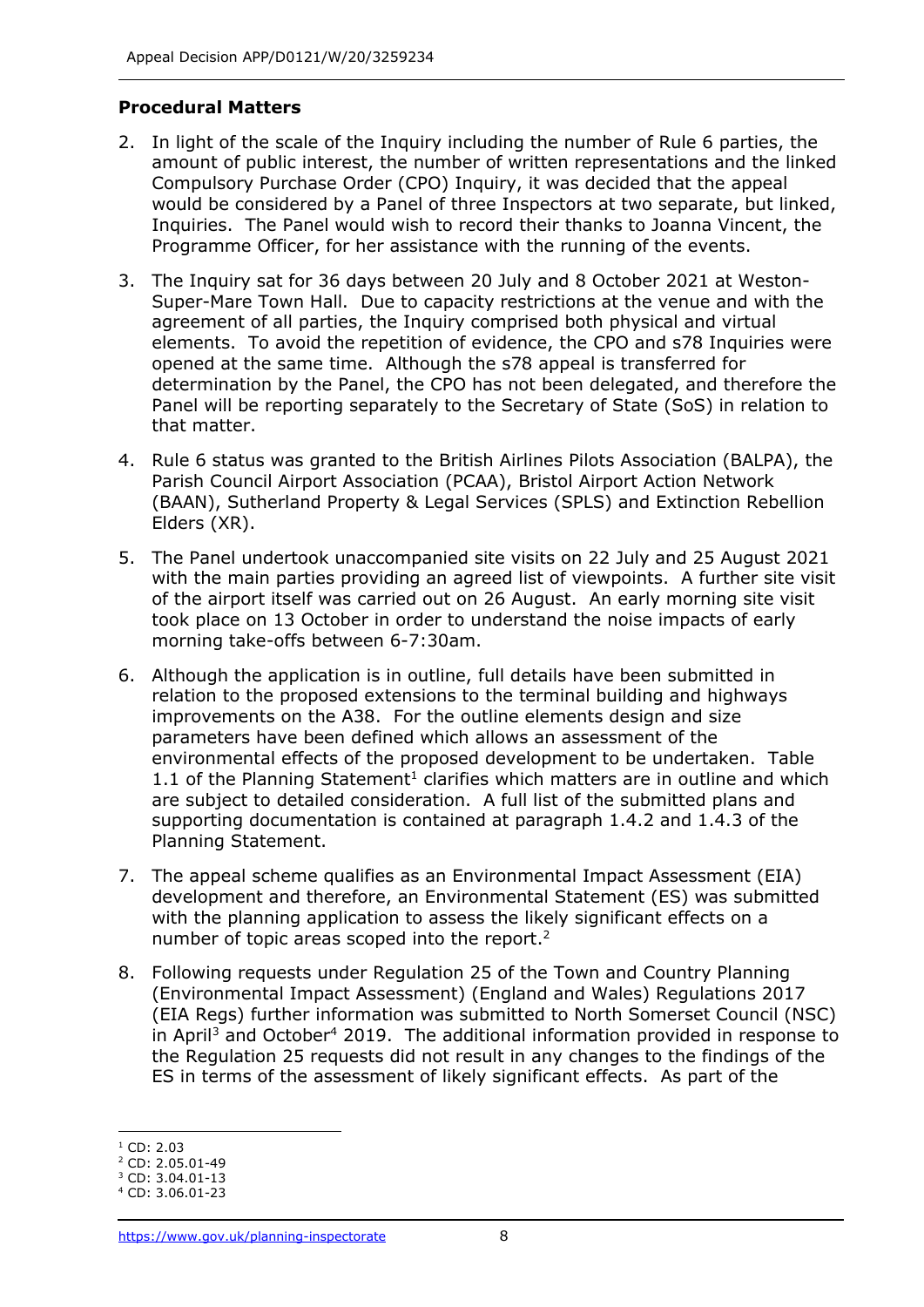appeal, the Appellant (BAL) submitted an ES Addendum in November 2020<sup>5</sup> in order to reflect changes to the growth scenarios arising from the Covid-19 pandemic.

- 9. Following review, the ES and the ESA are considered satisfactory in terms of Schedule 4 of the EIA Regs. The Panel have therefore taken account of the ES and ESA accordingly.
- 10. A signed and dated S106 agreement (S106) was submitted at the end of the Inquiry together with a Community Infrastructure Levy (CIL) Compliance Statement.<sup>6</sup> Amongst other things, the document contains obligations in respect of transport and travel, the A38 highway works, air quality, noise, a Skills and Employment Plan and financial contributions to NSC. The proposed obligations need to be assessed against the statutory CIL tests; a matter addressed later in this decision.
- 11. In addition to the S106, a Unilateral Undertaking (UU) was submitted after the close of the Inquiry.<sup>7</sup> It contains undertakings in respect of an Air Surface Access Strategy (ASAS) and new public transport services, along with a noise mitigation scheme.
- 12. Signed Statements of Common Ground (SoCG) relating to overarching and topic-based matters were submitted before the close of the Inquiry. 8 The Panel have had regard to these in reaching its decision.
- 13. Pre-Inquiry Case Management Conferences were held on 8 March and 30 June 2021 to discuss the arrangements for the Inquiry and deadlines for the submission of various documents. Summaries of the conferences were subsequently sent to the main parties.
- 14. The Government published its revised National Planning Policy Framework (NPPF) on 20 July 2021. $9$  The parties were given the opportunity to comment on any relevant implications for the appeal orally and within written representations during the event.
- 15. On 14 July the Department for Transport (DfT) published its 'Decarbonising Transport: A Better Greener Britain' strategy<sup>10</sup> alongside the 'Jet Zero Consultation: A consultation on our strategy for net zero aviation $11$ , 'Jet Zero Consultation: Evidence and Analysis<sup>12</sup> and 'Targeting net zero – next steps for the Renewable Transport Fuels Obligation: Government response'. <sup>13</sup> The parties were invited to submit an addendum to their proofs of evidence on these matters and these were discussed during the event.
- 16. Written representations following the Government's publication of 'Valuation of greenhouse gas emissions: for policy appraisal and evaluation' dated 2 September 2021<sup>14</sup> were also submitted and discussed during the Inquiry.

<sup>5</sup> CD: 2.19-2.23

<sup>6</sup> INQ/117, INQ/119 and INQ/113

<sup>7</sup> INQ/118

<sup>8</sup> INQ/115 and INQ/116

<sup>9</sup> CD: 5.08

<sup>&</sup>lt;sup>10</sup> CD: 9.134  $11$  CD: 9.135

<sup>12</sup> CD: 9.136

<sup>13</sup> CD: 9.137

<sup>14</sup> INQ/054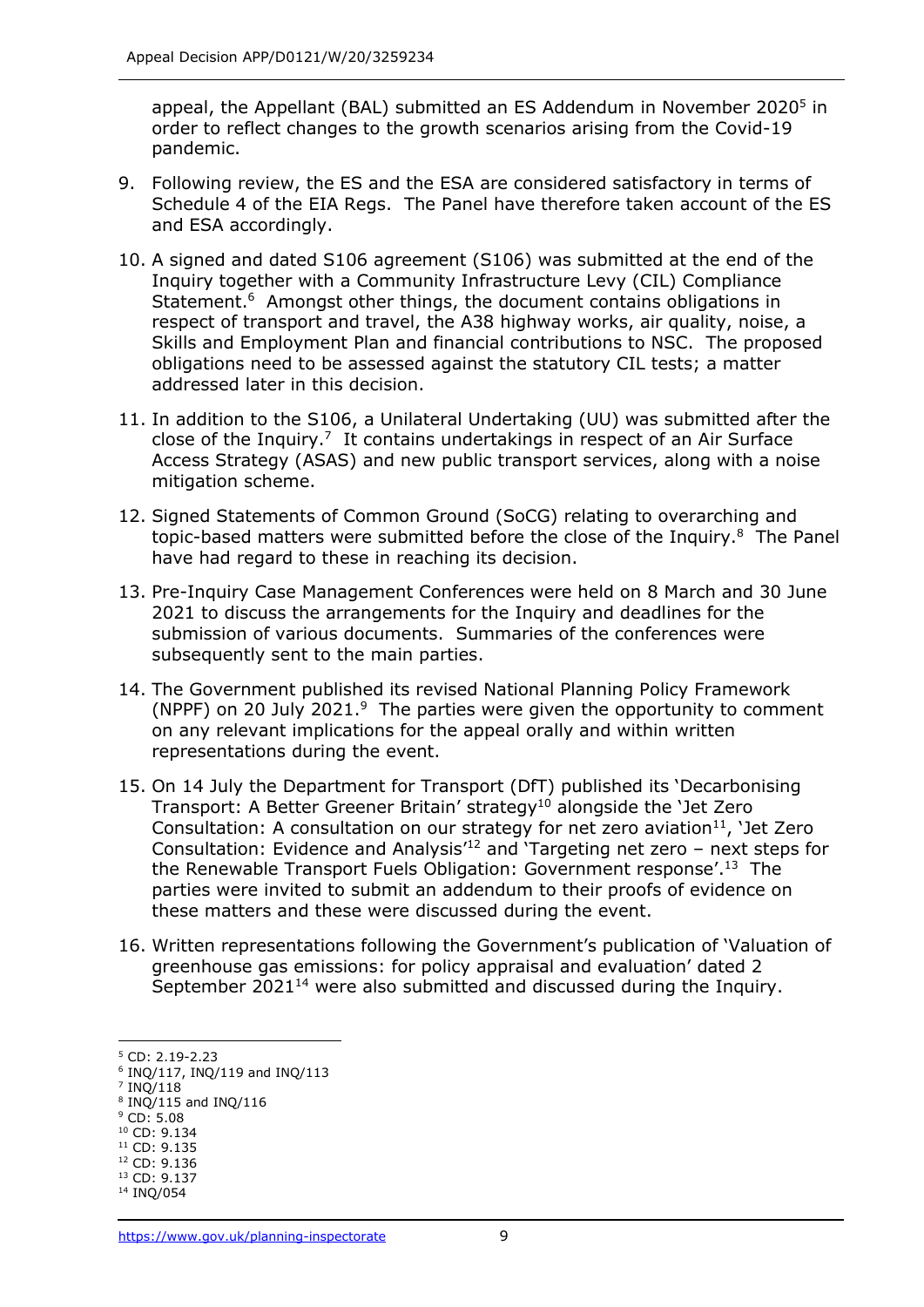- 17. On 22 September 2021, the World Health Organization (WHO) issued new guidelines on the health effects of air quality on humans.<sup>15</sup> Parties were also invited to submit written statements on this document.<sup>16</sup>
- 18. A separate application for a park and ride scheme for Bristol Airport (BA) at Heathfield Lane, Hewish<sup>17</sup> was refused by NSC during the course of the Inquiry.<sup>18</sup> That decision has apparently been appealed and will be subject to a separate decision in due course.
- 19. Following the close of the Inquiry, on 19 October 2021 the Government launched a policy paper for their Net Zero Strategy, entitled Build Back Greener. <sup>19</sup> The parties were invited to make written submissions on the implications of this document and the responses<sup>20</sup> received have been taken into account.
- 20. The Environment Act 2021 received Royal Assent on 9 November 2021. At around the same time the Glasgow Climate Pact<sup>21</sup> was published following the conclusion of the United Nations Climate Change UK Conference 2021 (COP26) and a proposal to increase capacity at Luton airport by 1 million passengers per annum (mppa) was approved by Luton Borough Council. The Panel wrote to the parties inviting comments on all of the abovementioned events and the comments received<sup>22</sup> have been taken into account in this decision.
- 21. Finally, in January 2022 BAAN submitted a bundle of material relating to a legal challenge against the grant of planning permission by Eastleigh Borough Council related to the proposed expansion of Southampton airport. BAAN's submission as well as the comments of the other parties in relation to it, $^{23}$  have all been taken into account.

# **Applications for costs**

22. At the Inquiry applications for costs were made by BAL against NSC and by NSC against BAL. These applications will be the subject of separate decisions.

# **Site and Surrounding Area**

- 23. BA is located approximately 11km south-west of Bristol city centre, within the local authority administrative area of North Somerset and the parish of Wrington. To the east, the villages of Felton and Winford are located 1.6km and 3.2km from the airport respectively. The settlements of Cleeve, Claverham and Yatton are located to the west. BA occupies an elevated position on a ridge of high ground called Broadfield Down, 165–192 metres above Ordnance Datum.
- 24. The area surrounding BA is predominately open, undulating countryside. The boundary of the Mendip Hills Area of Outstanding Natural Beauty (AONB) is some 3km south of the airport. The site falls outside, but within the consultation zone for the North Somerset and Mendip Bats Special Area of

<sup>16</sup> INQ095-098

 $19$  INQ/126

<sup>21</sup> INQ/135

<sup>&</sup>lt;sup>15</sup> INQ/085

<sup>&</sup>lt;sup>17</sup> This is the proposal promoted by Sutherland Property & Legal Services client

<sup>&</sup>lt;sup>18</sup> INQ/050 Application reference 20/P/1438/FUL

<sup>20</sup> INQ/127-130

<sup>22</sup> INQ/131-134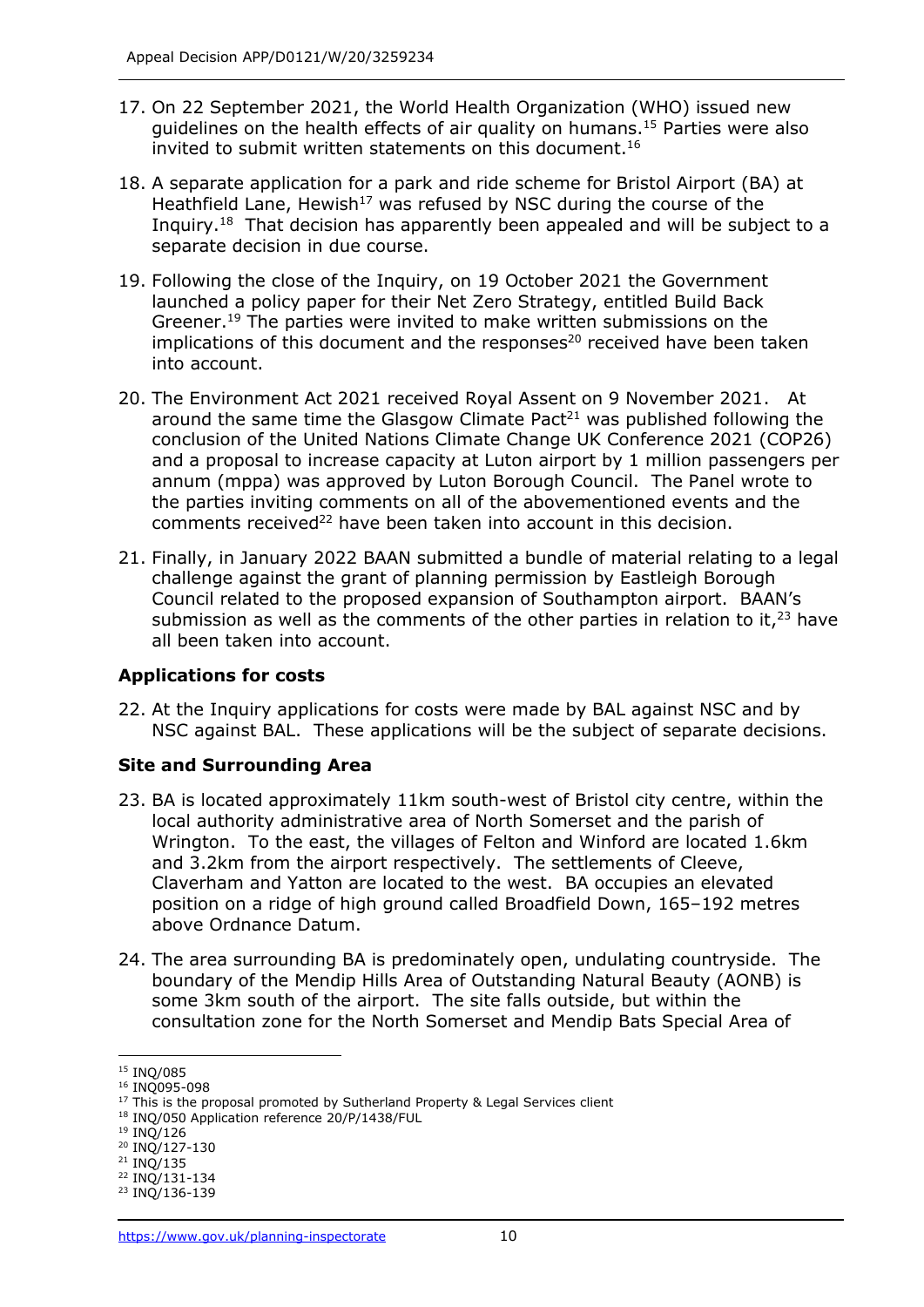Conservation (SAC) which is designated because of its importance for Greater and Lesser Horseshoe Bats.

- 25. Most of BA is in the Green Belt, save for 44 hectares (ha) at its north side. This area, known as the Green Belt Inset (GBI), includes the passenger terminal, air traffic control tower, hotel, Multi Storey Car Park (MSCP) 1 and surface car parks. The central part of the airport comprises the runway, aircraft taxiways and the aircraft stands. The south side of the airport includes private aviation buildings, a helicopter unit, fire station, new administration offices for BA staff (known as Lulsgate House) and long stay Silver Zone car park and a taxi waiting area. BA is open 24 hours a day, 365 days a year.
- 26. Access to BA is from two roundabouts on the A38, a major regional distributor road connecting Bristol to the north with Bridgewater to the south. The northern roundabout serves the GBI which includes the main passenger terminal and adjoining car parks. The south side of the airport is served by the southern roundabout. A third access for emergency and service vehicles is located on Downside Road which connects the A38 to the A370 to the west. The A370 is the main road connecting Bristol to Weston Super Mare and also provides access to Junction (J) 21 of the M5 motorway approximately 11km west of the airport. In addition to these main routes, the wider area is crisscrossed by a network of rural lanes.

# **Relevant Background and Planning History**

- 27. BA is the main airport for the South-West of England, providing a range of international and domestic flights. It opened in  $1957<sup>24</sup>$  and handled 33,000 passengers in its first year of operation. The airport expanded steadily through the 1960s, 70s and 80s driven partly by the popularity and affordability of foreign holidays. Planning permission was granted in 1995 for a replacement passenger terminal and re-routing part of the A38 next to the airport.<sup>25</sup> At that time BA handled 2.1 mppa. This increased to 3.9 mppa by 2003 and 6.3 mppa by 2008.
- 28. In 2011, BAL obtained planning permission from NSC for the major expansion of BA to accommodate 10 mppa<sup>26</sup> (the 10 mppa permission). The permission included over 30 separate developments and was subject to a Section 106 agreement. The main obligations in that S106 required BA to: fund new and more frequent public transport services to and from the airport; provide an environmental mitigation fund; develop a skills and employment plan; make financial contributions towards strategic infrastructure projects and undertake air quality monitoring. Parts of the 10 mppa permission, most notably an additional multi-storey car park (MSCP 2) have yet to be implemented.
- 29. By 2019 BA handled 8.9 million passengers making it the ninth busiest airport in the UK and the third largest regional airport in England.
- 30. The application subject to this appeal was submitted to NSC in December 2018. It was considered by the Planning Committee and contrary to the

<sup>&</sup>lt;sup>24</sup> The airport can be traced as far back as 1930. It was requisitioned by the Air Ministry at the outset of the Second World War.

<sup>25</sup> LPA Ref: 1287/91

<sup>26</sup> CD: 4.01b LPA Ref: 09/P/1020/OT2 Decision Notice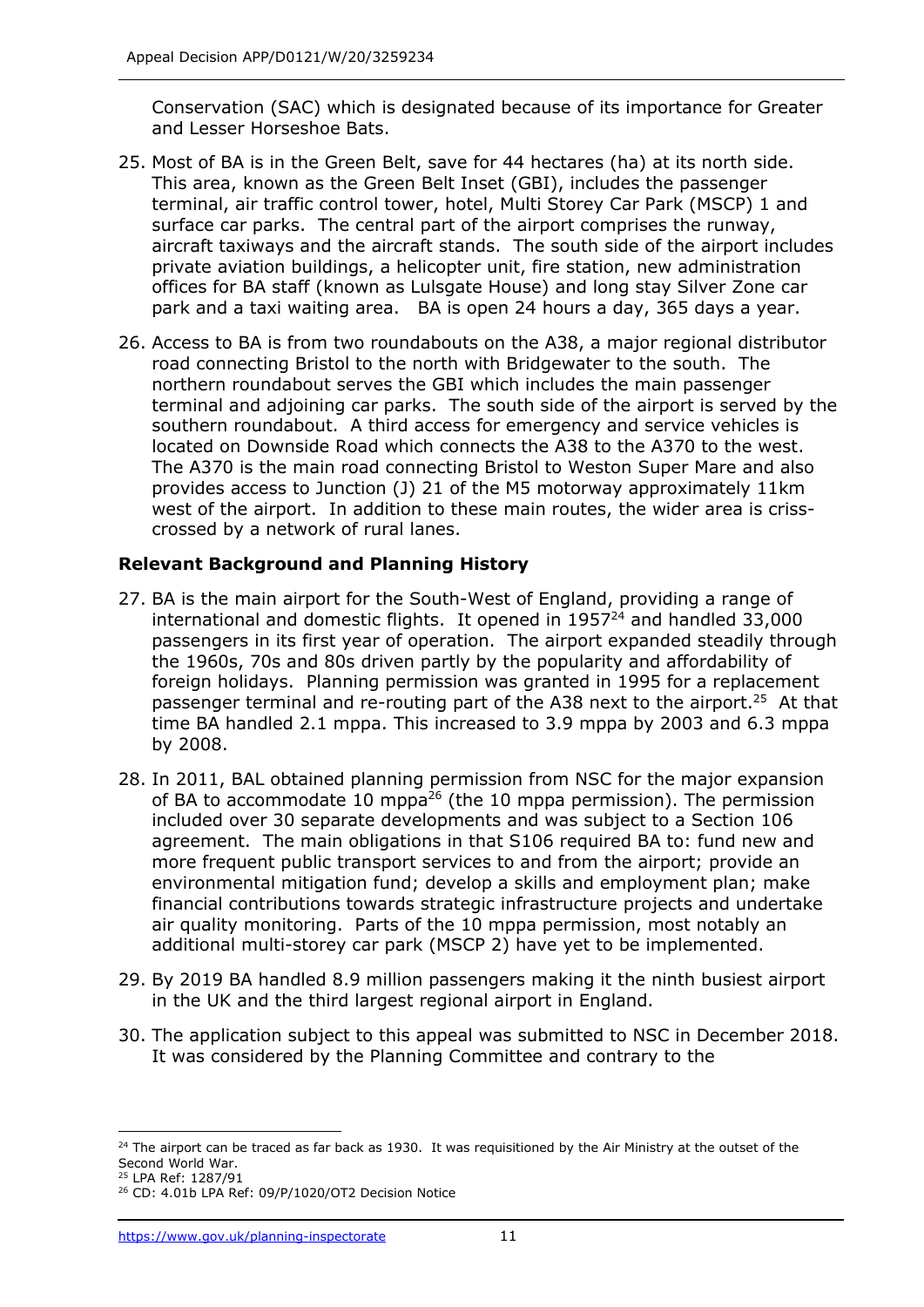recommendation of professional officers, $^{27}$  permission was refused by notice dated 19 March 2020. 28

# **The Proposal**

- 31. The application seeks outline planning permission, with some details included, to increase the operational capacity of BA from its current cap of 10 mppa up to 12 mppa. It comprises the following elements:
	- Extensions to the terminal building on its west and southern sides and canopies over the forecourt of the main terminal building;
	- Erection of a new east walkway and pier with vertical circulation cores, preboard zones and a 5m high acoustic timber fence;
	- Construction of a new service yard directly north of the western walkway;
	- To meet the increased demand for parking the proposal includes 1) the erection of a further MSCP providing approximately 2,150 spaces (referred to as 'MSCP3'), 2) year-round use of the existing Silver Zone car park extension ("Cogloop 1") and 3) a further extension to the Silver Zone car park to provide approximately 2,700 spaces ("Cogloop 2");
	- Surface access improvements including enhancements to the A38 extending northwards from the main airport access roundabout to circa 130m beyond West Lane (including sections of Downside Road and West Lane) and an improved internal road system with gyratory and internal surface car parking;
	- Enhancements to airside infrastructure including construction of a new eastern taxiway link and taxiway widening (and fillets) to the southern edge of Taxiway GOLF; and
	- Operational changes including a cap of 4,000 night flights between the hours of 23:30 and 06:00 over two consecutive seasons (a 12 month period) (merging the current night movement limit of 3,000 in summer and 1,000 in winter) and revisions to the use of aircraft stand numbers 38 and 39.
- 32. The application effectively seeks to change the following planning conditions forming part of the 2010 permission:
	- Condition 65, which imposes the current passenger cap of 10 mppa, in order to allow a throughput of 12 mppa;
	- Condition 38, which currently limits night-time flights (namely, those between 23:30 and 06:00 hours) to 4000 a year with a maximum of 3000 flights during British Summer Time and 1000 movements in British wintertime. The proposed amendment will remove the seasonal restrictions on the number of night flights but the overall cap of 4000 night flights a year will remain unchanged:

<sup>27</sup> CD: 4.11-4.14

<sup>28</sup> CD: 4.16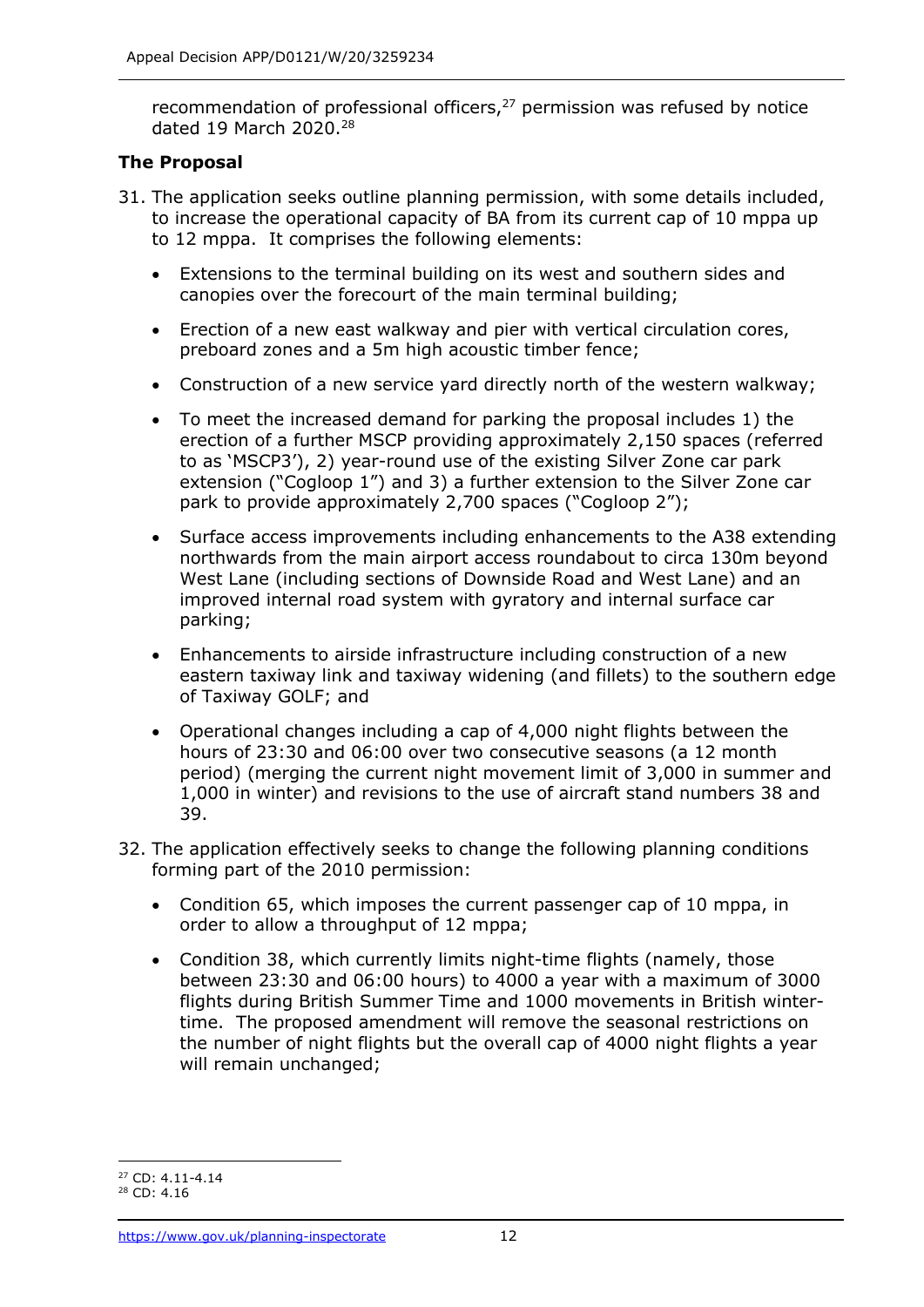- Condition 34, which allows only 'tow on push back' on aircraft stands 38 and 39 in order to allow the use of Auxiliary Power Units (APUs) on these stands; and
- Condition 9, in order to remove the seasonal restriction on the use of the car park known as Cogloop 1.

# **Planning Law, Policy and Guidance**

### *Legislation*

33. Section 38(6) of the Planning and Compulsory Purchase Act 2004 requires planning applications to be determined in accordance with the development plan unless material considerations indicate otherwise. Other legislation is referenced where relevant throughout the decision.

### *The Development Plan and other Local Policy*

- 34. The development plan includes the North Somerset Core Strategy (adopted January 2017) (CS),<sup>29</sup> the Sites and Policies Plan Part 1: Development Management Policies (adopted July 2016) (DMP)<sup>30</sup> and the Sites and Policies Development Plan Part 2: Site Allocations Plan (adopted April 2018).<sup>31</sup> Relevant policies, including those cited in the Reasons for Refusal (RfRs) were agreed by parties and set out in the General Matters SoCG. These documents are also supported by a suite of Supplementary Planning Documents (SPD).<sup>32</sup>
- 35. At the local level, the CS sets priorities for delivering a prosperous economy and living within environmental limits. One of the primary objectives of the CS<sup>33</sup> is to "*support and promote major employers in North Somerset, such as Bristol Airport, to ensure continued employment security and economic prosperity.*" CS Policy CS23 is a specific policy for BA. It states that "*proposals for the development of BA will be required to demonstrate the satisfactory resolution of environmental issues, including the impact of growth on surrounding communities and surface access infrastructure.*"
- 36. DMP Policy DM50 is also an airport specific policy and permits development in the GBI provided that (amongst other things) environmental impacts such as emissions are minimised, and there is no unacceptable noise impact; it is suitably sited, designed and landscaped so as not to harm the surrounding landscape; and appropriate provision is made for surface access to the airport, including highway improvements and/or traffic management schemes to mitigate the adverse impact of airport traffic on local communities, together with improvements to public transport services.
- 37. CS Policies CS1, CS2 and DMP Policy DM2 are concerned with addressing climate change and reducing greenhouse gas (GHG) emissions. NSC's decision notice refers to only one CS policy in relation to climate change. That is policy CS1 which states, amongst other matters, that NSC is committed to reducing carbon emissions and tackling climate change, mitigating further impacts and supporting adaptation. One of the principles which guide development is that it should demonstrate a commitment to reducing carbon emissions, including

<sup>29</sup> CD: 5.06

<sup>30</sup> CD: 5.04

<sup>31</sup> CD: 5.26

<sup>32</sup> Including CD: 5.21-5.25

 $33$  Page 20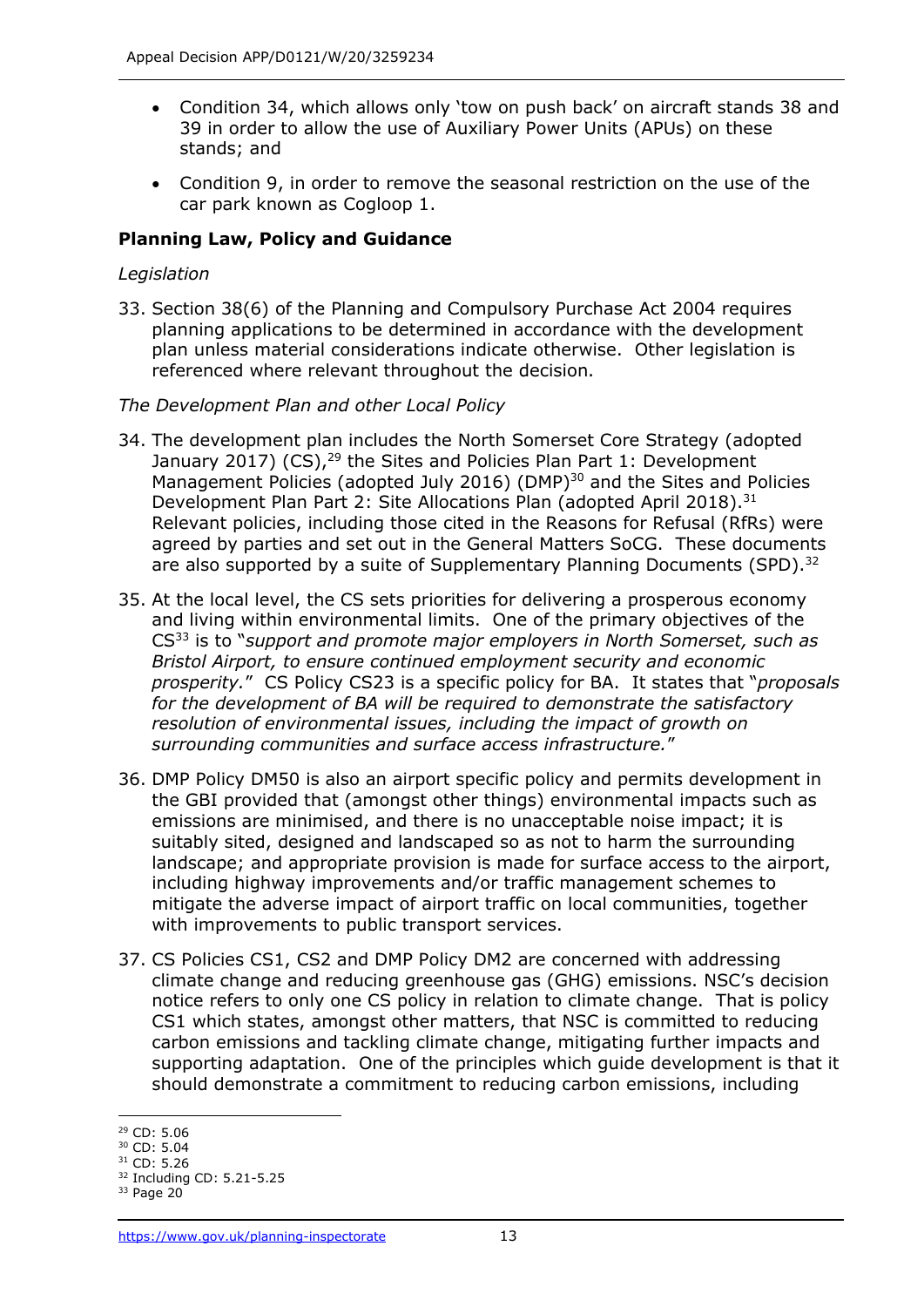reducing energy demand through good design, and utilising renewable energy where possible.

- 38. CS Policy CS3 relates to environmental impacts. Development which, on its own or cumulatively, would result in air, water or other environmental pollution or harm to amenity, health or safety will only be permitted if the potential adverse effects would be mitigated to an acceptable level by other control regimes, or by measures included in the proposals, by the imposition of planning conditions or through a planning obligation. Policy CS26 relates to health and wellbeing and requires the submission of a Health Impact Assessment (HIA) on all large-scale developments.
- 39. CS Policy CS6 notes that the Green Belt boundaries remain unchanged and that further amendments to the Green Belt at BA will only be considered once longterm development needs have been identified and exceptional circumstances demonstrated. DMP Policy DM12 states that inappropriate development is, by definition, harmful to the Green Belt and will not be approved except in very special circumstances.
- 40. CS Policy CS4, and DMP Policy DM8 seek to protect ecology and biodiversity, including SACs. CS5 and DM10 deal with landscape matters, requiring that development does not adversely affect the landscape character of the district and respects the tranquillity of an area. DM11 states that development within or within the setting of the Mendip Hills AONB should not have an unacceptable adverse effect on the landscape, setting and scenic beauty.
- 41. Broad transport matters are also covered by CS Policies CS10, CS11 which encourage improvement and integrated transport networks and allow for a wide choice of modes of transport, and the provision of adequate parking. DMP Policies DM20, DM24, DM26, and DM27, also deal with transport matters through safeguarding land for major transport schemes, protection of highway safety, requirement of travel plans for major development schemes and bus accessibility. Policies DM30 and DM31 relate to off-airport car parking and air safety.
- 42. This list is not exhaustive and other policies relating to infrastructure and other wider matters are referenced, as necessary, in this decision.

# *Regional Policy*

- 43. At the regional level, page 22 of the West of England Local Enterprise Partnership Strategic Economic Plan (2015 – 2030)<sup>34</sup> identifies the connectivity provided by BA as a strength of the region and highlights an opportunity for meeting investment and jobs targets through major development at BA.
- 44. The foreword to the 2019 West of England Local Industrial Strategy<sup>212</sup>, recognises BA as a strategic economic asset for the region and its role in making the West of England a "*critical gateway to the nation and the world.*"

### *The National Planning Policy Framework*

45. The latest version of the NPPF was issued in July 2021. Under the initial heading 'Achieving Sustainable development' it is stated that the purpose of the planning system is to contribute to the achievement of sustainable

<sup>34</sup> CD: 11.02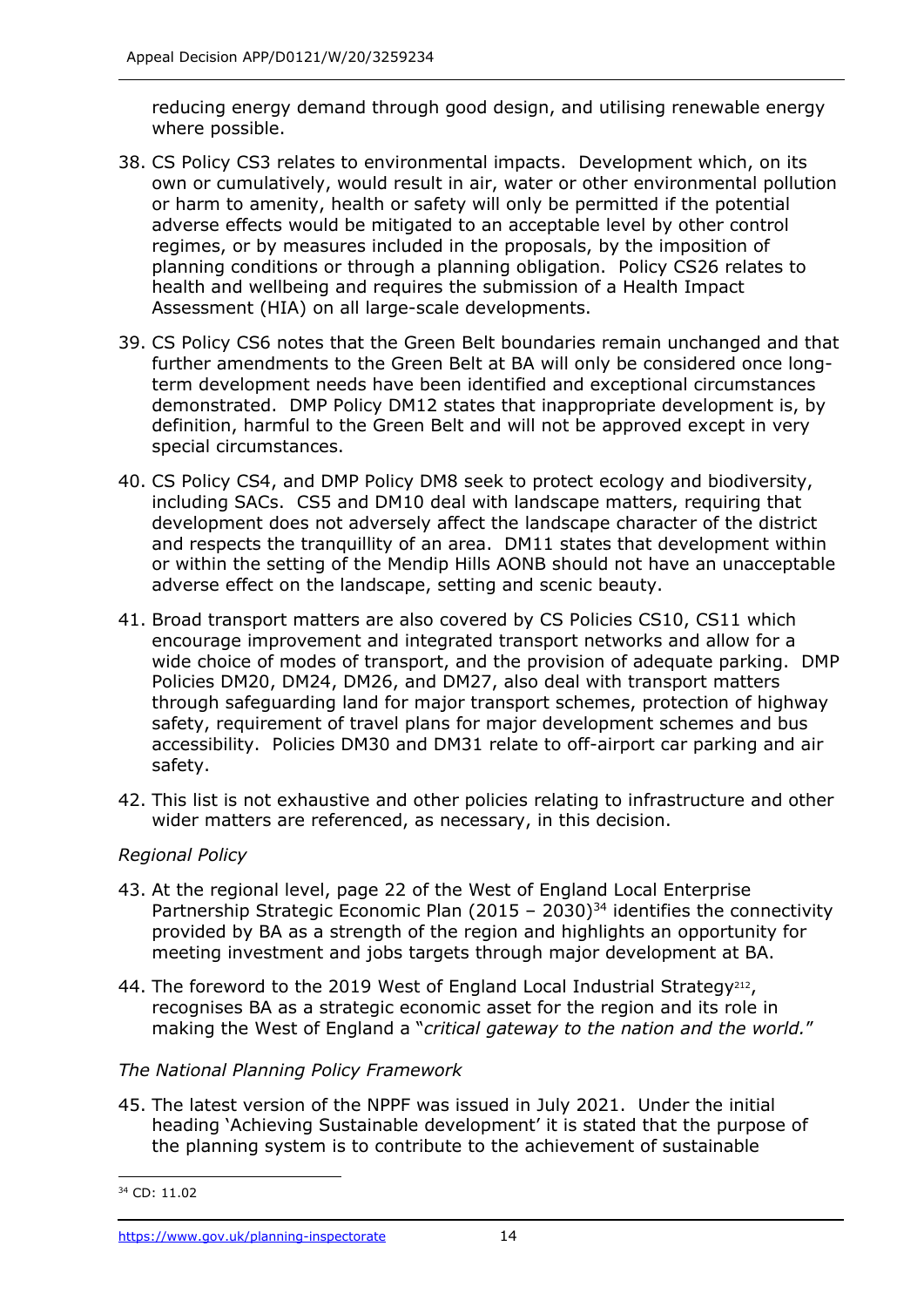development, and that this can be summarised as meeting the needs of the present without compromising the ability of future generations to meet their own needs. This approach, stemming originally from Bruntland in 2013, underpins the remaining policies and approaches in the NPPF.

- 46. Like earlier versions the revised NPPF emphasises that the purpose of the planning system is to contribute to the achievement of sustainable development. It makes it plain that planning policies and decisions should play an active role in guiding development towards sustainable solutions, but should take local circumstances into account, to reflect the character, needs and opportunities of each area.
- 47. Paragraph 8a) sets out the overarching economic, social and environmental objectives. These are interdependent and need to be pursued in mutually supportive ways. To ensure that sustainable development is pursued in a positive way, there is a presumption in favour of sustainable development at the heart of the NPPF. Paragraph 11c) explains that, for decision-taking, this means approving development proposals that accord with an up-to-date development plan without delay.
- 48. Paragraph 81 provides that significant weight should be placed on the need to support economic growth and productivity, taking into account both local business needs and wider opportunities for development. Paragraph 92 states that decisions should aim to achieve healthy places which enable and support healthy lifestyles, especially where this would address identified health needs.
- 49. Paragraph 104 requires that transport issues should be considered from an early stage so that potential impacts can be addressed and so the environmental impacts of traffic and transport infrastructure can be identified, assessed and taken into account, including appropriate opportunities for avoiding or mitigating adverse effects and for net environmental gains.
- 50. Paragraph 105 states, in part, that "*significant development should be focused on locations which are or can be made sustainable, through limiting the need to travel and offering a genuine choice of transport modes. This can help to reduce congestion and emissions and improve air quality and public health.*"
- 51. At para 106(e) the NPPF states that planning policies should: "*provide for any large-scale transport facilities that need to be located in the area, and the infrastructure and wider development required to support their operation, expansion and contribution to the wider economy*." At Paragraph 106(f) it goes on to say that planning policies should "*recognise the importance of maintaining a national network of general aviation airfields, and their need to adapt and change over time – taking into account their economic value in serving business, leisure…and the Government's General Aviation Strategy*."
- 52. Paragraph 110 seeks to ensure that appropriate opportunities to promote sustainable transport modes can be  $-$  or have been  $-$  taken up, given the type of development and its location, safe and suitable access to the site can be achieved for all users and any significant impacts from the development on the transport network (in terms of highway safety), can be cost effectively mitigated to an acceptable degree.
- 53. Paragraph 111 advises that development should only be prevented or refused on highways grounds if there would be an unacceptable impact on highway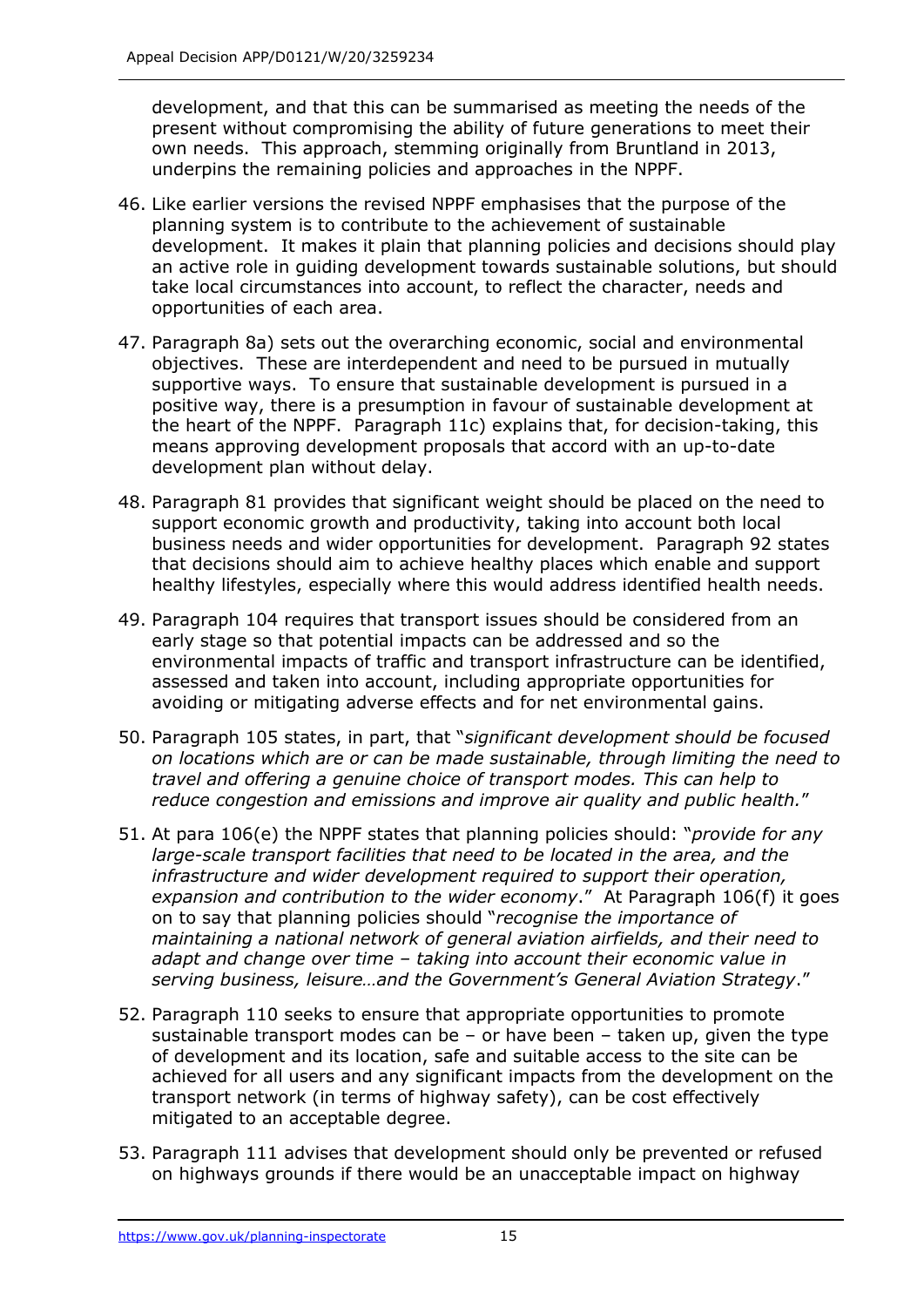safety, or the residual cumulative impacts on the road network would be severe.

- 54. NPPF Section 13 is entitled "Protecting the Green Belt", with paragraph 137 making it clear that the Government attaches great importance to Green Belts, the fundamental aim of which is to prevent urban sprawl by keeping land permanently open; the essential characteristics of Green Belts are their openness and their permanence.
- 55. Paragraph 147 states that inappropriate development is, by definition, harmful to the Green Belt and should not be approved except in very special circumstances. Paragraph 148 goes on to explain that, when considering any planning application, substantial weight should be given to any harm to the Green Belt, and that very special circumstances will not exist unless the potential harm to the Green Belt by reason of inappropriateness, and any other harm resulting from the proposal, is clearly outweighed by other considerations.
- 56. Paragraph 152 states that the planning system should support the transition to a low carbon future in a changing climate. It should help to: shape places in ways that contribute to radical reductions in GHG emissions, minimise vulnerability and improve resilience; encourage the reuse of existing resources, including the conversion of existing buildings; and support renewable and low carbon energy and associated infrastructure.
- 57. Paragraph 174 states that planning decisions should contribute to and enhance the natural and local environment by protecting and enhancing valued landscapes and sites of biodiversity value, recognising the intrinsic character and beauty of the countryside, minimising impacts on and providing net gains for biodiversity and addressing unacceptable levels of pollution.
- 58. Paragraph 176 states that great weight should be given to conserving and enhancing landscape and scenic beauty in Areas of Outstanding Natural Beauty which have the highest protection in relation to these issues.
- 59. Paragraph 180 sets out principles for dealing with habitats sites, and seeks a restrictive approach to development which would have an adverse effect. Paragraph 181 identifies SACs as being given the same protection as habitats sites.
- 60. Paragraph 185 requires that development is appropriate for its location taking into account the likely effects (including cumulative effects) of pollution on health, living conditions and the natural environment as well as the potential sensitivity of the site or the wider area to impacts that could arise from development. Decisions should mitigate and reduce to a minimum potential adverse impacts resulting from noise from new development and avoid noise giving rise to significant adverse impact on health and the quality of life. Proposals should identify and protect tranquil areas which have remained relatively undisturbed by noise and are prized for their recreational and amenity value for this reason.
- 61. Paragraph 186 states that planning decisions should sustain and contribute towards compliance with relevant limit values or national objectives for pollutants, taking into account the presence of Air Quality Management Areas (AQMAs) and Clean Air Zones, and the cumulative impacts from individual sites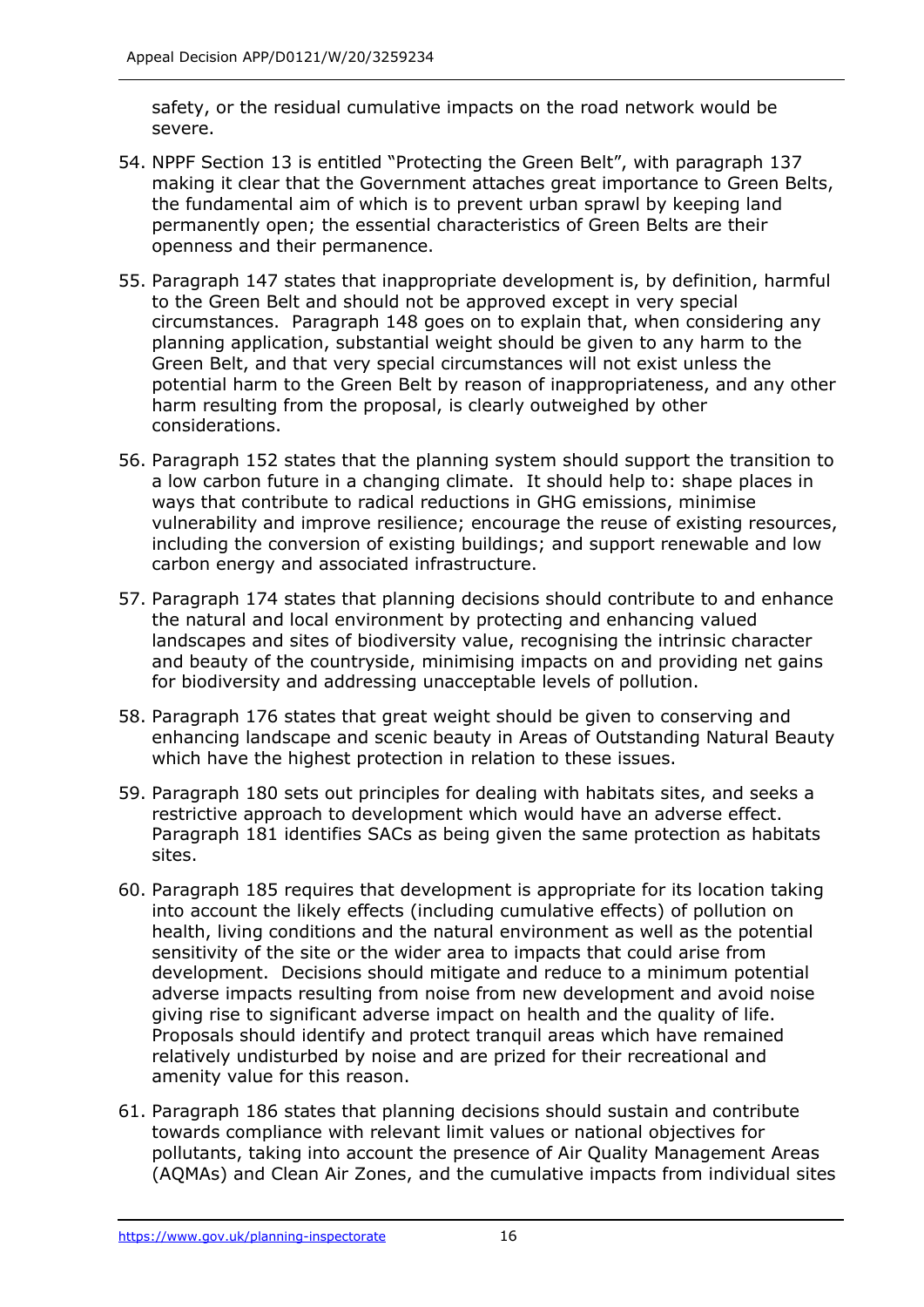in local areas. Opportunities to improve air quality or mitigate impacts should be identified, such as through traffic and travel management, and green infrastructure provision and enhancement. Planning decisions should ensure that any new development in AQMAs and Clean Air Zones is consistent with the local air quality action plan.

- 62. At paragraph 188, the NPPF states that the focus of decisions should be on whether a proposed development is an acceptable land use, rather than focussing on the control of emissions which are the subject of separate pollution control regimes. It is stated that it should be assumed that such other regimes will operate effectively.
- 63. Other relevant paragraphs in the NPPF are referenced, as appropriate, later in this decision. The Planning Practice Guidance (PPG) provides further context to the NPPF and is also drawn upon in the decision as necessary.

# *Build Back Better*

64. Published in March 2021, Build Back Better: our plan for growth<sup>35</sup> seeks to build on three core pillars of growth (infrastructure, skills and innovation), as part of the recovery from the Covid 19 pandemic and following the departure of the UK from the European Union (EU). It seeks to 'level up' the whole of Britain, support the transition to net zero and support a global Britain.

# *National Aviation Policy*

- 65. The Aviation Policy Framework<sup>36</sup> (March 2013) (APF), though some eight years old, continues to set out the Government's high-level objectives and policy for aviation. The APF deals with the Government's primary objective related to long-term economic growth, within which the aviation sector is seen as a major contributor. It seeks to ensure that the UK's air links continue to make it one of the best-connected countries in the world. Support is given to growth which maintains a balance between the benefits of aviation and its costs, particularly in relation to negative effects on climate change, noise and air pollution. $37$  In relation to environmental impacts the APF sets an objective of ensuring that the aviation sector makes a significant and cost effective contribution towards reducing global emissions." 38
- 66. A key priority of the APF is to make better use of existing runway capacity at all UK airports. Beyond 2020, it identifies that there will be a capacity challenge at all of the biggest airports in the South East of England. At paragraph 1.23 the APF recognises the important economic role of regional airports in accommodating wider forecast growth in demand and taking pressure off London's main airports. It expressly acknowledges the vital role of BA in the economic success of the South-West region.
- 67. At paragraph 1.24 the APF states that the "*Government wants to see the best use of existing airport capacity*" and support the growth of airports outside the South-East. However, it also recognises that the "*development of airports can have negative as well as positive local impacts, including on noise levels*" and therefore proposals for expansion should be "*judged on their individual merits,*

<sup>35</sup> CD: 11.10

<sup>36</sup> CD: 6.01

 $37$  Para 5  $38$  Paras 12 and 14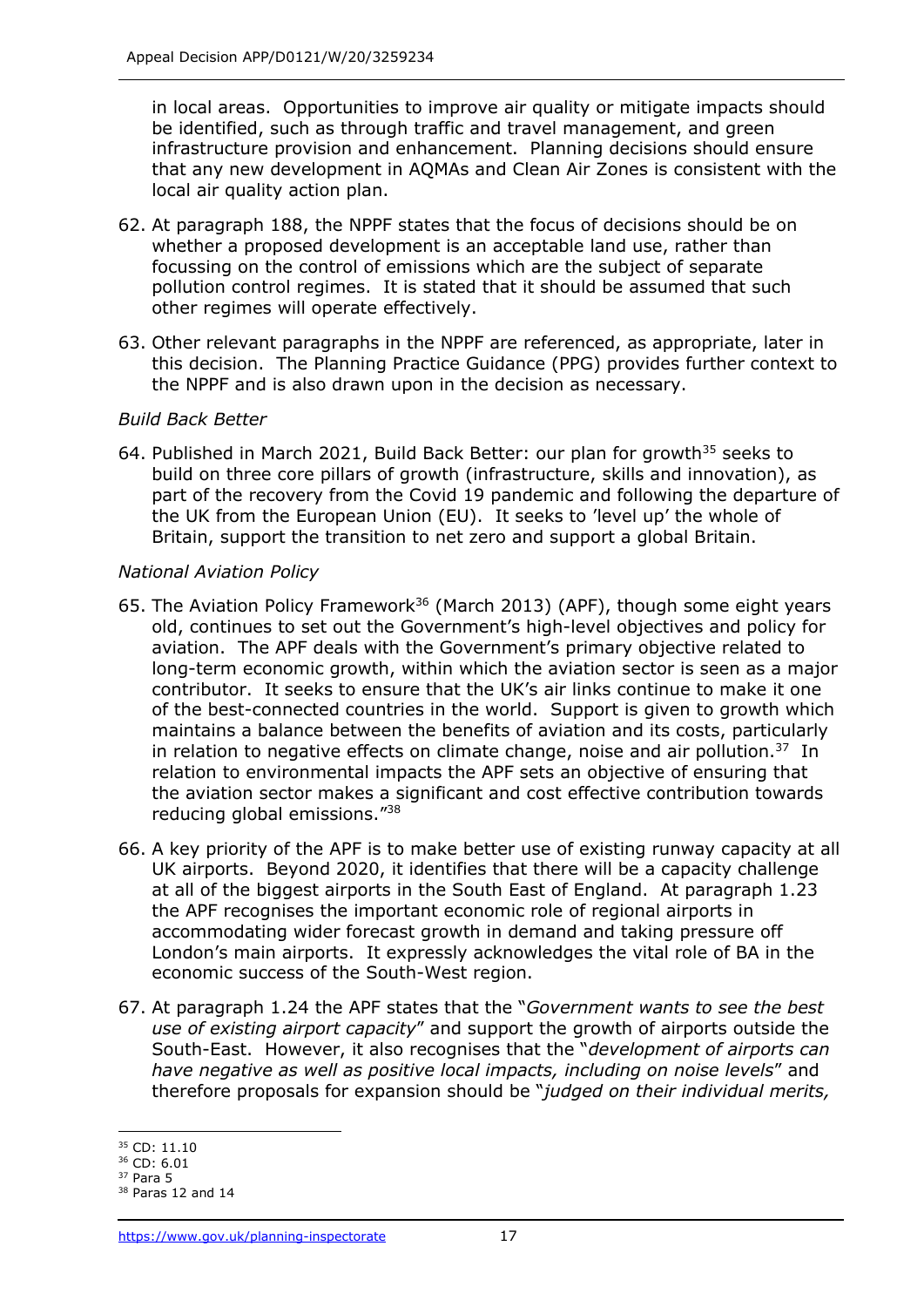*taking careful account of all relevant considerations, particularly economic and environmental impacts*."

- 68. A suite of documents was published in 2018 in respect of future aviation policy for the UK. Beyond the Horizon - The Future of UK Aviation: Next steps Towards and Aviation Strategy<sup>39</sup> (April 2018) (FA), Beyond the Horizon – the future of UK aviation: Making Best Use of existing runways<sup>40</sup> (June 2018) (MBU), and Aviation Strategy 2050: the Future of UK Aviation<sup>41</sup> (December 2018) (AS). Each of these documents recognises the importance of aviation growth while acknowledging the need to tackle environmental impacts.
- 69. MBU provides an analysis of the Government's call for evidence on aviation policy. It provides a policy statement dealing with airports beyond Heathrow making best use of their existing runways, taking into account economic and environmental considerations. It considers that growth of regional airports should take careful account of all relevant considerations, particularly economic and environmental impacts and proposed mitigations.<sup>42</sup> It is worth setting out the key section in full:

"*Therefore the government is supportive of airports beyond Heathrow making best use of their existing runways. However, we recognise that the development of airports can have negative as well as positive local impacts, including on noise levels. We therefore consider that any proposals should be judged by the relevant planning authority, taking careful account of all relevant considerations, particularly economic and environmental impacts and proposed mitigations. This policy statement does not prejudice the decision of those authorities who will be required to give proper consideration to such applications. It instead leaves it up to local, rather than national government, to consider each case on its merits."*

- 70. MBU, under the heading 'Role of national policy', provides that increased carbon emissions be dealt with at the national level.<sup>43</sup>
- 71. The Government reaffirmed its position on MBU on two occasions during the Inquiry - first as part of the Jet Zero consultation $44$  and second in response to NSC's letter to the DfT.<sup>45</sup> In both cases it was confirmed that MBU remains "*the most up-to-date policy on planning for airport development*" and "*continues to have full effect, for example, as a material consideration in decision-taking on applications for planning permission*."
- 72. NSC and others argued that MBU should be afforded limited or no weight as it pre-dates the Government's adoption of the 2050 net-zero target and the Sixth Carbon Budget in June 2021, and was published before the inclusion of international aviation in domestic targets. Certainly, these are material considerations, and are issues which may or may not change the policy approach in the future. But MBU itself recognises there is uncertainty over

<sup>39</sup> CD: 6.03

<sup>40</sup> CD: 6.04

<sup>41</sup> CD: 6.05

<sup>42</sup> Para 1.29

<sup>43</sup> Para 1.11 – 1.13 <sup>44</sup> CD: 9.135 Footnote 39

<sup>45</sup> INQ/042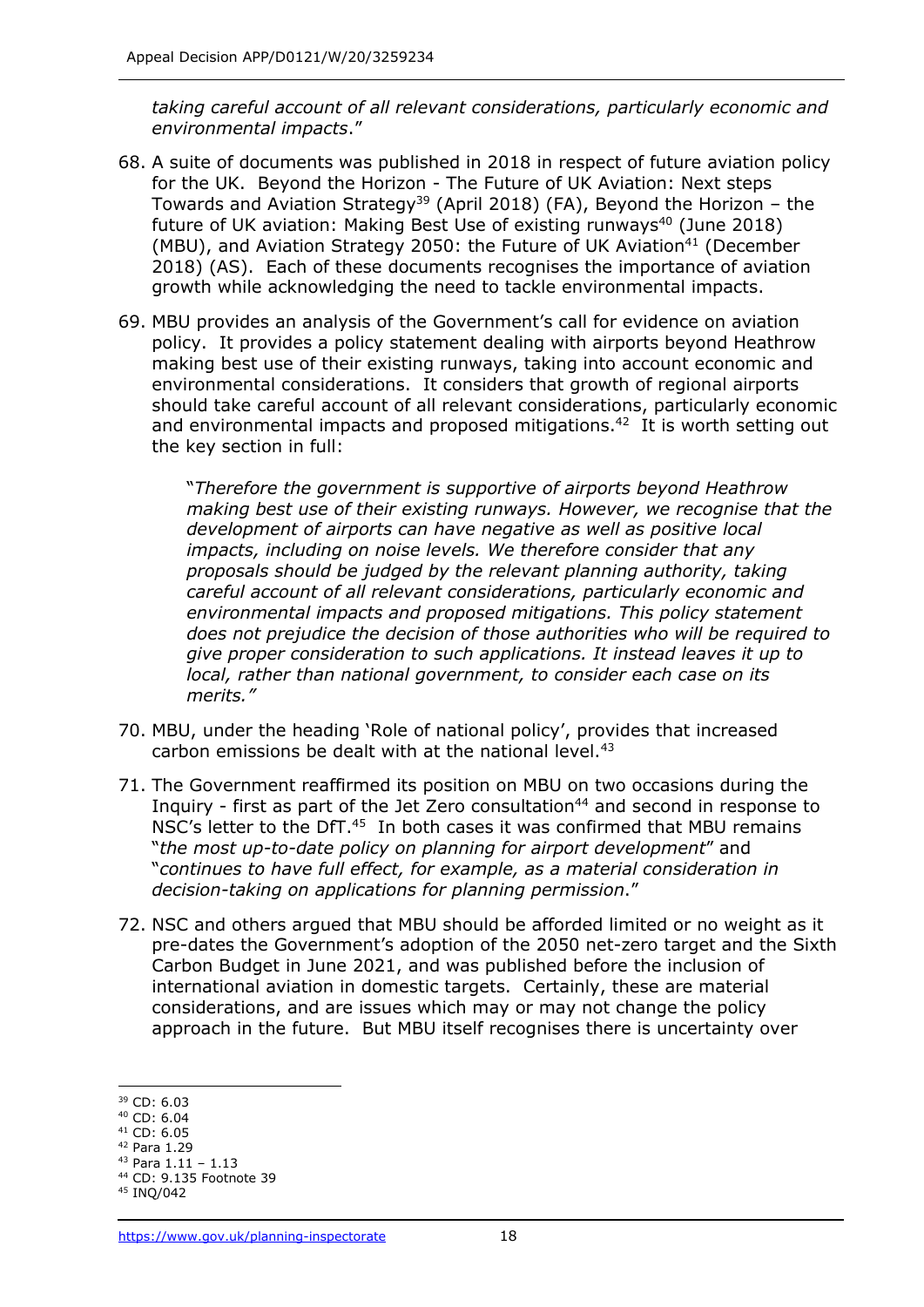climate change policy and over international measures, and notes that therefore matters might change after its publication.

- 73. The status of MBU was debated in some detail at the Inquiry. The wording used in the Government's responses does not say that it should be given 'full weight' but there is no suggestion that MBU is other than up to date. If the Government's intention had been to suggest that MBU should be given reduced weight, this could have been stated.
- 74. While there are many who may disagree with the direction of current Government aviation policy and specifically the approach set out in MBU, it is not the role of the Panel to question the merits or otherwise of current Government policy. APF and MBU therefore remain the most recent national policy statements and as such are material considerations. Though matters have to an extent moved on this does not make policy out of date.
- 75. There was also an argument put forward that MBU would only come into effect once the planning balance had been established. In effect, it would weigh for or against a proposal only once the overall conclusion has been reached. However, this approach to national policy was not supported by evidence of examples of this methodology being adopted elsewhere, and it does not appear logical.
- 76. The AS is the Government's final consultation document on the policy proposals for aviation strategy. It recognises the role of aviation in helping to build a global Britain and the need to support regional growth and connectivity, including as part of the importance of rebalancing the UK economy through economic growth. It also recognises that aviation must do its fair share to tackle environmental issues, including climate change as well as health impacts arising from noise and air pollution. It also emphasises the need to share the benefits from growth with the local communities.
- 77. Finally, the Airports National Policy Statement: new runway capacity and infrastructure at airports in the South-East of England<sup>46</sup> (June 2018) (ANPS) is principally concerned with a third runway at Heathrow and is not directly relevant to this case.<sup>47</sup>

# *Climate Change Policy*

- 78. In addition to national and development plan policy summarised above, there are a number of legal and policy issues which affect the consideration of climate change.
- 79. The Paris Agreement<sup>48</sup> is a legally binding (unincorporated) treaty on climate change set within the United Nations Framework Convention on Climate Change (1994). Most importantly it set a long-term temperature goal of limiting global warming to well below 2 degrees above pre-industrial levels. It remains the foundation for much subsequent legislation and guidance.
- 80. This Agreement was reflected in the UK by way of the Climate Change Act 2008 (CCA) (with targets amended 2019). $49$  Two key obligations in the CCA are the

<sup>46</sup> CD: 6.09

<sup>47</sup> The ANPS was recently the subject of a Court of Appeal Judgement see - *R. (on the application of Plan B Earth) v Secretary of State for Transport* [2020] EWCA Civ 214.

<sup>48</sup> CD: 9.26

<sup>49</sup> CD: 9.002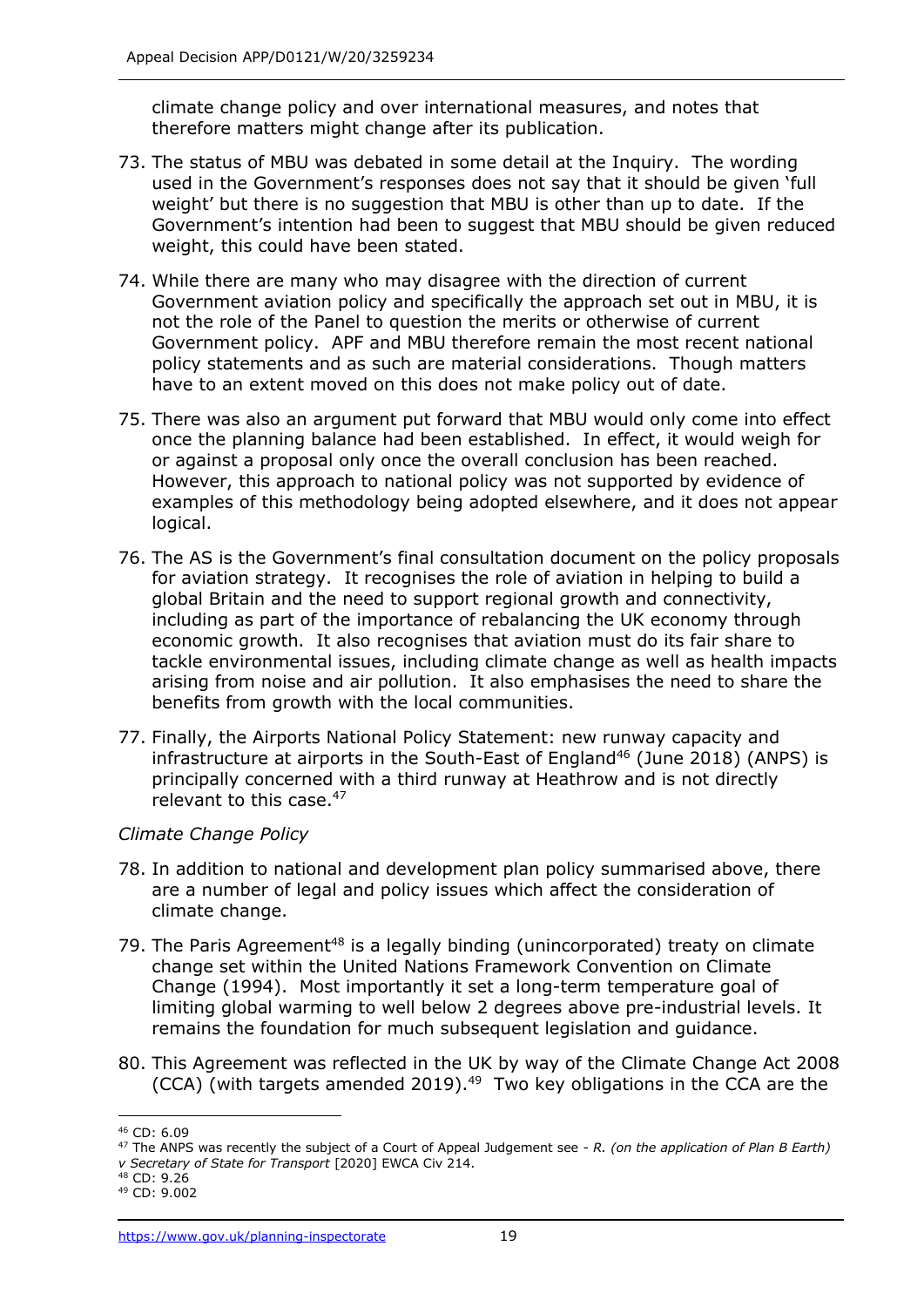adoption of the UK's Net Zero Target by 2050 and the requirement to set five yearly carbon budgets, twelve years in advance, so as to meet the target.

- 81. In July 2021 two documents were published by the Government. These were 'Decarbonising Transport: A Better, Greener Britain and the 'Jet Zero Consultation.' The first of these is a statement of policy, while the second is a consultation document. But the main messages are not dissimilar, and they both emphasise the need for very significant action to be taken.
- 82. In autumn 2021 COP26 was held in Glasgow, which further heightened the importance of climate change issues in this appeal. After the close of the conference the 'Glasgow Climate Pact' was adopted (November 2021).

# *Noise Policy*

- 83. National policy on noise is set out in the Noise Policy Statement for England (2010) (NPSE) <sup>50</sup> which aims to avoid, minimise, mitigate and where possible reduce significant adverse impacts on health and quality of life.
- 84. NPSE also sets out a noise exposure hierarchy, with the PPG setting out further detailed guidance. The Lowest Observed Adverse Effect Level (LOAEL) is the level above which adverse effects on health and quality of life can be detected whereby mitigation and reduction to a minimum is necessary. Significant Observed Adverse Effect Level (SOAEL) is the level above which significant adverse effects on health and quality of life occur and should be avoided. Such effects include material changes in behaviour (e.g. keeping windows closed most of the time), and potential for sleep disturbance including getting to sleep, premature awakening and difficulty going back to sleep. At this level quality of life is diminished. The PPG also introduces the concept of Unacceptable Adverse Effect Level (UAEL).
- 85. Both LOAEL and SOAEL recognise the need to take account of economic and social benefits of the activity causing or affected by the noise, although at SOAEL it is undesirable for such exposure to be caused.
- 86. The PPG also recognises that noise is a complex technical issue, and that the subjective nature of noise means that there is not a simple relationship between noise levels and the impact on those affected. Factors include the source and absolute level of noise (including night-time noise), number of noise events and the frequency and pattern of non-continuous sources, frequency, the acoustic environment, and spectral content and general noise character.<sup>51</sup>
- 87. Noise can override other planning concerns where justified, but the PPG notes that it is important to look at noise in the context of the wider characteristics of a development proposal, its likely users and its surroundings, as these can have an important effect on whether noise is likely to pose a concern.<sup>52</sup> Relevant factors relating to tranquillity are also identified.<sup>53</sup>
- 88. With specific regard to aviation noise, the PPG notes that where airport expansion is considered through the planning system, it will be important for decisions to consider any additional or new impacts from that expansion, and not to revisit the underlying principle of aviation use where it is established.

<sup>50</sup> CD: 10.04

<sup>51</sup> Paragraph: 003 Reference ID: 30-003-20190722 & Paragraph: 006 Reference ID: 30-006-20190722

<sup>52</sup> Paragraph: 002 Reference ID: 30-002-20190722

<sup>53</sup> Paragraph: 008 Reference ID: 30-008-20190722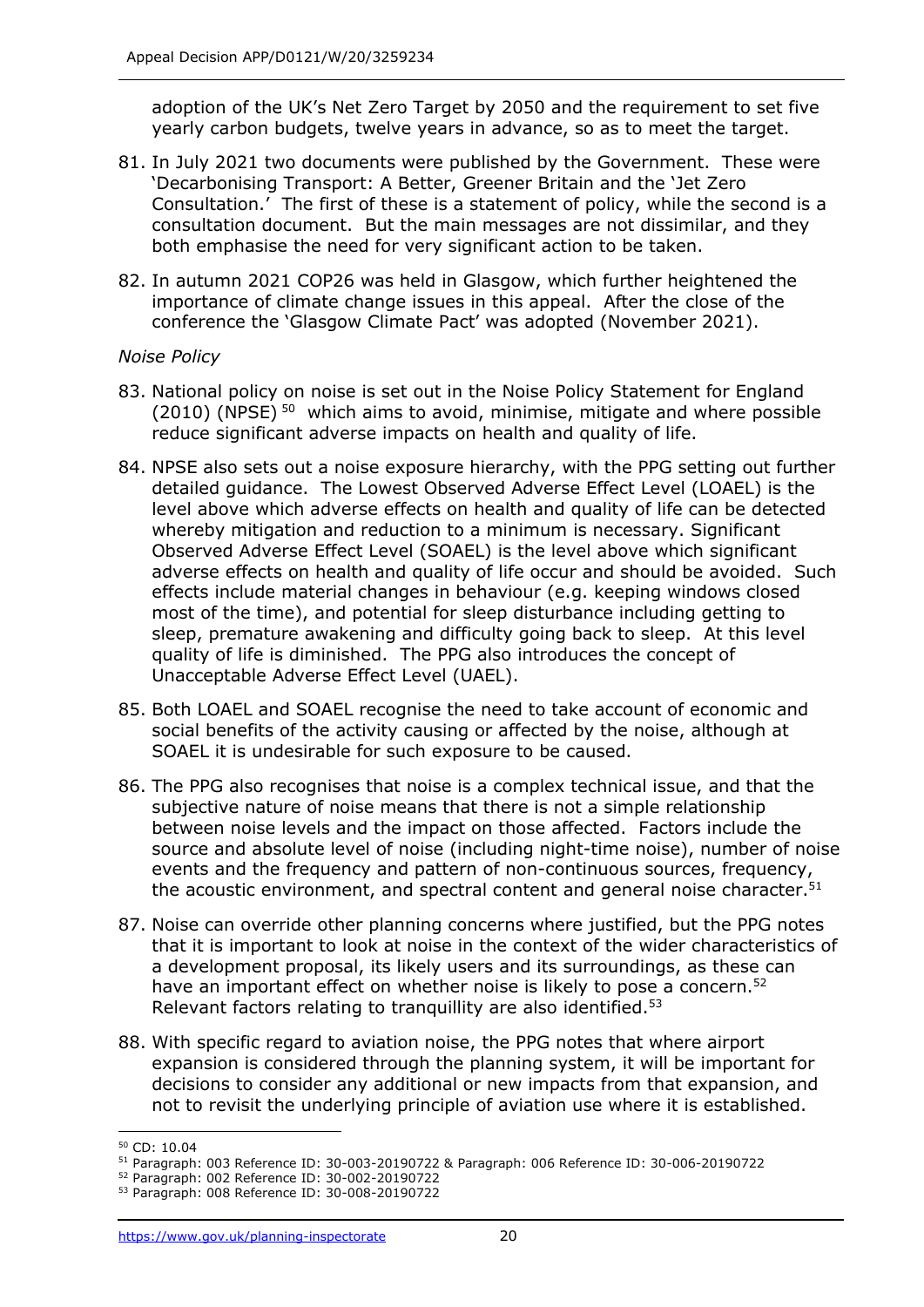- 89. Consistent with the NPSE, the overarching objective of the APF is to limit and where possible reduce the number of people in the UK significantly affected by aviation noise. This document outlines a general principle of striking a fair balance between the negative impacts of noise and the positive impact of flights. Future growth in aviation should ensure that benefits are shared between the aviation industry and local communities. The industry must continue to reduce and mitigate noise as airport capacity grows. Mitigation must also be proportionate to the extent of the noise problem and number of people affected.
- 90. MBU, as previously referenced, recognises that the development of airports can have negative as well as positive local impacts, including on noise levels. It notes that, as airports look to make the best use of their existing runways, it is important that communities surrounding those airports share in the economic benefits, and that adverse impacts such as noise are mitigated where possible.
- 91. There is also a range of other technical documents which relate specifically to aviation and noise which are drawn upon, as necessary, below.

### *Air Quality Legislation and Policy*

- 92. The Ambient Air Quality Directive 2008/50/EC,<sup>54</sup> in combination with the Air Quality Standards Regulations (2010)<sup>55</sup> set limit values for different types of pollutant that affect public health. These standards remain domestic law following the withdrawal of the UK from the EU.
- 93. The Government's Clean Air Strategy was published in 2019.<sup>56</sup> It recognises that air quality is the largest environmental health risk in the UK and that emissions from transport are a significant source. It recognises that WHO guidelines are the international benchmark for setting air quality standards and sets out a number of actions to reduce exposure to air pollution, including reducing particulate matter levels to those of the WHO 2006 guidelines and review mechanisms to consider whether there should be more challenging milestones towards WHO goals. The WHO recently published (September 2021) updated guidelines and these reduce the levels specified in the previous iterations, based on evidence of air quality effects.
- 94. The APF sets a policy to seek improved international standards to reduce emissions from aircraft and vehicles. It also notes that there will be additional air quality benefits as the UK progresses to a low carbon economy.
- 95. MBU recognises air quality impacts upon communities, and requires mitigation of local environmental issues. MBU also notes that surface transport continues to be the main contributor to local air quality emissions around airports. It states that although only 1.4% of total transport Oxides of Nitrogen (NOx) emissions come from aircraft landing and taking off, the Government wants to ensure the aviation sector plays an appropriate role in managing the emissions that it can control.
- 96. AS sets an expectation that airports will make the most of their regional influence to provide innovative solutions and incentives against ambitious targets which improve air quality. It sets out a number of proposed measures

<sup>54</sup> CD: 8.23

<sup>55</sup> CD: 8.3

<sup>56</sup> CD: 8.7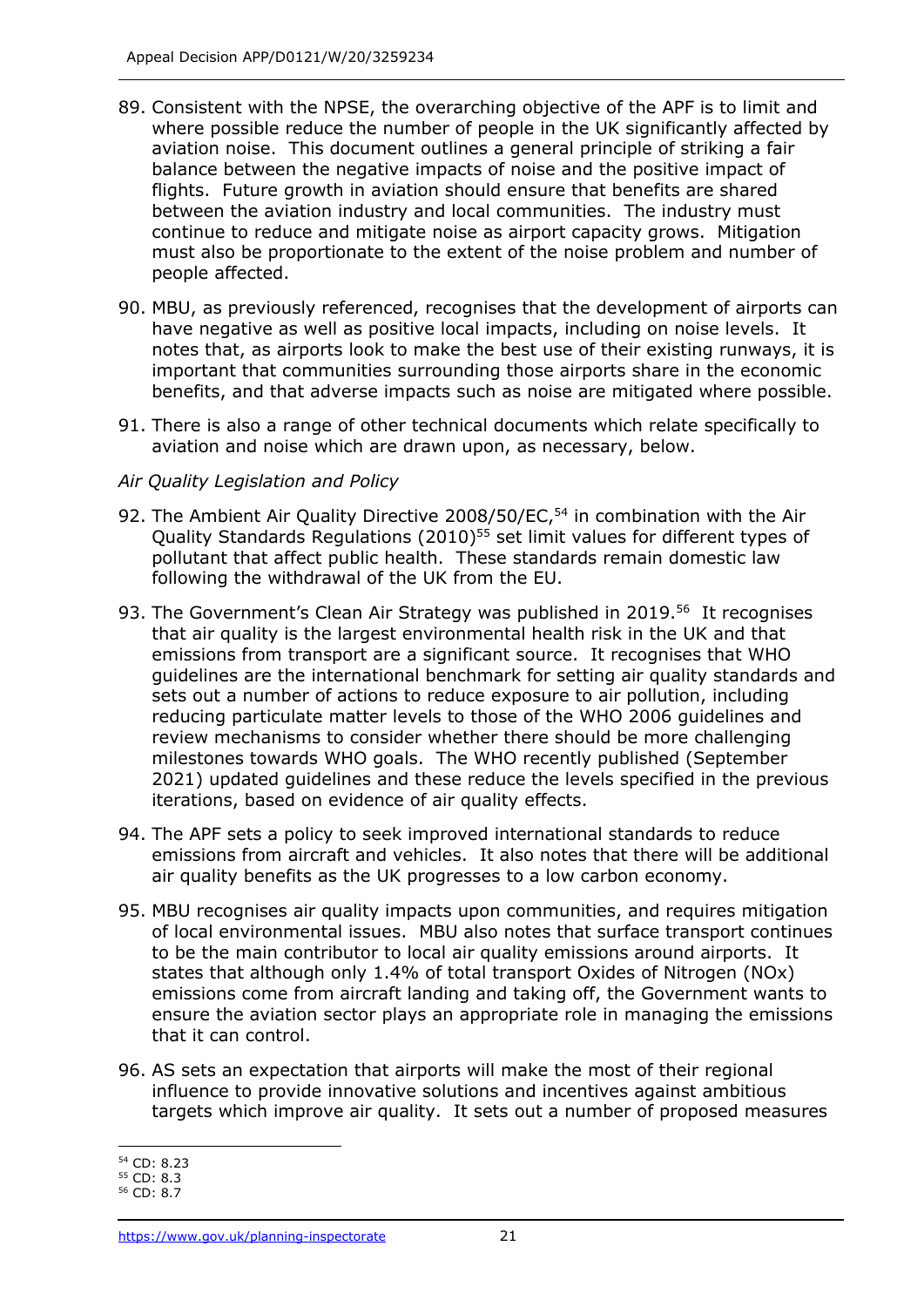for tackling air quality, including improving monitoring of air pollution, including ultrafine particulates (UFP), the development of air quality plans to manage emissions, and development of cleaner fuels.

97. The recent Environment Act 2021 includes governance provisions to establish a framework for setting long term, legally binding environmental targets for at least 15 years for air quality (amongst other things). It also creates a specific duty to set targets on an annual mean concentration of fine particulate matter in ambient air. The Act itself does not set targets, rather it specifies that draft regulations on the process for target setting must be laid before parliament by 31 October 2022. The SoS must also review targets and the first review must be completed by 31 January 2023 with subsequent reviews subject to a 5-year cycle.

# *Transport and Travel Policy*

- 98. The 'West of England Joint Local Transport Plan 4' 2020-2036<sup>57</sup> sets out how to achieve a well-connected sustainable transport network. It contains a number of detailed aims regarding BA and recognises the significant positive impact that BA has on the region's economy. It supports the growth of BA, while seeking to improve the environment and quality of life for residents and businesses in the area.
- 99. APF requires that proposals must be accompanied by clear surface access proposals which demonstrate how the airport will ensure easy and reliable access for passengers, increase the use of public transport by passengers, and minimise congestion and other local impacts.
- 100. It also states that developers should pay the costs of upgrading or enhancing road, rail or other transport networks or services where there is a need to cope with additional passengers travelling to and from expanded or growing airports.
- 101. Surface access is also raised as a local environmental issue in MBU and in AS, whereby surface access strategies should set targets for sustainable passenger and staff travel to the airport.

# *Other Relevant Policy and Guidance*

102. A wide range of other policy documentation was presented before the Inquiry and is summarised here. The above summary is not exhaustive and where relevant, other material was relied upon by the Panel and is cited throughout this decision.

# **Main Issues**

- 103. Based upon the matters raised by the written and oral evidence of BAL, NSC, Rule 6 parties and interested persons, the main considerations in this case are summarised as follows:
	- 1. The impact of the proposed development on GHG emissions and the ability of the UK to meet its climate change obligations;

<sup>57</sup> CD: 7.05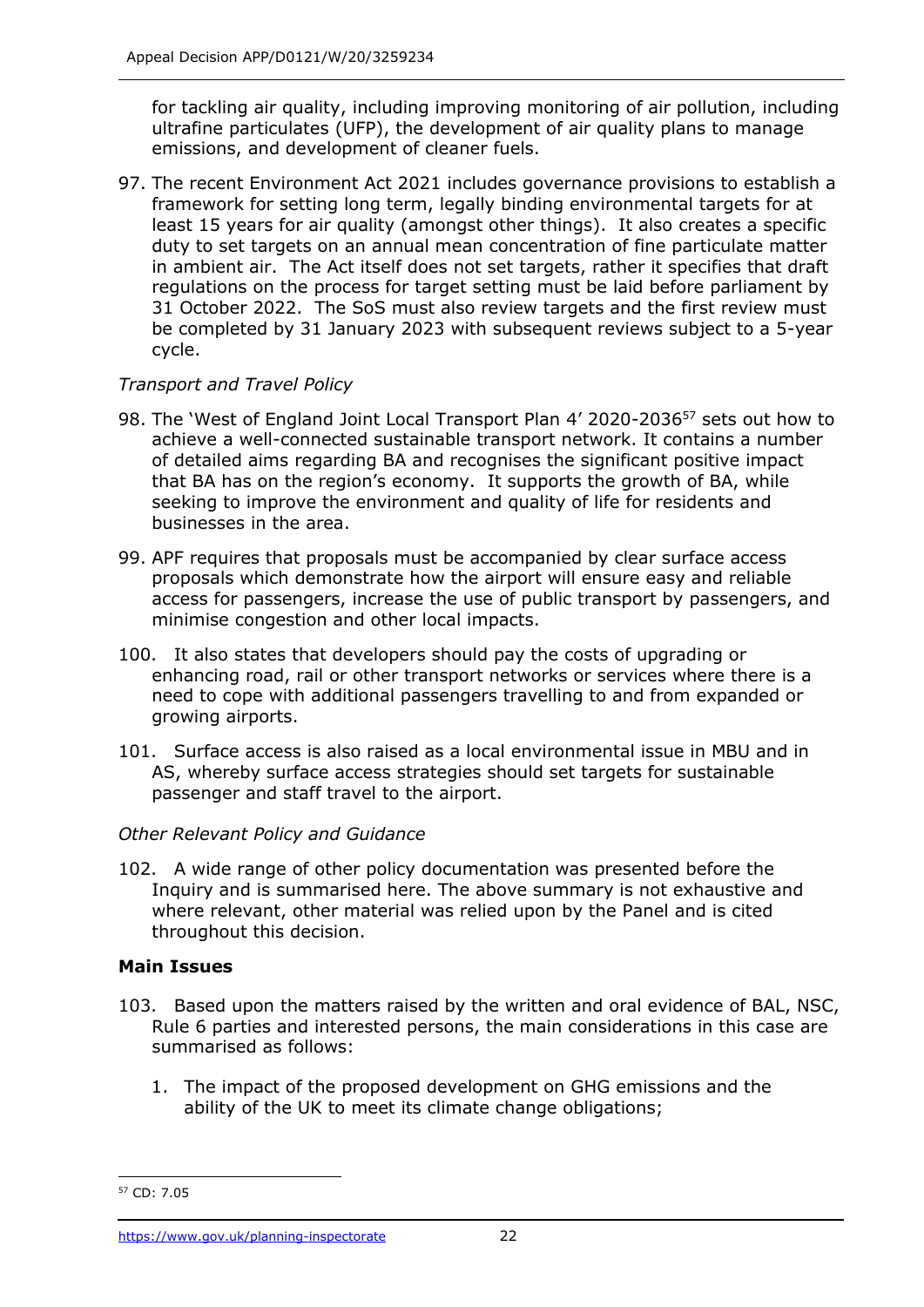- 2. The effect of noise associated with the proposed development on health and quality of life;
- 3. The effect of air pollution associated with the proposed development on health and quality of life;
- 4. The effects of the proposed development upon sustainable transport objectives, the highway network, highway safety and parking provision, and
- 5. The extent to which the development would harm the openness of the Green Belt and/or conflict with its purposes and the extent to which the harm to the Green Belt by reason of inappropriateness, and any other Green Belt harm, is clearly outweighed by other considerations so as to amount to very special circumstances.

### **Reasons**

104. It is first necessary to establish the baseline against which the main issues will be considered against as per the ES/ESA, given that forecasting and fleet mix was a matter of dispute between the parties.

# *Need and Forecasting*

### *Need*

105. Air travel has grown strongly since the 1970s and according to Government forecasts, it will continue to do so over the coming decades. This is reflected in MBU which states:

"*The updated forecasts reflect the accelerated growth experienced in recent years*" and "*This has put pressure on existing infrastructure, despite significant financial investments by airports over the past decade, and highlights that government has a clear issue to address*."<sup>58</sup>

- 106. Air traffic forecasting is concerned with the assessment of future demand for air travel. People travel for a variety of reasons, including leisure, business and visiting family. Population and economic growth, disposable income and the cost of travel are amongst the main drivers of demand for air travel. The long-term relationship between these factors was not a matter of dispute at the Inquiry nor was there any suggestion that the demand for air travel will not continue to grow in the long-term in line with the 2017 UK Aviation Forecasts. These project a significant increase in demand for flights from people living in the South-West and South Wales.
- 107. The expansion of BA is seen in that context. As BAL put it, "*people don't fly because there are airports; rather, there are airports because people want to fly*." The need for the appeal scheme is driven by those people in BA's catchment area who want to go abroad on holiday, to visit relatives or travel on business.

### *Forecasting*

108. BAL's forecasts include detailed passenger and air traffic movements (ATM) forecasts as well as an assessment of potential displacement.<sup>59</sup> The forecasting

<sup>58</sup> Para 1.4

<sup>59</sup> See Socio-Economic section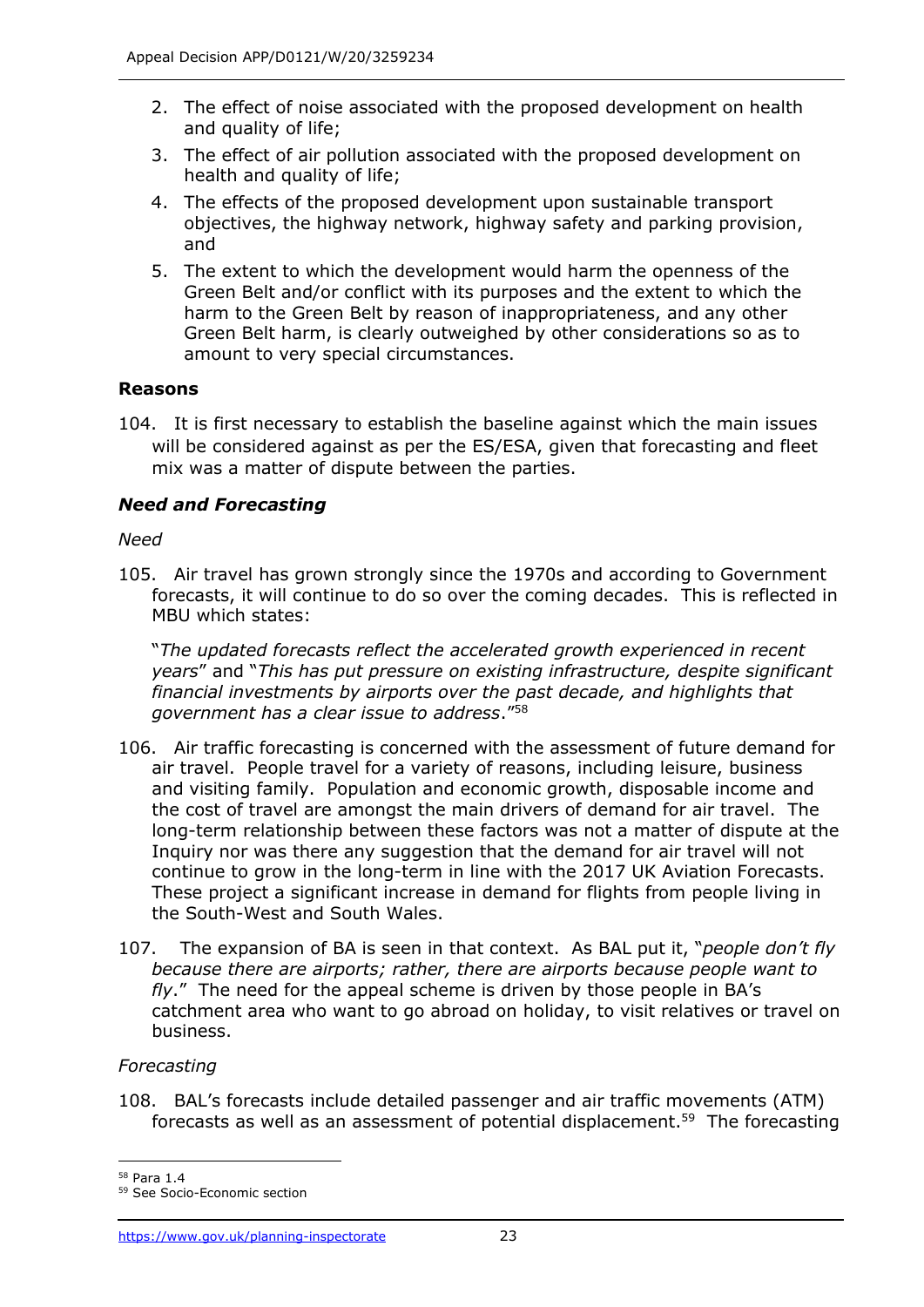methodology is set out in Section 2 of the Forecasting Report  $(FR)^{60}$  and involves a hybrid approach combining long-term 'top down' econometric forecasts with 'bottom up' airline specific forecasts for the short-term.

- 109. The top-down modelling comprises two steps; the first is to determine the level of underlying passenger demand using the future growth rates model. This model is based around the underlying analysis that underpins the DfT's UK wide passenger demand forecasting model. It determines future growth rates by forecasting future trends of economic growth and the cost of travel - the two main drivers of demand. The cost of travel is informed by factors such as fuel prices, fuel consumption, Air Passenger Duty, carbon costs and average aircraft size.
- 110. The way in which changes in economic growth and air fares translate through into growth in air transport markets is based on demand elasticities. In this case, BAL used the elasticities identified within the DfT's 2017 UK Aviation Forecasts presented in Tables 1-3 of MBU.<sup>61</sup> The same elasticities have been used more recently in the Government's Decarbonising Transport and the Jet Zero consultation. While it is accepted that these documents contain various statements about future uncertainties, there is nothing to suggest the Government intends to move away from its forecasting model and demand elasticities.
- 111. To enable the future growth rates model to consider uncertainty arising from such things as economic growth, fuel prices or carbon costs, the model includes a Monte Carlo analysis. $62$  The forecasting methodology was accepted by NSC officers' and their specialist advisors at the application stage.
- 112. The second part of the forecasting process uses an econometric passenger allocation (Logit) model to determine how the underlying passenger demand would be apportioned to BA and the other competing airports. The Logit model considers macroeconomic effects, passenger choice, displacement, and longterm trends. It has been calibrated using data from Civil Aviation Authority (CAA) Passenger Surveys.
- 113. Forecasting is relevant to this appeal because it helps to:
	- Establish whether there is likely to be sufficient demand for BA to reach 12 mppa; and
	- Establish when BA is likely to reach 12 mppa; and
	- Establish the operational characteristics of BA at 12 mppa including the fleet mix, catchment area and diurnal profiles, busy day timetables and passenger displacement. These are inputs into the various assessments contained in the ES.
- 114. Three scenarios were considered in the FR; A Core Case where BA reaches 12 mppa in 2030, a Slower Growth Case where 12 mppa is achieved in 2034 and a Faster Growth Case with 12 mppa reached in 2027. Section 4 of the FR explains how the environmental inputs into the ES have been calculated.

<sup>60</sup> CD: 2.21

<sup>&</sup>lt;sup>61</sup> They are also shown in the diagrams in Figure 5 of Mr Brass' PoE

 $62$  A more detailed explanation of the Monte Carlo' analysis is contained in section 3.2 of Mr Brass' PoE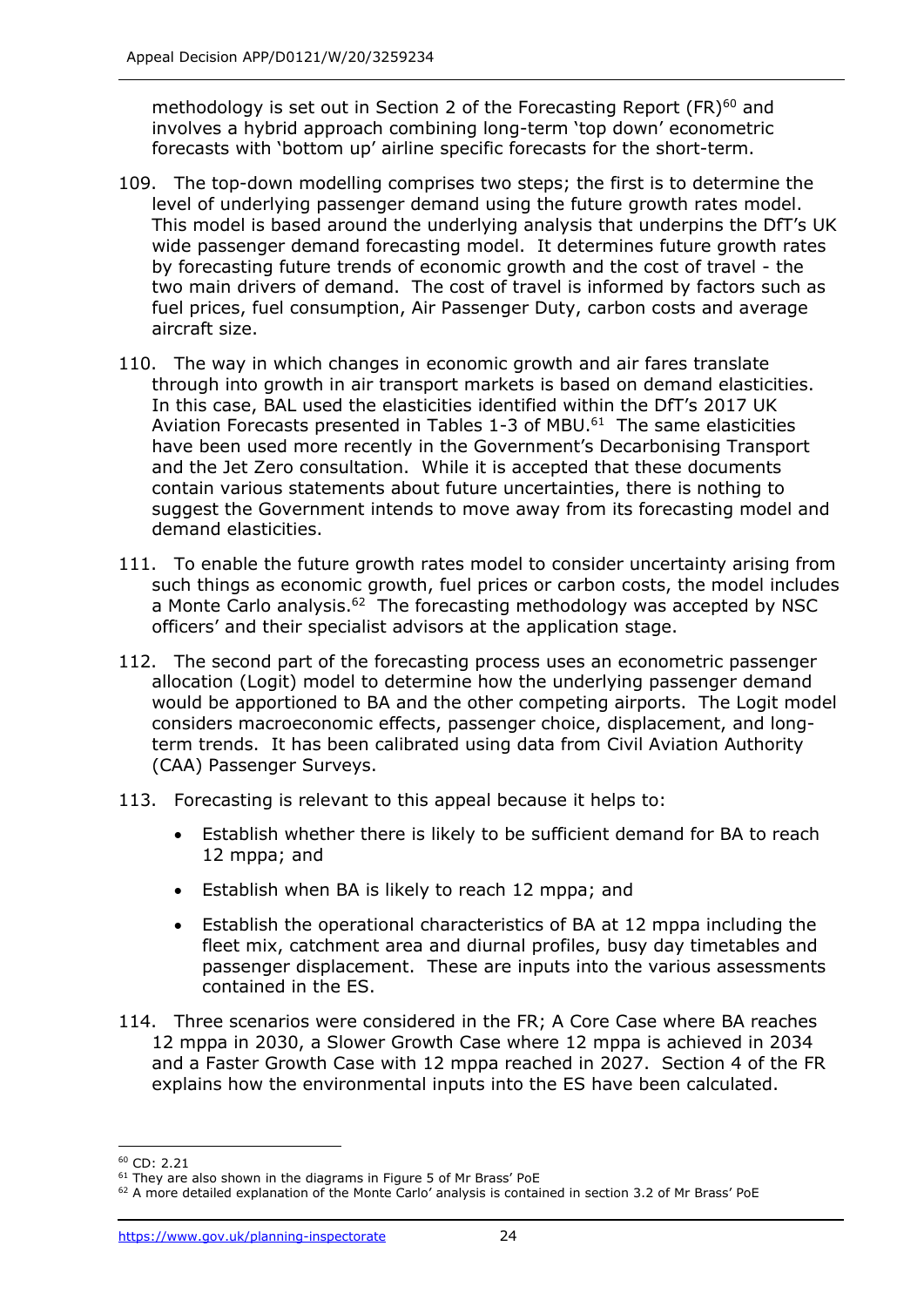- 115. Through sensitivity testing, the FR establishes that the model outputs (inputs in the ES) are relatively insensitive to the point in time at which 12 mppa is reached. For example, if growth is slower as some have suggested, then there would be no significant change to the magnitude of the effects reported in the ES. In that scenario, the environmental effects would simply occur at a later date.
- 116. Many of those opposing the scheme have pointed to uncertainties created by events such as Brexit and the Covid-19 pandemic. Amongst other documents, NSC pointed to Decarbonising Transport which highlights that these short-term changes could influence travel demand in the longer term. Clearly, there have been a number of recent events that will continue to exert an influence on travel demand and hence passenger numbers in the short term. Nonetheless, it is unlikely they will have any significant effect on the 2030 Core Case.
- 117. On the long term effects, there is widespread agreement between the main parties. For example, there is no dispute in relation to the central tenet of BAL's forecasting case which is that there is sufficient demand to enable BA to reach 12 mppa with 2030<sup>63</sup> representing the most likely year when that figure will be achieved. Moreover, fleet mix and business travel aside<sup>64</sup>, the general characteristics of BA at 12 mppa are also agreed.

### *Fleet Mix*

- 118. In November 2020, after NSC refused planning permission, Jet2 announced that it would commence operations from BA. This development and its potential implications for the fleet mix<sup>65</sup> formed an important part of NSC's criticism of BAL's FR. These criticisms prompted BAL to produce an alternative airline-specific fleet mix<sup>66</sup> which was subject to several amendments during the Inquiry.<sup>67</sup> The result of these revisions was that the only outstanding area of dispute between the main parties concerned the proportion of ATMs by Boeing 737-800 (current generation) aircraft<sup>68</sup> in the 2030 fleet mix. Under NSC's alternative fleet mix there would be approximately eleven additional ATMs a day from current generation aircraft.
- 119. The exact makeup of the fleet mix in 2030 cannot be known. As NSC's witness stated that 'there is no single correct fleet mix'. Accordingly, it is not for the Panel to adjudicate on which fleet mix is most likely to occur. Rather it is our role to determine whether BAL's approach to fleet mix is reasonable and appropriate bearing in mind the criticisms that have been made. NSC's approach has been to determine an airline specific fleet and as a result, its fleet mix contains a relatively a high proportion of current generation aircraft. On the other hand, BAL's fleet mix provides more of a balance of current and new generation aircraft across all of the airlines.
- 120. Attempts to determine an airline-specific fleet mix in nine years' time based primarily on an announcement by a single airline is potentially unrealistic. Several of the assumptions made, for example in relation to the likelihood of Ryanair operating next generation aircraft from BA in 2030, <sup>69</sup> are little more

 $63$  Pushed back from 2026 as reported in the original ES due to the effects of the Covid-19 Pandemic

 $64$  Business travel is dealt with under the Socio-economic section of this decision.

<sup>65</sup> See Table 3 of Mr Brass' PoE

<sup>66</sup> Mr Folley PoE - page 19, paragraph 7.8.

 $67$  INQ/010 and INQ/018

<sup>68</sup> 14,582 (NSC) versus 9,710 (BAL)

<sup>69</sup> INQ/018 para 20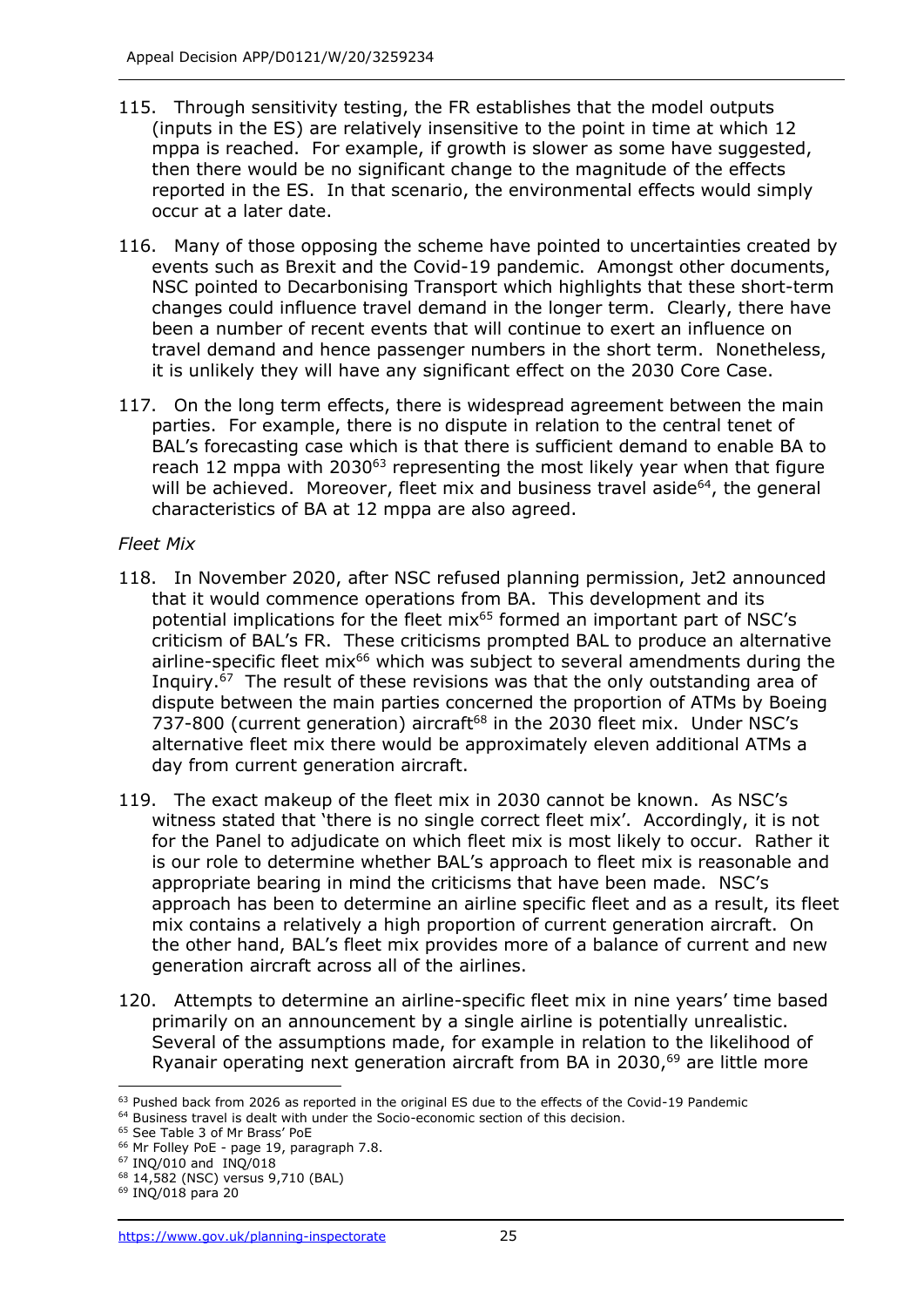than conjecture. Furthermore, it is clear from BAL's evidence<sup>70</sup> that some of NSC's assumptions surrounding Tui overlooked a number of recent press releases. This simply underlines the difficulties associated with an airline specific fleet mix.

- 121. The plans of Jet2, Ryanair, Tui and other airlines operating at BA are capable of changing significantly over the coming years as they seek to recover from the Covid-19 Pandemic. Given the dynamic nature of the low-cost aviation sector, the Panel can find nothing inherently unreasonable about BAL's generic approach.
- 122. Even if NSC's approach were preferred, there is little to suggest the additional eleven movements a day by current generation aircraft would have a material effect on the significance of effects assessed in the ES. All of BAL's witnesses gave evidence that the conclusions in the ES in these areas would not be materially altered by the adoption of NSC's fleet mix.

# *Business Travel Growth*

- 123. NSC and others suggest that BAL has significantly over-estimated the benefits which are likely to arise in relation to business travel. These concerns are based on the argument that the DfT's business demand elasticities used in BAL's Forecasts are based on the pre-pandemic world and are inappropriate to calculate growth in a post-covid world where amongst other things, attitude and technological changes mean that business travel will be strictly limited.
- 124. The elasticities used by BAL, including those for business passengers, reflect the general relationship between economic growth, price, and the propensity to fly. They take account of factors that may impact demand, such as individual and corporate attitudinal changes and the rise of video conferencing technologies.
- 125. Therefore, while the Panel accepts the arguments put forward by XR Elders and others that new technologies will inevitably have a suppressing effect on business travel, these considerations have already been built into the DfT's business demand elasticities. In any event, even if it was accepted that the recovery of business travel would be slower than that assumed in the Core Case, this would simply move the expansion of BA towards the Slower Growth scenario which has already been tested as part of the ES.
- 126. The DfT itself doubtless with full knowledge of the rise of video conferencing and attitudinal changes to flying, published the Decarbonising Transport strategy in July 2021. This uses modelling underpinned by the same demand elasticities in the 2017 Aviation Forecasts.
- 127. The Monte Carlo analysis is a component of the process of forecasting future growth rates for air passenger demand. It is a well-documented mathematical technique whose primary purpose is to deal with the issues around uncertainty by defining a 'most likely' path based on a thousand iterations of various scenarios. Accordingly, suppressing factors such as Brexit, Covid-19, increasing carbon costs and new technology are all reflected in the growth scenarios considered in the analysis.

<sup>70</sup> INQ/028 Figures 1 and 2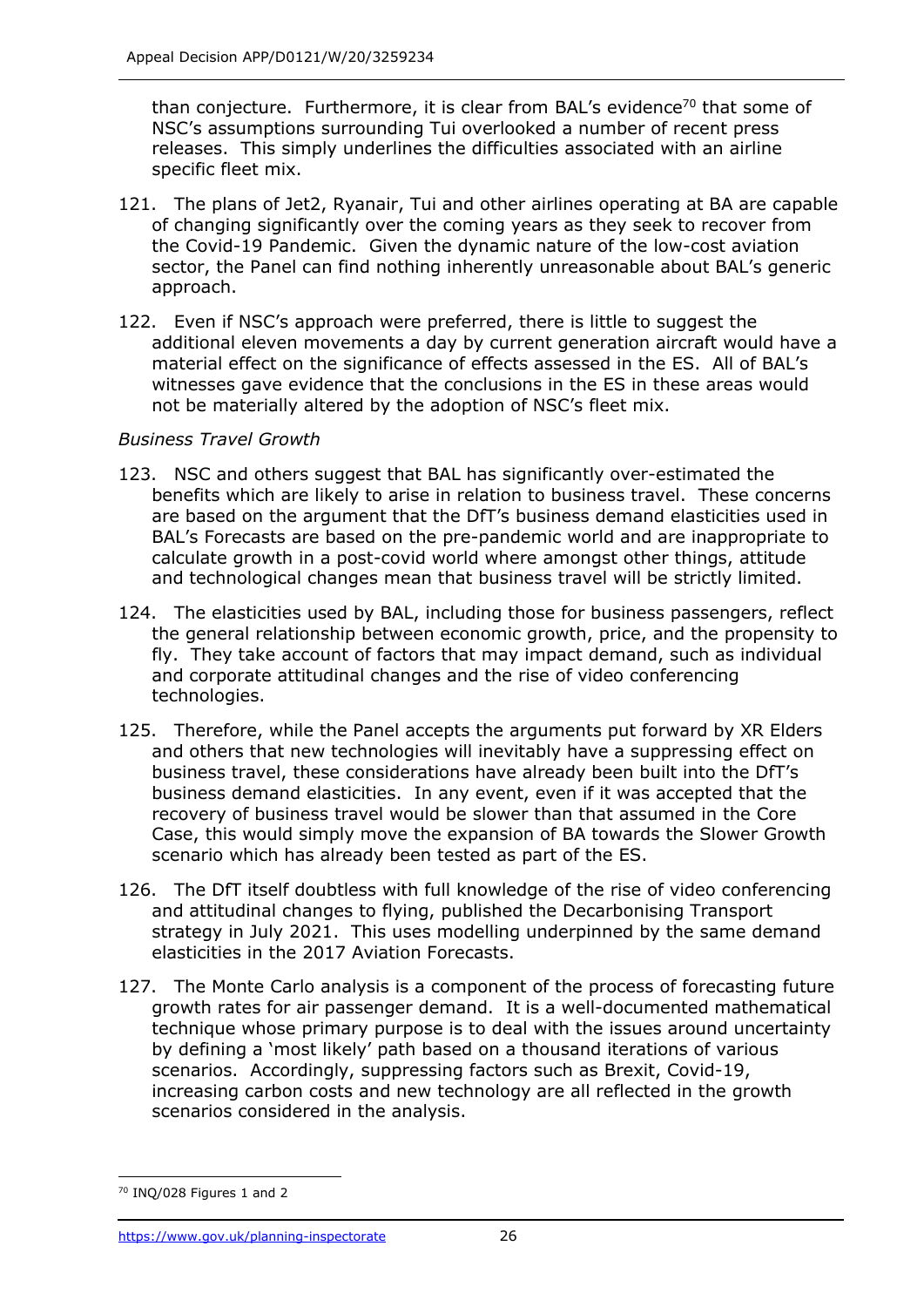- 128. There was much discussion at the Inquiry regarding the relative growth of business and leisure passengers at BA since 2000. The CAA data<sup>71</sup> can be interpreted in a range of ways depending on the chosen time period. For example, by looking at the period 2000-2019, NSC argued that past trends are not supportive of the 2-3% growth rates assumed in BAL's forecasts.
- 129. While there is little doubt that leisure travel has grown more strongly over this period, BAL argues that such an approach is too simplistic as it includes the 'low-cost bubble' period between 2000-2008. If one were to exclude this period and to focus on the period between 2008-2019 then the rate of growth in business travel<sup>72</sup> at BA is consistent with BAL's growth rates. There are merits in both arguments.
- 130. In any case the dispute about past growth rates is not a determinative issue when looking at future growth rates. The Panel is satisfied that the modelling work undertaken by BAL has appropriately considered a range of scenarios and factors. While NSC disagrees with the outputs from the Monte Carlo analysis within the econometric model, there is nothing in the historical CAA data to suggest the forecasts are incorrect.
- 131. For reasons similar to those set out above in relation to fleet mix, the Panel are not persuaded by NSC's criticisms regarding route development. Rather than trying to determine now what routes might be available from BA in 2030, the approach inherent in BAL's forecasting has been to look at the general nature of demand. That approach seems to be appropriate.
- 132. For the above reasons and also bearing in mind that no alternative demand elasticities or growth rates have been put before the Panel, we consider the assumptions about business travel recovery to be acceptable.

### *Logit Model*

- 133. NSC stated that it had been unable to properly assess the Logit model because it had not been given the 'lambda value'. Conflicting accounts have been provided by the main parties on this issue.<sup>73</sup> However, what is apparent is that the absence or otherwise of the lambda value only became a significant issue at the Inquiry. Up to that point, as evidenced by NSC's own displacement report, no specific concerns had been raised.
- 134. The first detailed request for information from NSC regarding the Logit model appears to have been sent only to BAL after the Inquiry had opened. While BAL responded to nearly all of NSC's queries about the model's workings, the lambda value was not provided because it was stated to be part of York Aviation's intellectual property. According to BAL, Jacobs were made aware of this at the 16 March 2021 meeting and there was apparently no challenge to it at that time.
- 135. There are two important points to make. Firstly, the level of disclosure being sought by NSC at the Inquiry in relation to the Logit model apparently goes far beyond what has been required at other airport planning inquiries. According to BAL's witness, it also goes substantially beyond that which is

<sup>71</sup> INQ/013

<sup>72</sup> 2.6% 2008-2019 and 4.9% 2012-2019

<sup>73</sup> INQ/058 and INQ/083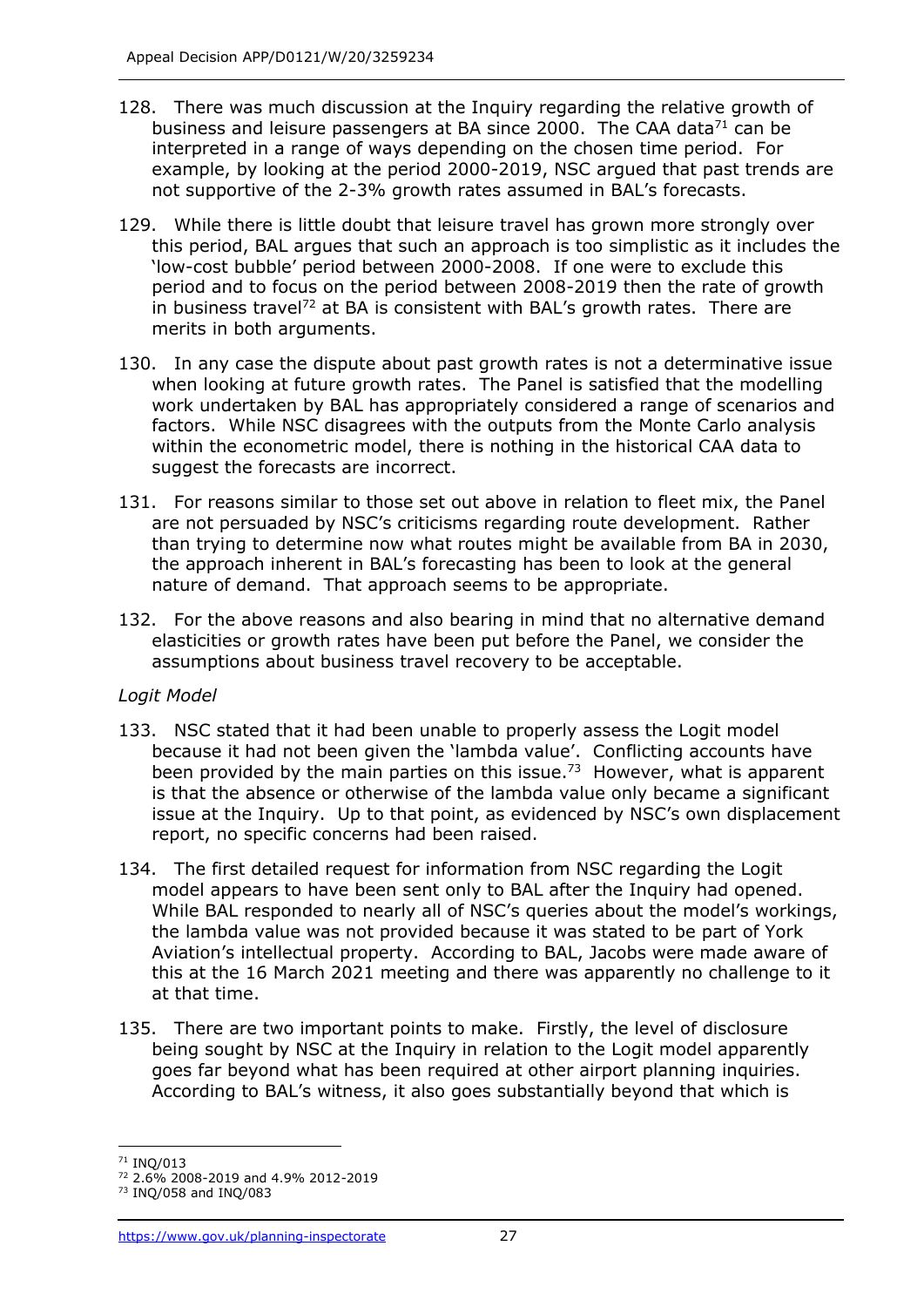provided by the DfT in relation to its passenger demand allocation model. It appears it is very unusual for this type of information to be provided.

- 136. The second point is that it is clear from the correspondence between BAL and NSC's advisors that a significant amount of information was provided in relation to the Logit model, including the input assumptions and detailed outputs, to show how it allocated passengers to other airports. It is also evident that this information was scrutinised during the application period and beyond. In our view, a sufficient level of information has been provided to enable NSC to form a judgement as to whether the model was fit for purpose.
- 137. If NSC believed that the model outputs were wrong or that the absence of the lambda value was so important that it could not form a view without it, then it was open to them to revisit their 2020 assessment in the run up to the Inquiry. As it was, no further assessment was carried out and as such, the only assessments on displacement before the Panel are those from Jacobs<sup>74</sup> for NSC and that contained in the Economic Impact Report (EIR) Addendum.<sup>75</sup>

# *Conclusions on Forecasting*

- 138. Government policy is focussed on securing a strong economic recovery, promoting a Global Britain, and levelling up the cities and regions through amongst other things, improving global competitiveness.<sup>76</sup> The support for sustainable aviation growth reflected in national aviation policy is founded on the DfT's long-term assessments of future demand growth.
- 139. There was widespread agreement between the main parties on the core components of forecasting, namely that there is sufficient need to enable BA to reach 12 mppa with 2030 being the most likely year that figure will be met. Sensitivity testing has shown that the inputs into the ES are generally insensitive to the exact date when 12 mppa is reached. BAL's approach to modelling uncertainties which are an unavoidable part of any long-term forecasting exercise, follows established methods and is acceptable.
- 140. The scope of disagreement between the expert witnesses is relatively narrow. The Panel have found that BAL's approach to fleet mix is reasonable. In any event, the disagreement between the parties has very limited implications for the assessments in the ES.
- 141. On business travel growth, the Panel is satisfied that forecasts produced by BAL are fit for purpose. The BAL Forecasts are the only detailed ones before the Panel. The fundamentals drivers of long-term growth are likely to remain strong. Accordingly, the Panel do not consider it unreasonable to conclude that the long-term demand for business travel is likely to return to generally prepandemic levels.
- 142. The Panel is therefore satisfied firstly, that there is a clear and compelling need for the development as evidenced by the UK Aviation Forecasts and reflected in policy support for expansion in MBU. Secondly, that BAL's Forecasting work is sufficiently robust and provides a detailed picture of what BA would look like at 12 mppa.

<sup>74</sup> INQ/090

<sup>75</sup> CD: 2.22 Paras 3.26-3.34

<sup>76</sup> CD: 11.10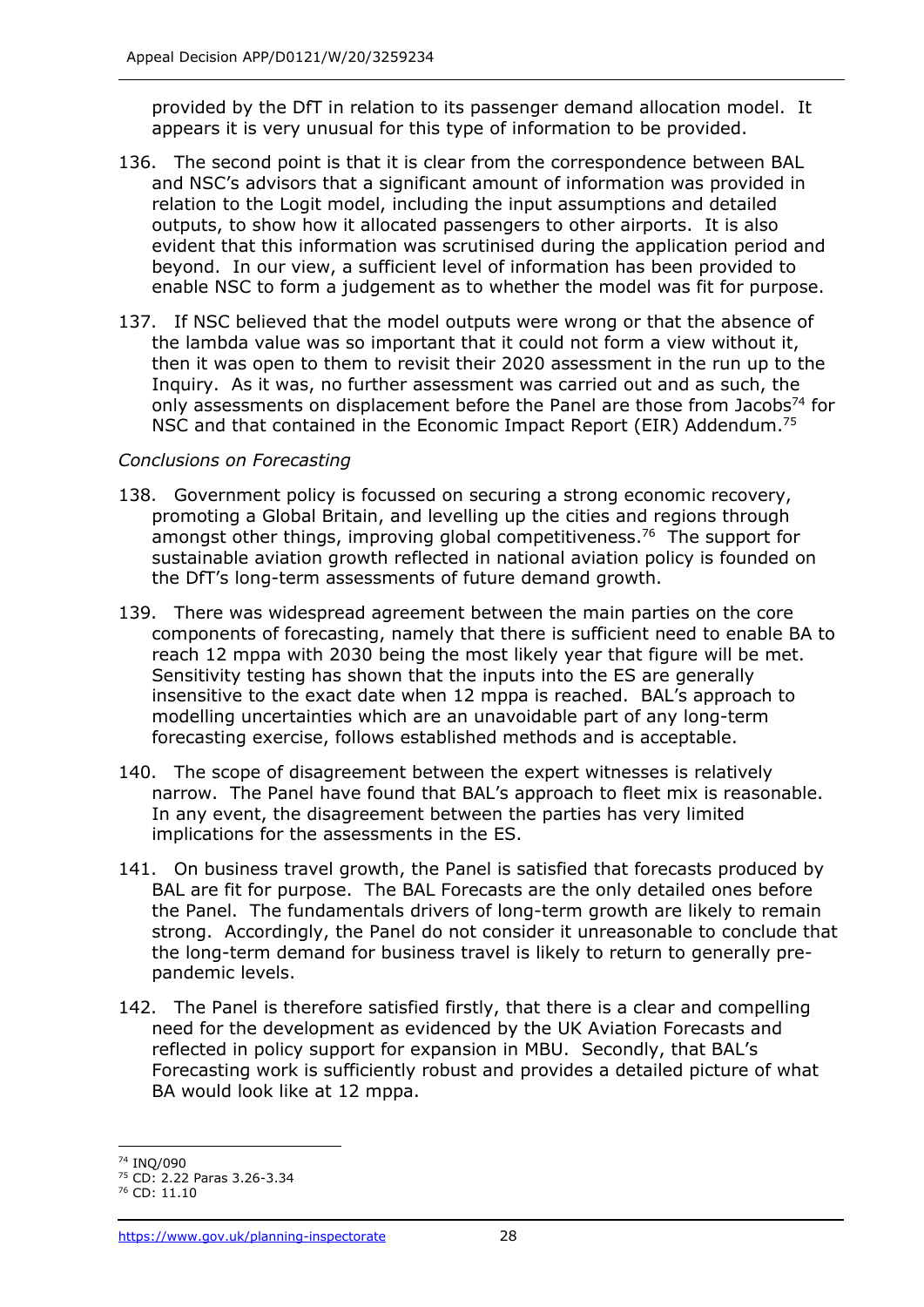# *Climate Change*

### *The importance of climate change and the broad approach of the parties*

- 143. There is no dispute between the parties about the importance of climate change – at the local, national and international levels. The recent Intergovernmental Panel on Climate Change 2021<sup>77</sup> was widely reported as being a 'Code Red for Humanity', and this report and many other documents stress the need for substantial reductions in  $CO<sub>2</sub>$  emissions.
- 144. It is noteworthy that the Inquiry received a very large number of representations, in writing and verbally, opposing the proposal on this basis. These representations came from not only those living near to the airport, but from the wider area, elsewhere in the UK and abroad.<sup>78</sup> Several of those making representations had impressive academic qualifications and experience in the field, and a number of those writing and speaking made reference to the declarations of a Climate Emergency in their own local areas.
- 145. The importance of the situation is recognised by the UK Government, most recently at the COP26 conference, and is reflected in a wide range of documents. The need to decarbonise so as to address climate change is common ground between the parties to this appeal.
- 146. All parties agree that there would be an increase in GHG, especially  $CO<sub>2</sub>$ , if the appeal scheme goes ahead when compared with the position if it did not. Under these circumstances the climate change position would be worsened.
- 147. One initial point to be clarified relates to BAAN's position in relation to that of BAL. BAAN stated that had BAL argued "..*.that the impact of carbon emissions from the appeal proposal are not material, because of the legal obligation on the SoS to achieve Net Zero by 2050 and the availability of future policy mechanisms*." 79 Leaving aside any conclusion on the impact of increased emissions and the mechanisms available for dealing with them, this is incorrect. It is clear that the contribution of the appeal scheme to climate change related to  $CO<sub>2</sub>$  emissions is an important material consideration.
- 148. BAL, most notably in the ES and the ESA and in evidence to the Inquiry, has provided a considerable amount of material related to the climate change impact of the proposal. That BAL takes a different approach to tackling these emissions does not mean that they are not material to this appeal and BAL has not ruled out carbon emissions as a material consideration.
- 149. Aside from the BAAN interpretation of BAL's position, none of the above matters are contentious. And there is no substantial dissent from the formulation of the key question as to whether the emissions from the proposal are so significant that they would materially affect the ability of the UK to meet its carbon budgets and the target of Net Zero GHG emissions by 2050. (The mathematics of the increase in emissions is almost entirely agreed.)
- 150. It is also common ground that an international response is necessary, with individual nations determining their own contributions. In this country the

<sup>77</sup> INQ/032 Page 18

 $78$  This also included objections from some of the Ontario Teachers who would benefit from the pension plan investments from the expansion proposals, but who were also experiencing direct effects from climate change due to wildfires at the time the Inquiry was sitting.

<sup>79</sup> INQ/108 Para 25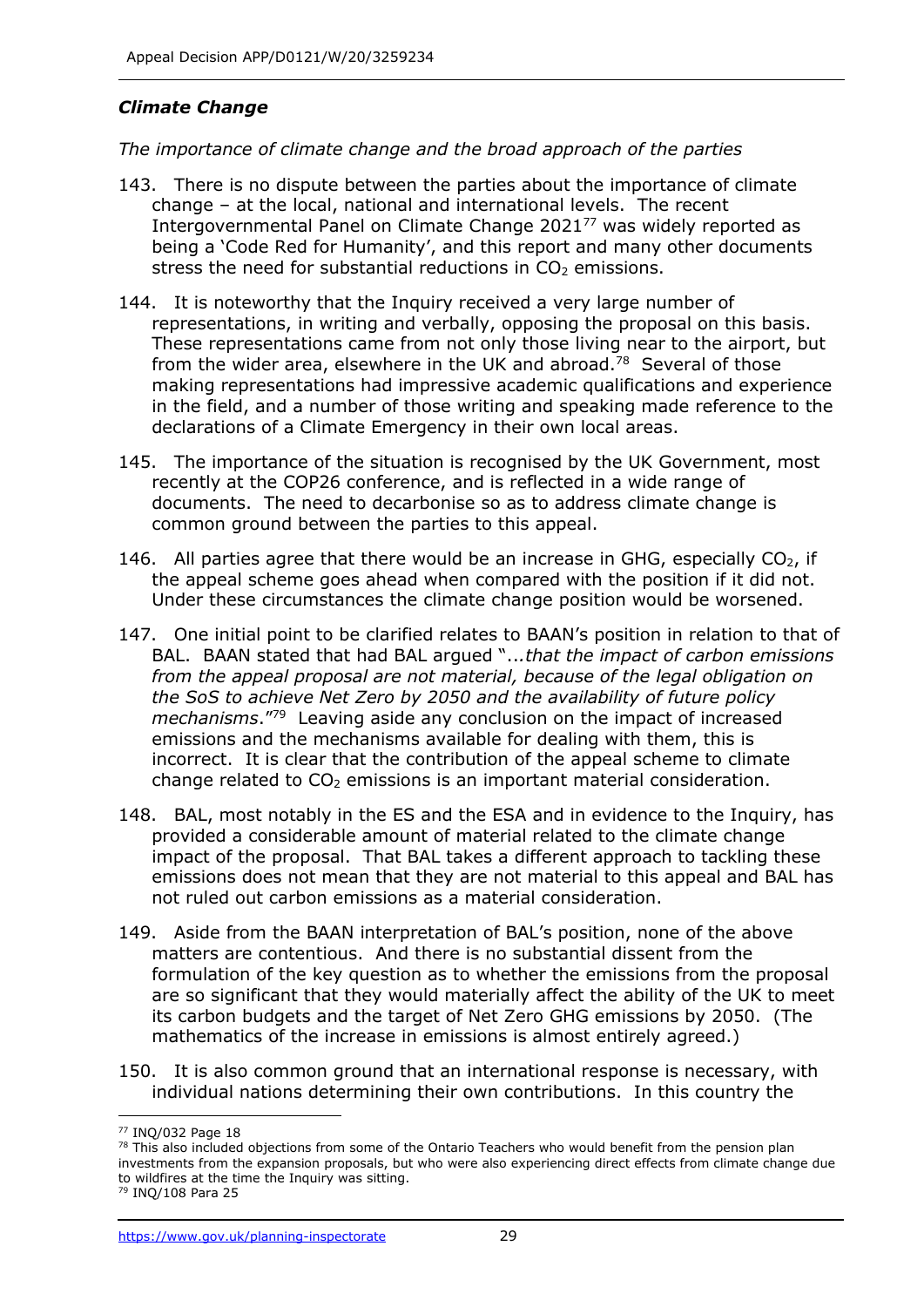response is most apparent in the 'Net Zero' approach $80$  - which is a legally binding commitment to reduce the net UK carbon account by 100% against the 1990 baseline by 2050. To get to this target it is apparent that all parts of the economy, including aviation, must take responsibility.

151. With this background, the main difference between BAL and NSC and other parties relates to the way in which the issue of the emissions from this proposal should be addressed. On the one hand BAL relies on national action to address aviation carbon limits, in the context of the national approach which is not to restrict peoples' ability to travel, $81$  whereas the other parties look to airport capacity limits, including the restriction of individual airport expansion such as that envisaged in this appeal.

# *Development Plan and the NPPF*

- 152. Policy CS1 is the key development plan policy related to this issue and emphasises the reduction of carbon emissions and the need to tackle climate change. BAL's position is that this is of primary relevance to ground based carbon emissions. However, this is largely based on their position that climate change is a matter to be dealt with at the national level. Neither the policy nor the justification makes that distinction but, as will be discussed below, there is every reason to conclude that the policy does not directly address aviation emissions. CS policy CS23 does not provide unqualified support for growth at BA, but it takes one little further than policy CS1.
- 153. The NPPF sets, as one of its overarching objectives, an environmental objective of mitigating and adapting to climate change, including moving to a low carbon future. The NPPF also provides that the planning system should support the transition to a low carbon future in a changing climate.<sup>82</sup>
- 154. These policies are essentially uncontentious in the context of this appeal. However, as referenced above, the NPPF also states that the focus of decisions should be on land use matters. It should be assumed that other control regimes will operate effectively.<sup>83</sup>
- 155. This is the point referenced by BAL in their submission that, although not stated specifically in the NPPF, it is clear that carbon emissions are addressed under other regimes. These include the CCA, carbon budgets and the UK Emissions Trading Scheme (UK ETS) and Carbon Offsetting and Reduction Scheme for International Aviation (CORSIA). These are discussed below.

### *The Climate Change Act 2008 and Carbon Budgets*

- 156. The Paris Agreement is the basis of much subsequent legislation and guidance. It was translated in the UK by way of the CCA. The current target is that the net UK carbon account for 2050 should be at least 100% below the 1990 baseline. That is the UK's Net Zero Target but for the avoidance of doubt this is a balanced figure and does not mean absolute zero emissions.
- 157. One matter arising from the CCA was the establishment of the Committee on Climate Change (CCC), which advises the Government on a range of climate change matters. These include international aviation, the carbon target and

<sup>80</sup> CD: 9.007

<sup>81</sup> CD: 9.134 p4

<sup>82</sup> CD: 5.08.1 para152

<sup>83</sup> CD: 5.08.1 para 188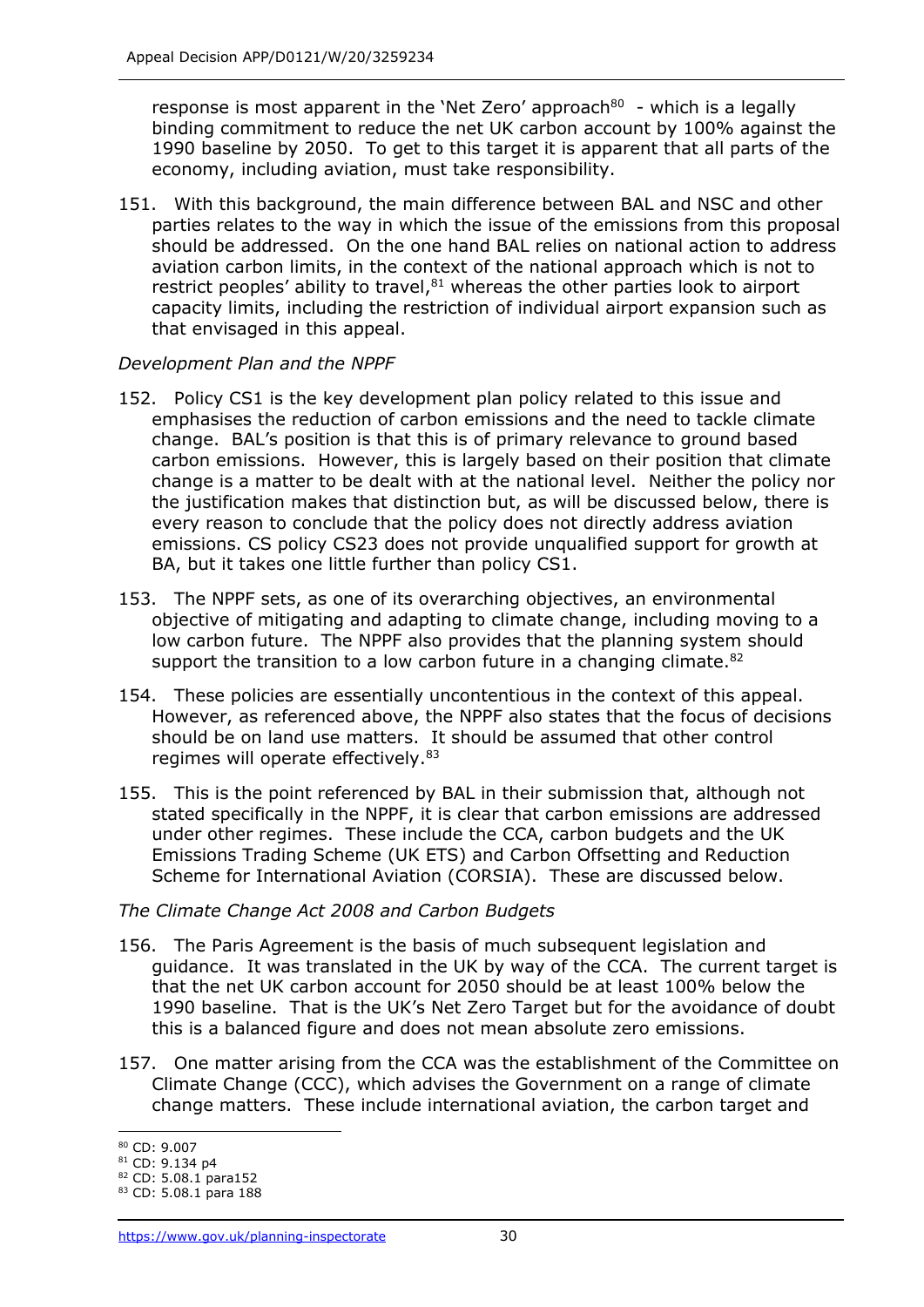carbon budgets (below). The CCC is not a policy making body, although its advice to Government – which may or may not be accepted – needs to be seriously considered.

- 158. Another element in the CCA is that it requires five yearly carbon budgets to be set 12 years in advance so as to meet the 2050 target. Six carbon budgets have been adopted. The  $4<sup>th</sup>$  and  $5<sup>th</sup>$  (2023-2027 and 2028-2032 respectively) have yet to come into effect, and only the  $6<sup>th</sup>$  (adopted in 2021), covering the period 2033 to 2037, specifically includes emissions from international aviation. But these types of emissions were previously taken into account in earlier budgets in an alternative manner by allowing for headroom – this is the 'planning assumption'. This change to specific reference to aviation in the  $6<sup>th</sup>$ carbon budget was recommended by the CCC. $84$
- 159. In the same CCC report five scenarios were explored one of which (the 'Balanced Pathway') recommended no net expansion of airport capacity. However, this recommendation was not accepted.<sup>85</sup> The Balanced Pathway is therefore not Government policy and is only one approach to achieve the outcome of Net Zero.
- 160. In order to achieve the target of the  $6<sup>th</sup>$  carbon budget, and of previous budgets, any increased emissions in one sector arising from the individual proposals will necessitate reductions elsewhere. In this light there is some difference between BAL and other parties as to the current position in relation to future carbon budgets.
- 161. The evidence suggests that the Government is not on track to meet the  $4<sup>th</sup>$ and  $5<sup>th</sup>$  carbon budgets – with significant reductions needed in relatively short periods. This largely uncontested position is shown in the CCC report.<sup>86</sup> However, we are not yet in the period of either budget and the suggestion that the Government is off track at this time means little in relation to budget periods which have not yet started. However, no party has suggested that complacency is indicated or that the  $4<sup>th</sup>$  and  $5<sup>th</sup>$  budgets can be ignored.
- 162. There are three important points to make in relation to the carbon budgets and the way in which they operate. Firstly, although the approach to Net Zero and the carbon budgets is a material consideration, the CCA places an obligation on the SoS, not local decision makers, to prepare policies and proposals with a view to meeting the carbon budgets.<sup>87</sup> Secondly, as advised in the NPPF, there is an assumption that controls which are in place will work. Finally, and consequent on the previous points, NSC's position that grant of permission in this case would breach the CCA and be unlawful is not accepted. That does not mean that these matters are not material considerations, but the CCA duty rests elsewhere.

### *Offsetting Schemes*

163. There are two trading schemes currently in operation related to aviation emissions –UK ETS and CORSIA.

<sup>84</sup> CD: 9.066

<sup>85</sup> CD: 9.037 Page 4

<sup>86</sup> CD: 9.017 Figure 1.1

<sup>87</sup> CD: 9.002 Section 13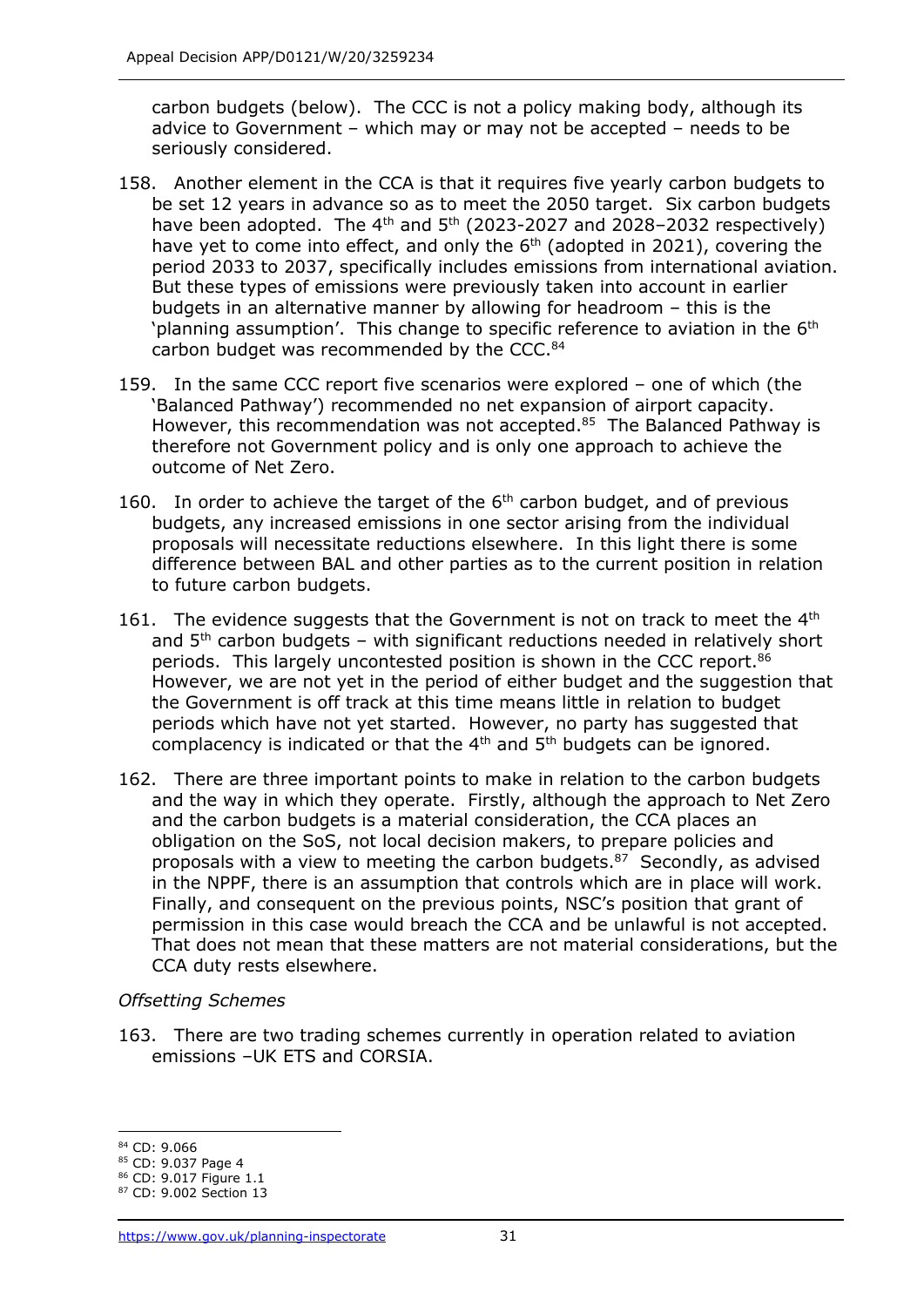- 164. The UK had been in the EU Emissions Trading Scheme (EU ETS) since 2005. This scheme included aviation since 2012. With the UK leaving the EU, this has been replaced by the UK ETS (2021) which runs to 2030. It is not a scheme which deals with aviation alone, but includes energy and a range of other sectors.
- 165. The UK ETS as currently enacted will not run into the period of the 6<sup>th</sup> carbon budget in 2033. In addition, it does not affect all flights to and from BA, as it only deals with the EEA and Gibraltar.<sup>88</sup>
- 166. At the international level, CORSIA was adopted by the International Civil Aviation Organisation (ICAO) in 2016. It has three phases, the third of which runs to 2035. There has been consultation on the link between UK ETS and CORSIA, and a further statutory instrument is anticipated in 2022.
- 167. It has been suggested that the levels of ambition in these offsetting schemes are inadequate to meet the Net Zero/carbon budget targets. In this respect reference has been made to the CCC's  $6<sup>th</sup>$  carbon budget report.<sup>89</sup> However, as before, the progress toward these targets is as yet uncertain and there remains a legal responsibility on the SoS to comply with the legal obligations.
- 168. As mentioned above, both offsetting schemes are time limited, and will currently stop well short of 2050. Some objectors have stated that it is not for the Inquiry to speculate on the future of UK ETS or CORSIA and that therefore little or no weight should be given to those schemes. In contrast, BAL has stated that further orders will be made in due course so as to reflect the duties in the CCA and that it wrong to suggest that there is a policy gap after 2030/2035.
- 169. Neither position is entirely correct. As a matter of fact, there is currently an offsetting gap beginning in the next decade, and this cannot be ignored. But equally, given the international and national context it is not unreasonable to assume that something will come forward to fill the space. Whether that is a refreshment of UK ETS/CORSIA or other measures remains to be seen.
- 170. But the judgement in this case must be taken in the light of the (agreed) scale of emissions, the fact that aviation emissions are within the traded sector, and that in any event UK ETS/CORSIA are only two of the measures available to address aviation carbon emissions in the light of the legal duty to ensure that carbon budgets are not breached.

# *The APF and MBU*

- 171. Turning away from the CCA and carbon budgets to airport policy, the APF, though some eight years old, remains part of Government policy related to aviation. It also recognises UK ETS (EU ETS at the time) as being a key component of the overall strategy.
- 172. The APF deals with the Government's primary objective related to long-term economic growth, within which the aviation sector is seen as a major contributor. However, as summarised above, while acknowledging the benefits of aviation, it recognises the global environmental impacts. MBU was published

<sup>88</sup> CD: 9.036 Page 37

<sup>89</sup> CD: 9.034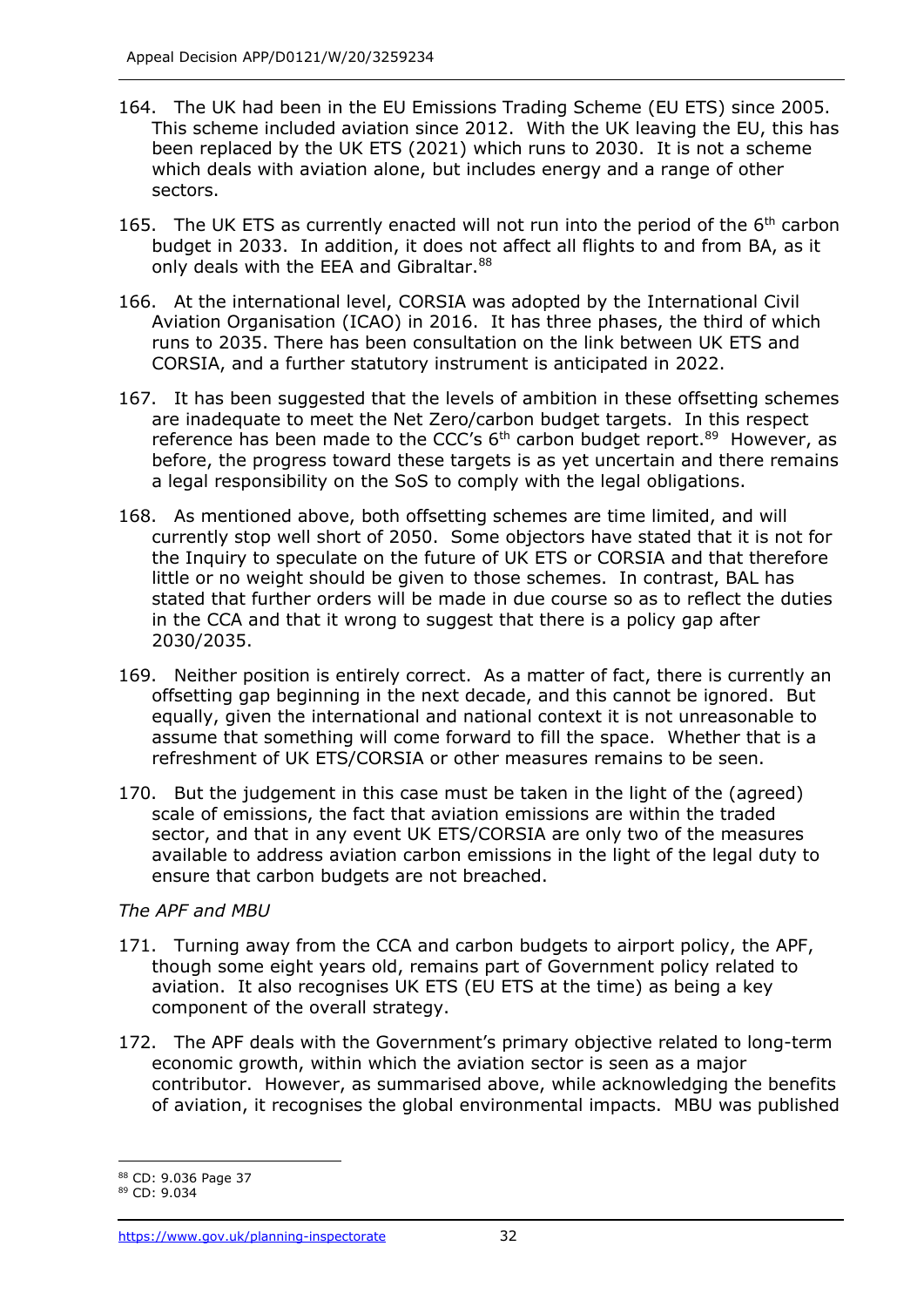in 2018 and provides general support for airports but also with important environmental caveats.

173. As discussed above, both APF and MBU are the most recent policy statements at the national level and are material considerations. However, their support of airport development is not unconditional.

### *Decarbonising Transport and Jet Zero*

- 174. 'Decarbonising Transport: A Better, Greener Britain' and the 'Jet Zero Consultation' both contain similar main messages and both emphasise the need for very significant action to be taken.
- 175. They set out the Government's pathway and suggest high-level scenarios to meet the UK's legal emissions targets. The approach focusses on policies to support sectors to decarbonise, rather than applying emissions caps and carbon pricing as the only mechanisms. There is no suggestion of capacity limits at airports as part of the way forward. The precise route to Net Zero by 2050 is not set out anywhere and there remain different approaches, while the overall commitment remains.
- 176. Subsequently Net Zero Strategy: Build Back Greener (2021) was published, setting out policies and proposals for decarbonising all sectors of the UK economy in the light of the requirement to achieve Net Zero by 2050. In relation to aviation, the strategy follows the approach of the Jet Zero consultation.
- 177. Overall, these documents, to the extent to which they carry weight, do not take consideration of the climate change issue much further, other than to repeat the position that capacity limits are not seen as the way forward.

### *COP26*

- 178. In autumn 2021 COP26 was held in Glasgow, which further heightened the importance of climate change issues in this appeal.
- 179. In November 2021 the 'Glasgow Climate Pact' was adopted and signed by over 200 countries, including the UK, and the comments of the parties on this document have been considered. This is a global agreement seeking to accelerate action on climate change and finalise remaining elements of the Paris Agreement. The language of the Pact, and its content, continue to emphasise the importance of the issue and the need for further action.
- 180. In relation to the issues raised by this appeal the Pact includes:
	- A commitment to phase down fossil fuel use (although no date was given);
	- A renewed commitment to Net Zero by 2050 (although China and India have set targets for 2060 and 2070 respectively);
	- The signing off of some detailed rules of the Paris Agreement, including matters relating to a global carbon market. One of these provides the framework for international cooperation towards emissions reduction targets and the operation of carbon markets.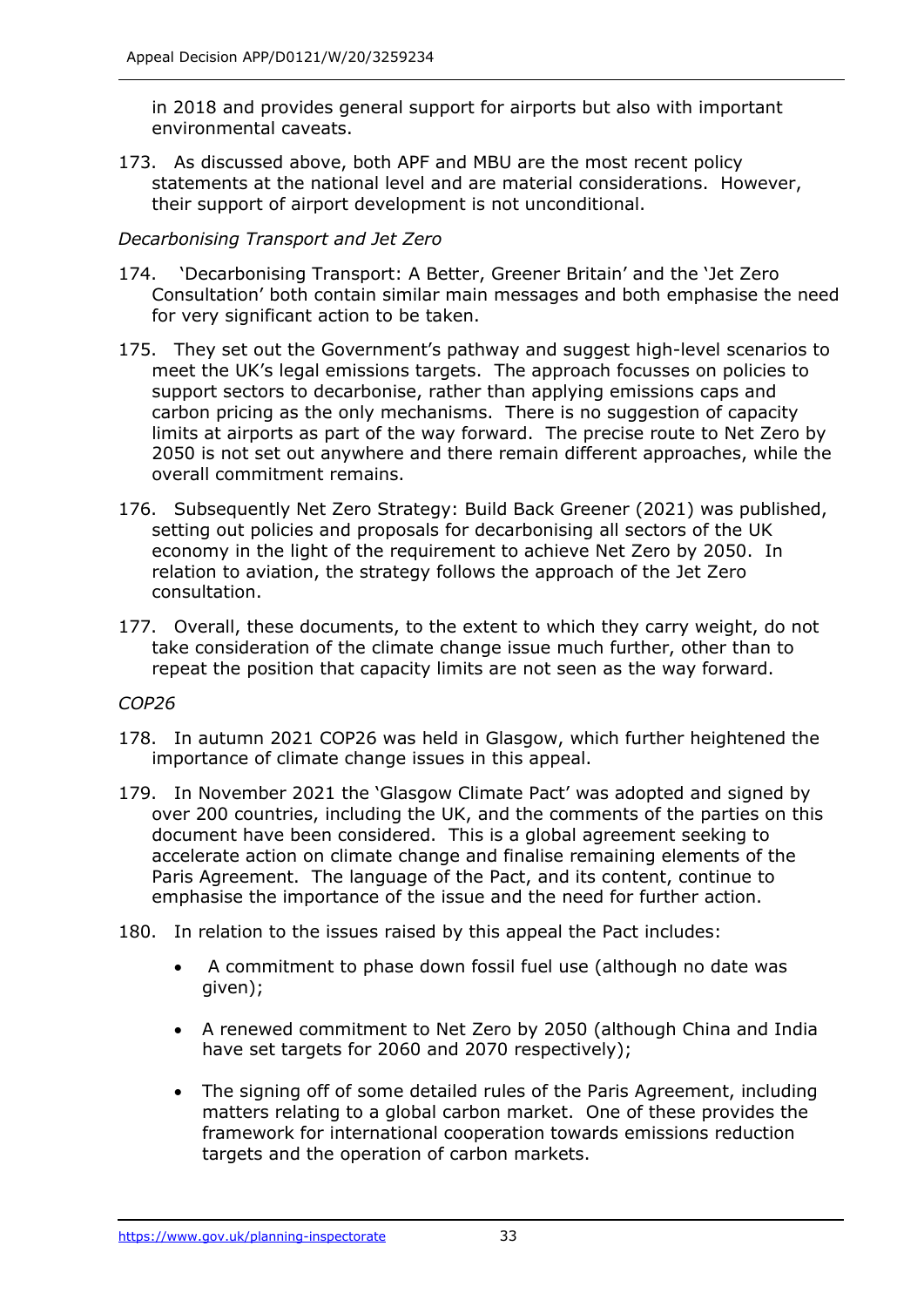- The Pact acknowledges that the ICAO is the appropriate forum in which to address emissions from international aviation. Offsets generated under CORSIA would need to comply with the Paris Rule Book, meaning that concerns raised relating to the measurement and verification of offsets would be resolved in accordance with those rules.
- The need for individual countries to revisit and strengthen their 2030 targets in their nationally determined contributions.
- 181. However, as referenced in the subsequent CCC report,  $90$  international aviation was not on the agenda and none of the COP26 outcomes introduce any new mechanism to control or reduce aviation emissions.
- 182. Overall, a number of matters were resolved at COP26, but there remains continuing uncertainty as to future carbon reduction targets. However, given that aviation emissions were not themselves dealt with by the conference, the key outcome remains a very strong emphasis on tackling the issues raised by climate change.

# *The CO<sup>2</sup> Effect of the Proposal*

- 183. There is no disagreement between BAL and NSC related to the methodology and calculation of the  $CO<sub>2</sub>$  effects of the proposal. This was not a matter raised in any detail by other parties. For that reason, the numerical position is not a matter which needs to be considered in any depth.
- 184. The position related to carbon and other GHG emissions was considered in detail in the  $ES<sub>1</sub><sup>91</sup>$  which also set out the methodology employed. It was supplemented by the  $ESA<sub>2</sub><sup>92</sup>$  which was updated in the light of revised air traffic forecasts.<sup>93</sup> The ES and the ESA included the evaluation of the significance of carbon emissions from all sources.<sup>94</sup> This was followed through into BAL's Statement of Case and evidence.
- 185. There remain some very limited areas of disagreement in particular the assessment (or not) of non- $CO<sub>2</sub>$  effects, which is covered separately below.
- 186. Five sources of emissions were considered (aviation, surface access, airport buildings, airport operations, and construction). The carbon emissions were set out and three scenarios were compared with the 'planning assumption.' A separate exercise allowed for the off-setting requirements of BA and the results and their significance were assessed separately.
- 187. In summary, BAL's evidence is that the addition of 2 mppa would represent around  $0.22$ -0.28% of the 37.5 MtCO $_2$ /annum of the planning assumption related to the  $4<sup>th</sup>$  and  $5<sup>th</sup>$  carbon budgets (below), and between 0.29-0.34% of the CCC's 'balanced pathway' assumption. There is no reason to doubt the accuracy of these figures which are considered robust.
- 188. BAL's position is that the increase would not amount to a significant effect as described in the ES/ESA. In contrast, the approach of opponents is that the increased emissions would consume the local carbon budget of NSC between

<sup>90</sup> INO/135

 $91$  CD: 2.05.45

<sup>92</sup> CD: 2.20.1

<sup>93</sup> CD: 2.05.44 and CD 2.20.1 Page 143

<sup>94</sup> CD: 2.50.05 and CD: 2.05.45 Appendix 17A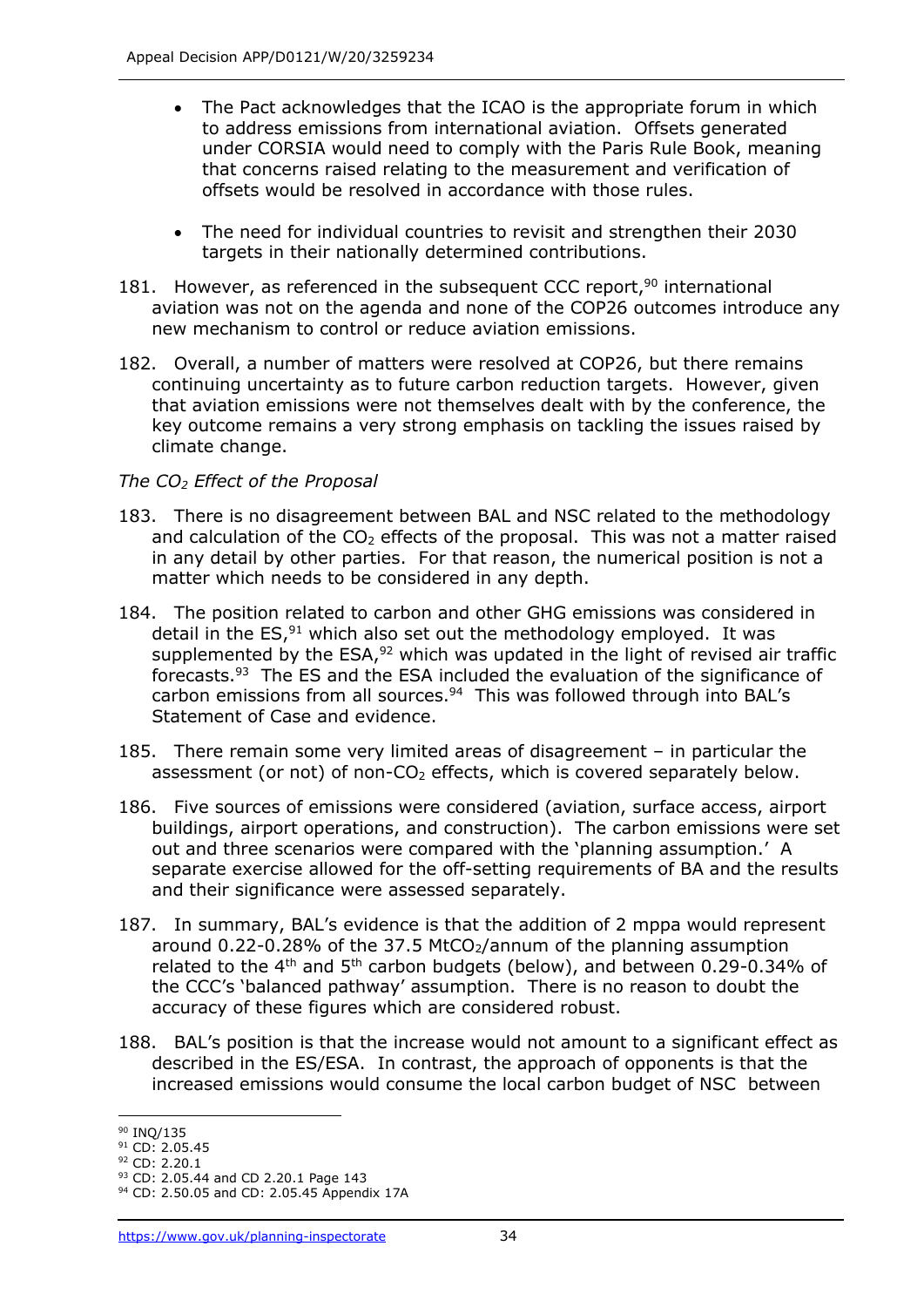2028 and 2032. However limited detail of this approach was provided, and it was not suggested that local carbon budgets have any basis in law or policy. In addition, it is argued that any increase in emissions would limit the Government's room for manoeuvre in relation to the Net Zero target.

189. Overall, it remains the case that the extent to which this decision, related to a local scheme, would increase the amount of GHG emissions is a material consideration. The issue is how such increases, of whatever magnitude, should be addressed.

# *Cumulative Impact of Airport Expansion*

- 190. There are a number of pending airport expansion schemes and others where permission has been granted but the development has not yet been implemented. The position of NSC and some other objectors is that the impact of all airport development should be assessed before permission is granted in this case.
- 191. In part this argument is based on the CCC Progress Report to Parliament in June 2021 which advised that there should be no net expansion of UK airport capacity unless the sector was on track to outperform its net emissions trajectory, and that the Government needed to assess its airport capacity strategy.<sup>95</sup> In this context it is noted that no evidence has been provided of any airport intending to reduce capacity – in fact the reverse is the case.
- 192. The purpose of such an approach would be to assist with the consideration of whether a proposal would have a material impact on Government's ability to meet carbon reduction targets in relation to a cumulative position.
- 193. BAL emphasised the limited contribution of the proposal to the overall increase envisaged in various pathways. While this argument could be repeated too often to the potential detriment of the overall position, there is no policy support for rejecting this appeal on the basis of a lack of cumulative assessment.
- 194. No such national assessment is before the Inquiry. The ES/ESA dealt with the cumulative effects of the proposal in a local sense, but only the Government could fully consider the cumulative impact of individual proposals across the country. To expect an individual appellant to do so would be unreasonable. If that position were adopted, it would be tantamount to a moratorium on airport expansion, which is clearly not supported by policy.
- 195. In the absence of any national assessment, the implication of the objectors' approach would be that this appeal should be dismissed. However, having considered the evidence on the cumulative effects, even in the absence of such a national assessment, the objectors' approach is not supported by policy. There is no requirement to conduct a cumulative assessment of GHG emissions on the global climate and, in any event, it would not be feasible to do so.
- 196. Related to the assessment of cumulative effects, the Panel were advised that campaigners against the expansion of Southampton Airport have been given permission (December 2021) in the High Court to proceed with a judicial review against the recent to allow the airport to expand. BAAN has argued that it is a material consideration in this case and that circumstances of the cases

<sup>95</sup> CD: 9.130 Page 184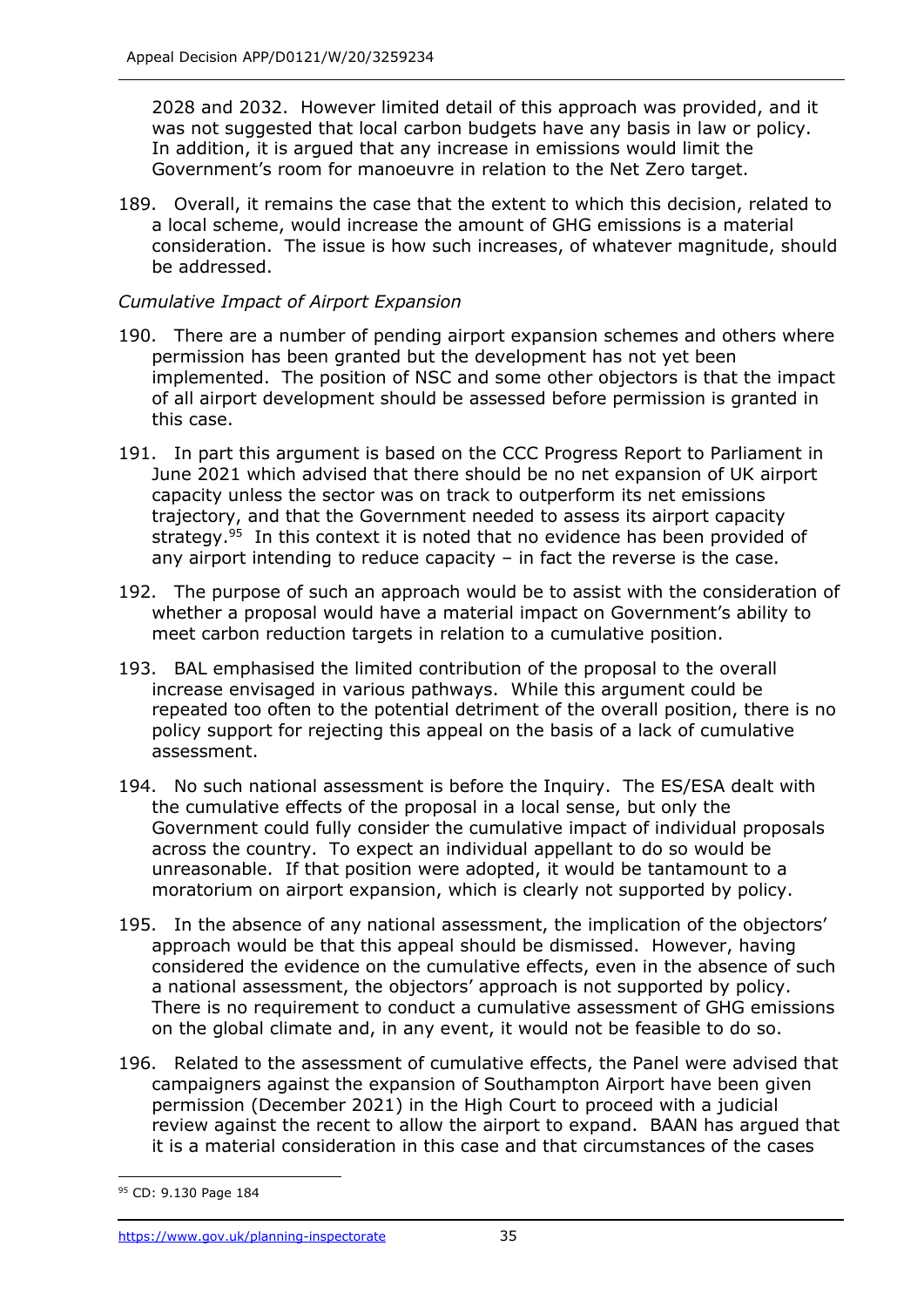are very similar. However it should be noted that the grant of permission to proceed in the Southampton case indicates that there is an arguable case, and nothing more.

- 197. One of the grounds of challenge that the Judge has found to be arguable at Southampton ('Ground 3'), was that the environmental statement in support of that airport's application had unlawfully made no assessment of the cumulative effect of GHG.
- 198. However, based on the papers submitted by BAAN, the position in the case of the current appeal is very different. The background is that the Town and Country Planning (Environmental Impact Assessment) Regulations 2017 (Reg 26) deal with the duty to take into account the Environmental Statement, and also "*any other information*." The question of cumulative emissions was dealt with in a number of documents before the Panel, most notably:
	- The BAL letter dated 5 May 2021 to all parties, which included (Appendix 1) the forecast carbon emissions from a number of known airport developments. This included consideration of the 'planning assumption', the UK's carbon budgets, UK ETS and CORSIA.
	- BALs climate change witness reproduced the data on these emissions and set them in the context of the 'planning assumption' and the  $6<sup>th</sup>$ Carbon Budget.<sup>96</sup>
- 199. The Inquiry also had before it a range of documents addressing the UK's current and projected performance against its carbon budgets. In particular:
	- BEIS Energy and Emissions Update 2019;<sup>97</sup>
	- •
	- The CC's Progress Report to Parliament 2021;<sup>98</sup>
	- The Council's rebuttal evidence which that set out the current net carbon account performance against future carbon budgets;<sup>99</sup> and
	- BAL's closing submissions also dealt with the issue of cumulative climate change effects. 100
- 200. The Panel (and indeed other parties including BAAN) were thus made fully aware of the emissions from other known airport expansion projects, which was submitted as 'other environmental information' pursuant to the EIA Regulations, and the matter of cumulative effects was considered at the Inquiry itself in some detail, as far as was reasonable given the national context.

### *Sustainable Aviation Fuels and Efficiency Gains*

201. In the potential pathways to Net Zero there are varying degrees of reliance on efficiency savings and the impact of new technology. This is one approach which may play a role in the Government working towards the target. The ES

<sup>&</sup>lt;sup>96</sup> Mr Osund-Ireland PoE page 47, Tables 3.4 and 4.3 and section 3.4

<sup>97</sup> CD: 9.78

<sup>98</sup> CD: 9.130

<sup>99</sup> Mr Hinnells Rebuttal PoE Page 11 Figure 2

<sup>100</sup> INQ/107 Paragraph 580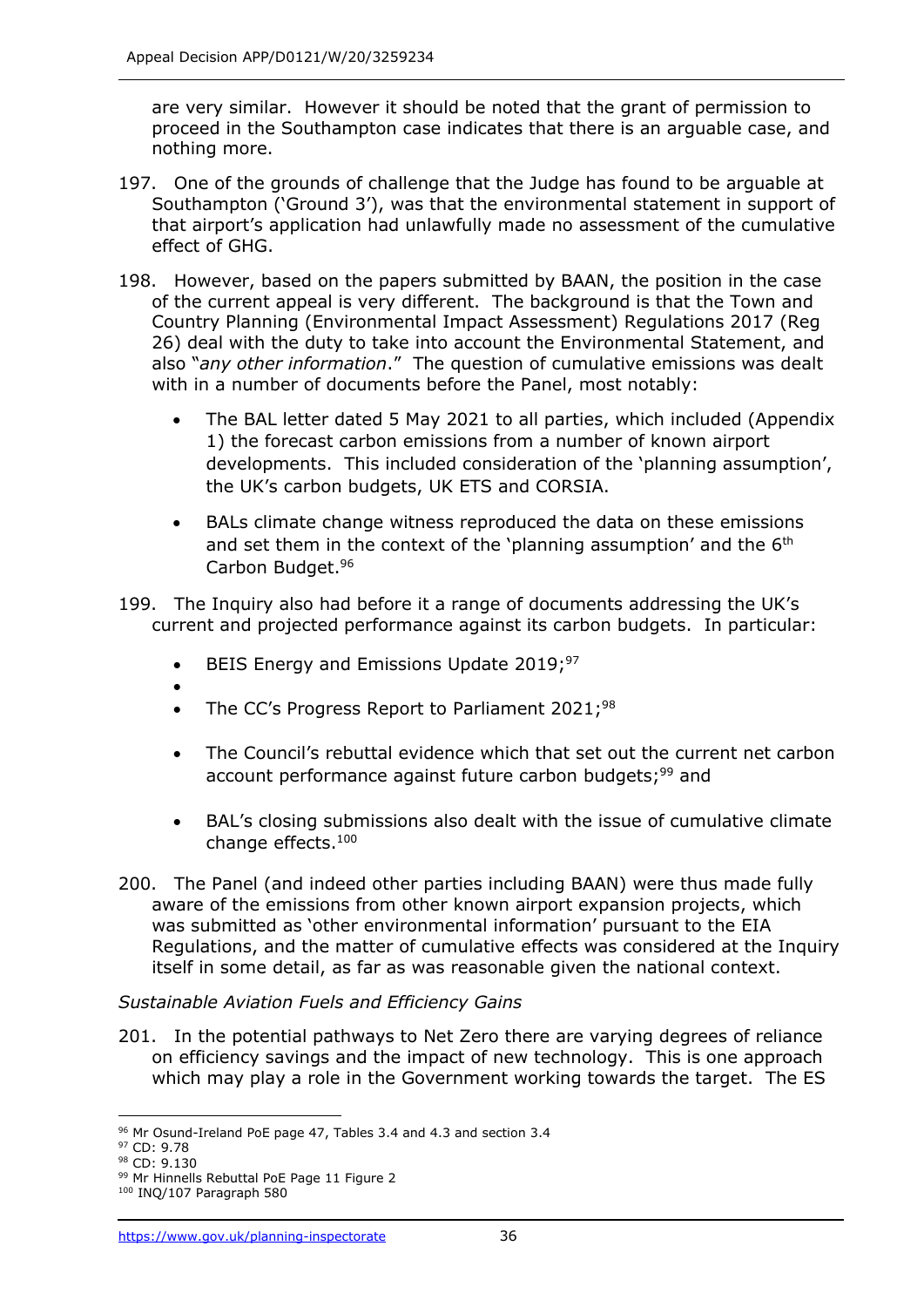makes a number of assumptions about the future of the aviation sector and how these relate to the assessment. One of these assumptions is that achieving Net Zero requires increased use of sustainable fuels.<sup>101</sup>

- 202. However, the Inquiry heard evidence which suggested that it is unsafe to rely on biofuels and synfuel as mitigation in the short or medium term. This is partly because of the very early stage in the development of synthetic fuel technology, and partly due to the argument that biofuels could themselves have a negative effect on the climate because of changes in land use, and partly as hydrogen flight is unproven. Such changes will undoubtedly take time to evolve to such a position that they would have any significant impact on mass aircraft movements.
- 203. The detail of this evidence was not substantially questioned by BAL, whose witness was not fully aware of the detailed issues. However, it is not for this Inquiry to make a finding on likely success or failure of advances in such technology. What is clear is that advances in technology, to whatever extent they materialise and at whatever time, are one part of the Government's approach to achieving Net Zero and should not be discounted, albeit it is recognised that there is uncertainty as to when this technology might be adopted commercially by airlines. These are matters that will be determined at the national level.

### *Failure to Assess non-CO<sup>2</sup> Emissions*

- 204. Along with  $CO<sub>2</sub>$  emissions, non-CO2 effects have the potential to bring about climate change. These effects, such as contrails and cirrus clouds, appear (as far as is known) to be short term in duration. However, there is considerable uncertainty as to their effect and longevity.
- 205. As recognised by the CCC there is considerable uncertainty in assessing these emissions, and the ESA recognised this point and did not seek to quantify their effect. It has been suggested that a multiplier might take account of non- $CO<sub>2</sub>$  effects but this has yet to emerge and there is no policy as to how they should be dealt with.
- 206. The criticism of BAL's position is the allegation that non- $CO<sub>2</sub>$  effects have been ignored and that it is unreasonable to ignore the effects due to measurement issues.
- 207. However, the draft Carbon and Climate Change Action Plan (CCCAP) (below) provides that such emissions should not be ignored in future selection of GHG reduction measures. Given the extent of scientific uncertainty, and given the intention of the CCCAP to consider the effects further, it would be unreasonable to weigh this matter in the balance against the proposal.

# *Carbon and Climate Change Action Plan (CCCAP)*

- 208. The draft CCCAP<sup>102</sup> envisages BA's operations and activities becoming carbon net zero by 2030 and becoming net zero as a whole, including aviation by 2050.
- 209. The draft was published in May 2021 and sets out a range of targets related to emissions from all sources. The progress of the CCCAP would include a

<sup>101</sup> CD: 2.20.1 Para 10.2.16

<sup>102</sup> CD: 9.048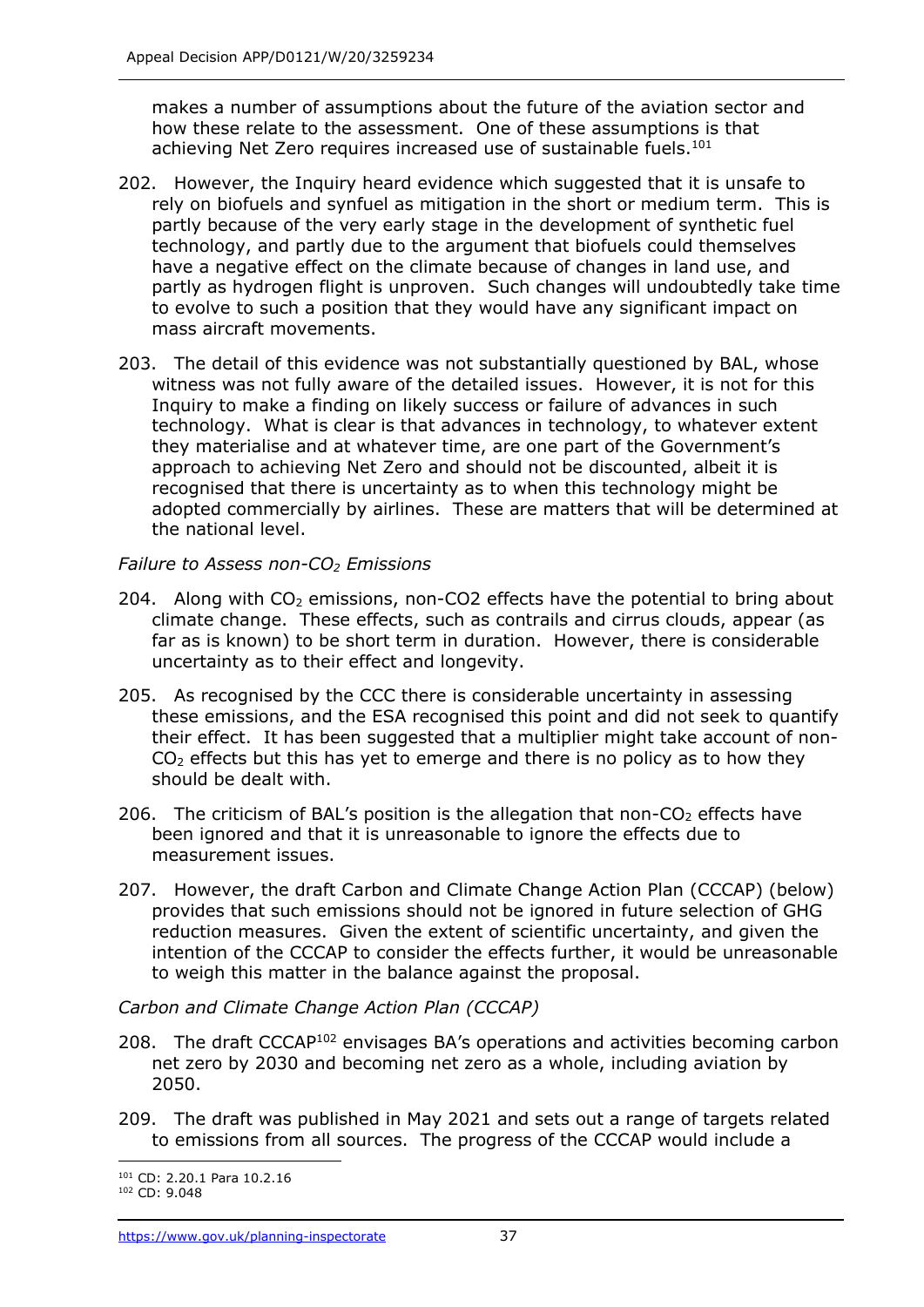package of deliverable measures at agreed intervals. The submission of a CCCAP to NSC would be the subject of a condition. This condition would also require that the CCCAP was independently audited and reviewed, and that it should reflect any changes arising from any updated emissions targets and national policy changes. NSC and other parties are concerned, understandably, about the nature and level of enforceable commitments related to  $CO<sub>2</sub>$ emissions reduction in the final document.

210. The CCCAP indicated the direction of travel of BA in this respect. It is necessary that the production of a final version would be the subject of a condition but, at the moment as a draft, it has very limited weight.

### *Conclusion on Climate Change*

- 211. There is no doubt that climate change is a very serious issue facing this country and the world. This is recognised in local, national and international documents. Nor is there any doubt that the current proposal would increase CO<sup>2</sup> emissions from aircraft (ground emissions being less significant and being capable of being addressed elsewhere).
- 212. There is in principle support at the national level for the increased use of runways and other existing facilities, subject addressing environmental issues. The development plan reflects the need to reduce carbon emissions and tackle climate change – but the key point of difference is how this is to be achieved.
- 213. It is self-evident that any increase in  $CO<sub>2</sub>$  emissions in one location will have consequences elsewhere and that this could make the duty of the SoS under the CCA more difficult. But in this case the comparative magnitude of the increase is limited and it has to be assumed that the SoS will comply with the legal duty under the CCA.
- 214. There are a number of current options and potential future approaches to assist in the achievement of this target. The main current options have been discussed above. It is true that there are problems and uncertainties associated with some approaches but, overall, there are a number of alternatives which may be used at the national level to address climate change. Additionally, the response to the climate change problem needs to be considered across a wide range of activities.
- 215. On the other hand, there is no policy which seeks to limit airport expansion or impose capacity limits – which would be the effect of dismissing the appeal in this case. This is not supported by national policy.
- 216. Given current national policy, the approach of APF and MBU, the measures already in place, along with the potential for further measures in the future, the conclusion must be that the aviation emissions are not so significant that they would have a material impact on the Government's ability to meet its climate change target and budgets. Ground based emissions can be addressed by the CCCAP and other measures, and the two development plan policies summarised above are not considered to directly address aviation emissions. Overall, this matter must be regarded as neutral in the planning balance.

# *Noise*

217. Airport operations produce noise. Aircraft noise varies between types of aircraft and can vary between the same type due to other factors such as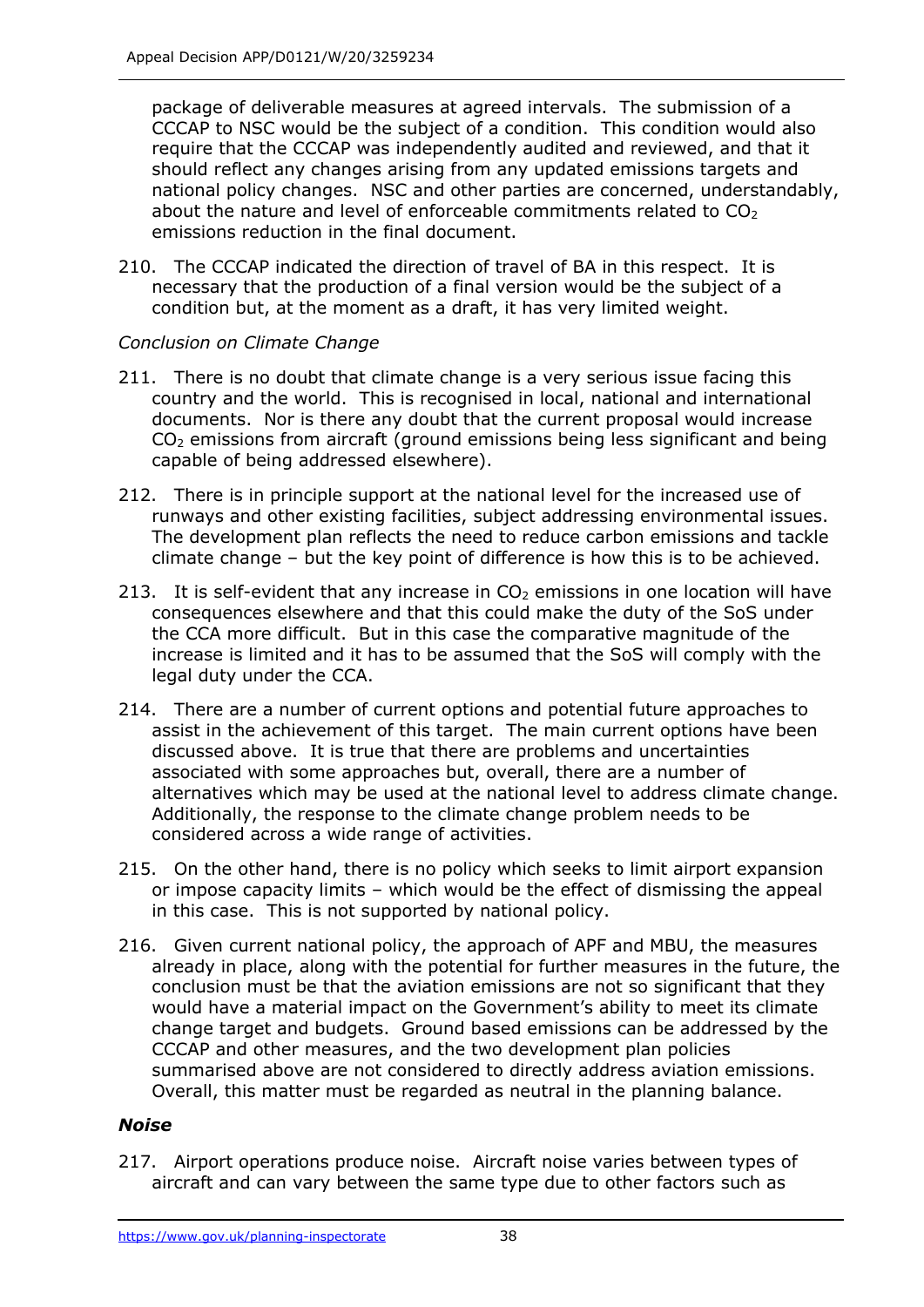power, weight, flight path and atmospheric conditions. Disturbance from aviation noise can have negative effects on the health and quality of life of people living near airports and under flightpaths.

- 218. Two of the RfRs relate to noise effects; reason one in broad terms identified that noise effects would generate additional noise and would result in adverse environmental impacts upon local communities. The second reason was more specific and alleged that the effects of increase in aircraft movements and the lifting of seasonal restrictions on night flights would have a significant adverse impact on the health and well-being of local residents.
- 219. A number of the conditions imposed on the 10 mppa permission seek to address noise impacts at BA. These relate to a noise contour cap, a noise quota count (QC) system at night, a seasonal and overall cap on night-time flights and a restriction on shoulder period flights. The use of auxiliary power units (APUs) at stands 38 and 39 are prohibited. There is also an Environmental Improvement Fund in the 10mppa S106 to provide mitigation measures to local residents who fall within the noise contour.
- 220. The  $ES^{103}$  assessed noise effects of the proposed increase to 12 mppa and concluded that impacts would not be significant and that there would be no serious adverse effects on health and well-being. The ESA considered updated forecasts, and this did not alter the conclusions of the ES.
- 221. Impacts from road traffic noise and construction and vibration noise were not disputed by NSC or other main parties. In contention is air noise from take-off/landing, taxiing and ground noise from airport operations. The debate centres on the noise and disturbance, and associated health effects which would be experienced by local communities from the proposed development and whether any such effects can be appropriately mitigated.
- 222. Noise is a complex, technical subject. Before addressing such effects, there are a number of methodological matters underpinning the assessments in the ES and ESA which were heavily debated at the Inquiry and require consideration.

### *Fleet Mix*

- 223. The update to fleet mix would result in the use of quieter aircraft and a reduction in noise effects over time. These were factored into the original ES and updated in the ESA.
- 224. As set out earlier in this decision, the Panel recognises the difficulties in accurately predicting a fleet mix in 2030. However it has concluded that the mix put forward by BAL is generally sound, and any differences would be unlikely to have a significant effect on the assessments.
- 225. In any case, NSC have produced their own fleet mix predictions<sup>104</sup> and BAL have sought to compare this against the ESA results specifically for noise impacts.<sup>105</sup> These findings are drawn upon as relevant, below.

<sup>103</sup> CD: 2.05.16

<sup>104</sup> INQ/018

<sup>105</sup> INQ/030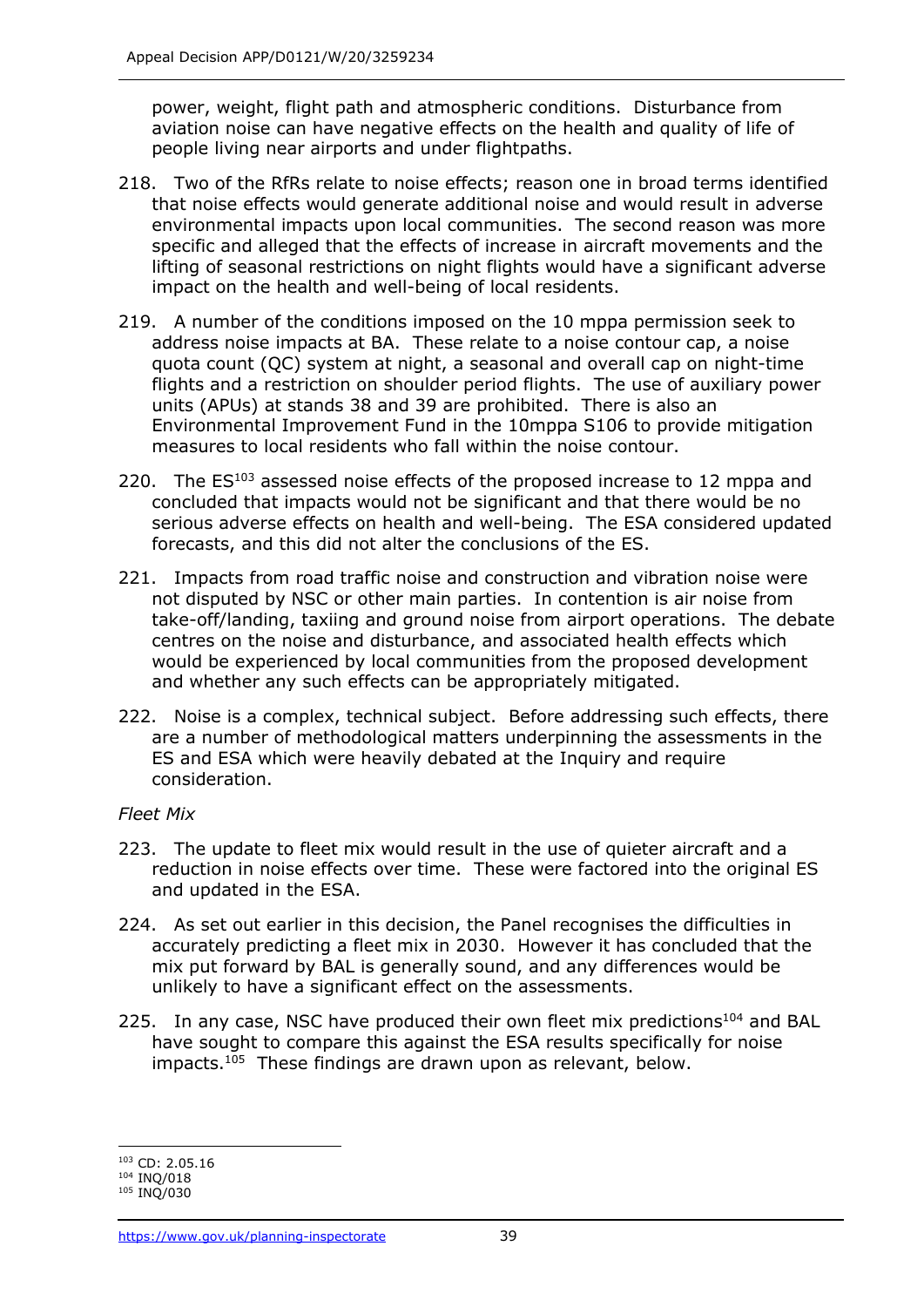#### *Noise Indices*

- 226. Current convention in the UK is to assess the effects of aircraft noise using an averaged  $L_{Aea,T}$  metric. This includes daytime  $L_{Aea,16h}$  noise contours derived from an average summer day of aircraft movement.<sup>106</sup> For night-time noise, a  $L_{Aeq,8h}$  index is used for the period between 23:00-07:00, again using an average summer night. There are other types of averaged indices which are also used and assessed in the ES and ESA; for example,  $L_{\text{nicht}}$  is similar to  $L_{\text{Aea.8h}}$ but it is based on average annual night movements and is not restricted to summer months. The ES and ESA treats these metrics as being broadly equivalent, with the  $L_{Aea,8h}$  being a slightly more conservative threshold as it reflects a busier period. Combined effects over a 24-hour period were not assessed in the ES/ESA.
- 227. As an alternative to averaging noise events, there are a range of single event metrics. These include a Single Event Level (SEL) which is a measure of the noise energy produced during a specific event. It accounts for the level and duration of the noise.  $L_{Amax}$  reflects what a person hears as the maximum noise level. It is expressed in either fast or slow time weighting, expressed as  $L_{ASmax}$  or  $L_{AFmax}$ . The ES assessed this against  $L_{ASmax}$  as the industry standard.
- 228. The N index relates to a number of air traffic movements exceeding a set number of decibels L<sub>Amax</sub> during a set period. For example, N60 reflects the number of events which exceed 60 Decibels (dB) and N70 for noise events exceeding 70dB.
- 229. The conclusions made within the ES and ESA are drawn from the  $L_{Aeq,T}$  metric against the LOAEL/SOAEL and %highly sleep disturbed. The other types of indices were assessed in the ES but they were not updated as part of the ESA. However, BAL did later undertake this exercise for the Inquiry.<sup>107</sup>
- 230. The primary use of the  $L_{Aeq,T}$  metric was an area of considerable debate between the relevant parties. A significant number of local residents affected by noise from the existing operations also expressed their concern and frustration of its use, citing that aircraft noise is not experienced in an averaged manner. Concerns about this metric failing to take account of tone, intermittency, frequency from air and ground noise were also expressed.
- 231. The Panel is mindful of the significant body of evidence which has reviewed the use of the  $L_{Aeq,T}$  metric and concluded that it represents the most appropriate metric to use. Specifically, the use of averaged indices is noted in the APF as important for showing trends in total noise around airports and their use is also affirmed in the Government's Consultation Response on UK Airspace Policy.<sup>108</sup> More recently, the 2020 report 'A review of aviation noise metrics and measurements' by the Independent Commission on Civil Aviation Noise (ICCAN) supports their continued use, as does the revised update to 'Survey of Noise Attitudes 2014: Aircraft Noise and Annoyance, Second Edition,' and Survey of Noise Attitudes 2014: Aircraft Noise and Sleep Disturbance' both published in July 2021.<sup>109</sup> These latter reports provide further update and

 $106$  Daytime period equates to between 07:00-23:00 hours and summer months is considered as a 92 day period from 16 June to 15 September (inclusive).

<sup>107</sup> Mr Williams Rebuttal PoE.

<sup>108</sup> CD: 10.33

<sup>109</sup> INQ/022 and INQ/025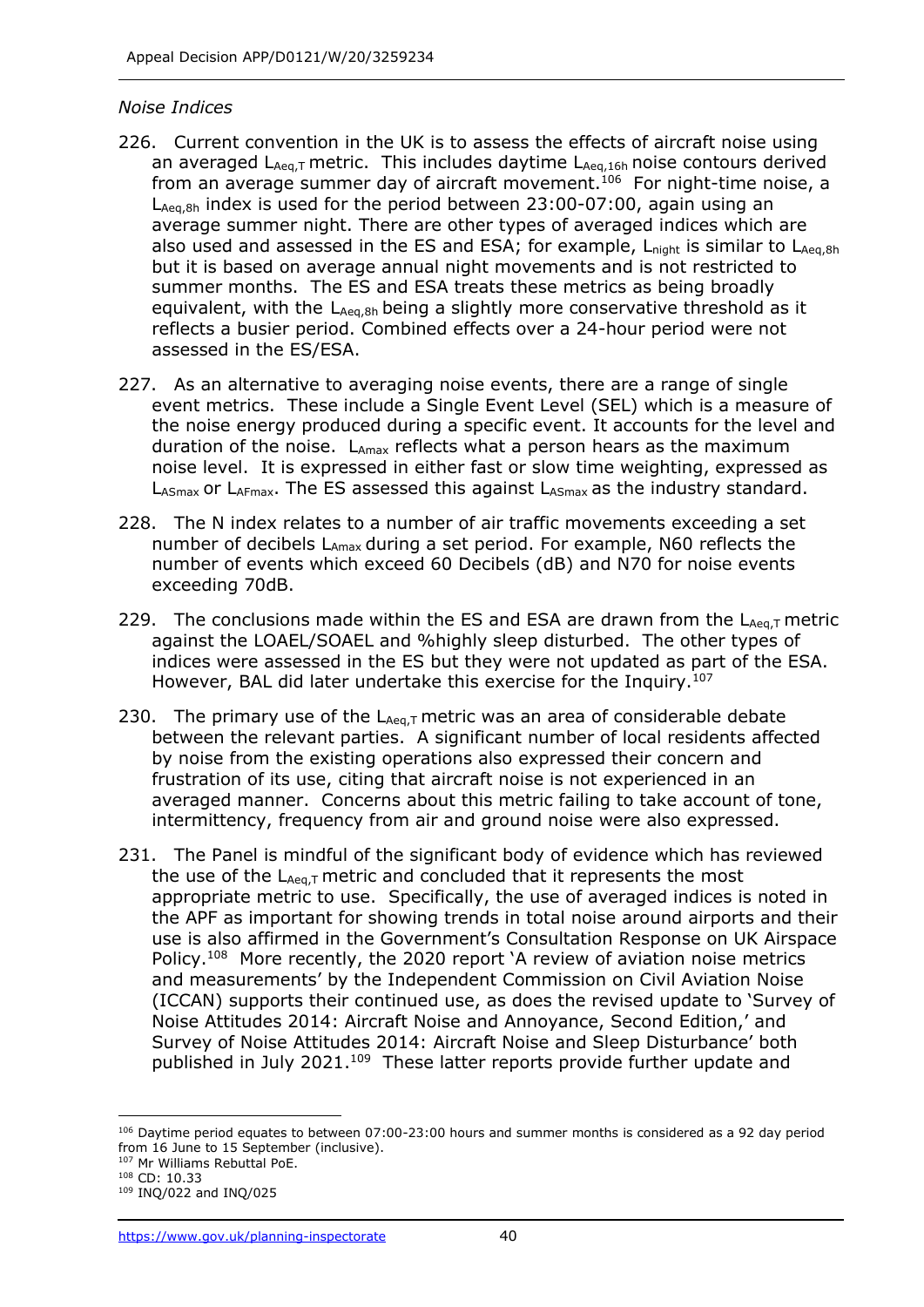assessment of a previous study published in  $2017<sup>110</sup>$  (the Survey of Noise Attitudes 'SoNA' studies).

- 232. Crucially however, the APF and other abovementioned studies recognise that communities do not perceive or experience noise in an averaged manner and that, conceptually, there are difficulties in understanding this and the use of logarithmic scales in noise measurement and reporting.
- 233. Conversely, it is recognised that there are weaknesses in the other single event metrics. For example, the N metric only considers events above a  $L_{\text{max}}$ threshold. By way of illustration, N70 would only reflect events above the 70dB threshold, whereas the  $L_{Aeq,T}$  would take into account the sound energy of every event, be it above the 70dB  $L_{Amax}$  or not. Increases in events above a set threshold could thus be shown as a small change in dB as it does not account for scale. In addition, as set out in the ICCAN report, the correlation of the SEL and the  $L_{Amax}$  metrics with sleep disturbance is unclear or weak.<sup>111</sup>
- 234. NSC also raised concern regarding a lack of 24-hour assessment of combined day and night effects and lack of additional awakenings assessment. WHO 'Guidelines for Community Noise' (1999)<sup>112</sup> (GCN) identifies the importance of providing the total adverse health load of noise considered over 24 hours. No policy requirement is in place to assess awakenings. In any case, BAL provided the awakenings assessment in their rebuttal and figures for 24 hour assessment.
- 235. The APF and ICCAN report are clear that average noise contours should not be the only measure used to assess effects. The updated SoNA reports state that there is merit in considering greater use of N metrics to help portray noise exposure.<sup>113</sup> The GCN identify that intermittent noise should also be taken into account and the use of LAmax.
- 236. Overall, the Panel considers that none of the indices are perfect. The  $L_{Aeq,T}$ metric is a relevant consideration as advocated in the various guidance documents but there is a need to consider other indices in establishing an accurate picture of noise effects. It is thus considered that the general approach in the ES and ESA, when combined with the further evidence on single event metrics and assessments is sufficient for the purposes of decision making, the results of which are further analysed below.

### *Noise Values*

- 237. The purpose of assigning noise values is to define a level of exposure above which adverse effects on health and quality of life can be detected, that is the LOAEL, SOAEL, and UAEL.
- 238. The NPSE states that "*it is not possible to have a single objective noisebased measure that defines SOAEL that is applicable to all sources of noise in all situations. Consequently, the SOAEL is likely to be different for different*  noise sources, for different receptors and at different times.<sup>"114</sup> This is also applicable for LOAEL, again depending on the types and sources of noise and the receptors.

<sup>110</sup> CD: 10.09

 $111$  Table 3 pages 37-41

<sup>&</sup>lt;sup>112</sup> CD: 10.01

<sup>113</sup> INQ/025 Para 8.10 Page 70

<sup>114</sup> Para 2.22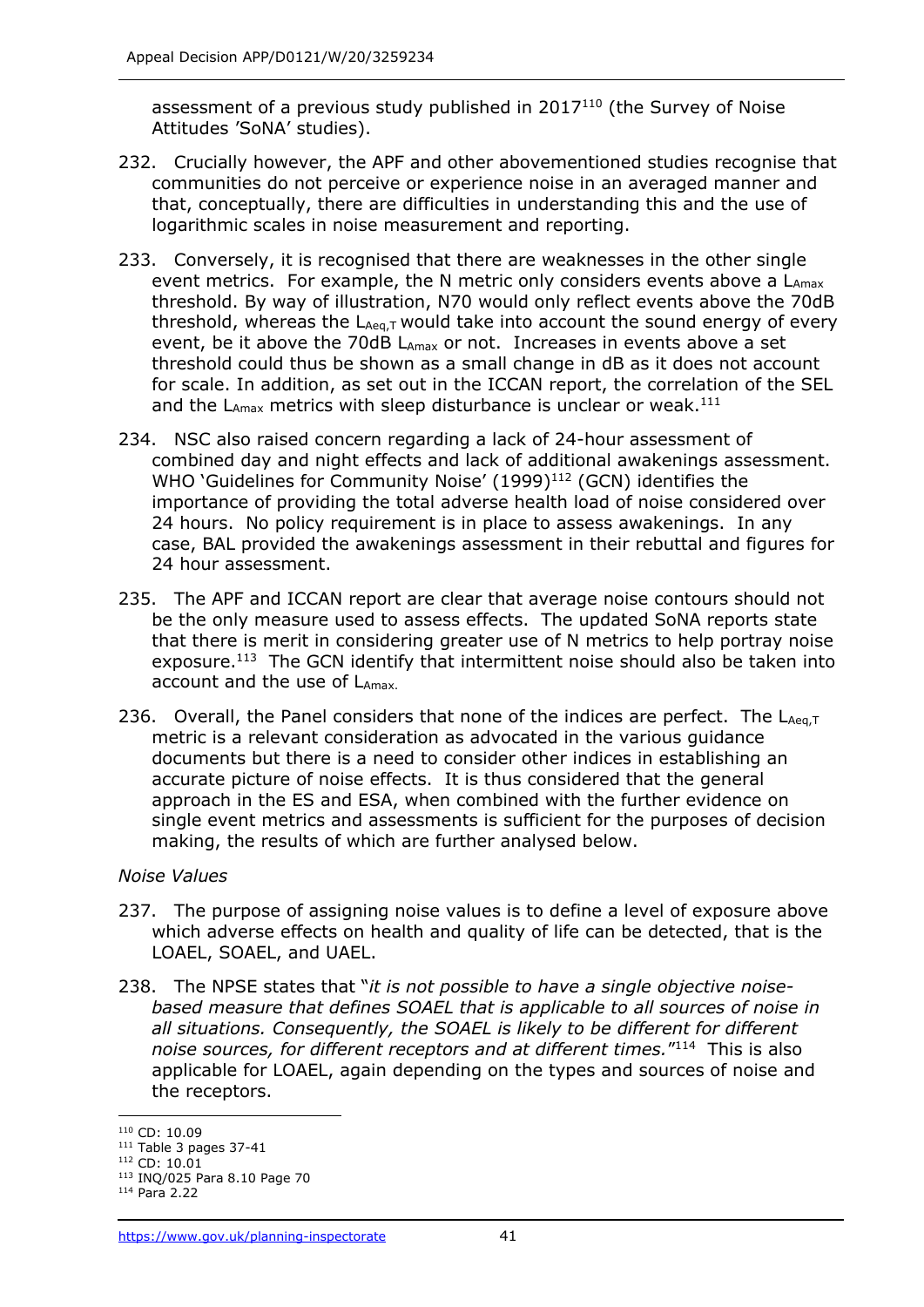239. There is, however, a considerable body of evidence which has sought to provide guideline values, including studies specifically on aviation noise, which are underpinned by data on health effects. It should also be noted that the evidence recognises that the public is becoming more sensitive to aviation noise, to a greater extent than noise from other transport sources.

| <b>Daytime Criteria</b><br>$L_{Aeq,16h}$ | <b>Night-time Criteria</b> |        |            |  |
|------------------------------------------|----------------------------|--------|------------|--|
|                                          | $L_{Aeq,8h}$               | LASmax | <b>SEL</b> |  |
| 51dB (LOAEL)                             | 45dB (LOAEL)               | 60dB   | 70dB(A)    |  |
| 63dB (SOAEL)                             | 55dB (SOAEL)               | 80dB   | 90dB(A)    |  |
| 69dB (UAEL)                              | 63dB (UAEL)                | 90dB   | 100dB(A)   |  |

240. The ES and ESA assigned values the  $L_{Aeq,T}$  metrics and  $L_{ASmax}$  and the SEL values for night-time. For ease of reference, these are set out below:

- 241. The daytime criteria were not disputed, but the  $L_{Aeq,8h}$  values set for nighttime were not agreed and NSC consider that a 40dB LOAEL and 50dB SOAEL should be applied. No preferred UAEL figure is specified by NSC, although the adopted figure in the ES/ESA is also disputed.
- 242. Dealing first with the values assigned to the  $L_{Aeq,T}$  metric, the ES and ESA follows the LOAEL for day and night aviation noise set out by the DfT's Air Navigation Guidance (2017).<sup>115</sup> This guidance does not specify SOAEL, as it states that there is no one threshold at which all individuals are considered to be significantly adversely affected by noise, taking a similar approach to the NPSE.
- 243. In terms of LOAEL, the 2009 WHO 'Night Noise Guidance' (NNG) publication<sup>116</sup> recommended that night noise exposure should be reduced below 40dB L<sub>night.</sub> 117 This was reinforced in their 2018 publication 'Environmental Noise Guidelines' (ENG)<sup>118</sup> where they strongly recommended reducing levels to below 40dB L<sub>night</sub> as aircraft noise above this level is associated with adverse effects on sleep. The document considered that this guideline should be adopted as policy in most situations. It is also noted that 40dB L<sub>night</sub> has been applied in the ES for HS2.<sup>119</sup>
- 244. The ESA explains that this figure was not used as this would impose significant restrictions on the current permitted operations of most major airports. This is recognised by the updated SoNA studies which states that with present technology, achievement of the 40 dB L<sub>night</sub> target would require almost complete closure of all transport systems, including roads, railways and airports. The Government considers this reduced target in AS, and while it agrees with the ambition to reduce noise and minimise adverse health effects, they want policy to be underpinned by the most robust evidence on these effects, including the total cost of action and recent UK specific evidence which the ENG report did not assess.

<sup>115</sup> CD: 10.12

<sup>116</sup> CD: 10.34

 $117$  L<sub>night</sub> being broadly equivalent to LAeq, 8h <sup>118</sup> CD: 10.28

<sup>119</sup> Mr Fiumicelli PoE Page 108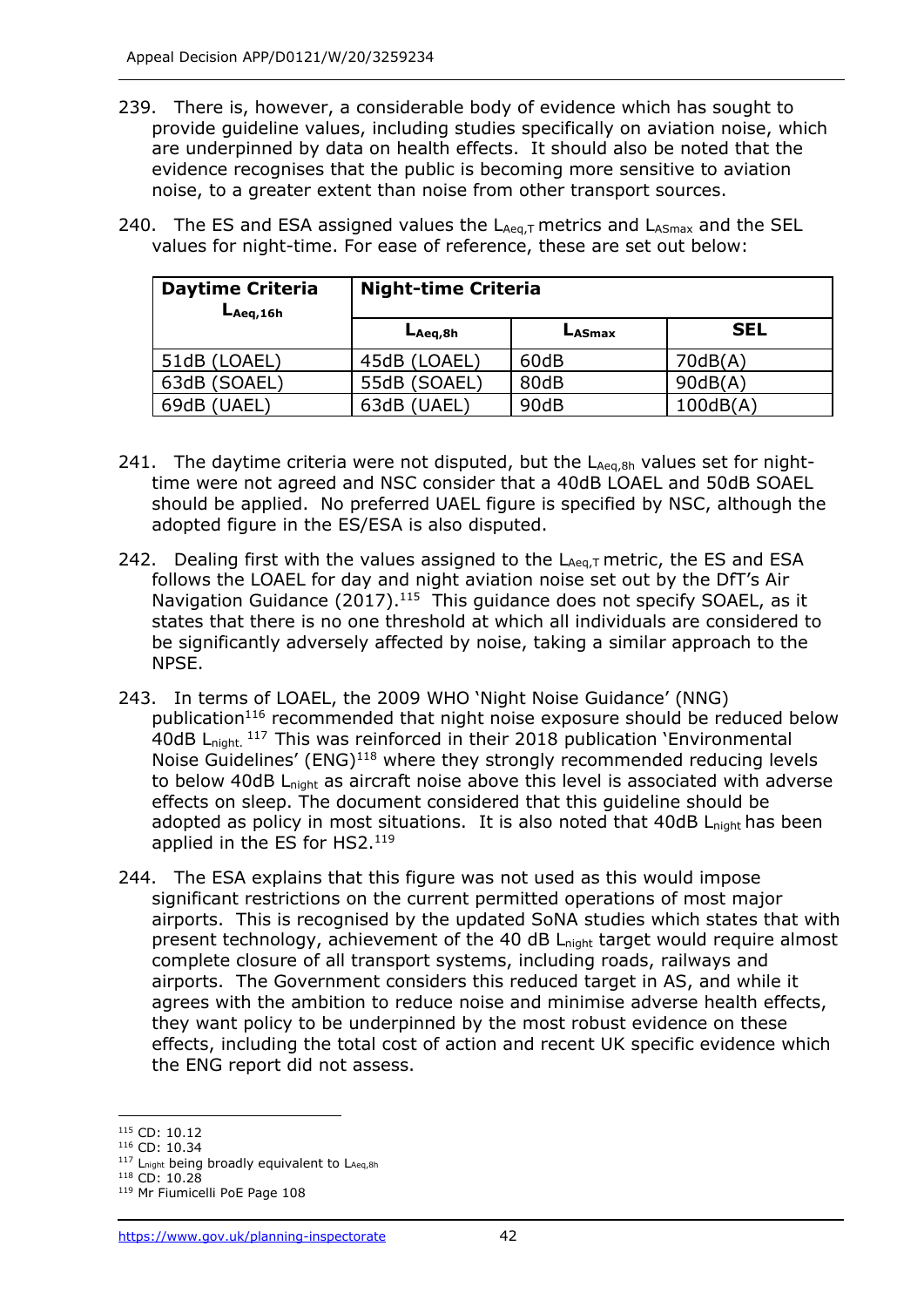- 245. For SOAEL, the 55dB  $L_{Aea,8h}$  value is applied, and this was derived from the NNG document. This value has also been applied in a number of airport Inquiries<sup>120</sup> and is used as an eligibility criterion for insulation schemes at several UK airports.
- 246. NSC were critical of its use given that BA is in a rural location where background noise is lower. In specifying this threshold, the NNG document recognises that this does not take background noise levels into account. The 'Aviation Noise and Public Health Rapid Evidence Assessment' by ICCAN  $(2020)^{121}$  also notes that studies have shown that the percentages of highly sleep disturbed vary due to background noise levels. The report states levels of 50dB Lnight with higher background noise cause significantly lower levels of being highly sleep disturbed. The recent SoNA report relating to sleep disturbance also identifies greater levels of sleep deprivation than previous studies, including around the 50dB  $L_{Aea 8hr}$  level.
- 247. BA is in a rural location and, having undertaken several site visits during the day and night-time, the Panel has sympathy with NSC's and local communities' position that this should be factored into the ES/ESA through the noise values assigned to LOAEL and SOAEL. That said, in AS the Government has made its position clear in terms of the use of the NNG threshold for night-time SOAEL. Moreover, as no technical evidence regarding background noise levels in the area is before the Panel, it is not possible for us to come to an informed view on this.
- 248. In terms of other metrics, while BAL presented results on the Nx metrics, the accuracy in their application was queried by BAL.
- 249. For N70, BAL considers that this threshold has no particular significance in the UK, as it is derived from Australian noise studies. The ICCAN report does state that further work is needed to determine what noise levels the Nx metric should be set at as part of future best practice guidance and that work has yet to be undertaken.
- 250. However, the same thresholds have been applied in the UK when using this metric, including in the SoNA reports (original and updated). The coefficients were also examined in the updated reports which shows how well the models fit the observed data. For daytime, they show an adequate correlation, although the  $r^2$  value of 0.874 demonstrates that the  $L_{Aea 16h}$  is better than N70 with a lower  $r^2$  value of 0.694. While the N60 threshold was not a matter in dispute, it is also noted that for night-time, the indicators are highly correlated with the  $L_{Aeq 8h}$   $r^2$  value at 0.883 and N60 at 0.882.
- 251. In setting noise values for assessment purposes, some are set out in policy and technical guidance, but a degree of reasoned judgement must be applied. Overall, there may be a clear direction of travel and reduction in the noise thresholds going forward. However, in examining the values in respect of all of the metrics, including  $L_{Aeq,T}$  and Nx as assessed in the ES/ESA, the Panel consider that these are acceptable for the purposes of this decision as a mechanism of identifying the LOAEL and SOAEL and accurately establishing the noise effects of the development on health and quality of life.

 $120$  Mr Williams PoE Table 5, P43, excluding Stansted which was 54dB (a 1dB reduction).

<sup>121</sup> Mr Fiumicelli PoE Para 6.73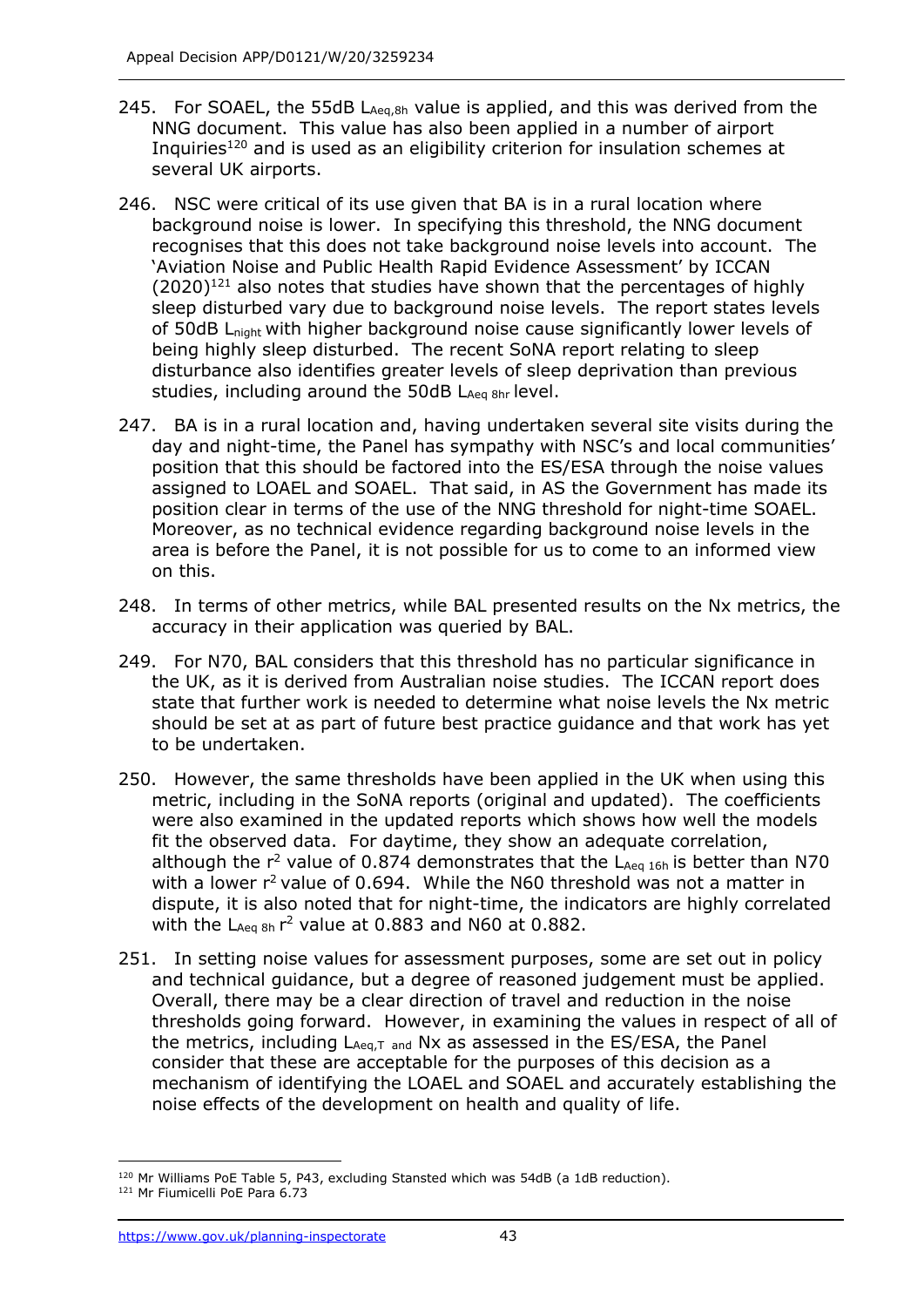### *Change Criteria*

- 252. As explained in the ICAAN report, the dB scale is logarithmic and thus small numerical increases in dB values can represent large increases in noise energy. The relationship between hearing and dB is also not exact due to the way in which the brain processes sound.
- 253. An increase of 3dB is equivalent to a doubling of sound energy, however the human ear can barely detect a change in sound level of 3dB if all factors are the same. Conversely, a change of 10 dB in either direction is generally regarded as a doubling (or halving) of subjective loudness.
- 254. 3dB has been applied in the ES/ESA assessment of the magnitude of noise impacts between LOAEL and SOAEL and 2dB above SOAEL. This threshold is based on IMEA guidelines for Environmental Noise Impact Assessment  $(2014)^{122}$  which describes the effect of a change in sound level of less than 3dB as not significant. It is also commonly used as a measure of when acoustic insulation is required, as set out in the APF and AS, and has been applied at other airport Inquires.
- 255. The PPG recognises that "*in cases where existing noise sensitive locations already experience high noise levels, a development that is expected to cause even a small increase in the overall noise level may result in a significant adverse effect occurring even though little to no change in behaviour would be likely to occur."* <sup>123</sup> The SoNA studies, both the 2014 versions and the updated version also recognise that annoyance increases at a faster rate at higher noise levels.
- 256. This matter relates back to the issue of the use of  $L_{Aea,T}$  metrics and the averaging of the effects over 16/8 hours. At the Inquiry the Panel heard from a number of residents who explained that the noise levels in the peak periods (early morning and late evening) are extremely perceptible and intrusive. Therefore, while the variations in the relevant  $L_{Aea}$  period could be less than 3dB when averaged out over 16 or 8 hours, in reality there would be increased noise events which would be perceptible and higher than 3dB.
- 257. The Panel have considerable sympathy with that position and have undertaken site visits at busy periods to understand the regularity of air traffic in those times, albeit this was only a sample and flights were still limited due to Covid-19 travel restrictions.
- 258. However, no alternative appropriate measure for the change criteria was put forward, and the 3dB is current best practice for assessment within an ES. In light of this, the Panel consider it an appropriate threshold as part of the EIA process.

### *Effects*

259. Daytime and night-time noise impacts based on the  $L_{Aeq,T}$  metrics are set out in the ES and updated in the ESA. Results are set out with the 2017 baseline, 10 mppa (without development) in 2024<sup>124</sup> and 2030, and 12 mppa in 2030

<sup>122</sup> CD: 10.49

<sup>123</sup> Paragraph: 006 Reference ID: 30-006-20190722

 $124$  When 10mppa is currently forecast to be reached (revised from 2021 in the ES).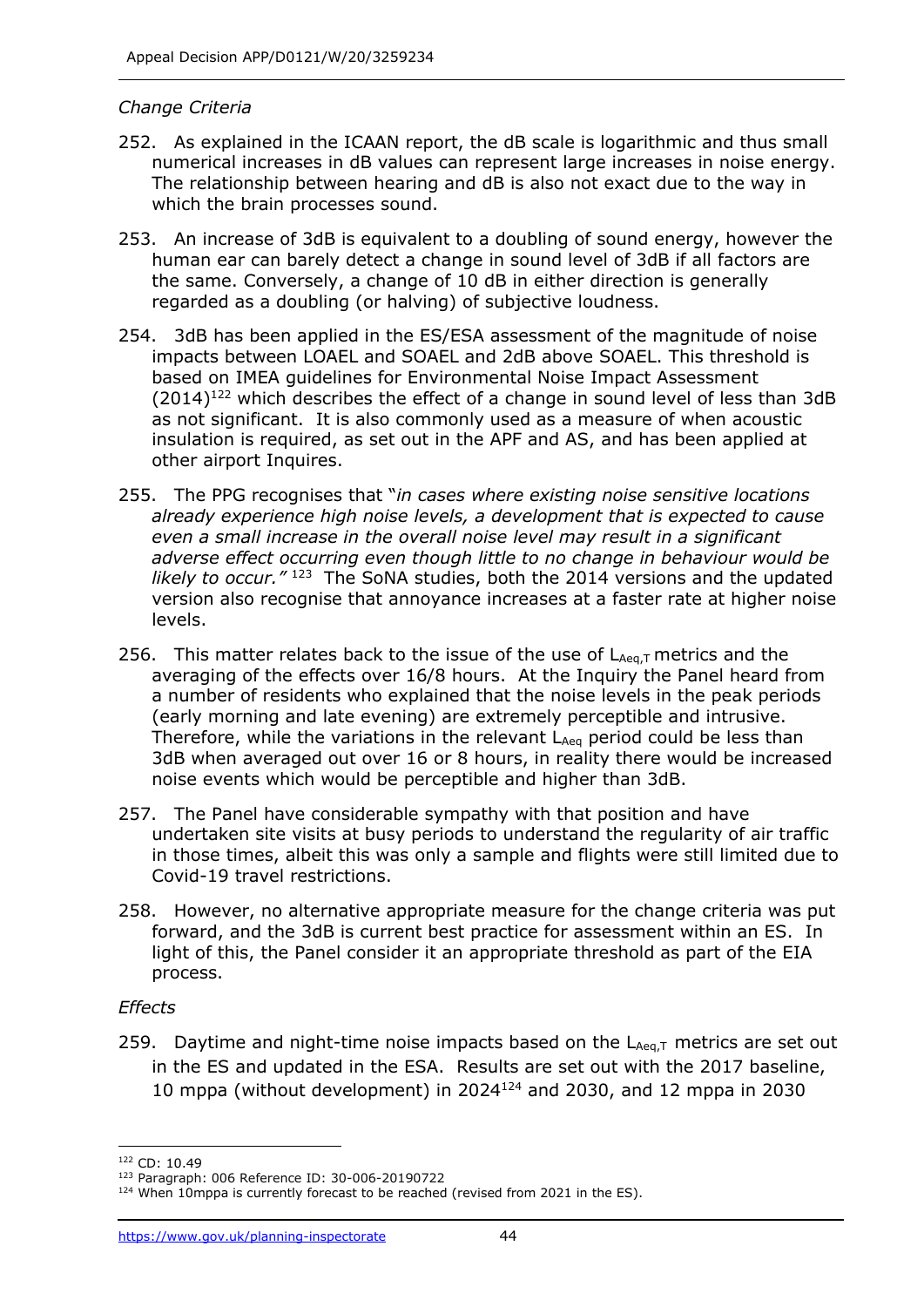|                                                  | 2017<br><b>Baseline</b> | 10mppa<br>2024 | 10mppa 2030<br>(without<br>development) | 12mppa 2030<br>(with<br>development) |  |
|--------------------------------------------------|-------------------------|----------------|-----------------------------------------|--------------------------------------|--|
|                                                  | # dwellings             | # dwellings    | # dwellings                             | # dwellings                          |  |
| <b>Daytime LOAEL</b><br>51 dB LAeg16h            | 3250                    | 3200           | 2600                                    | 3100                                 |  |
| <b>Daytime SOAEL</b><br>63 dB LAeg16h            | 20                      | 20             | 10                                      | 10                                   |  |
| Night-time<br><b>LOAEL</b><br>45dB LAeg8h        | 3750                    | 3800           | 3400                                    | 4000                                 |  |
| <b>Night-time</b><br><b>SOAEL</b><br>55dB LAeg8h | 150                     | 200            | 100                                     | 250                                  |  |

(with development). These are summarised in terms of the number of dwellings affected in the table below.<sup>125</sup>

- 260. In the 2030 'with development' scenario, there would be a reduction in dwellings affected above the LOAEL and SOAEL in the daytime. This is due to the use of a more modern and quieter fleet by 2030. Night-time noise effects would see an increase in the number of properties affected above the LOAEL and SOAEL, albeit any changes would be below the ES/ESA significance threshold of 3dB, with properties experiencing a 0-1dB or 1-2dB increase.
- 261. The  $L_{Aeq,T}$  metric data has also been used to calculate the number of people forecast to be highly annoyed from daytime noise and the number of people expected to be highly sleep disturbed, using established methodologies. In respect of the former, annoyance was calculated as reducing from the 2017 baseline from 750 people to 700 people in 2030 in the 'with development' scenario. For sleep disturbance, the 2017 baseline is 450 and the 12 mppa 2030 'with development' scenario is 500. The 'highly sleep disturbed' appraisal was used as an input into the HIA in the ES/ESA which concludes that the night noise impacts do not result in significant health population impacts.
- 262. In terms of supplementary single event metrics, the number of dwellings above the threshold of 90dB SEL or 80dB LASmax increases from the 2017 baseline. These would be the same for the 2030 with and without development scenarios, at 350 dwellings for 90dB SEL and 500 dwellings for 80dB LASmax. The N metric results are set out below:<sup>126</sup>

|               | Dwellings Exposed to No. Events Above 70dB LASmax per Day   |           |       |              |        |  |  |
|---------------|-------------------------------------------------------------|-----------|-------|--------------|--------|--|--|
|               | $10 - 19$                                                   | $20 - 49$ | 50-99 | 100-199      | $200+$ |  |  |
| 2017 Baseline | 3100                                                        | 1450      | 650   | 3100         | 0      |  |  |
| 10mppa 2030   | 1950                                                        | 1200      | 700   | 20           | 0      |  |  |
| 12mppa 2030   | 2200                                                        | 1350      | 750   | 500          | 0      |  |  |
|               | Dwellings Exposed to No. Events Above 60dB LASmax per Night |           |       |              |        |  |  |
|               | $10 - 19$                                                   | $20 - 49$ | 50-99 | 100-199      | $200+$ |  |  |
| 2017 Baseline | 3800                                                        | 90        | 0     | <sup>0</sup> | 0      |  |  |
| 10mppa 2030   | 4500                                                        | 100       | 0     | $\Omega$     | 0      |  |  |
| 12mppa 2030   | 5400                                                        | 3150      | 0     | 0            | 0      |  |  |

<sup>&</sup>lt;sup>125</sup> As taken from Table 6 and Table 9 of Mr Williams PoE.

<sup>&</sup>lt;sup>126</sup> Amalgamated from Mr Williams PoE table 13 and table 14.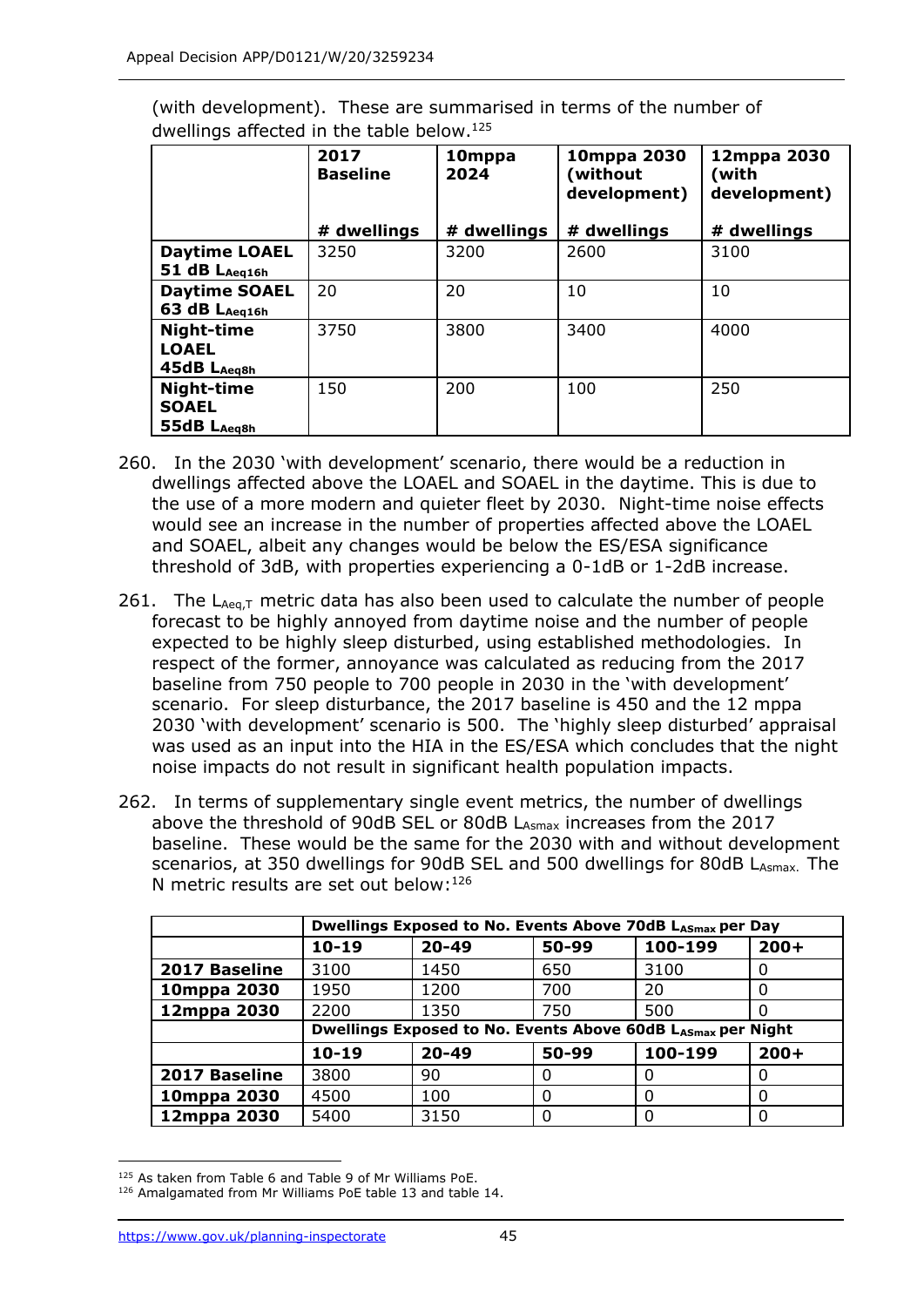- 263. These results show a worse position than the  $L_{Aeq,T}$  metric, although similarly there would be a general decrease in daytime effects, albeit this is less of a reduction for the 'with development' scenario, than the 'without development' scenario. At night-time, these would again be increased above the baseline for each scenario albeit those changes would be 0-2dB change, which in ES/ESA terms is negligible.
- 264. The 90dB SEL metric, the 80dB L<sub>Asmax</sub> and N60 metrics relate to outside noise levels which must be adjusted accordingly to understand the internal night-time effects. Outdoor to indoor transmission loss figures as set out in the ENG were agreed between parties as 60dB with windows fully open, 55dB with windows half open and 45dB with windows closed. Insulation can also reduce this further, although there is no specific data for this.
- 265. Related to this, there was a technical concern raised by NSC in respect of the difference between the  $L_{Amax}$  fast time ratings and slow time ratings, with the ES/ESA using slow time rating, but against the WHO values which relate to the fast time rating without any correction of the differences. It was, however, agreed by BAL in cross-examination that a 3dB correction is required to address this matter. Updated data was not provided in light of this concession, but it is clear that more dwellings would be exposed than is reflected in the above table.
- 266. As previously referenced, an assessment of the combined effects of noise throughout a 24-hour period was not provided in the ES/ESA. Figures were given during cross-examination by BAL, albeit these made reference to number of affected people rather than dwellings which makes it difficult to assess on a like-for-like basis with the published data. What is clear however is that there would be a number of dwellings affected by both daytime and night-time noise effects above the threshold.
- 267. The awakenings assessment shows that one location would pass the threshold of one additional awakening per night. This is in contrast to NSC's evidence, however this was a theoretical exercise and was not based on actual locations or levels from aircraft. The Panel does however share the concerns that BAL's assessment, based on the L<sub>night</sub> metric, does not present a worse case. This assessment also assumed that windows are open at night for 25% of flights and it is unclear as to how this figure was calculated, given that peak demand is in the summer when night ventilation is likely to be required.
- 268. The above results relate to residential receptors. Non-residential receptors were also assessed, including Winford Primary School, places of worship and amenity areas. The results in the ES/ESA found no change or worsening in noise between the baseline and the scenarios.
- 269. In analysing the above, and in spite of deficiencies in some of the data, for daytime, the  $L_{Aea,T}$  metrics show an overall reduction when compared to the baseline and a reduction in annoyance, whereas the N index was mixed, with a general decrease, other than an increase of 100 dwellings exposed to 50-99 events above 70dB LASmax per day.
- 270. These findings, in part, relate to improvements in aviation noise from an updated fleet which would reduce the noise impacts of the additional growth. Related to this is the matter of shared benefits from technological advancement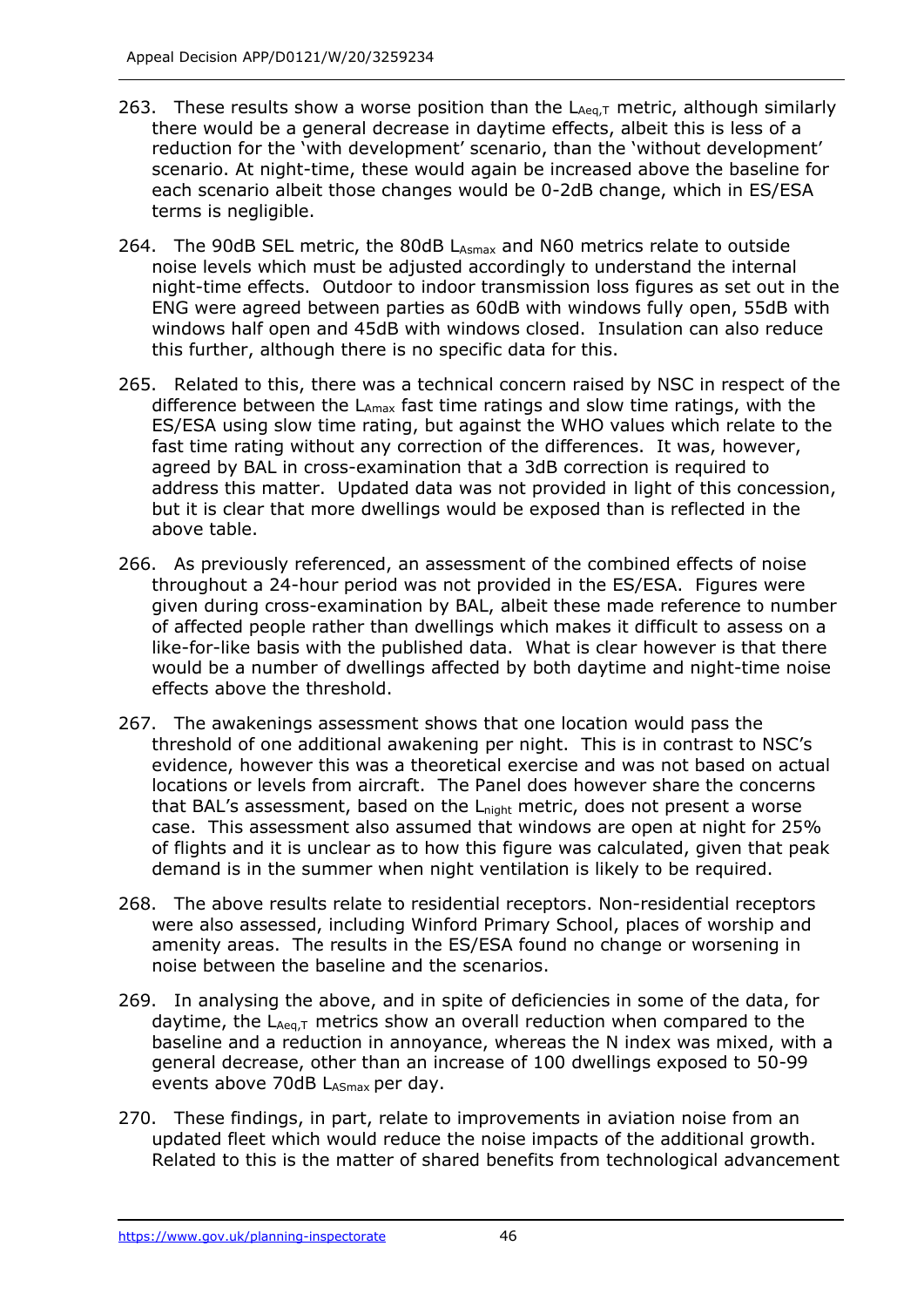and 'less noisy' next generation aircraft. As calculated by NSC,<sup>127</sup> some 77% of the reduction in the daytime LOAEL would be consumed by the expansion plans, 71% of the reduction in contour area would be taken compared with a without development scenario for daytime SOAEL and 66% of the reduction in highly annoyed population would be taken.

- 271. The concept of sharing the benefits is set down by the APF, but it gives no guidance on how it should be calculated or assessed. The figures cited above demonstrate, along with the raw data from the 'with' and 'without development' scenarios against the baseline, that all benefits are not fully taken up by the proposed expansion and thus there would be some sharing. However, the benefits are weighted more in favour towards expansion, rather than towards the community.
- 272. It should also be noted that the results account for indoor noise, and do not reflect noise exposure in gardens experienced by local residents, particularly in the daytime summer months.
- 273. At night-time the picture is clearer as the evidence demonstrates that there would be increases in the number of properties experiencing noise above LOAEL and SOAEL. All of the metrics demonstrate this, albeit to different degree, with the Nx metric showing more properties affected. This would, however, all be between 0-2dB which the ES/ESA recognises as negligible.

### *Ground Noise*

- 274. The above has dealt largely with matters relating to air noise. However, ground noise effects were also in dispute. As set out in the ESA, 100 dwellings would be exposed to daytime noise levels above the LOAEL of 50 dB LA<sub>eq.16h</sub>, which represents an increase from the 2017 baseline of 70 properties and the without development 2030 scenario of 90 properties. In all scenarios, Core Hill on Cooks Bridle Path is exposed to levels above the SOAEL. This property is located near to the western stands and it is understood that it has previously benefitted from BAL's noise insulation grant scheme.
- 275. In terms of night-time effects, 70 dwellings were exposed to a night-time ground noise level at or above the LOAEL of 45 dB  $L_{Aea,8h}$  in the 2017 baseline as a result of aircraft operations at BA. This is expected to increase to around 100 in the 10 mppa scenario and around 90 in the 12 mppa scenario. Again, Core Hill is exposed to levels above the SOAEL in all scenarios, but an additional property, The Lodge, also on Cooks Bridle Path, would be exposed to levels above SOAEL. In all cases, those affected properties would experience increases of less than 2dB.
- 276. Currently there is a condition in place which restricts the use of APUs on stands 38 and 39. The overnight use of APU's at stands 33-36 is also restricted, for the period 23:00-07:00. This is in order to protect the residents of nearby properties, including those along Cooks Bridle Path. BAL proposes the removal of the restriction at stands 38 and 39 and instead proposes to restrict their use at night-time between 23:00-06:00 to allow for greater flexibility. The above results have assessed noise effects in respect of this change.

<sup>127</sup>INQ/106-0 Pages 44-45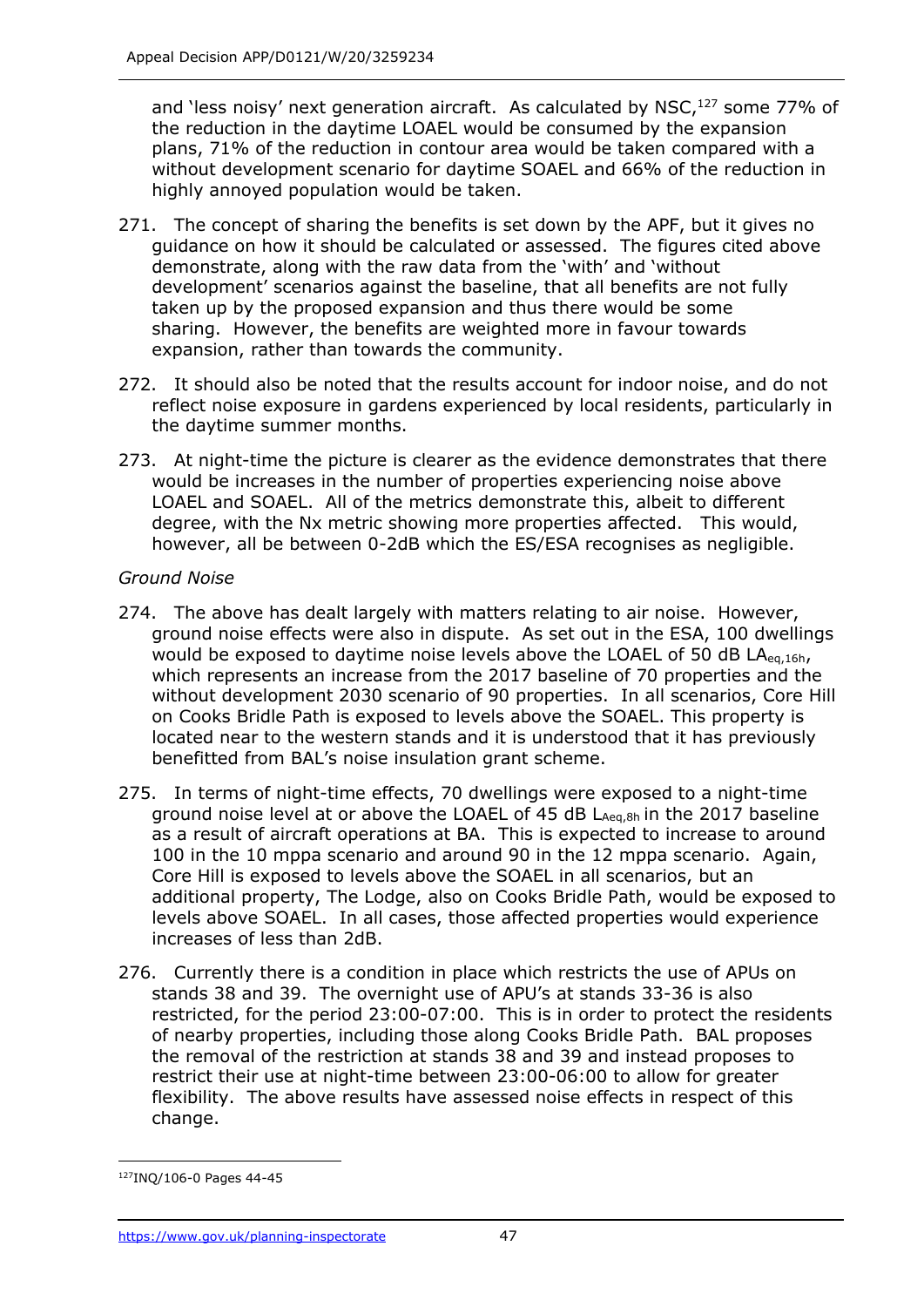- 277. From the demonstration the Panel were given of the use of an APU on the site visit, it is clear that this equipment is particularly noisy and properties closest to these stands are currently protected from the most adverse effects through the existing condition.
- 278. We were also made aware of the current 6-month trial for the use of electric Ground Power Units (eGPU) as part of ascertaining the scope for implementing wider application of zero-emission ground-based operations.<sup>12[8\[1\]](https://ukc-word-edit.officeapps.live.com/we/wordeditorframe.aspx?ui=en%2DGB&rs=en%2DUS&wopisrc=https%3A%2F%2Fpinso365-my.sharepoint.com%2Fpersonal%2Fdominic_young_e1_planninginspectorate_gov_uk%2F_vti_bin%2Fwopi.ashx%2Ffiles%2F01222f500c294665a0192ce33f2fbe9e&wdorigin=TEAMS-ELECTRON.p2p.p2p&wdexp=TEAMS-CONTROL&wdhostclicktime=1638200913859&wdenableroaming=1&mscc=1&wdodb=1&hid=6CD1C06F-F5ED-46CE-9876-0F8A0F50C947&jsapi=1&jsapiver=v1&newsession=1&corrid=c0e51d2b-9c9e-5106-5eea-3d1f4f98af52&usid=c0e51d2b-9c9e-5106-5eea-3d1f4f98af52&sftc=1&mtf=1&sfp=1&instantedit=1&wopicomplete=1&wdredirectionreason=Unified_SingleFlush&preseededsessionkey=d4749091-bae6-7c86-f668-e65a49104113&preseededwacsessionid=c0e51d2b-9c9e-5106-5eea-3d1f4f98af52&rct=Medium&ctp=LeastProtected#_ftn1)</sup> The use of eGPU's would also reduce noise effects from the diesel powered APU's.
- 279. The ES/ESA results demonstrate a worsening picture for ground noise, albeit below a 2dB change. The Panel are however, concerned in respect of this element of the development, particularly as only the  $L_{Aeq,T}$  metrics were assessed by the ES/ESA for ground noise and thus there is no data on Nx events which would be experienced by those properties near to these stands. The case for the removal of this condition is also weakened considering BA's long-term move towards the use of quieter eGPUs and there is also a potential mismatch of the existing condition for stands 33-36 which restricts their use for the full night-time period until 07:00, which is not fully justified.

### *Mitigation*

- 280. By way of mitigation, the UU proposes funding for dwellings exposed to noise levels above the SOAEL. As set out in AS, the Government are proposing new measures to improve the noise insulation scheme, recognising that it is important in giving affected communities a fair deal. This includes extending the noise insulation policy threshold to 63dB LAeq 16hr contour to 60dB LAeq 16hr, a review of effectiveness of existing schemes including levels of contributions and new guidance on best practice for insulation schemes to improve consistency. At the current time, guidance on these has not been published or updated.
- 281. The funding would be for noise insulation, as well as ventilation and cooling devices. Any noise mitigation scheme would be designed to achieve day and night internal  $L_{Aeq,T}$  from BS 8223:2014 without a 5 dB uplift and on no more than 10 occasions per annum noise levels should reach no more than 45 dBA  $L_{\text{Amax}}$  due to aircraft noise intrusion in bedrooms between 23:00 and 06:59 hours.
- 282. All properties above the SOAEL would be eligible for the scheme. The sums would amount to  $£8,000$  for properties in the contour of 60dB  $L_{Aea,16h}$  or above, £5,000 for 57dB LAeq,16h or above and £5,500 for 55dB LAeq,8h or above. The funding levels were increased during the Inquiry from the original offer in the draft obligation and the previous funding cap removed.
- 283. This would not provide mitigation for those properties within the 54dB LAeq,16h contour and those experiencing greater than 45dB L<sub>Amax</sub> at night for more than 15 times per night, as requested by NSC. The scheme would also fail to capture properties identified as being above SOAEL in the Nx assessment. There is also limited evidence in respect of whether the specified funding levels would be sufficient to achieve the requisite levels.
- 284. However, it is noted that the scheme is an improvement over the current scheme which amounts to  $£5,000$  to properties exposed to  $63dB$  L<sub>Aeq 16hr</sub> and

<sup>128</sup> INQ/061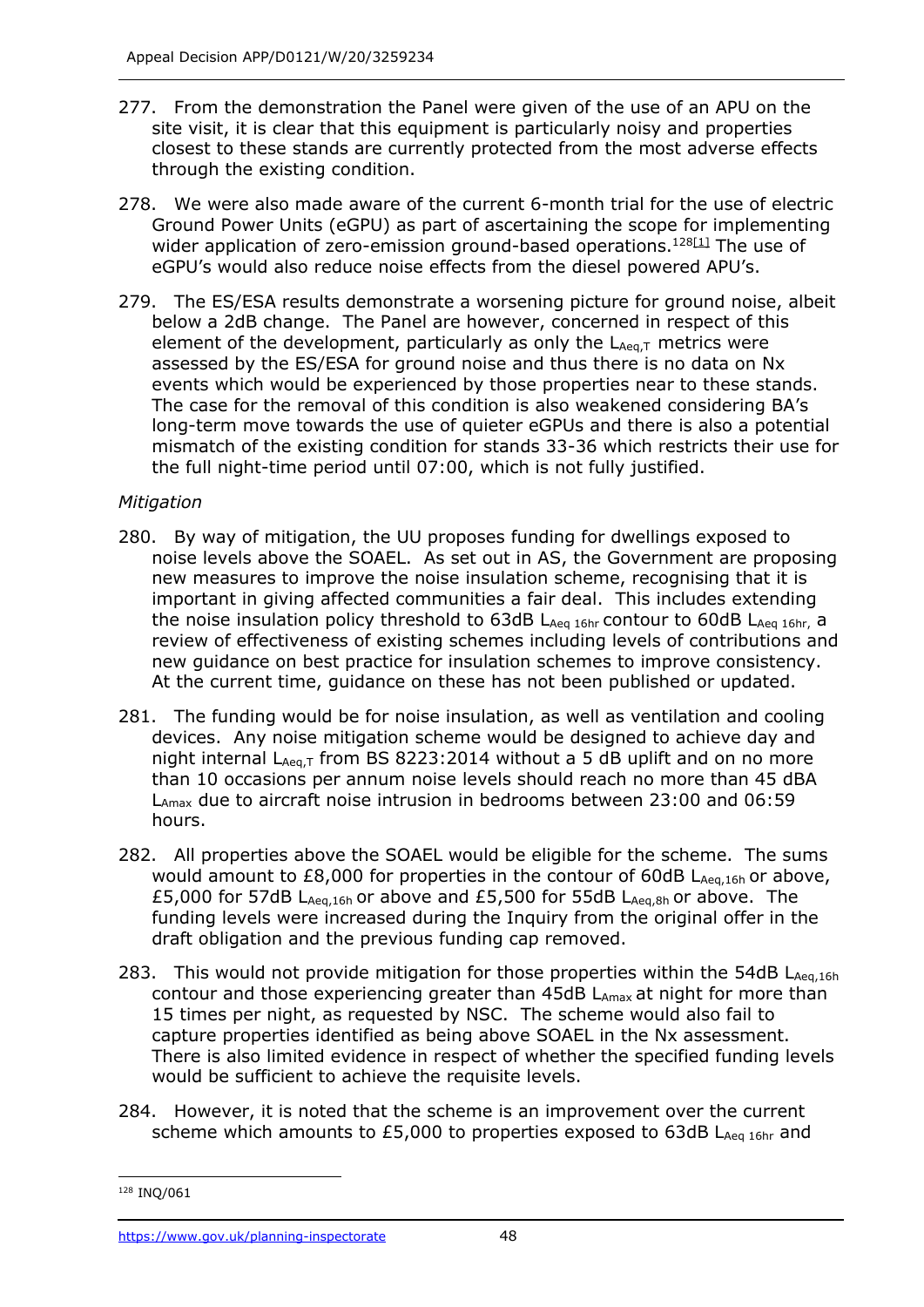others are eligible for a grant of £2,500 with the condition that they must contribute the same amount (match-funding).

- 285. A number of planning conditions are also proposed which serve to control the noise effects. The noise conclusions contained within the ES/ESA rely, in part, on the conditions being in place. The S106 also sets out a number of requirements to produce schemes and strategies for monitoring, implementation and maintenance/verification reports to ensure that the conditions are enforceable.
- 286. An updated QC condition is proposed. This is in place as part of the 10 mppa consent but would include additional bands to increase the control of nosier aircraft at certain times and would limit older aircraft with a higher QC rating.
- 287. Day and night-time contours would also be conditioned. The condition put forward by NSC relates to the 51  $L_{Aeq,16h}$  and 45  $L_{Aeq,8h}$  contour<sup>129</sup> which would align with the LOAEL. BAL's suggested condition is set at the 57db  $L_{Aea,16h}$  and the 55  $L_{Aeq,8h}$  contour<sup>130</sup> which is in accordance with community annoyance guidelines. BAL have, however, amended the specified distances so that they follow the contours assessed by the ESA, rather than the more generous areas previously put forward. The condition would also include a mechanism to reduce the contour size when passenger numbers fall between 10 mppa and 12 mppa.
- 288. BAL's noise contour condition would not fully address NSC's concerns and would not reflect properties affected by noise levels above the LOAEL but below the SOAEL (and it also only uses the  $L_{Aeq,T}$  metric). However, in light of the same noise thresholds being applied in the noise mitigation scheme in the UU, for consistency, BAL's condition would be the most appropriate. It should also be noted that even if the NSC's fleet mix were to be realised, this would be limited by the proposed contour limits.
- 289. A condition limiting ATMs for any 12-month period was put forward by NSC. This was disputed by BAL who considers that the proposed passenger cap, along with the contour and QC conditions, would effectively limit the number of aircraft flying out of BA, in spite of any technical advancements with noise. It was also suggested that a cap would disincentivise airlines to introduce quieter aircraft.
- 290. 'CAP1731 Aviation Strategy: Noise Forecast and Analyses' (2019)<sup>131</sup> provides a detailed analysis of noise limits scheme options for an airport and cites advantages and disadvantages of the different approaches. This document also notes which airports operate under which restrictions. Stansted, London City, Belfast and Heathrow airports operate with ATM limits in place.
- 291. The Panel consider that such a condition is reasonable and necessary. This is because it would limit a greater number of quieter planes being flown from BA which would be permissible under the QC condition and would help to address the number issue identified in the Nx assessments, as the contour cap relates solely to the  $L_{Aeq,T}$  metric at higher dB levels. While the passenger cap would assist in part with restricting this, and it is accepted that there is no

<sup>129</sup> INQ/112

<sup>130</sup> INQ/114

<sup>131</sup> CD: 10.13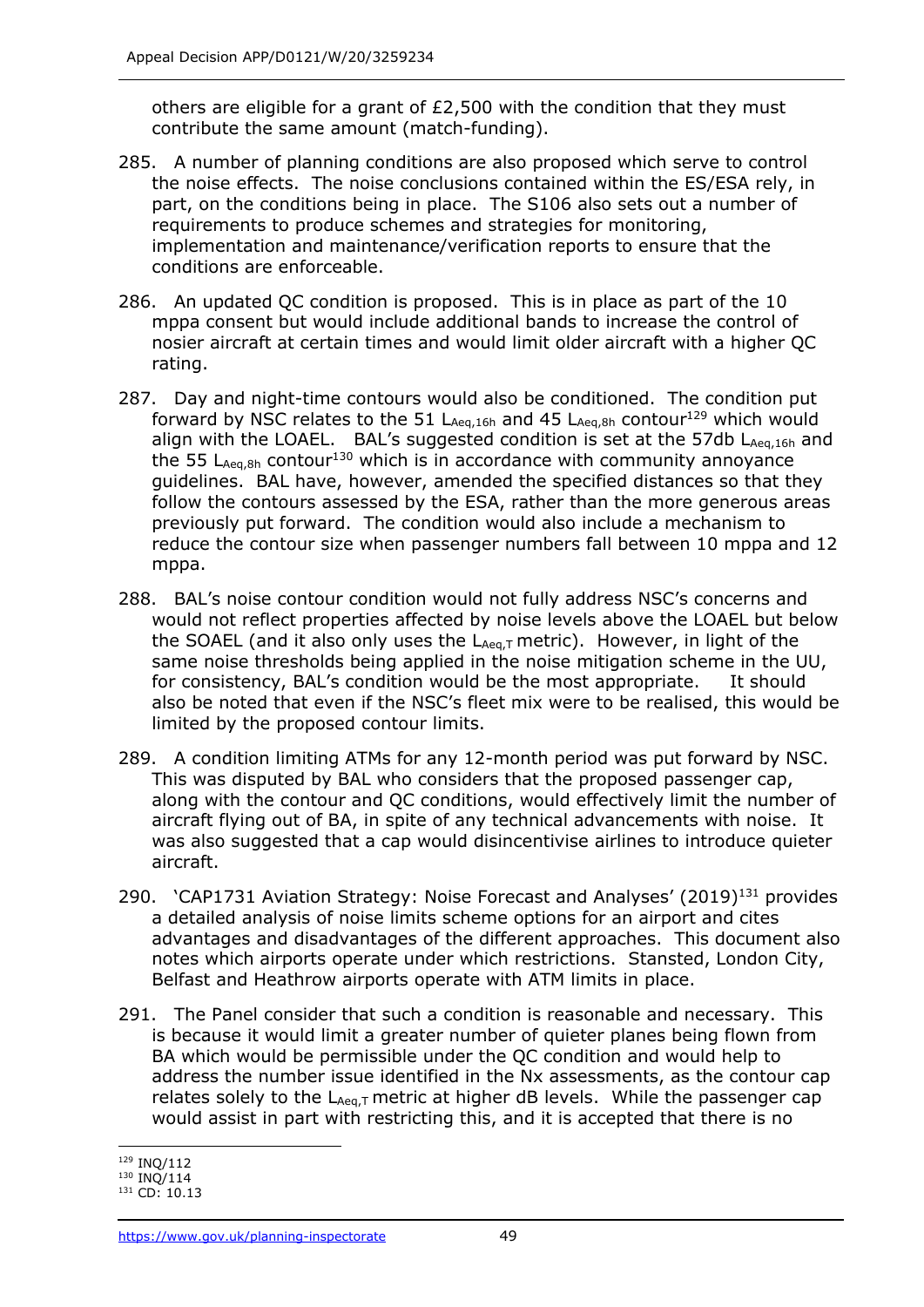commercial incentive to fly empty planes, it would not fully address matters of greater numbers of planes flown which were not at full capacity. In addition, while an ATM cap alone would disincentivise airlines using quieter aircraft, the combination of the three conditions would not. It is also noted that conditions restricting ATMs, passenger throughput and noise contours were imposed at Stansted in the recent appeal decision.

- 292. NSC also suggested a Grampian condition requiring BA to achieve full coordinated status prior to implementing the proposed development. Without this, it was argued that the noise controls would not be enforceable. BAL disputed the need for such a condition, suggesting instead a condition which requires an application for co-ordinated status to be made prior to the passenger throughput exceeding 11 mppa.
- 293. Slot-coordination is a process by which congestion is managed to avoid delays.<sup>132</sup> BA is currently partially co-ordinated for night-time flights and is the only UK airport to currently have this arrangement. BAL applied for coordinated status in 2019 as it approached 10 mppa, but withdrew that application because the Covid-19 pandemic reduced demand.
- 294. It is clear that an increase to 12 mppa would mean that full slot coordination is necessary and that this would assist in the enforceability of above mentioned conditions for noise. However, it is covered by separate regulatory requirements<sup>133</sup> granted by the SoS for Transport, and BA has operated within its existing contour cap without being fully co-ordinated thus far.
- 295. Having carefully considered this matter, the Panel consider that a Grampian condition requiring slot coordination before any development takes place would not be reasonable. A more reasonable approach would be to impose BAL's suggested condition, but in an amended form with a requirement to have made an application before exceedance of a passenger throughput of 10 mppa, rather than 11 mppa. This would give greater certainty and better align with the original intention of BA to apply as the 10 mppa threshold was approached while taking on board NSC's concerns.
- 296. Finally, in light of our findings in respect of ground noise, the retention of the existing APU condition for stands 38 and 39 would be necessary to mitigate adverse effects on nearby properties.
- 297. Taking the above together, mitigation would assist in addressing some of the identified effects, particularly those properties above the SOAEL via the insulation scheme. Conditions would assist in limiting noise effects through restrictions in ATMs, passenger numbers, quota counts and noise contour caps. Effects experienced from ground noise would also be limited by retaining the existing APU condition.
- 298. While any mitigation must be proportionate, there are concerns that the focus is for those properties above the SOAEL, and even this is only based on the  $L_{Aea,T}$  metric. Mitigation and minimisation of effects that arise above LOAEL are limited and, there may be other properties also affected above the LOAEL that would not be addressed. Air-noise experienced in gardens would also not be addressed.

<sup>132</sup> INQ/044 provides a briefing note on this.

<sup>133</sup> Airport Slot Allocation Regulations 2006 which transpose EEC Regulation No 95/93 into domestic law.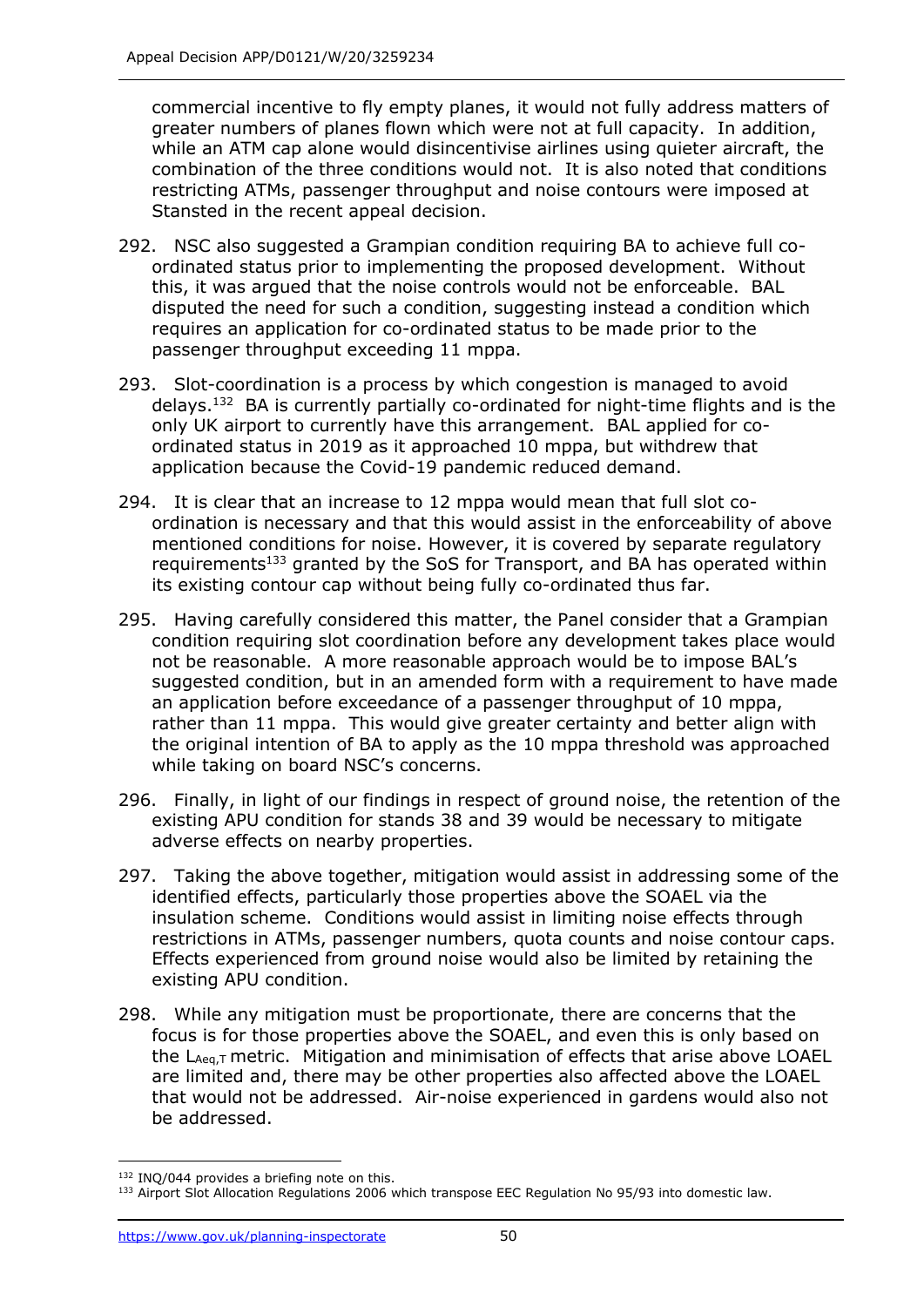### *Conclusion on Noise*

- 299. As previously outlined, several CS and DMP policies require that there should be no unacceptable effects on, or a satisfactory resolution of, noise effects. This is also recognised by the specific policies relating to BA. The NPPF and NPSE also contains similar aims.
- 300. The noise advice in the PPG is that where noise is between the LOAEL and SOAEL, the advice is to take all reasonable steps to mitigate and minimise adverse effects on health and quality of life. Noise above the SOAEL should be avoided using appropriate mitigation. In all cases, the guiding principles of sustainable development must be taken into account.
- 301. BAL considers that the scale of the impact would be low, at between a 0-2dB and that an average increase from 175 to 207 daily ATM's, and an additional three arrivals and four departures per night is also of a small scale.<sup>134</sup>
- 302. However, based on the above analysis, and even with mitigation, the noise impacts would be such that the grant of planning permission would result in a greater noise impact than from the baseline and from the 2030 'without development' position and an increase in dwellings above the established LOAEL and SOAEL thresholds. This is demonstrable through the application of the  $L_{Aeq,T}$  metric. The application of complementary metrics such as the Nx metric reveal this further.
- 303. In analysing the effects of the proposed development, it is important to recognise that there is a difference in terms of significance thresholds in assessing LOAEL and SOAEL which relates to the absolute noise level and significance in ES/ESA terms which relates to the significance of the proposed change (i.e. from 10 mppa to 12 mppa). This difference goes to the heart of the respective parties' positions in terms of the effects.
- 304. The change in the air noise effects is important in understanding significance. It is clear that the findings of the ES/ESA, even with the increases in the number of properties above LOAEL and SOAEL, are negligible and thus are 'not significant' in those terms.
- 305. The Panel does not seek to go beneath such conclusions in EIA terms, but we recognise that noise effects, even at a lower scale and with some sharing of benefits from a modernised fleet, would be experienced by those communities in and around BA, particularly from aircraft noise. Levels would increase above the LOAEL and SOAEL thresholds for a number of properties, and the effects would be as such that there would be adverse impacts on amenity and upon health and quality of life. This would conflict with paragraph 185 of the NPPF and development plan Policies CS23, CS3 and DM50. There would also be some conflict with the APF and MBU, insofar as they seek to limit noise effects from aviation.
- 306. Consideration of the wider principles of sustainable development as required by the PPG, as well as CS23, and APF and MBU will be considered as part of the planning balance.

<sup>134</sup> Mr Pyper Rebuttal p12, para 2.1.42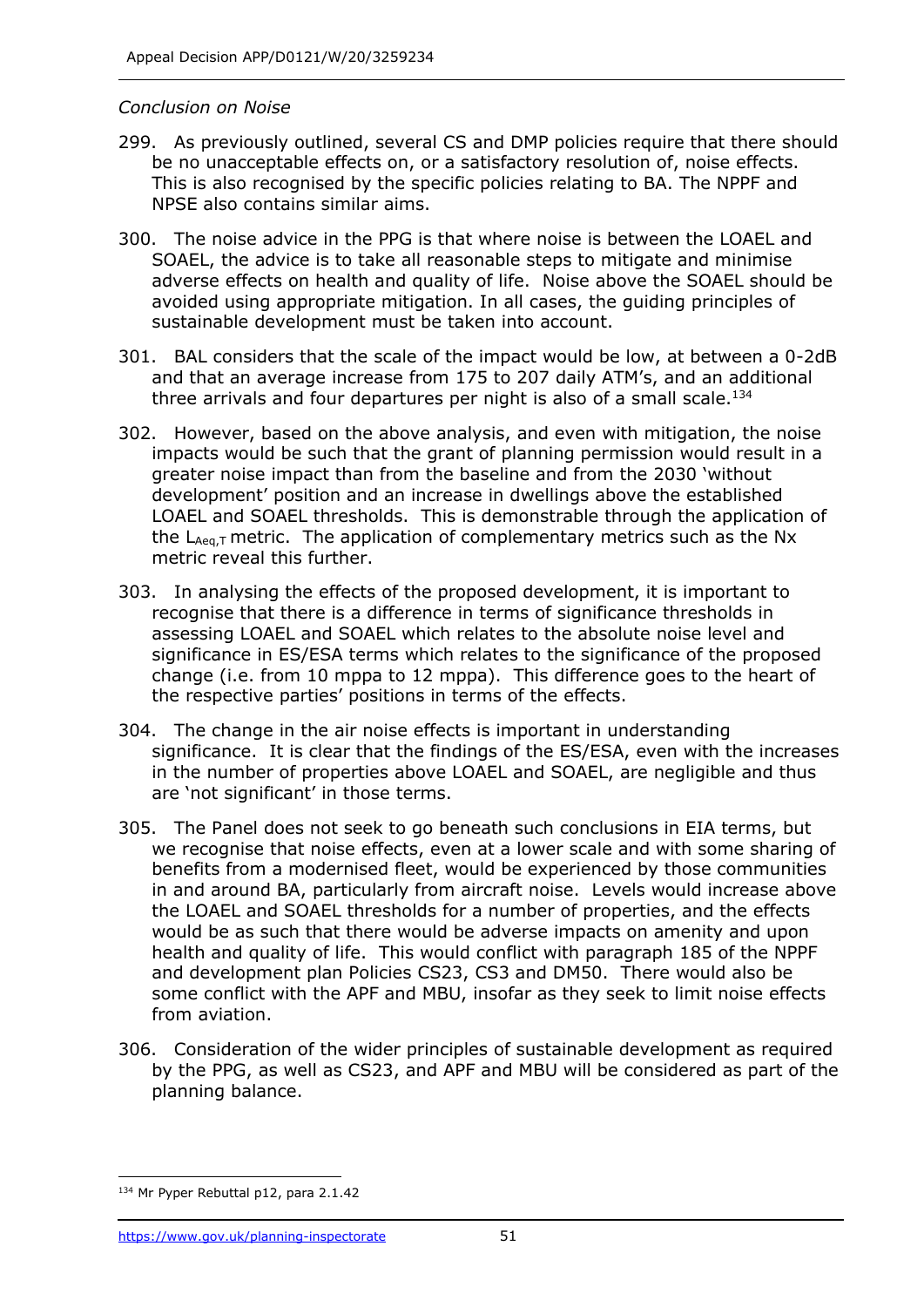# *Air Quality*

- 307. It has long been recognised that air quality poses a significant environmental health risk in the UK. $135$  In terms of aviation, air quality issues arise from aircraft, airside operations (including taxiing and airside equipment) and from surface access transport.
- 308. NO<sub>x</sub> and particulate matter (PM<sub>10</sub> and PM<sub>2.5</sub>) are the most important pollutants arising from aviation and were assessed by the ES<sup>136</sup> and ESA<sup>137</sup> for both construction and operational effects. These pollutants are widely acknowledged to lead to health effects including respiratory conditions.
- 309. The Air Quality Standards (AQS)<sup>138</sup> set an annual mean of  $NO<sub>2</sub>$  at 40  $\mu$ g/m<sup>3</sup> which aligned with the 2006 WHO guidelines. The 2021 WHO Air Quality Guidelines (AQG) has reduced that to 10  $\mu$ g/m<sup>3</sup>. For particulate matter, the AQS for PM<sub>10</sub> is set at 40  $\mu$ g/m<sup>3</sup> and for PM<sub>2.5</sub> it is 25  $\mu$ g/m<sup>3</sup>. The updated AQG now recommend 15  $\mu$ g/m<sup>3</sup> for PM<sub>10</sub> (reduced from 20  $\mu$ g/m<sup>3</sup> from the 2006 AQG) and 5  $\mu$ g/m<sup>3</sup> for PM<sub>2.5</sub> (reduced from 10  $\mu$ g/m<sup>3</sup> from the 2006 AQG).
- 310. For air quality there are predicted to be no significant effects. Focusing on the updated predicted total contributions<sup>139</sup> results in the ESA, by 2030 the  $NO<sub>2</sub>$ PEC would range from  $5.1$ -29.03  $\mu$ g/m<sup>3</sup>. Overall, there would be a slight deterioration at 14 receptors, but these would all be well within the relevant AQS.
- 311. For particulate matter it is a similar picture. For  $PM_{10}$  the PEC would range from 10.6-17.38  $\mu$ g/m<sup>3</sup> and for PM<sub>2.5</sub> from 6.7-10.15  $\mu$ g/m<sup>3</sup>. Again, in both cases PM levels are predicted to be well below the AQS levels despite some worsening of effects at some receptors.
- 312. These results were then fed into the HIA contained within the ES and ESA which found negligible effects on the general population and minor adverse effects on vulnerable groups. This was deemed not to be significant overall.
- 313. Based on the updated AQG, it is clear that there would be an exceedance of these limits, however nowhere in England currently meets these targets, other than highly remote areas. $140$  Indeed, this document recognises that while the AQG should be the ultimate goal, this might be a difficult task, and accordingly interim targets are recommended.
- 314. NSC consider that there is insufficient evidence to conclude that there would be no health impacts from the proposed development even though it is accepted that current standards are met. Policy (as previously summarised) seeks to avoid or prevent emissions and only where they cannot be prevented, to mitigate and reduce levels as far as possible. Various policy and guidance documents also make clear of a direction of travel towards lower targets and indeed improvements to air quality. There can also be no doubt that there is a significant body of evidence in respect of air quality matters and health effects since the adoption of the AQS. It is also acknowledged that the HIA was

 $135$  Such effects are identified and summarised in INQ85 and CD: 8.07, as well as a wealth of other documentation.

<sup>136</sup> CD: 2.05.19 and appendices 8A-8E in CD: 2.05.20 <sup>137</sup> CD: 2.20.1 and appendices 7A-7B in CD: 2.20.5

<sup>138</sup> CD: 8.03

<sup>139</sup> These are the total ground level concentration from all sources, including the proposed development. <sup>140</sup> As depicted from Defra maps in INQ/091, figures 3.1 and 3.2.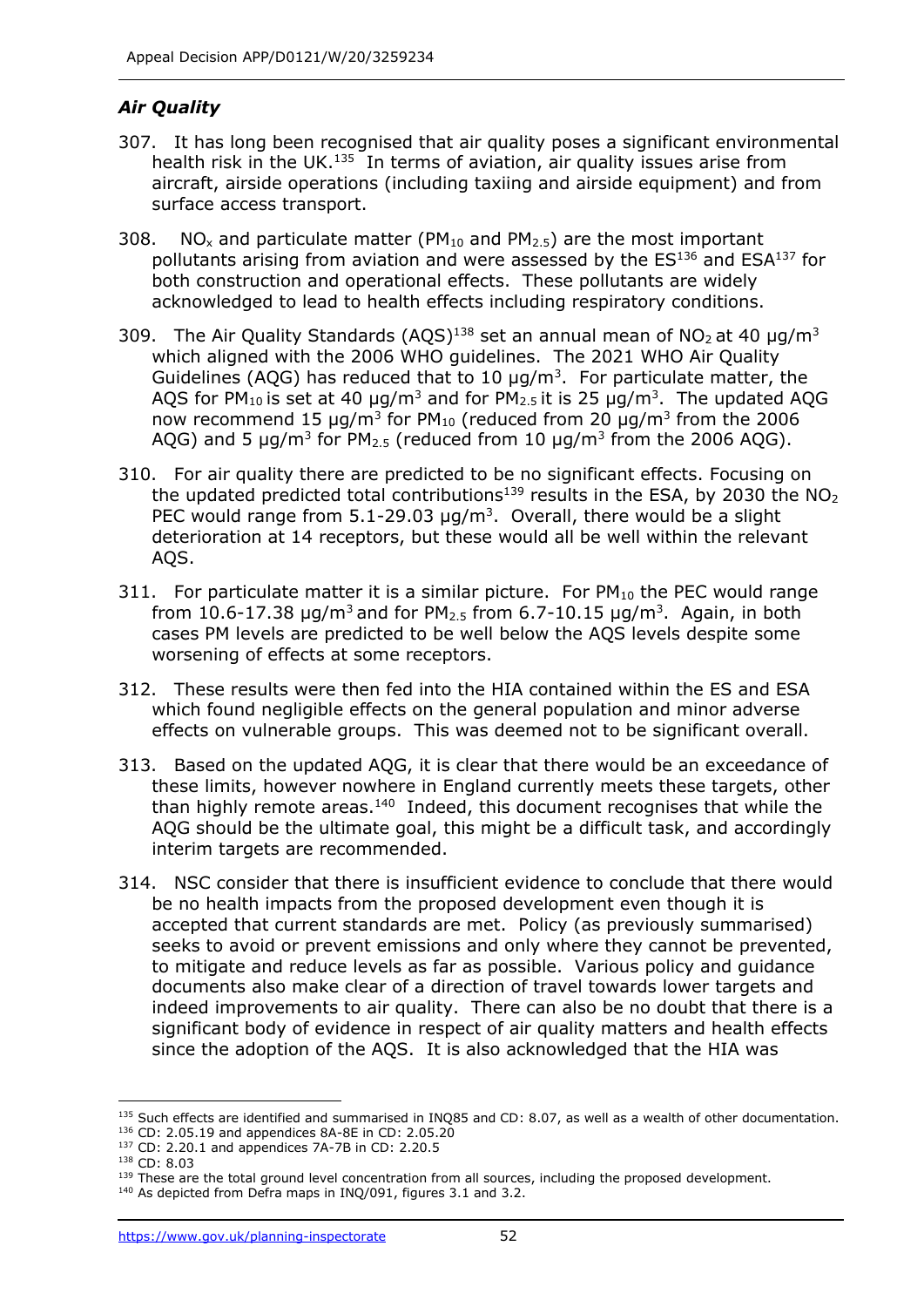written prior to the publication of the AQG and thus these are not factored into that assessment.

- 315. However, at this stage the Environment Act 2021 does not alter the current AQS limit values and reduction targets and, crucially, the Panel are mindful that predicted levels at 2030 are well within current AQS levels.
- 316. Any secondary legislation arising from the Environment Act 2021 may introduce tighter limits, similar to those set out in the 2019 Air Quality Strategy or the 2021 WHO Guidelines. It is noted that the Act includes review mechanisms for any adopted targets on a 5-yearly cycle. However, there are no timescales for the introduction of secondary legislation, nor is it clear at this stage how the WHO Guidelines will influence any revised targets. Accordingly, the weight that can be attached to the AQG at the current time is limited.
- 317. The ESA demonstrates that the development would not achieve improvements in air quality. However, it is clearly a national and international issue which will start with the adoption of revised target emissions from the current AQS. A condition is proposed which requires the submission of an Air Quality Action Plan (AQAP) which would include targets for the delivery of measures to reduce the impact of BA operations on local air quality. This would provide mitigation. In addition, the condition requires the AQAP to be updated should new national and local policies emerge and also to take account of new scientific or technological developments. This would thus incorporate the future targets set as part of the Environment Act as well as any future aviation policy and in the longer term, should secure improvements. Provision is also made as part of the S106 in respect of a monitoring programme.
- 318. The Panel are also mindful of the conditions and obligations relating to surface access, electric vehicle provision and off-site highways improvements would also be likely to have a beneficial effect on air quality. Similarly, any future use of eGPUs which are currently being trialled $141$  would also likely have a benefit on air quality, although it is recognised that this is only at a very early stage.
- 319. Neither the ES nor the ESA assessed UFPs. These are particles with a diameter of less than 0.1 microns and while they are a component of  $PM<sub>2.5</sub>$  they can have independent effects and be harmful to health through penetrating deep into the respiratory system and which may have a greater health impact at smaller exposure levels.<sup>142</sup>
- 320. Currently, there are no air quality standards in UK regulations or policy for UFPs. Indeed, the 2021 WHO guidelines notes that the available information is insufficient to derive AQG levels for these. However, it is noted that further research on risks to heath and mitigation are warranted and for the assessment of these including integrating UFP monitoring into existing air quality monitoring is recommended as part of a good practice statement.
- 321. The Panel is satisfied that the proposed condition as worded could also reasonably include future measures to monitor UFPs as methodologies become established and would thus provide comfort in respect of concerns over these particulates.

<sup>141</sup> INQ/061

<sup>142</sup> As set out in CD: 8.12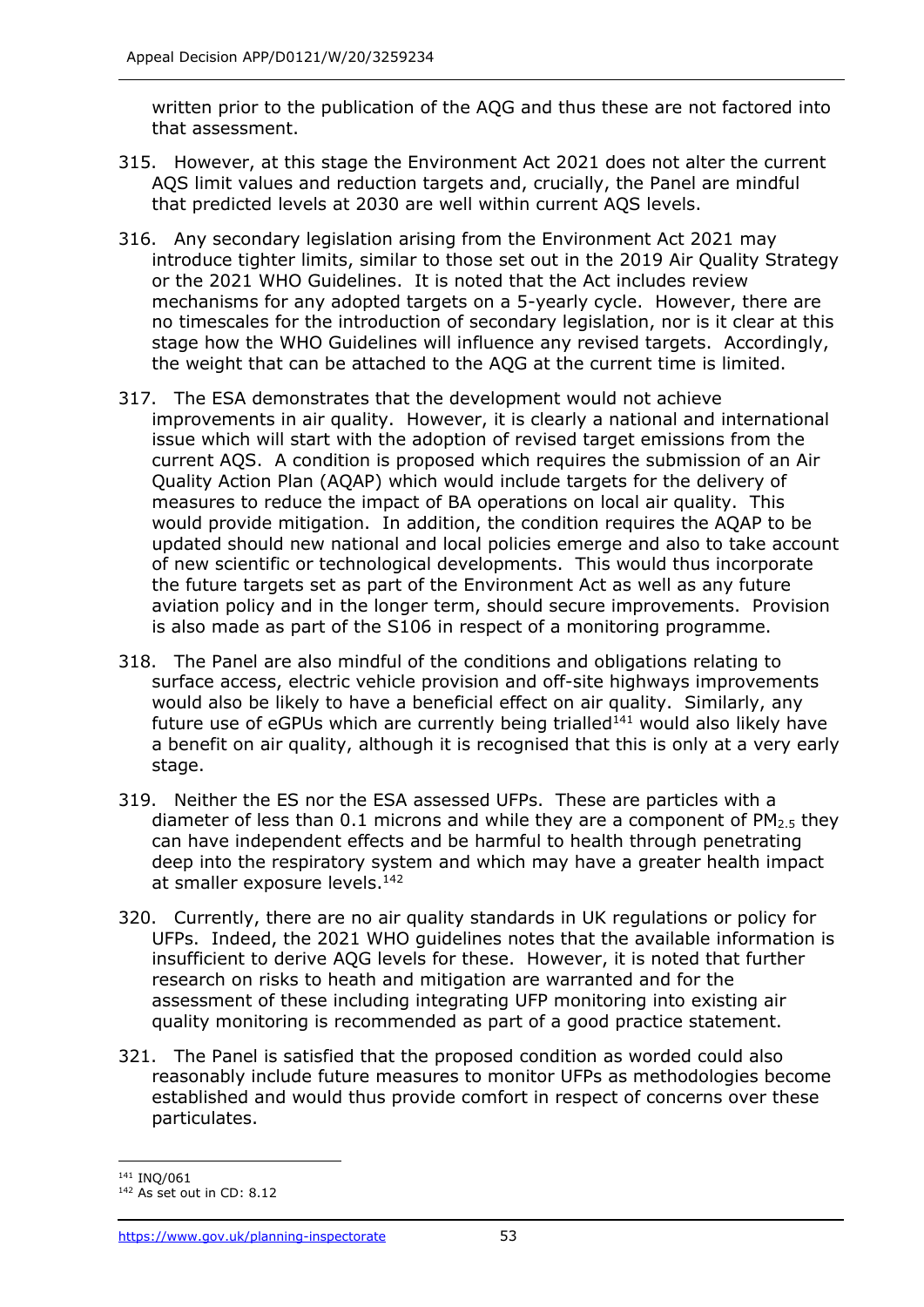- 322. Taking the above together, the Panel recognise the effects of poor air quality on health and wellbeing and that it has serious and long-term effects. There is also a significant body of evidence in respect of health effects which is not currently reflected by the AQS levels set out by the regulations. Moreover, it is likely that new control levels will be reduced from current AQS levels in the not too distant future.
- 323. However, future targets are not yet known, and if the Government were to adopt WHO targets, it seems highly likely that there would be interim measures. Critically, anticipated levels arising from the proposed development would be well within current control levels and there is long term scope for improvements, alongside meeting any new targets which will be set, which could be secured by condition. There is thus no evidence to suggest that the predicted levels would compromise future objectives and targets.
- 324. In this regard, the Panel are satisfied that there would be no unacceptable effects on air quality from the proposed development on health and wellbeing. The proposals would accord with development plan policies CS3, CS23, and DM50, AQS thresholds, paragraphs 174 e), 185 and 185 of the NPPF, as well as national policy on aviation (insofar as air quality is concerned). Accordingly, the issue of air quality is a neutral consideration in the planning balance.

# *Surface Access*

#### *Overview*

- 325. BAL's consideration of the highway effects of the proposed development is contained in a Transport Assessment  $(TA)^{143}$ , draft Workplace Travel Plan<sup>144</sup>, Parking Demand Study<sup>145</sup> (PDS) and a Parking Strategy (PS).<sup>146</sup> These reports were supplemented at the application stage by a suite of Technical Notes $147$  in response to the various Regulation 25 requests. The TA and PDS were both updated prior to the Inquiry.
- 326. Extensive pre-application discussions took place between BAL, NSC and National Highways (NH) to agree the scope and methodology for the  $TA^{148}$ . At the application stage, NH and NSC officers judged the development to be acceptable in terms of its highways impact, subject to various conditions.
- 327. RfRs 1 and 5 raise various highway issues. RfR1 states that '*traffic and off airport car parking resulting in adverse environmental impacts on communities surrounding Bristol Airport and which would have an adverse impact on an inadequate surface access infrastructure*.' RfR5 is concerned with sustainable transport and states that the proposed public transport provision would be inadequate and would not sufficiently reduce the reliance on car borne trips to/from the airport. (RfR4 and matters relating to the extension of the Silver Zone Car Park are dealt with in the Green Belt section of this decision.)
- 328. At paragraph 111, the NPPF it advises that "*Development should only be prevented or refused on highways grounds if there would be an unacceptable*

<sup>145</sup> CD: 2.11 & 2.23 <sup>146</sup> CD: 2.12

<sup>143</sup> CD: 2.09.01-2.09.16

<sup>144</sup> CD: 2.10

<sup>147</sup> CD: 3.4.02, 3.06.09-3.06.23, 3.09.1-3.09.3

<sup>148</sup> Section 5.1 Mr Witchalls PoE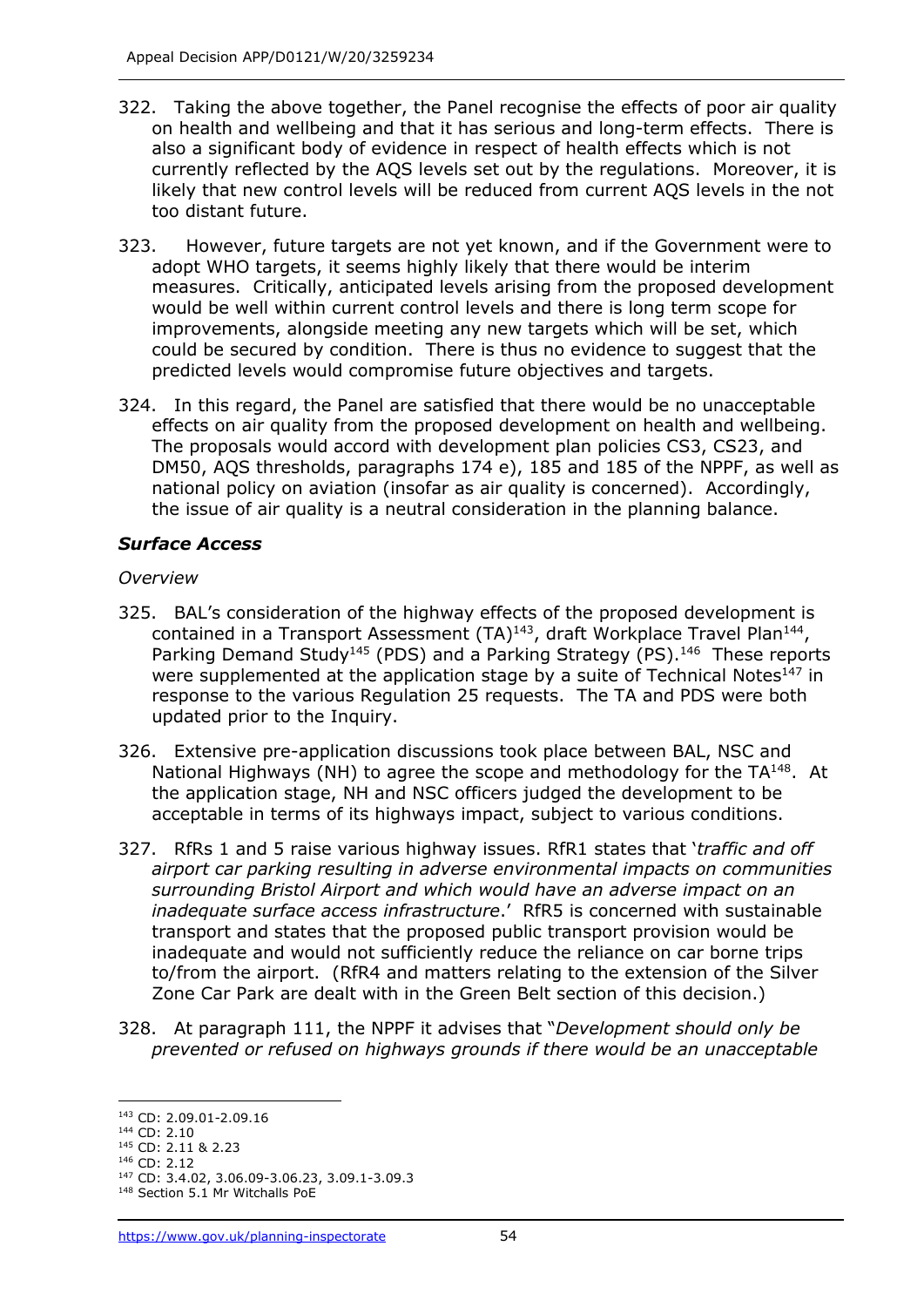*impact on highway safety, or the residual cumulative impacts on the road network would be severe."*

- 329. 'Severe' is the highest test in the NPPF and matters of driver inconvenience caused by increases in queuing and delay are unlikely to constitute severe impacts. The Panel can only consider the specific impact of the proposed development. , so while BAL can reasonably be expected to mitigate the impact of the appeal scheme, it is not BAL's responsibility to resolve existing problems on the local road network. That is particularly relevant to many of the highway concerns raised by local people particularly in relation to existing congestion and rat running through local villages.
- 330. The Panel therefore considers that the following main highway issues emerge:
	- Whether the development, including the proposed off-site highway improvements, would give rise to an unacceptable effect on highway safety and/or capacity, and
	- Whether appropriate opportunities to promote sustainable transport modes can be – or have been – taken up, given the type of development and its location, and
	- Whether the proposed increase in parking is necessary and proportionate to serve the development.

### *A38 Improvement Works*

- 331. To mitigate the impact of the development, the proposal would deliver an improvement scheme to the A38 between the main airport access roundabout and West Lane to accommodate the additional traffic.<sup>149</sup> This scheme has undergone various iterations since the application was first submitted and has been subject to a Stage 1 Road Safety Audit (RSA), RSA Designer's Response and a Walking, Cycling and Horse-Riding Assessment and Review (WCHAR).
- 332. NSC highlighted various technical concerns about the scheme. Before exploring these, two points should be noted. First, the improvement scheme<sup>150</sup> evolved in consultation with the NSC's previous highway advisors and no deficiencies were identified in the RfRs. Second, and perhaps more significantly, the scheme is "*fundamentally*" <sup>151</sup> the same scheme as that being promoted by NSC as part of its A38 Major Road Network Investment Programme. 152
- 333. One of NSC's principal objections is that BAL failed to update the RSA and WCHAR as the scheme evolved between revisions 8 to 11. However, these amendments were relatively minor with the only noticeable change being the removal of the left turn filter lane for traffic exiting the airport. Accordingly, the Panel is satisfied that the RSA and WCHAR assessments remain fit for purpose.
- 334. As set out in paragraph 4.3.3 of the TA, the Panel considers that the A38 improvement scheme would result in significant betterment to pedestrians and

<sup>&</sup>lt;sup>149</sup> See section 4.3 of the TA CD: 2.09.01 for further details

<sup>150</sup> See Drawing C1124-SK-A38-010 Rev 11 CD: 1.37

<sup>&</sup>lt;sup>151</sup> Accepted by Mr Colles in cross examination

<sup>152</sup> INQ/049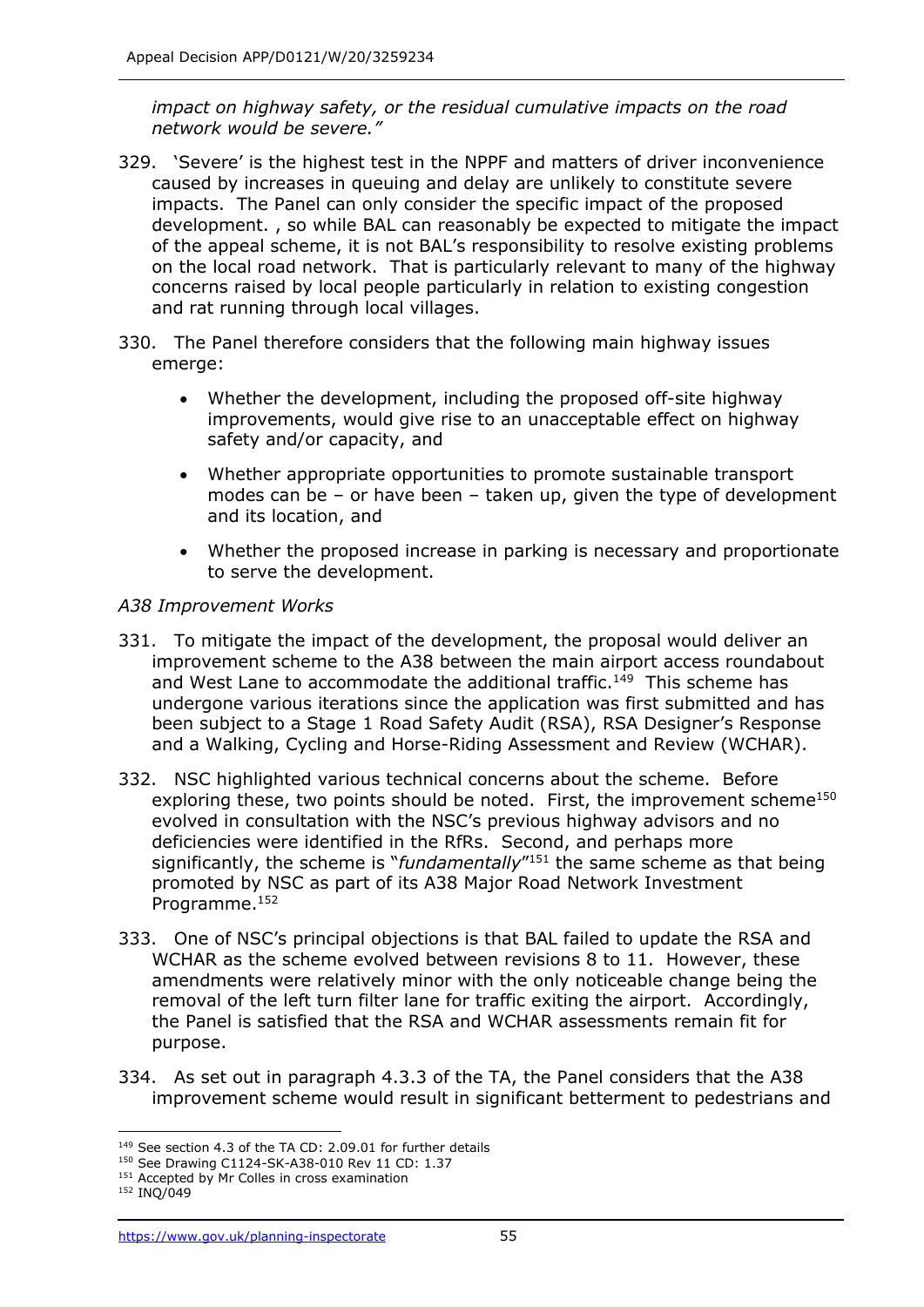cyclists. The improvements include the introduction of a new footway provided north of the West Lane junction, an improved footway/cycleway on the western side of the A38 between the airport and Downside Road, a new footway provided for the section north of the Downside Road tying in with the existing facility north of West Lane. NSC's suggestion that the scheme would undermine the safety of pedestrian or cyclists is not supported by evidence.

- 335. In relation to highway standards, the Panel notes that the A38 is not a trunk road. Manual for Streets 2<sup>153</sup> published by the Chartered Institution of Highways and Transportation in 2010 and endorsed by the DfT is relevant for all non-Trunk Road situations. In the vicinity of BA, the A38 performs a number of important functions beyond the movement of vehicular traffic and can therefore legitimately be seen as a street. The mere fact that the A38 is an A-class road does not in itself justify the use of the Design Manual for Roads and Bridges<sup>154</sup> (DMRB). Any departures from DMRB standards<sup>155</sup>, need to be seen in that light. Moreover, the Panel is satisfied that there would be scope to address NSC's concerns at the detailed design/s278 stage. Accordingly the minor departures from standards are not in themselves considerations of significant weight.
- 336. The proposed development would not have a material impact on the numbers of articulated vehicles turning into or out of West Lane or Downside Road (J4b) and therefore concerns about splitter islands and swept paths are not supported. Even if there was a material increase, the Panel is satisfied that there is scope within the red-line boundary to resolve such issues along with geometry concerns at the detailed design stage.

### *Junction Modelling – Queue Lengths*

- 337. At the appeal stage, NSC introduced a number of minor technical concerns related to the junction assessments in the TA. These concerns are dealt with in turn below.
- 338. The first concern relates to queue length data. According to NSC, BAL's failure to provide the queue length data for the surveyed junctions means that the conclusions of the TA/TAA cannot be relied upon. However NSC undertook a thorough review of the junction modelling at the pre-application stage in June  $2018.<sup>156</sup>$  That review was aided by a series of technical notes<sup>157</sup> which included a Model Validation Report demonstrating that the junction models met the relevant validation criteria.
- 339. In addition, Transport for London's Traffic Modelling Guidelines<sup>158</sup> are clear that the queue length data is "*not a validation criterion."* Nonetheless, section 11 of the TA is clear that the junctions "*have been validated against the recorded traffic and queue length surveys.*" Accordingly, the Panel is satisfied that the junction models have been appropriately validated and are fit for purpose.

<sup>153</sup> CD: 7.14

<sup>154</sup> CD: 7.03.01-011

<sup>&</sup>lt;sup>155</sup> Footway/cycleway widths, merge lengths

<sup>156</sup> WSP Technical Note 7 June 2018

<sup>157</sup> CD: 3.04.02, CD: 3.06.09 and CD: 3.06.12

<sup>158</sup> CD: 7.21 Paragraph 5.4.2.5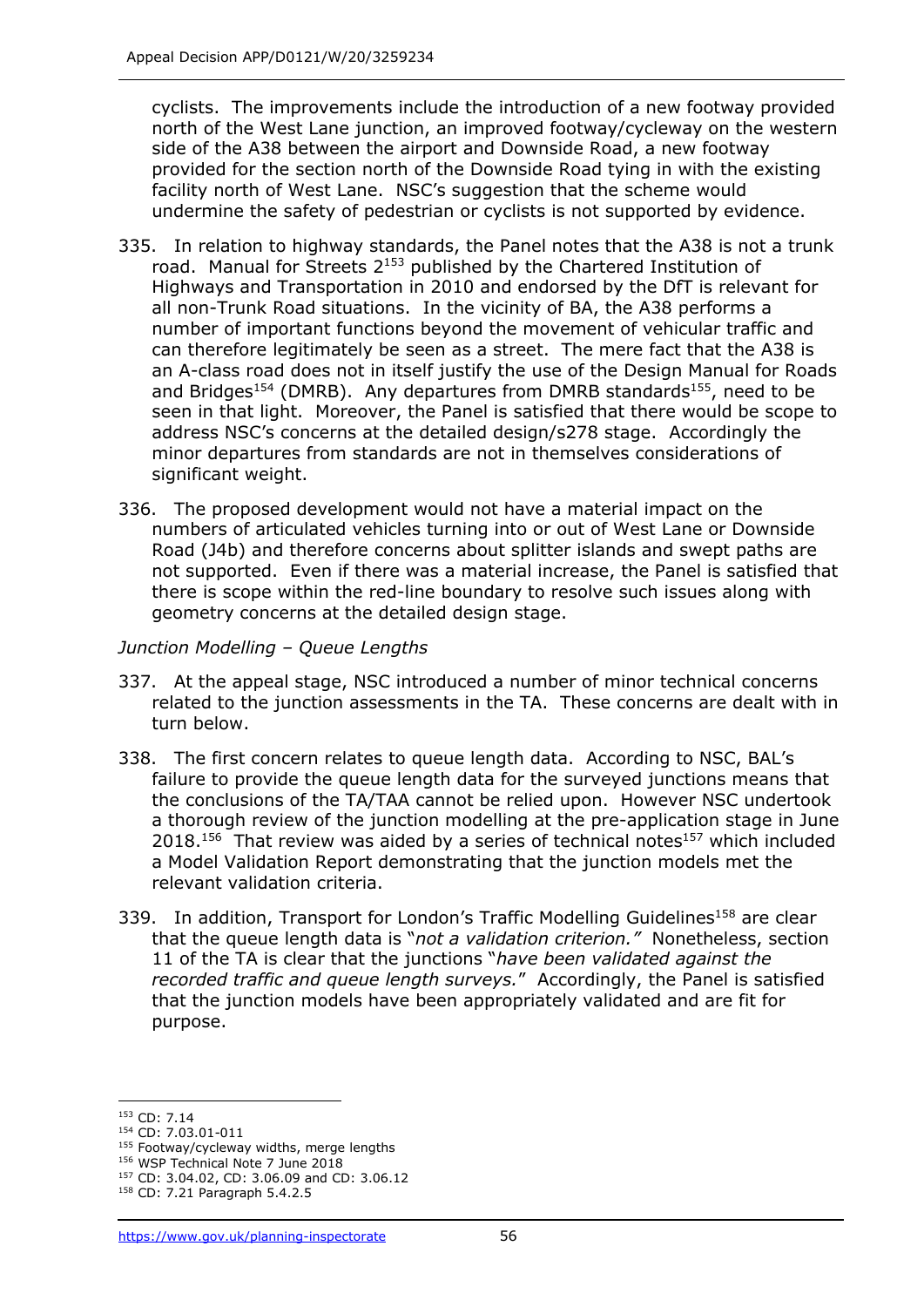### *Junction 1*

- 340. NSC allege a severe impact at the A38/BA roundabout (J1) on the basis that the modelling results<sup>159</sup> indicate that the A38 approaches are forecast to operate with a Ratio to Flow Capacity (RFC) of 0.94/0.89 in the 2030 Test Case (PM peak) scenario. Reference was made to the Junction 9 User Guide<sup>160</sup> which states that the "*RFC provides a basis for judging the acceptability of junction designs and typically an RFC of less than 0.85 is considered to indicate satisfactory performance*."
- 341. While it is acknowledged that the A38 approaches to J1 would operate close to capacity in the 2030 test case scenario, there was no meaningful explanation from NSC how this would offend the severity test which is a very high bar. NSC also failed to reconcile its concerns about the A38 improvement works with its support for a scheme that would have a very similar, if not the same, outcome. It is also important to note that the 0.85 threshold is not a hard and fast rule, it is simply an indication of performance. There is nothing in the Junction 9 User Guide which suggests that an RFC of 0.85 or more would result in unacceptable levels of queuing and delay.
- 342. In this specific case, it is relevant that the assessment for J1 used a worstcase scenario<sup>161</sup> which assumed that all development traffic uses  $J1.^{162}$ Moreover, and as with all the junction assessments in the TA/TAA, the traffic flows make no discount for the proposed modal share increase or the double counting arising from the use of  $TEMPro<sup>163</sup>$  growth rates. Even with all these safeguards, the levels of queuing and delay shown in Tables 5.1 and 5.2 do not come close to indicating a severe impact with a maximum queue of 14 vehicles on one arm of the junction in part of the PM peak hour. More realistic assessments of J1 are to be found in the TAA. 164 In all cases J1 is shown to operate with an RFC of less than 0.85 on all arms in all the assessed peak periods.
- 343. NSC was also critical of BAL's failure to re-model J1 to reflect some of the minor design changes which have occurred since the application was submitted.<sup>165</sup> However, given the minor nature of the changes, further modelling would be unlikely to produce a different result. While NSC has criticised various aspects of BAL's modelling work, it has not carried out any assessments of its own to demonstrate that the development "*would have an adverse impact on an inadequate surface access infrastructure.*" Based on the foregoing the Panel finds that there would be no unacceptable impact at J1.
- 344. Staying with J1, NSC suggested that the existing uncontrolled pedestrian crossing on the A38 arm of the airport roundabout would need to be signalised and that this might have a detrimental impact on the operation of the wider improvement scheme. However, no detailed analysis has been carried out by NSC to demonstrate why it would need to be signalised nor what the impact would be on the operation of the junction. It is noted that the roundabout is not currently signalised and there is no evidence that it does not operate

<sup>&</sup>lt;sup>159</sup> CD 2.20.3 Table 5.1

<sup>160</sup> CD: 7.22 Page 93

<sup>&</sup>lt;sup>161</sup> See paragraphs 2.2.46-2.2.50 of Mr Witchalls Rebuttal PoE

<sup>&</sup>lt;sup>162</sup> In reality the traffic accessing the silver zone car parks would do so from Junction 2.

<sup>163</sup> National Trip End Model Presentation Program (TEMPro)

<sup>164</sup> Table 5.3 of the TAA and Table 2.1 of Mr Witchalls PoE

<sup>&</sup>lt;sup>165</sup> These were primarily as a result of issues raised as part of the Stage 1 Road Safety Audit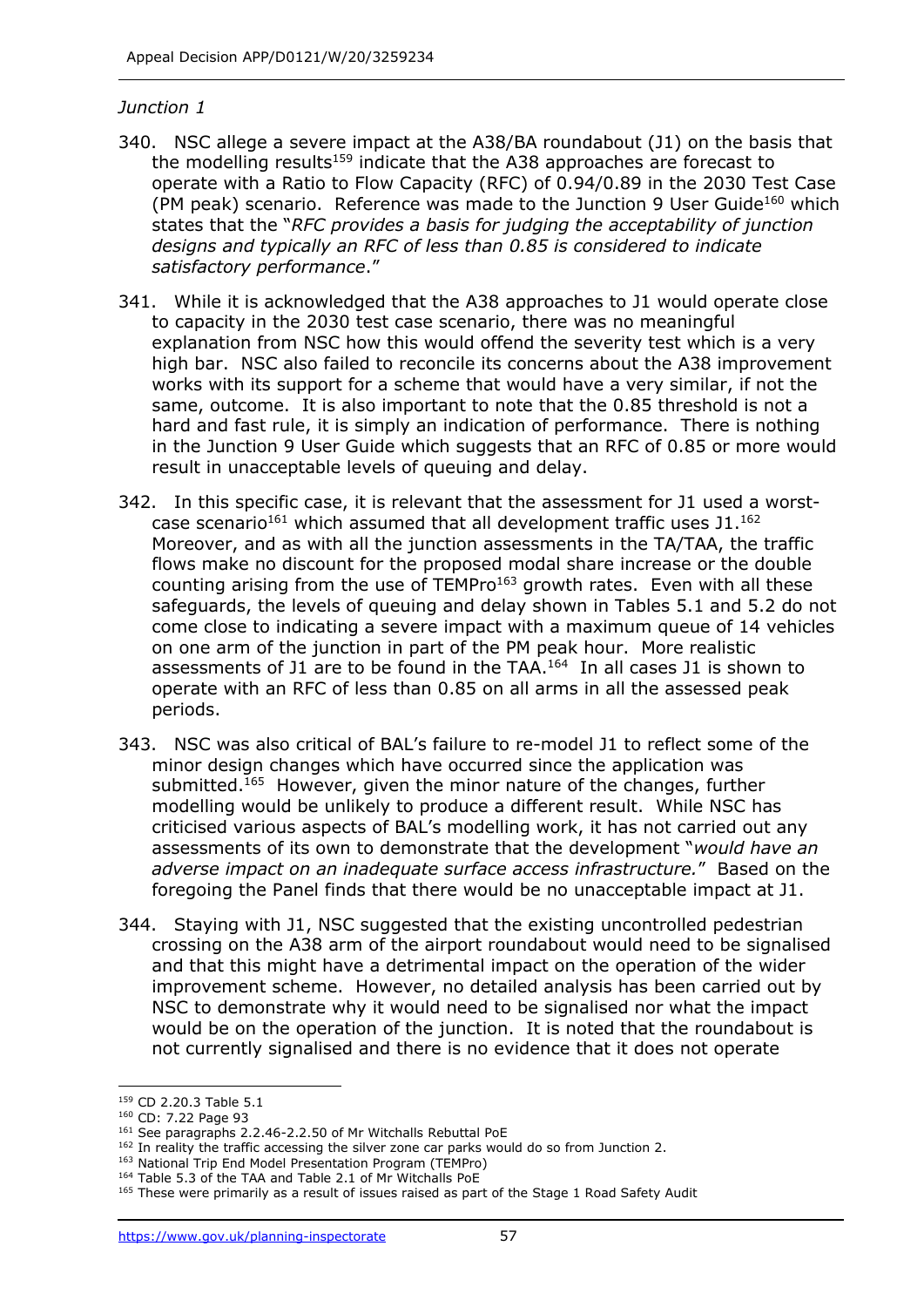satisfactorily. It is further noted that the RSA does not recommend signalisation. As such, the Panel is satisfied that the retention of the pedestrian crossing facilities would not have a significant impact on highway safety or capacity.

### *Other Junction Modelling Issues*

- 345. NSC were concerned that the modelling for the A38/Downside Road junction (J4a) failed to take proper account of the pedestrian phase. However, the omission of the pedestrian stage in the initial modelling was agreed with NSC at the scoping stage on account of its infrequent usage.<sup>166</sup> To address NSC's subsequent concerns, BAL has since undertaken a sensitivity test<sup>167</sup> of the junction where the pedestrian phase is engaged 5-6 times an hour - double the observed peak prior to the Covid-19 pandemic.
- 346. As NSC accepted, the sensitivity test demonstrates that the junction would still operate within capacity in the 2030 test case. It was then suggested that there could be some additional growth in pedestrian trips beyond the doubling already accounted for in the sensitivity test. However, that assertion was not supported by any evidence and is very unlikely to occur.
- 347. NSC allege a 'severe' impact at the A38/Barrow Lane junction (J6) to the north of BA. As acknowledged in the Committee Report, this junction already operates over capacity with large queues in the peak periods on the Barrow Lane arm. However, the development would not materially add to queuing and delay on the minor road arm and Table 5.9 of the TAA shows that the junction would continue to operate over capacity in the 2030 baseline, reference case, and test case scenarios. Development traffic on the A38 would have some adverse effect on the operational performance of J6 but as Table 5.9 shows, the largest increase in traffic would be between the 2030 baseline and reference case, not the test case.
- 348. There is no alternative modelling of the junction to show a severe impact and there is no proposal to mitigate it as part of the A38 Major Road Network Improvement scheme. Accordingly, the Panel finds that the development would not have a severe impact on the operation of this junction.

### *Modal Share*

- 349. Amongst other things CS Policy CS1 sets out that opportunities for walking, cycling and the use of public transport should be maximised through new development, emphasising the aim to encourage and facilitate modal shift towards more sustainable transport modes. RfR5 states: "*the proposed public transport provision is inadequate and will not sufficiently reduce the reliance on the car to access the airport resulting in an unsustainable development.*"
- 350. The essence of the disagreement between BAL and NSC relates to the public transport modal share (PTMS) target contained in the ASAS, to be secured through Schedule 1 to the UU. While a 2.5% target<sup>168</sup> was originally considered acceptable on the basis of the information provided with the application<sup>169</sup>, NSC sought an uplift to 5% at the appeal stage.

<sup>166</sup> CD: 3.4.2 Page 20

<sup>167</sup> Appendix G to Mr Witchalls Rebuttal PoE

<sup>&</sup>lt;sup>168</sup> It is agreed that the 2.5% mode share target would be measured from a rebased to a new CAA baseline  $169$  From 15% at 10 mppa to 17.5% at 12 mppa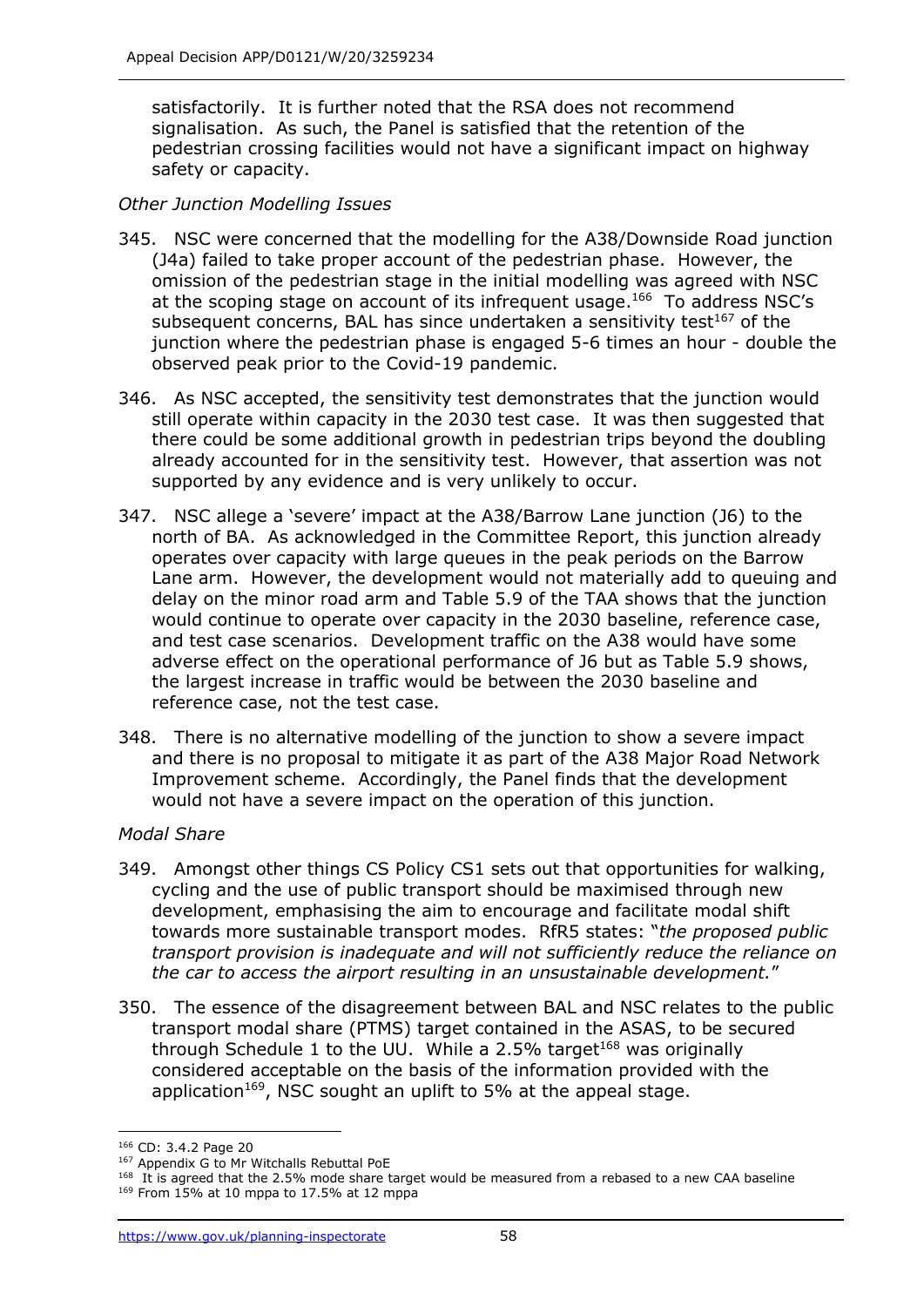- 351. The baseline position at BA compares favourably to other regional airports<sup>170</sup> with a higher PTMS than Cardiff, Birmingham, Manchester airports<sup>171</sup> despite those airports being much closer to their respective urban areas. Manchester and Birmingham airports also benefit from rail links.
- 352. The PTMS at BA grew strongly over the period 2003-2012 with an increase of approximately 10%. However, over the last decade the rate of PTMS increase slowed and in recent years has stagnated. This suggests that it is not possible to continually increase the PTMS and one must balance the need to maximise sustainable transport modes against what can be realistically achieved in any given case.
- 353. NSC and others rightly point out that BA has a higher proportion of car passengers than Birmingham and Manchester. However, the proportion of taxis using BA is also significantly less than those airports. That is an important consideration because taxis tend to make two round trips per airport visit whereas those arriving by car (and parking at the airport) only make one.
- 354. Section 9 of the TA contains a detailed account of the public transport enhancements that are likely to form part of the ASAS.<sup>172</sup> The ASAS would build upon those improvements already implemented as part of the 10 mppa consent. 173 It would contain a 'Transport Mode Hierarchy'<sup>174</sup>, the aim of which would be to recognise the environmental impact of the different modes of transport. Accordingly, those modes at the top of the hierarchy such as public transport would be encouraged whereas car drop-offs, which have the highest impact, would be discouraged.
- 355. The enhancements contained in the ASAS would include amongst other things, bus service improvements, a public transport improvement fund, publicity, interchange improvements, integration of services, parking management and pricing controls. These enhancements would target those geographic areas with the greatest potential to achieve an increase in patronage. The exact scope of the measures contained in the ASAS would be determined in consultation with a Surface Access Steering Group.
- 356. BAL has carried out an assessment of the likely effects of the public transport enhancements<sup>175</sup>. Table 6.6 summarises the overall impact of the measures and indicates that a 2.9% PTMS increase $176$  is achievable provided all the measures were as effective as assumed. However, given the slower rate of growth in recent years, it is not unreasonable to assume that not all of the service improvements will deliver the desired level of modal shift. Consequently, the Panel consider that a PTMS increase of 2.5% is an ambitious but realistic target.
- 357. By contrast the 5% increase or 26.8% PTMS target advocated by NSC while no doubt ambitious, is considered unrealistic. It is a figure unsupported by analysis to show how it might be achieved. It is important to recognise that a target of 2.5% is not a ceiling, and it might well be the case that measures that

<sup>170</sup> Table 6.3 of Mr Witchalls PoE

<sup>171</sup> 21.8% versus 11.3%, 20.7% and 19.8% respectively

 $172$  To be approved within 6 months of as grant of planning permission

<sup>&</sup>lt;sup>173</sup> This includes the already approved public transport interchange which would be delivered in phase 1 of the proposed development

<sup>174</sup> Figure 4.6 Mr Witchalls PoE

<sup>&</sup>lt;sup>175</sup> Section 6.5 Mr Witchalls PoE

<sup>&</sup>lt;sup>176</sup> 2.9% equates to 357,000 additional passengers travelling by public transport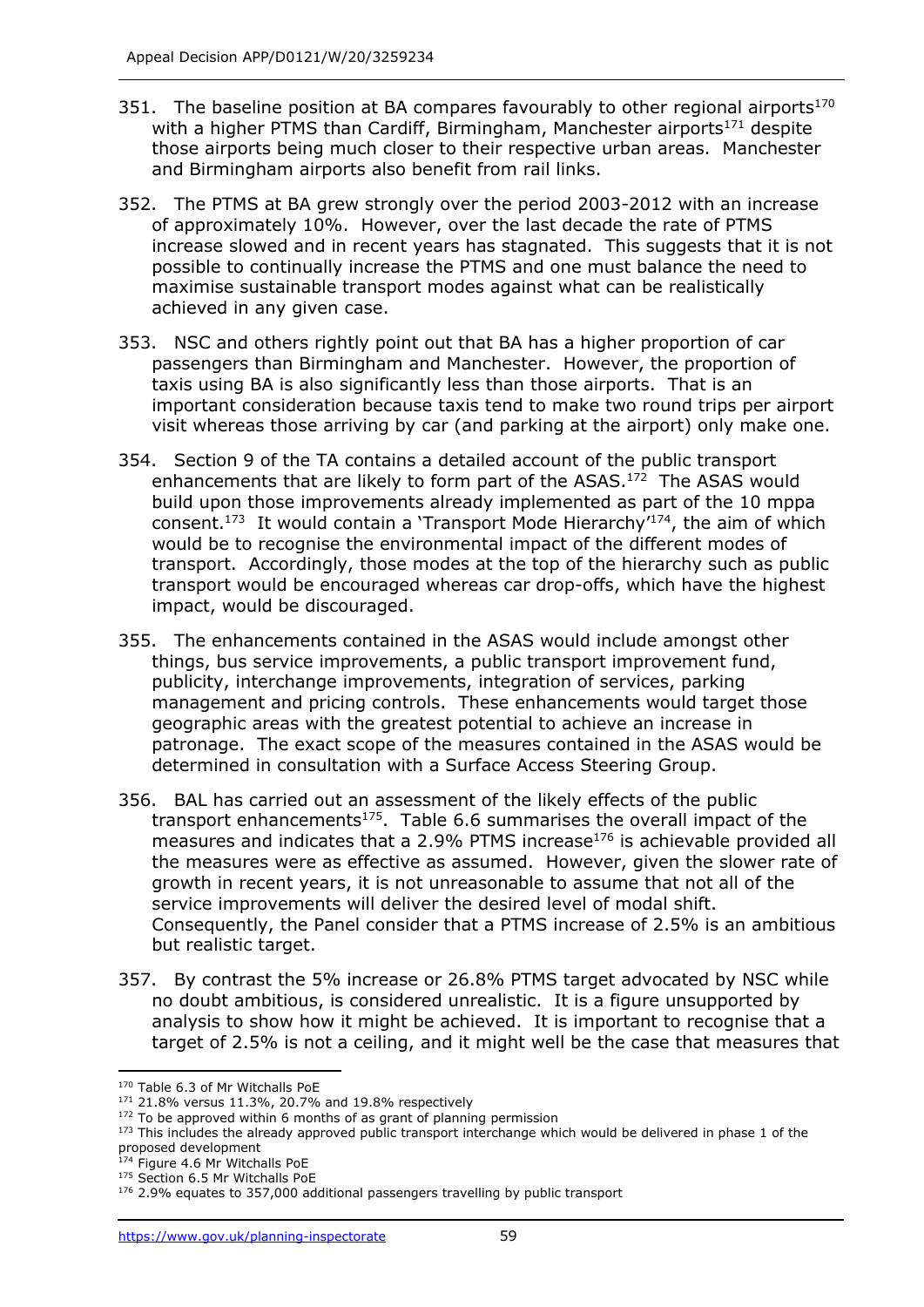sit outside the ASAS (such as the delivery of the public transport interchange (PTI)), might result in some additional uplift. However, that possibility does not justify NSC's 5% target.

- 358. In addition to the ASAS, a Workplace Travel Plan is proposed which will seek to achieve a  $30\%^{177}$  share of staff travel by non-single occupant vehicle modes such as car share, public transport, motorcycle, walking and cycling.
- 359. Various parties have argued for a rail link to be provided as part of the development. While desirable, the provision of a rail link would be unrealistic and unreasonable in the context of the current scheme.
- 360. Overall, the Panel is satisfied that the proposed PTMS target to be secured through the ASAS is justified. The development thus complies with CS Policies CS1 and CS10, DM Policies DM24, DM26 and DM27, as well as national policy set out in NPPF paragraphs 104 and 110.

# *Parking Demand*

- 361. RfR1 states that the expansion of BA would generate additional "*off airport car parking resulting in adverse environmental impacts on communities surrounding Bristol Airport.*" The Inquiry heard from local residents about the problem of unauthorised or short-term parking in and around the surrounding villages. In light of these concerns, it is important that suitable and sufficient parking for the development is provided on-site.
- 362. At the Inquiry, NSC's case moved from the potential environmental effects of under-provision towards an argument which centred on the argument that too much parking was being proposed.
- 363. BAL's assessment of the number of parking spaces needed to serve the development is contained in the PDS and the PDS update (PDSU) November 2020.<sup>178</sup> The latter identified that, in line with passenger growth, parking at BA has increased steadily since 2011.<sup>179</sup> The PDSU concluded that 22,200 spaces would be needed to serve BA during the peak summer months in 2030. To put this in context, there were some 17,700 spaces in 2019.<sup>180</sup> This equates to an increase of 23% or  $4,200^{181}$  parking spaces at BA to accommodate the additional 2 mppa.
- 364. The methodology used in the PDS, which was the subject of much discussion at the Inquiry, is set out at Section 3. The parking model produced a monthly forecast demand for parking. As explained by BAL the model outputs were validated against observed levels of occupancy $182$  to ensure there was a close match with actual monthly demand at BA. The forecasts produced by the model are dependent on a number of factors including the growth in underlying passenger demand, the increase in the proportion of inbound passengers, the increase in the overall likelihood to park at BA and changes to the airport's UK catchment area.

<sup>177</sup> The existing Travel Plan has a target of 25%

<sup>178</sup> CD: 2.23

<sup>179</sup> Annual growth rate of 7.8%

<sup>&</sup>lt;sup>180</sup> This is expected to reach 18,700 at 10 mppa

<sup>&</sup>lt;sup>181</sup> 2,700 to be accommodated within Cogloop 2 and 1,500 within MSCP3

<sup>182</sup> Validation Report Appendix J to Mr Witchalls Rebuttal PoE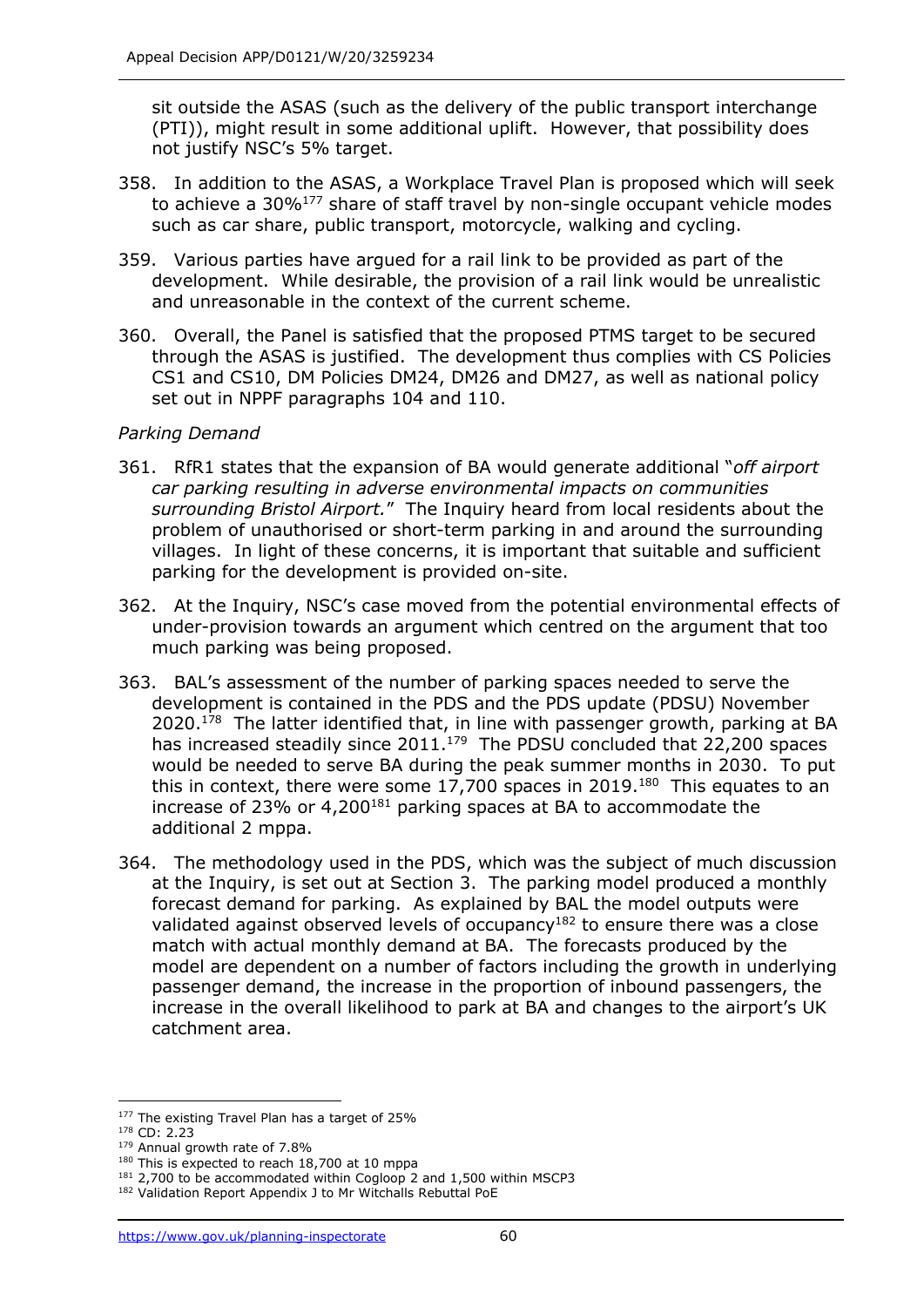- 365. While the PDSU took account of the most up-to-date passenger forecasts, car park and CAA passenger survey data, the overall methodology was essentially the same as the PDS methodology which was agreed with NSC at the application stage. This was reflected in the Committee Report which concluded that the proposed level of on-site car parking would be "*the minimum required to meet the needs arising from the proposed increase in passenger numbers.*" 183
- 366. In contrast to the approach taken for the junction assessments, it is important to recognise that the PDS/PDSU adopt a conservative approach to car park demand which assumes amongst other things, a PTMS of 21.8% plus the 2.5% uplift.<sup>184</sup> The methodology also acknowledges the role played by offsite providers in meeting demand.<sup>185</sup> In other words, despite the proposed investment in public transport, the PDS/PDSU assumes that the same proportion of the additional 2 mppa will travel by car.
- 367. NSC and others have criticised various aspects of the PDS/PDSU which fall into the following five broad areas:
	- (a) operational utilisation;
	- (b) demand to capacity ratios;
	- (c) the growth in parking provision relative to passenger numbers;
	- (d) PTMS target used in the PDS/PDSU; and
	- (e) inconsistencies between the TAA and PDSU.
- 368. In terms of operational utilisation (a), NSC argue that the 95% figure used in the PDS is unjustified on the basis that much of the parking could be managed very efficiently due to the high incidence of pre-booked spaces and valet block parking. According to NSC the operational utilisation figure should be much higher at, or around, 100%. In response BAL confirmed that the PDS has not relied upon a 95% operational utilisation figure and this is shown by PDSU Table 6.4 which shows that the car parking at 2030 would operate with less than 0.5% reserve capacity.<sup>186</sup>
- 369. With regards to the demand to capacity ratio (b), NSC argued that the PDS/PDSU calculated future parking capacity by applying an historic demand to occupancy ratio and applying it to the forecast passenger numbers. NSC provided an alternative parking demand figure which was calculated by projecting forward the 2017 demand to capacity ratio figure of 89%. 187 Based on that calculation, NSC contended that there would be an over-provision of some 1,332 parking spaces.
- 370. However, the PDS does not calculate future parking demand by reference to historical demand to capacity ratios at BA. Instead, as explained in paragraphs 3.16-3.20 of the PDS, only the peak forecast demand is based on the ratio of peak occupancy to total monthly parking demand. This is referred to as the 'Occupancy to Demand' ratio in the PDS and it is this which is taken from

<sup>&</sup>lt;sup>183</sup> Page 104

<sup>&</sup>lt;sup>184</sup> The TA/TAA methodology produces 8,821 additional spaces whereas the corresponding figure produced by the PDS/PDSU methodology is 7,350 spaces

<sup>&</sup>lt;sup>185</sup> See Figure 14

<sup>186</sup> Total capacity of 22,300 v total demand 22,200

<sup>187</sup> Paras 5.3.6-5.3.8 and Appendix A to Mr Colles PoE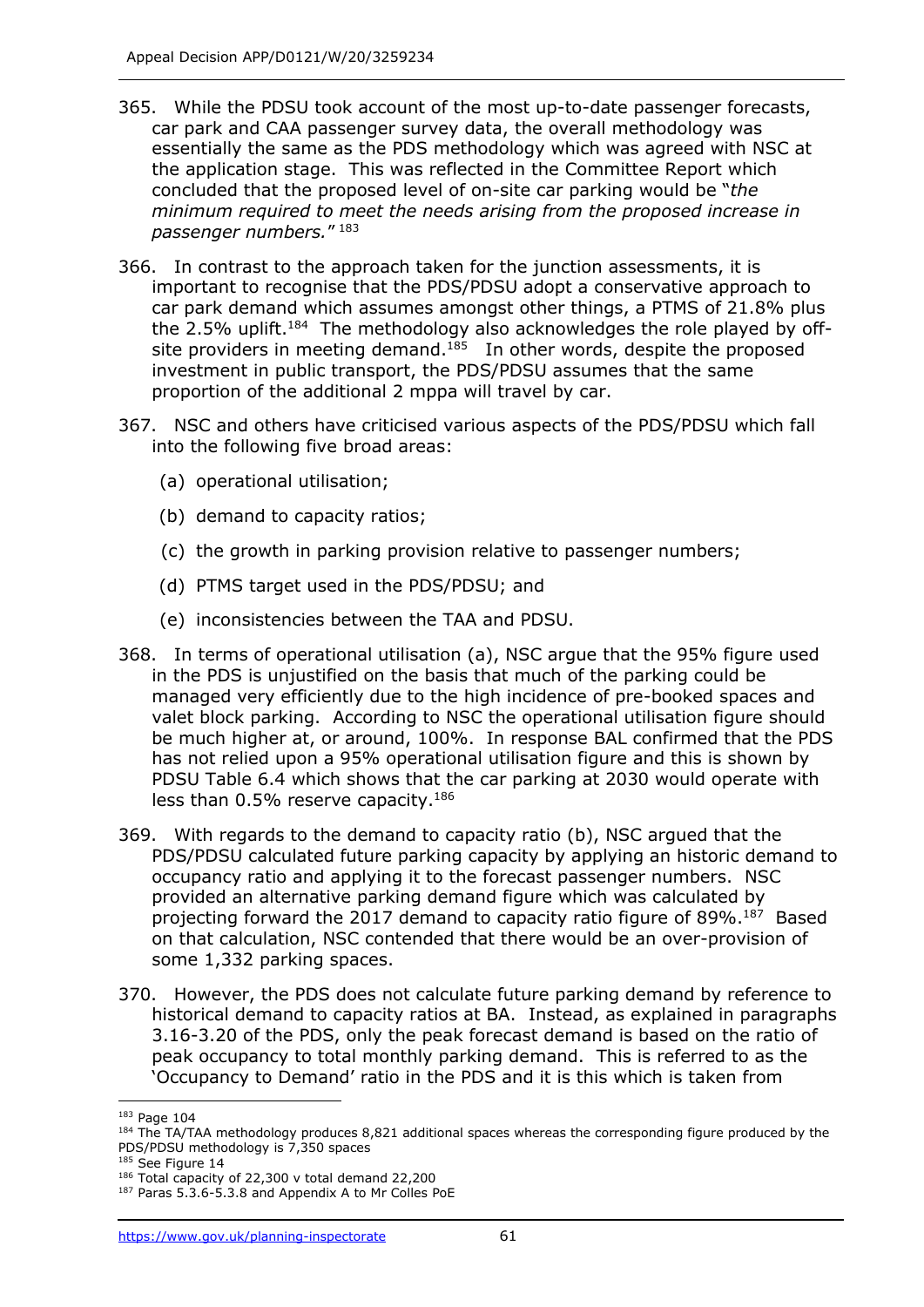historically observed data. The monthly forecast demand for parking is taken from the model.

- 371. In terms of (c), NSC alleged that the proposed number of parking spaces would increase by 15% more than forecast passenger numbers despite the commitment to promote sustainable transport and increase the PTMS. However, that figure is derived from a somewhat contrived reading of the numbers and ultimately, the only meaningful comparison is to look at the 'with' and 'without development' scenarios.
- 372. Under the 10 mppa consent BA has planning permission for 18,700 spaces which equates to 1,870 spaces per 1 million passengers. In the 2030 12 mppa scenario the equivalent figures would be 22,200 spaces which equates to 1,850 spaces per 1 million passengers. There would therefore be a small proportional reduction in the number of parking spaces in the 'with development' scenario.
- 373. NSC's concerns about the PTMS target (d) is essentially that the PDSU uses a figure of 12.5% rather than the more up-to-date 2019 CAA figure of 21.8%. If the latter is used, then the parking requirement would drop from 4,600 spaces to 1,996 spaces. However, the PDS was updated include the 2019 CAA data – this is made clear in paragraph 1.2 of the PDSU. As explained in paragraph 1.3 an uplift of 2.5% PTMS was applied to ensure consistency with the TA. NSC also argued that a PTMS of 29%<sup>188</sup> would obviate the need for any additional parking in the Green Belt. However, a PTMS increase of over 7% is not considered to be realistic.
- 374. The final criticism relates to alleged inconsistencies between the PDS/PDSU and the TA/TAA (e) and the argument that the former artificially inflates the amount of parking required. As set out elsewhere, the contrasting approach adopted in the PDS and TA in relation to PTMS was reasonable to ensure a robust (worst-case) assessment of the highway impacts and a conservative assessment of parking demand.
- 375. Based on the foregoing, the Panel is satisfied that the PDS/PDSU provide a robust basis for calculating parking demand at BA. In any event, the criticisms made by NSC and others in relation to the level of parking do not address the proposed monitor and manage approach to the delivery of car parking. This would ensure that the provision of additional capacity aligns with, and does not adversely affect, targets to increase public transport use.

# *M5 J22 Edithmead Roundabout*

- 376. NH requested a condition which would secure the signalisation of the M5 J22 Edithmead roundabout (J22), a commitment of the adopted Sedgemoor Local Plan.<sup>189</sup> While no detailed assessment of the junction has been carried out, Table 2.1 to BAL's Technical Note 23<sup>190</sup> sets out the number of forecast development trips at J22 in a worst-case scenario. The Note explains that the flows have been agreed with NH.
- 377. Following an initial review of the suggested conditions, the Panel raised a number of concerns regarding the evidence submitted by both NH and BAL to

<sup>188</sup> A sensitivity test in the PDSU

<sup>&</sup>lt;sup>189</sup> Sedgemoor is the neighbouring planning authority

<sup>190</sup> INQ/046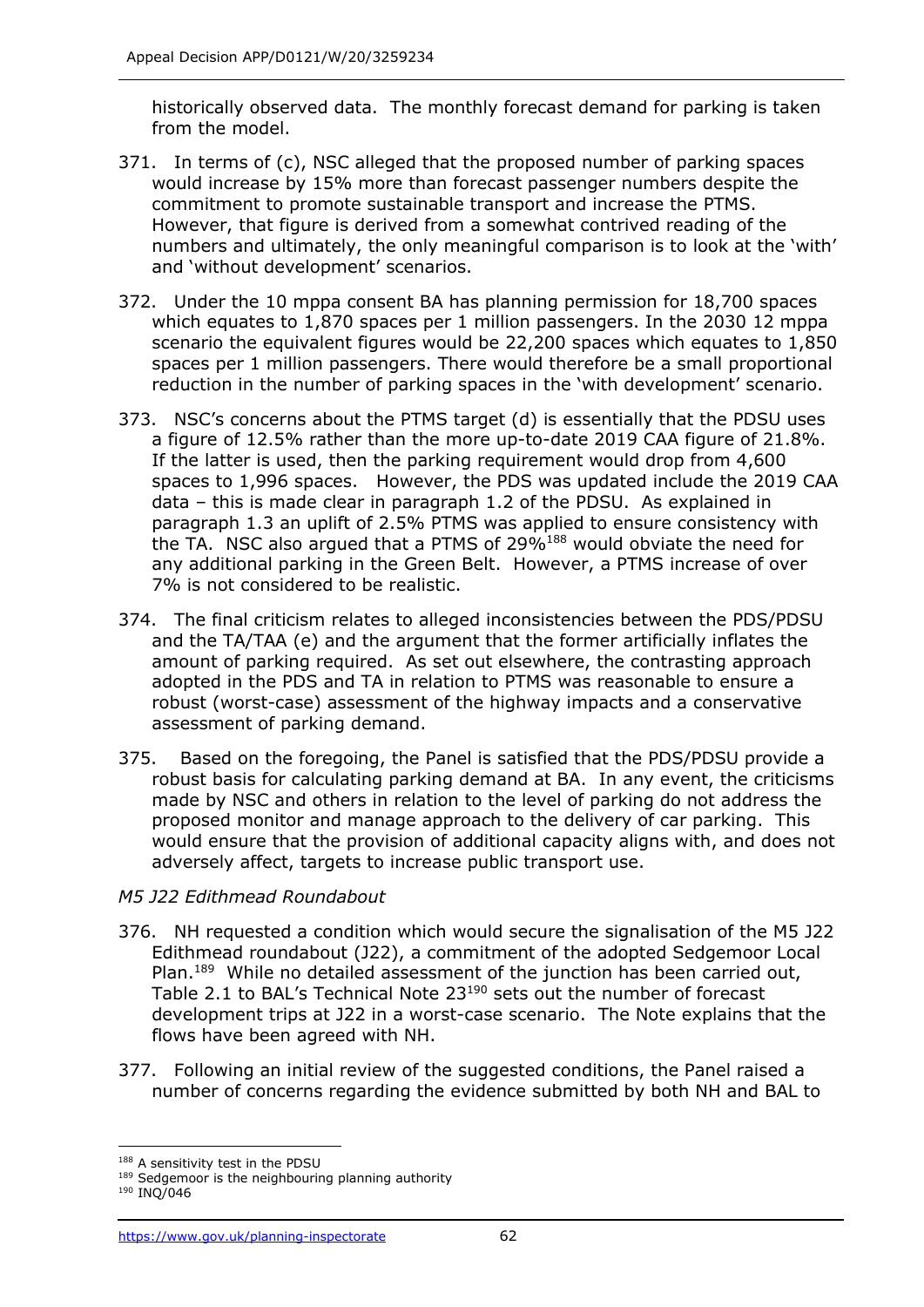support the condition and to demonstrate compliance with the relevant tests.<sup>191</sup> Although there are existing capacity issues at the junction, it is a longestablished principle that developers should only be expected to mitigate the specific impact of their own development rather than to resolve pre-existing capacity/safety issues.

- 378. During the Inquiry a SoCG between BAL and NH was submitted.<sup>192</sup> This contains agreement that improvements to J22 are necessary beyond a passenger throughput of 11 mppa to make the proposed development acceptable in highways and transport terms. It goes on to identify that an improvement scheme for the junction has already been identified as part of a bid from NSC/Somerset County Council (SCC) to the A38 Major Road Network investment programme<sup>193</sup>.
- 379. In response to the SoCG, the Panel requested further information from NH on 31 August 2021 regarding the specific impact of the appeal proposal on the performance of the junction. In response, some additional high-level information was provided by NH. 194 However, this largely repeated the information contained in the SoCG and Technical Note and did not provide any level of detail. The Panel provided further comments on 9 September when again concerns were raised with the level of supporting evidence provided by NH. A second response was received<sup>195</sup>, in addition to a separate response from SCC Highways.<sup>196</sup>
- 380. In these various documents, NH's position is essentially that there is existing congestion at J22 particularly in the PM peak hour when queuing can extend back along the northbound off-slip. As a result, NH argues that any development which has an impact of more than 30 vehicles on this approach to the roundabout must deliver a comprehensive improvement to the roundabout<sup>197</sup> or an alternative scheme that delivers an 'equivalent level of mitigation'. The Panel remains concerned about the need for improvements for the following reasons.
- 381. First, no evidence has been produced to support the 30-trip threshold which, using by NH's wording, is based on little more than pragmatism. It is possible that the figure has been derived from the DfT's Guidance on Transport Assessment, paragraph 2.11 of which makes clear that 30 two-way peak hour vehicle trips, is not indicative of any adverse impact, rather it is merely suggested as a useful point of reference from which to commence discussions.
- 382. Second, as set out in Technical Note 23, there would be relatively few trips arising from the development using J22 (25/36 movements in the AM/PM peak respectively on the northbound off-slip). NH accept that there would be 'no perceptible impact' below the 30-trip threshold. Accordingly, it is difficult to understand how the impact of development traffic goes from '*imperceptible*' to '*severe*' in the space of six trips, or one every 10 minutes. This matter was raised with NH at the inquiry but the responses were equivocal.

<sup>195</sup> INQ/084

<sup>191</sup> See NPPF paragraph 56

<sup>192</sup> INQ/045

<sup>193</sup> SCC Drawing Number MJ004051-ED-HW-GA-0001, June 2021. See Page 16 of SoCG

<sup>194</sup> INQ/053

<sup>196</sup> INQ/082

<sup>&</sup>lt;sup>197</sup> Costed roughly as between £6-7m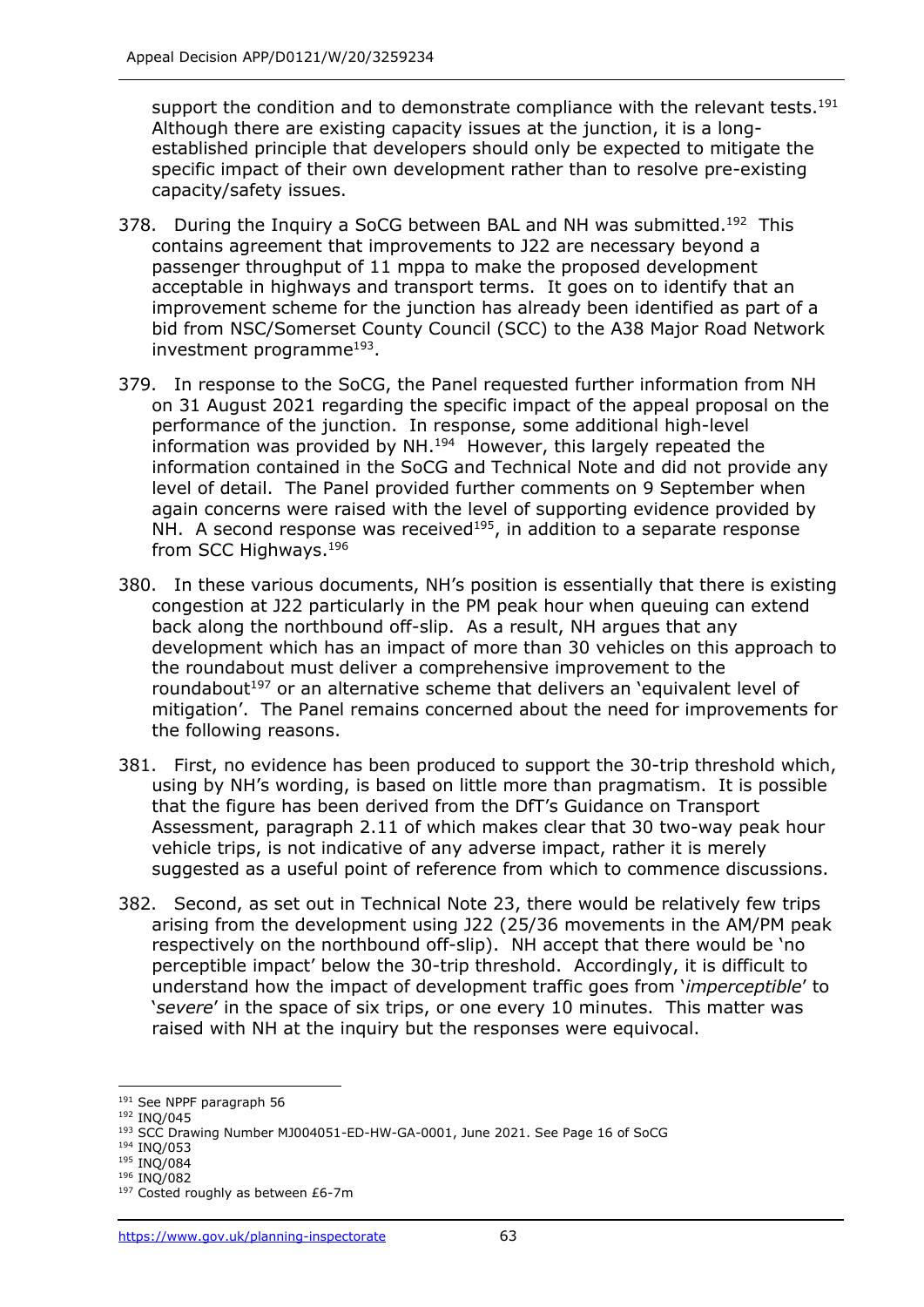- 383. Third, while it is possible that the agreed movements would result in an adverse impact at J22, without any detailed analysis or basic modelling of the with/without development scenarios, it is simply not possible to determine what the level of that impact would be. At present the only information is the total number of development trips going through the junction. That is a crude measure which reveals nothing about the effect of development traffic would have on queuing and delay at J22.
- 384. Fourth, from the additional information provided by NH, it is known that there are already significant flows on the M5 arm of Edithmead roundabout. The 2018 Traffic Survey Report<sup>198</sup> records 1,355 vehicles on the M5 arm of the roundabout. The Sedgemoor  $TA^{199}$  contains a figure of 2,144 vehicles in the 2017 base scenario. Against these figures, the agreed number of development trips would represent 2.6% or 1.7% of existing PM peak-hour flows. As agreed by NH at the Inquiry, that is likely to fall within daily traffic variations at J22. Such a small level of impact cannot reasonably be described as material let alone severe.
- 385. Fifth, in safety terms, NH state that queuing traffic can extend back along the northbound off-slip with the Traffic Survey Report identifying that rolling queues extend as far back as 300m from the roundabout.<sup>200</sup> However, there is no evidence that queues extend back onto the mainline carriageway. While not ideal, slip-road queuing especially in peak hours, is a fairly common feature of the motorway network which does not necessarily lead to a safety problem in practice especially when there are existing mitigation measures available such as warning signage. There is no evidence to demonstrate that slip-road queuing on the Strategic Road Network causes a safety problem at this specific location.
- 386. Sixth, in terms of the identified improvement, no modelling of the scheme has been carried out despite the Panel's requests for substantial evidence to support the condition. Nonetheless, it seems likely that full signalisation of the roundabout would reduce queuing on the M5 approach which is unsurprising given that the scheme was designed to accommodate all development plan growth in Sedgemoor which equates to an increase in traffic on the Strategic Road Network of some 15% up to 2032. 201
- 387. NH accept that a smaller scheme comprising a free-flow left turn lane at the roundabout would also remove or reduce queuing on the northbound off-slip. Despite that, there was no convincing explanation why NH pursued the full signalisation scheme in preference to a more proportionate left-turn lane option.
- 388. The problem with either the scheme sought by NH or a hypothetical left turn lane scheme is that they would be designed to deal with existing congestion and planned growth in Sedgemoor up to 2032. Accordingly, it would be unreasonable to expect BAL to fund or deliver these improvements in their

<sup>198</sup> Highways England Spatial Planning Framework (South-West) Traffic Survey Report – M5 J22 J23 Transport Model, Appendix A to INQ/084

<sup>&</sup>lt;sup>199</sup> Table 5 Sedgemoor District Council Local Plan – Strategic Road Network Traffic Assessment, Appendix C to INQ/084

<sup>&</sup>lt;sup>200</sup> The slip road is over 500m long

<sup>&</sup>lt;sup>201</sup> According to SCC's response the junction is expected to accommodate an increase of 20-25%, or around 900 additional vehicles in 2036.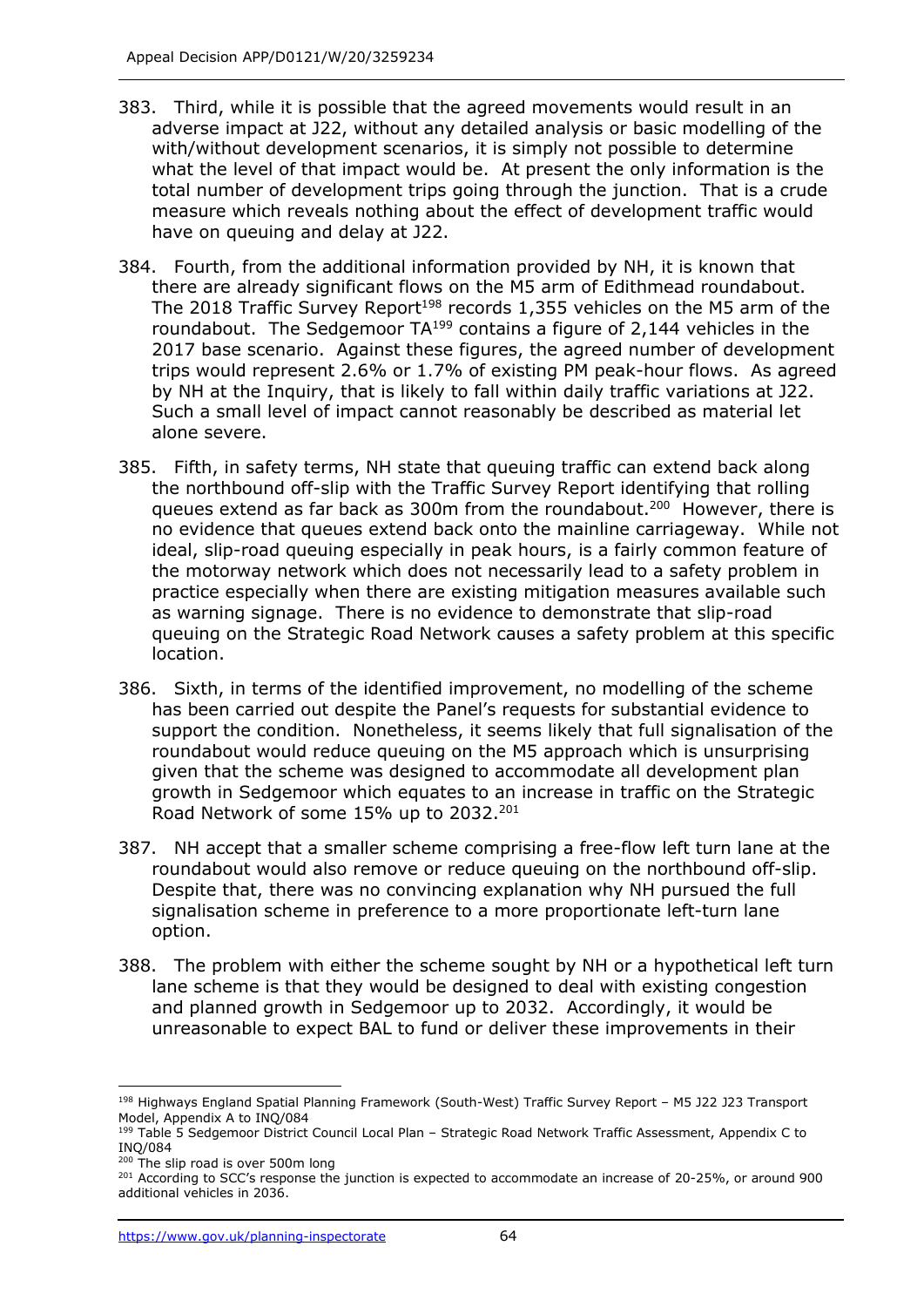entirety, bearing in mind the limited number of forecast development trips. Such an approach would not meet the tests for conditions.

- 389. The correct approach would be to first establish the specific impact of the development on the junction. If following that exercise an unacceptable impact can be demonstrated, a proportional contribution or improvement scheme that mitigates that impact should be sought. Such an approach would be more akin with that set out by NH in its Isleport Lane consultation response<sup>202</sup> which stated that where mainline queuing can be demonstrated "*proportionate developer contributions/CIL should be sought towards the [improvement] scheme from developments which impact at the junction.*"
- 390. Seventh, NH has referred to its position in relation to the Isleport Lane application where it took a similar stance in relation to improvements to the Edithmead roundabout. However, it is important to note that Officers at Sedgemoor rejected NH's approach. Their concerns were set out on pages 16- 17 of the Committee Report, and covered the unreasonable approach of one development being expected to remedy existing problems, the lack of detailed costing, and the possibility of external funding.
- 391. The Panel shares these concerns in relation to the appeal scheme. Even if NH had demonstrated either a severe impact on congestion and queuing or an unacceptable impact on highway safety, the requirement on this proposal to signalise the junction, or an equivalent scheme, is disproportionate. (It was suggested by NH that Sedgemoor Council received a legal opinion which supported NH's approach, but this has not been submitted and our assessment has been made on the basis of the information available to us).
- 392. Overall NH has failed to demonstrate that the condition is necessary to make the development acceptable, relevant or proportional to the proposed development. The condition does not therefore meet the tests for conditions contained in the NPPF.

### *Conclusions on Surface Access*

- 393. The Panel conclude that the development would not give rise to an unacceptable effect on highway safety nor any severe residual cumulative impacts on the road network.
- 394. While there would be some small adverse effects in terms of increased traffic in some locations, there would also be a number of benefits including an improvement to public transport in the area as well as pedestrian and cycle improvements along the A38. The Panel is satisfied that the PTMS mode share target to be secured through the ASAS strikes the right balance between ambition and realism.
- 395. Finally, the Panel is satisfied that the assessment of parking demand in the PDS and PDSU is sufficiently robust and justifies the proposed increase in car parking.
- 396. There is therefore no conflict with CS Policies CS1, CS10 and CS23, DM Policies DM20, DM24, DM26, DM27, DM30, and DM50 the Joint Local Transport Plan 4 2020-2036 or the NPPF. There would also be no conflict with the APF,

<sup>&</sup>lt;sup>202</sup> Sedgemoor Council ref: 11/19/00003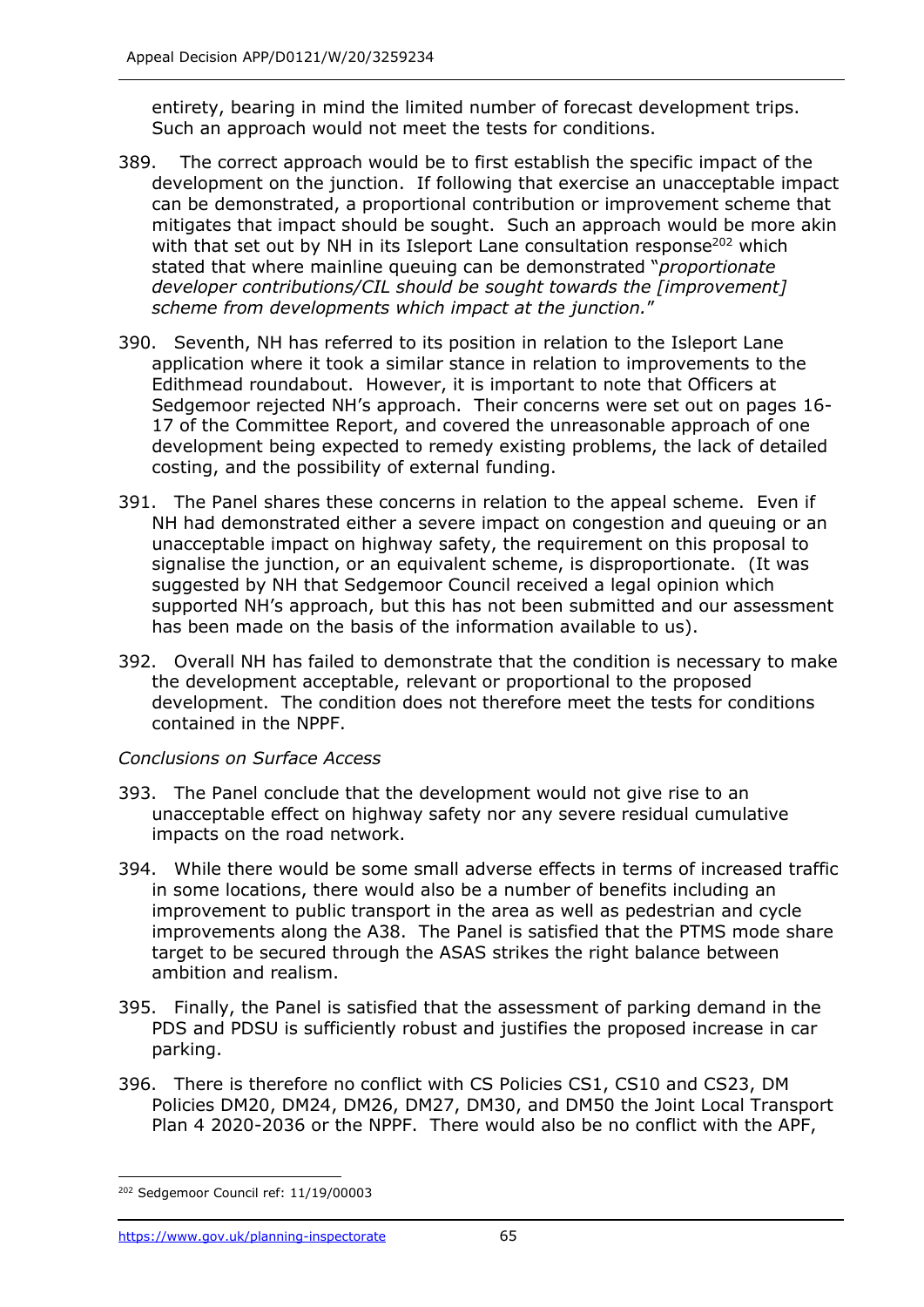MBU and the AS, insofar as they relate to surface access matters. Overall highway issues are neutral considerations in the planning balance.

### *Green Belt*

397. The Government attaches great importance to Green Belts. The fundamental aim is to prevent urban sprawl by keeping land permanently open; the essential characteristics of Green Belts are their openness and their permanence. Openness has both a visual and spatial element.

### *Inappropriateness*

- 398. RfR4 states that the proposed all year-round use of Cogloop 1 and the creation of Cogloop 2 would constitute inappropriate development for which no very special circumstances have been demonstrated. It was common ground between the parties that these elements of the scheme would be inappropriate in a Green Belt location, giving rise to harm by definition, which carries substantial weight as a matter of established national and adopted local planning policy. However, the level of effect on openness and purposes is in dispute.
- 399. There was some discussion at the Inquiry in relating to taxiway widening and fillets and the A38 highway improvements. However, NSC did not pursue these points and thus it has not been considered further by the Panel as these works are deemed to be not inappropriate.

### *Openness*

- 400. The PP $G^{203}$  outlines several factors which might be relevant when considering the potential impact of development on the openness of the Green Belt. These include spatial and visual aspects, the duration of the development and its remediability and the degree of activity likely to be generated.
- 401. There can be no doubt that the car parking proposals with a total parking provision of around 6,350 cars, would cause harm to the visual and spatial dimensions of openness. Section 4 of the Green Belt Assessment (GBA)<sup>204</sup> sets out BAL's position on openness. It assessed the impact of proposed all yearround use of Cogloop 1 and the creation of Cogloop 2 separately. In relation to Cogloop 1 it notes that it is already enclosed to the east and part of the northern boundary by existing planting and a planted earth bund approximately 2m high along the western and southern boundary.
- 402. As the Panel saw on various site visits, the existing boundary landscaping and bunding provides an effective visual screen restricting views of the car park from the wider Green Belt and the AONB. As part of the proposal the temporary lighting columns would be removed and replaced with permanent columns of a similar design to those in the permanent Silver Zone parking area to the east.
- 403. The Cogloop 1 site is 7.8ha and is currently used as a car park for six months of the year, which would be increased to year round usage. As a result, there would inevitably be an increased spatial effect during the winter months from the parked cars and lighting columns. In visual terms, Cogloop 1

<sup>203</sup> Paragraph: 001 Reference ID: 64-001- 20190722

<sup>204</sup> Appendix A to Mr Melling's PoE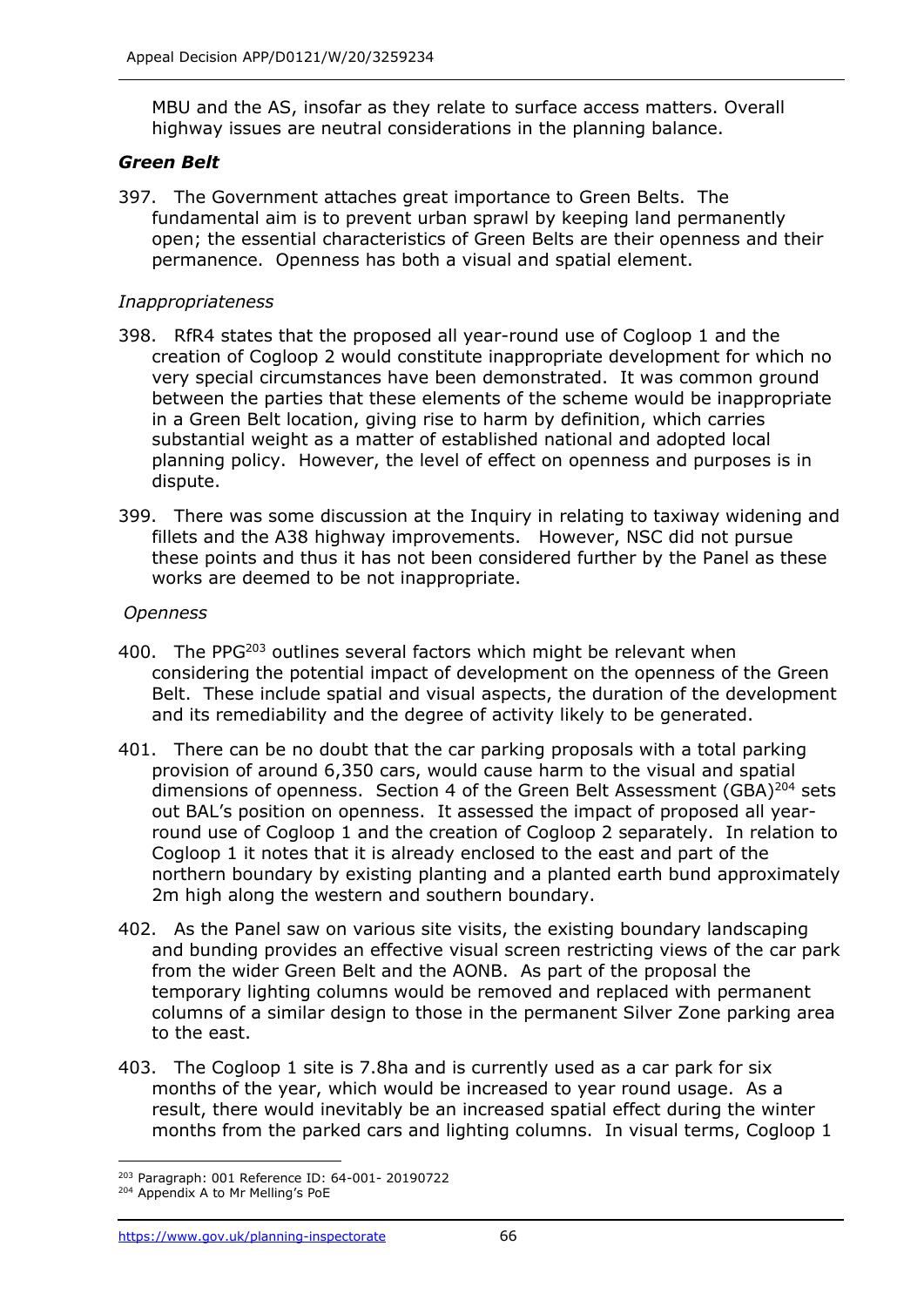benefits from extensive landscape mitigation which effectively screens it from public views. Accordingly, the Panel considers that there would be limited harm to openness from the Cogloop 1 proposals.

- 404. The Cogloop 2 site is an open field of around 5.1ha, located to the south of Cogloop 1. It is enclosed on its northern boundary by the landscaped bund referred to above. The other boundaries are delineated by established hedgerows and trees. Part of the eastern boundary abuts the permanent Silver Zone car park. The site does not contain any notable landscape features, but it forms part of the wider rural environs and can be described as ordinary but attractive countryside. It contributes to the open, rural setting to the south of BA.
- 405. The use of the Cogloop 2 site as a car park would inevitably erode its currently open character. Accordingly, there would be a material impact on the spatial dimension of openness as a result of the car park surfacing, associated lighting, fencing, other security infrastructure, and vehicular parking and movements to/from the car park. Year round use of this area is also proposed.
- 406. The GBA contains a plan showing the Zone of Theoretical Visibility<sup>205</sup> (ZTV) which assists when assessing the impact on visual openness. In addition, a number of visual receptor points were identified including Highfield, Springfields and Goblin Coombe Farm, Winters Lane, public rights of way west and north of Redhill, the properties around Hailstones Farm and the A38 and users of open access land and public rights of way within the AONB.
- 407. The GBA demonstrates that the effects on the identified visual receptors at local and more distant locations would be minimal and it is recognised that the site has a very high degree of containment. The Panel are satisfied that only glimpsed views of Cogloop 2 would be experienced from the right-angle bend on Winters Lane.
- 408. The mitigation proposals<sup>206</sup> would see the existing boundary landscaping strengthened through the creation of perimeter bunding to the southern and western boundary similar to that currently in place along the southern boundary of Cogloop 1. Once established, the bunds could be expected to screen Cogloop 2 from public view.
- 409. The landscape mitigation, in addition to a lighting strategy, would ensure that any night-time effects would be minor. Even in those long-distance views where the lights might be visible, they would be seen against the general backdrop of the airport, and its associated lighting, to the north.
- 410. NSC argued that the bunds themselves would harm the openness of the Green Belt. The bunds would undoubtedly have an adverse spatial effect. There would also be a visual effect from Winters Lane post-construction, however this would soften over time as the landscaping matures. After a few years, the bunds would become reasonably assimilated into the landscape and would reduce in their visual effect.
- 411. In summary, the proposals would have an effect upon spatial openness. The low-rise nature of the development and the proximity to the airport and

<sup>205</sup> Appendix 4

<sup>206</sup> CD: 1.31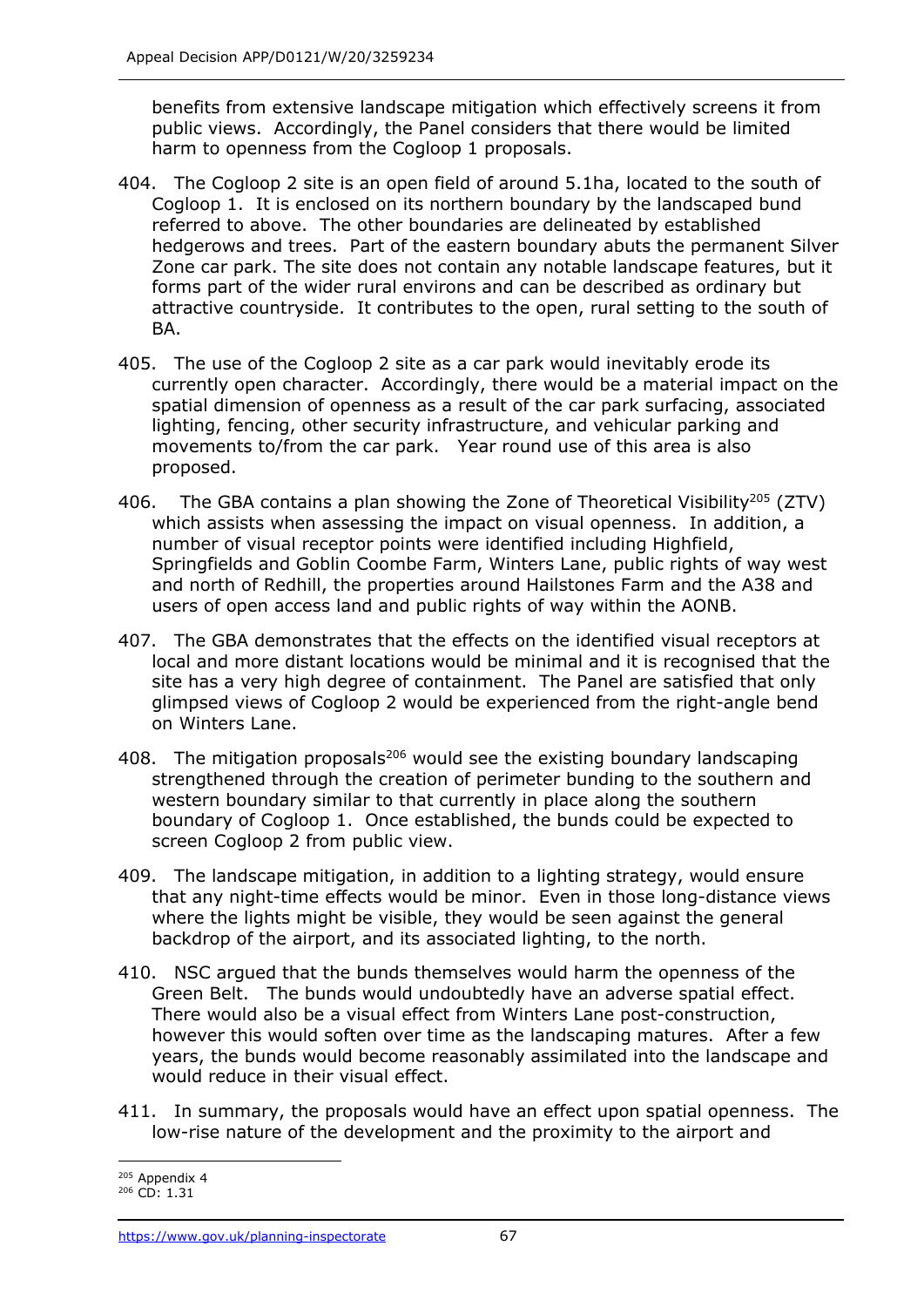existing areas of car parking means there would be an initial moderate effect on visual openness following the creation of Cogloop 2 which would reduce over time. The overall effect on openness would therefore be moderate.

#### *Purposes*

- 412. The NPPF sets out five purposes served by the designation of Green Belt land:
	- 1) To check the unrestricted sprawl of large built-up areas;
	- 2) To prevent neighbouring towns merging into one another;
	- 3) To assist in safeguarding the countryside from encroachment;
	- 4) To preserve the setting and special character of historic towns; and
	- 5) To assist in urban regeneration, by encouraging the recycling of derelict and other urban land.<sup>207</sup>
- 413. As the proposed car parks are not adjacent to a large built-up area or town, the development would not harm Green Belt purposes 1), 2) or 4). It is also agreed that purpose 5) is not relevant in this case. Given its existing use, the all-year round use of Cogloop 1 would not offend purpose 3) to any significant extent.
- 414. As the GBA notes that parcel S2, within which Cogloop 2 would be situated, is *"part of the wider Green Belt in this location, helps to maintain openness through preventing incremental development which can erode that quality."* Consequently, the Panel is satisfied that the land makes a positive contribution to purpose 3.
- 415. It is recognised that the site is visually contained, would include landscaping mitigation and would be bounded to the north by existing airport car parks. However, the creation of Cogloop 2 would encroach into an area that is predominantly open and in doing so there would inevitably be harm caused to this purpose as a result of the scale of development proposed. Accordingly, the proposal, even with mitigation, would encroach into the countryside contrary to purpose 3.

### *Conclusions on Green Belt Harm*

- 416. The Panel finds that Cogloop 2 would cause moderate harm to the openness of the Green Belt and harm to Green Belt purpose 3). The year round use of Cogloop 1 would cause limited harm to openness and Green Belt purpose 3). Collectively, these Green Belt harms must carry substantial weight in the overall Green Belt balance in accordance with NPPF paragraph 148.
- 417. DMP Policy DM12 and the NPPF states that inappropriate development is, by definition, harmful to the Green Belt and will not be approved except in very special circumstances. Very special circumstances will not exist unless the potential harm to the Green Belt by reason of inappropriateness, and any other harm resulting from the development, is clearly outweighed by other considerations. That balancing exercise is undertaken later in this Report.

<sup>207</sup> Para 138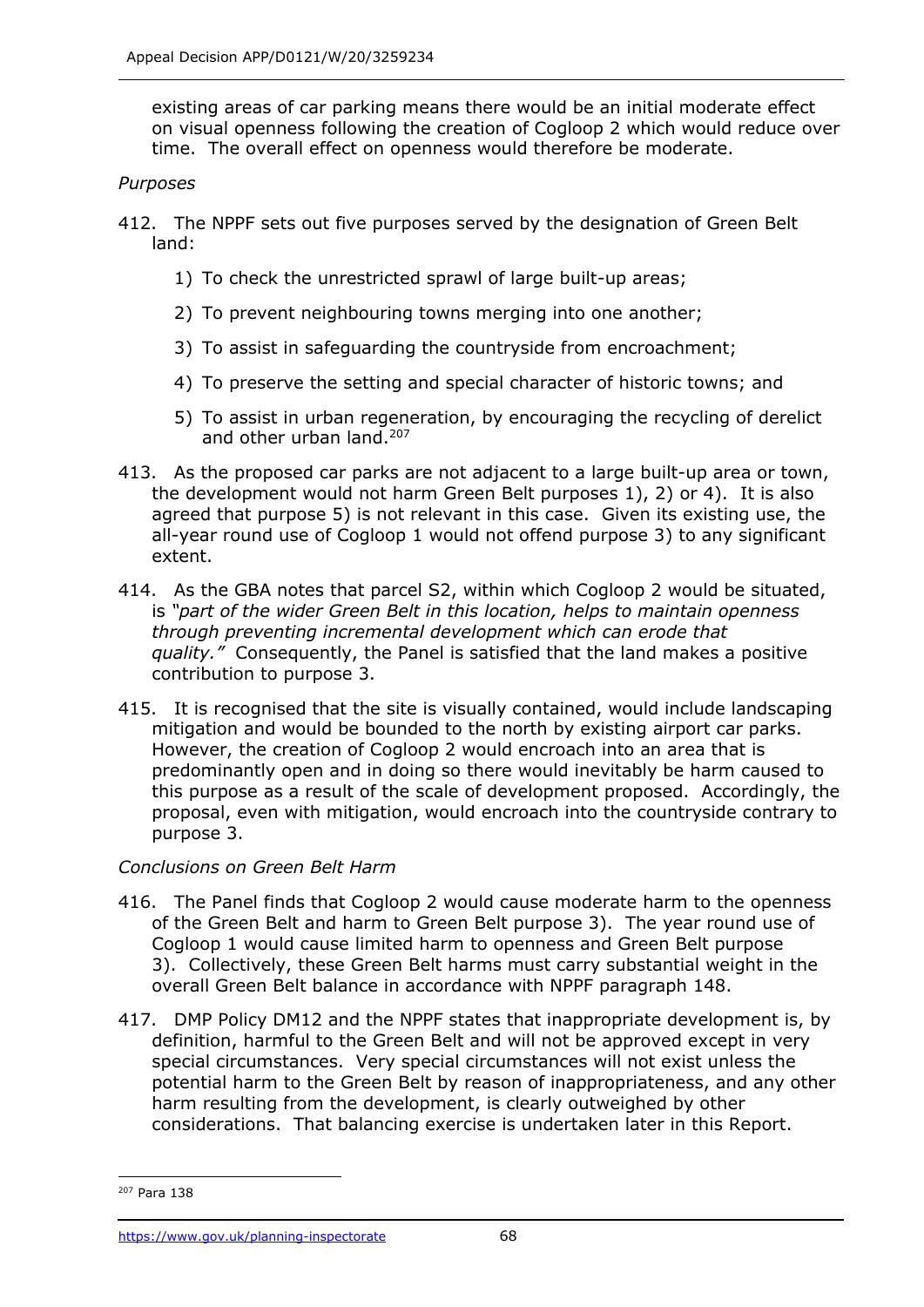### *Other Considerations related to the Green Belt*

- 418. BAL put forward three 'other considerations' which, it is argued, amount to the very special circumstances necessary to allow inappropriate development in the Green Belt.
- 419. The first is the need for additional car parking in the Green Belt. This matter has been dealt with under the Surface Access section of this decision. It is not necessary to set out the Panel's findings again here, save for the conclusion that BAL's assessment of parking demand contained in the PDS/PDSU is sufficiently robust and justifies the proposed increase in car parking. Thus, the Panel accepts that there is a need for the additional parking proposed.
- 420. The second and perhaps the most contentious 'other consideration' advanced by BAL is that there are no alternative sites for car parking outside the Green Belt. Although the Officer's Report concluded that there are no suitable and available sites outside the Green Belt, various parties at the Inquiry put forward what they saw as alternatives to the Silver Zone car park extension.
- 421. Before dealing with these, it is worth setting out the general approach in the PS which examined the various options for providing the additional parking identified in the PDS/PDSU. When assessing the alternative options for providing the additional 4,200 spaces, Section 5 of the Strategy adopts the following sequential approach:
	- Sites within the GBI;
	- Strategic park and ride locations remote from the airport including land outside the Green Belt;
	- Sites within the airport site but outside the GBI;
	- Sites in Green Belt locations contiguous to the airport site.
- 422. Various schemes were assessed under each of the four options. Many were discounted because they would be unable to provide the quantum of parking required. Section 6 of the PS sets out the preferred approach based on the analysis in Section 5. This is as follows:
	- Further MSCP provision to the northside of the airport, in the Green Belt inset providing circa 2,150 spaces;
	- The year-round use of the existing seasonal Silver Zone car park extension which has an existing capacity of 3,650 spaces;
	- A further extension to the Silver Zone car park located to the south of the existing seasonal Silver Zone car park extension, providing circa 2,700 spaces.
- 423. According to the PS, the above "*maximises development in the GBI and makes the best use of existing facilities whilst ensuring that passenger demand is met as part of a holistic approach to sustainable trave.l*" Although the preferred strategy provides more than 4,200 spaces, it is argued that the additional capacity is necessary to provide flexibility during the construction phase. The over-provision would also have the benefit of drawing parking away from unauthorised locations which, as the Inquiry heard, is a significant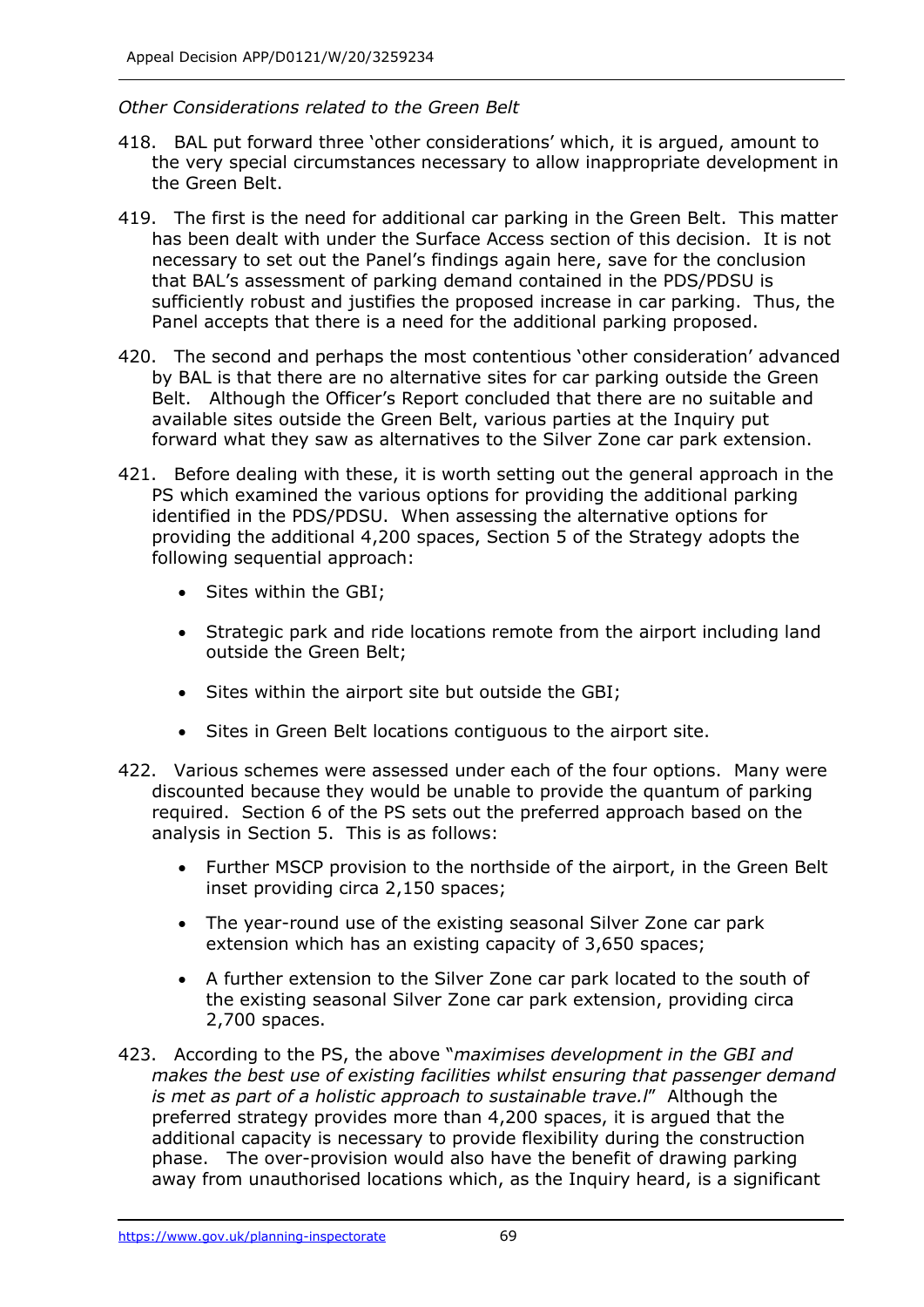concern for local residents. While a number of the alternative options were advanced at the Inquiry by several of the Rule 6 parties, no alternative assessment has been carried out to indicate that BAL's assessment is not robust.

- 424. SPLS represented the promoter of a park and ride site known as Heathfield Park. That application was refused by NSC during the course of the Inquiry and is not therefore an available alternative site. No available off-site locations have been cited by SPLS which could, either individually or collectively, accommodate the quantum of additional parking demonstrated through the PDS/PDSU.
- 425. SPLS' core argument was that BAL's assessment of viable alternatives has failed to take account of the role that off-site providers could play in addressing the demand. However, BAL did look at strategic park and ride locations as part of its PS.<sup>208</sup> As part of that exercise 12 sites were shortlisted but none were deemed to be realistically achievable at 12 mppa and hence were not taken forward in the PS. There is nothing to disprove that conclusion.
- 426. While there was no detailed assessment of off-site parking operators, it would have been nearly impossible for BAL to undertake such an assessment, given the transient and oftentimes unofficial nature of off-site providers.
- 427. Ultimately, if suitable off-site park and ride or parking facilities were to come forward at a future date, there is no reason why these could not be assimilated with the PS provided they were able to align with the ASAS.
- 428. BALPA also raised concerns, focussed on the location of staff parking at BA. However, the staff parking was relocated to the south side of the airport under a previous permission and the appeal proposal does not propose to change the current arrangement.
- 429. An alternative strategy was put forward by BALPA which would involve relocating the staff parking back to the north side of the airport thus releasing land in the Silver Zone car park that could be used more intensively for lowcost block parking. This scheme would transfer parking from one location to another and would generate in the region of 400 additional spaces. It would not require planning permission to implement it. However, it is acknowledged that this would make only a small contribution to the amount of additional parking required.
- 430. The final 'alternative', introduced primarily by XR Elders, was the potential use of decked parking within the GBI. An initial point is that the GBI is already a highly built-up area and that planning permission has already been granted for the PTI and MSCP  $2^{209}$  which would further add to the density of built development. As part of the current appeal a third MSCP would be constructed as well as the former compound area close to the emergency access from Downside Road. <sup>210</sup> As such BAL has made a clear effort to maximise parking in the GBI.
- 431. The PS considered that any additional decked or multi-storey car parking would likely result in significant visual impacts on residential receptors along

<sup>208</sup> CD: 2.12 section 5.4

<sup>209</sup> To be delivered in Phase 1

<sup>&</sup>lt;sup>210</sup> This may well be the area of 'open land' Mr Gurtler observed from his hotel window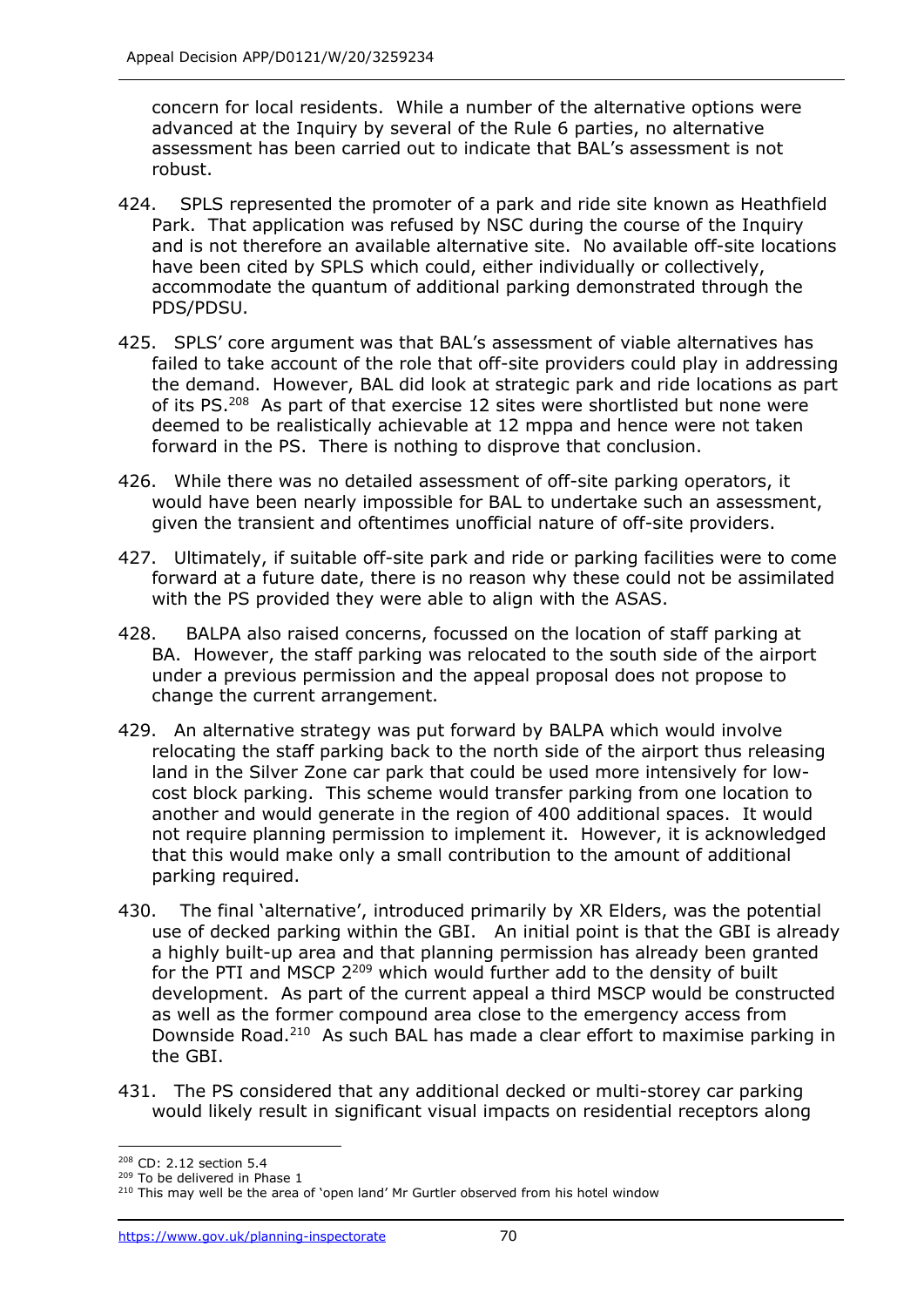Downside Road and the overdevelopment of the northside of the airport.<sup>211</sup> Dealing specifically with the issue of decked parking on the north side of the airport, comparative ZTVs were produced demonstrating the difference between decked parking and the Silver Zone car park extension on the south side of the airport.

- 432. However, the Panel shares the concerns raised by XR Elders regarding the appropriateness of these comparisons given that the ZTV assumed a height of 8.8m, which is well above the typical height of an additional deck. The Panel undertook a site visit to look specifically at the issue of visibility. On the basis of those observations, we are satisfied that decked parking of the kind advocated by XR Elders would have very a limited visual effect on those receptors along Downside Road.
- 433. In terms of overdevelopment, no party has produced a drawing of what the decked parking option might look like or the number of additional spaces it might yield. It is therefore difficult for the Panel to come to an informed view on this matter. Clearly the introduction of a second deck is going to add to the already built-up nature of the north-side. The evidence is unclear whether that would be unacceptable in design terms.
- 434. Those advocating decked parking as an alternative to the extension of the Silver Zone car park have not carried out an assessment to demonstrate that it would be a viable alternative. Equally BAL has put forward the argument that there are no alternative sites for parking outside the Green Belt and the decked parking option was only considered by them to a limited extent. The only analysis is that contained within section 5.3 of the PS which found that further additional multi-storey and/or decked car parking would only provide an additional 950 spaces.<sup>212</sup>
- 435. It is noted that the 950 figure is based on an additional MSCP and/or decked parking. On that basis it seems that 950 would be the maximum number of spaces that could be provided and a decked parking scheme on its own would yield fewer spaces given the need for additional circulatory space.
- 436. Clearly that number must be seen in the context of the 2,700 spaces that would be provided in the Silver Zone car park extension, and it seems doubtful that decked parking could provide the numbers of additional spaces that would remove the need for additional Green Belt parking. However, the Panel consider that it might be possible to provide some decked parking which could curtail the size of the Silver Zone car park extension, and this matter was not explored in detail by BAL.
- 437. Irrespective of the contribution that decked parking could play, BAL stated that this would not meet the need for low-cost parking. Although no costings or viability evidence is before the Panel, it is accepted that the cost of providing a MSCP or decked parking would be considerably more than the proposed surfaced level car parking. That then raises doubts as to whether the additional spaces created by any potential decked scheme would be offered as low-cost parking. There was discussion about possible subsidy from the airport's other operations, but it is not clear why a private body such as BAL would wish to do that. In any case, there has been no significant challenge to

<sup>&</sup>lt;sup>211</sup> See Appendix A to Mr Mellings Rebuttal PoE

<sup>212</sup> Option B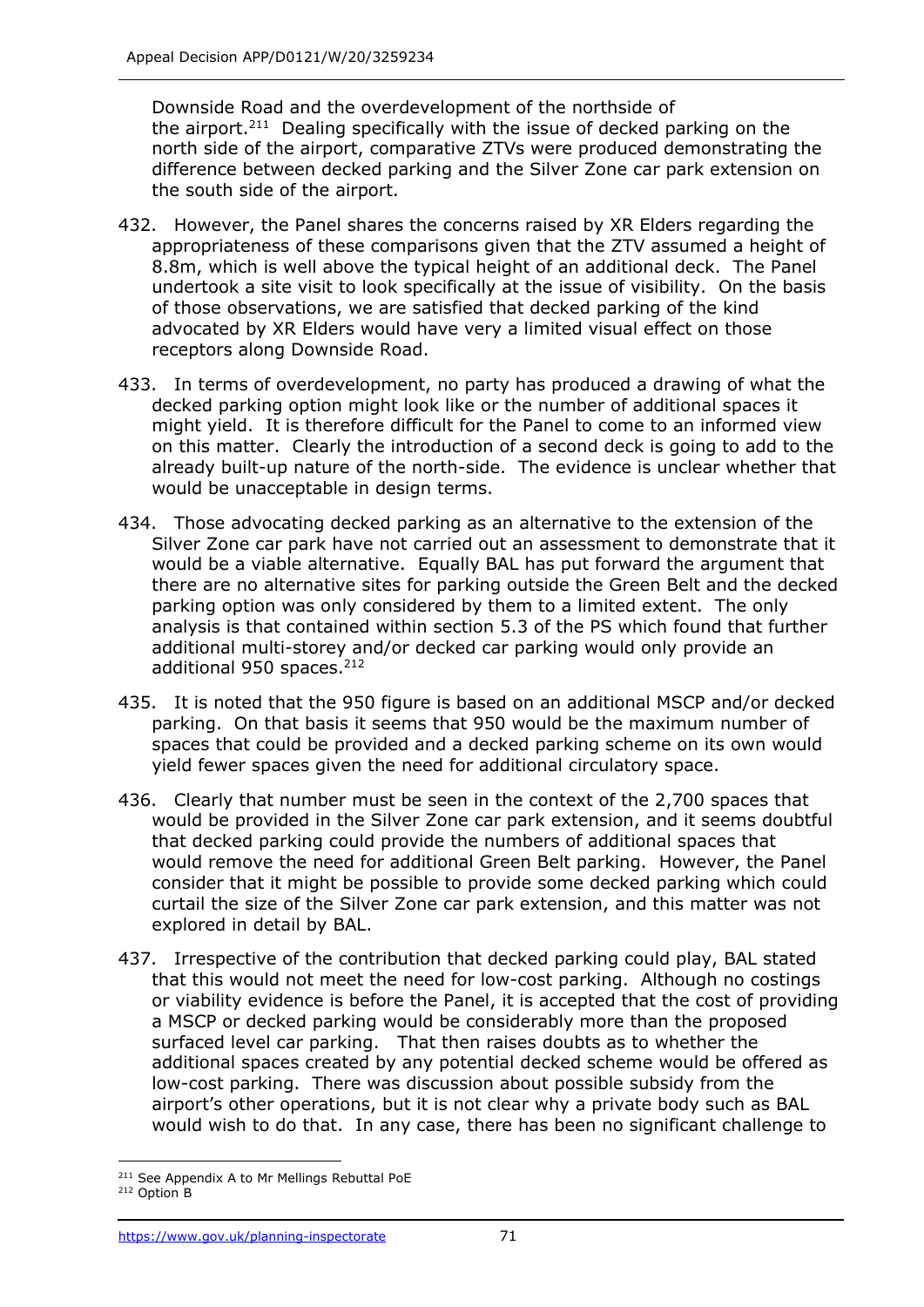the conclusions of the PDS/PDSU that there is, and will continue to be, significant demand for low-cost parking.

- 438. Overall, the Panel has concerns with elements of BAL's reasoning for rejecting decked parking in the GBI. There is also the possibility that the BALPA's proposal could also contribute to a limited degree. This diminishes the arguments put by BAL for this as an 'other consideration' to some extent. However, it is clear that these options, even if taken together, would not meet the full need for low-cost parking in the Silver Zone car park and no realistic offsite alternatives have been put forward.
- 439. The third and final 'other consideration' is the need for, and benefits of, the growth of BA. The need has been largely dealt with under the forecasting section of this decision and the Panel are satisfied that there is a demonstrable need and demand for the proposed development. The socio-economic benefits are considered below.

# **Other Matters**

### *Socio-Economics*

#### *Overview*

440. In light of national, regional and local policy there is a planning policy imperative to support airport growth in economic terms.

#### *BAL's Assessment*

- 441. BAL's assessment of the socio-economic benefits is contained within Chapter 7 of the ES which includes an  $EIR<sup>213</sup>$  and EIR Addendum.<sup>214</sup> These forecasts assess the quantitative and qualitative economic effects of the proposal against a 2018 baseline and set out the direct, indirect, induced and catalytic economic operational effects on jobs and Gross Value Added (GVA) and the transitory effects during construction.
- 442. The EIR Addendum concludes that the appeal proposal would bring significant additional economic benefits including:
	- North Somerset the economic footprint of the airport will be around £50 million larger in GVA terms and support around 530 additional jobs (430 FTEs). When wider benefits are also included this would increase to £70 million larger in GVA terms and support around 710 additional jobs (570 FTEs);
	- West of England the economic footprint of the airport will be around £100 million larger in GVA terms and support around 1,220 additional jobs (1,040 FTEs). When wider benefits are also included this would increase to £220 million larger in GVA terms and support around 2,460 additional jobs (2040 FTEs);
	- South West & South Wales the economic footprint of the airport will be around £150 million larger in GVA terms and support around 2,120 additional jobs (1,750 FTEs). When wider benefits are also included this

<sup>213</sup> CD: 2.08

<sup>214</sup> CD: 2.22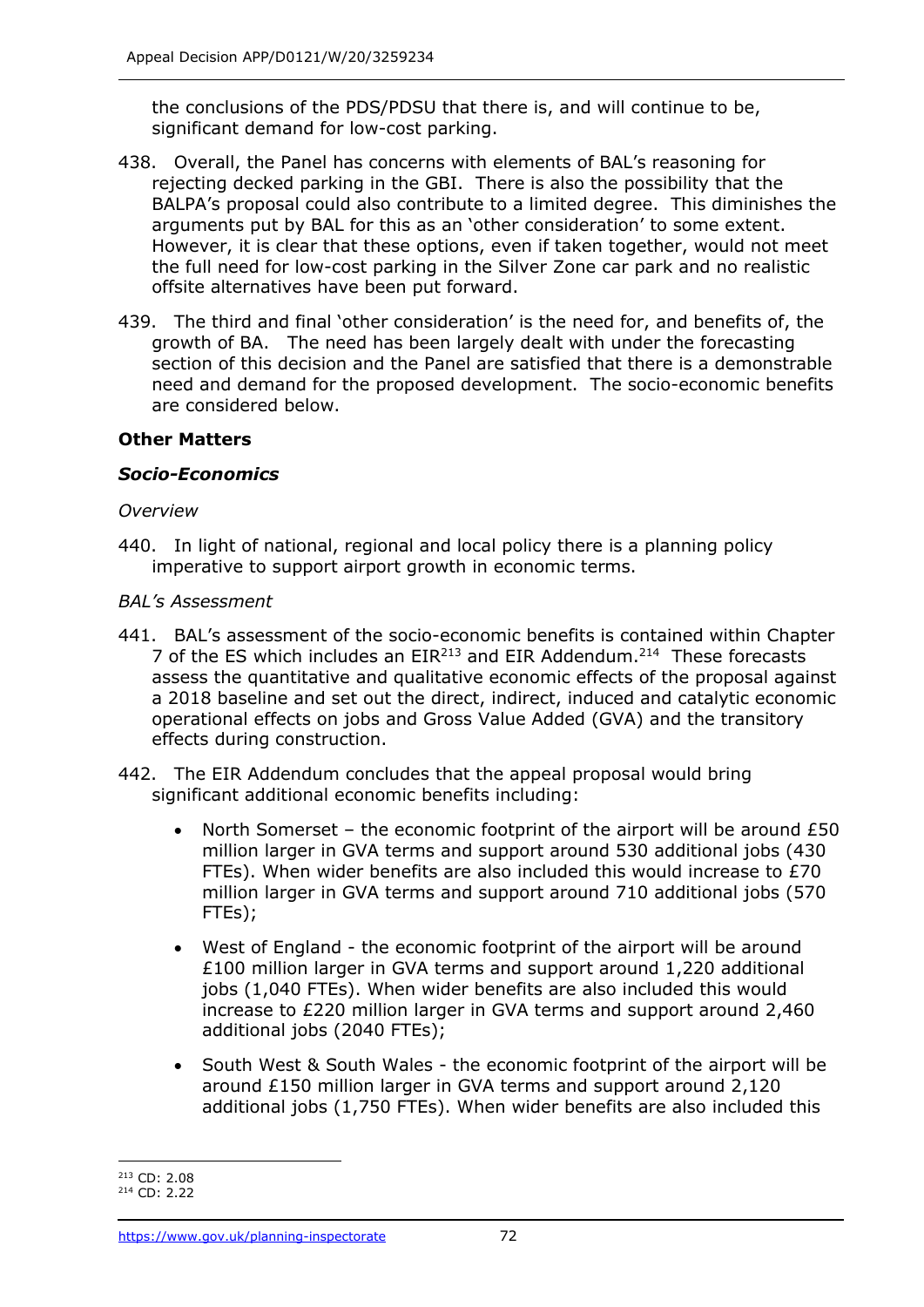would increase to £430 million larger in GVA terms and support around 5,560 additional jobs (4,470 FTEs). 215

- 443. Based on the above, the impact of the proposed development in terms of employment and GVA is assessed as 'major' and 'beneficial' in EIA terms. Sensitivity testing has shown that the reported economic benefits would be delivered irrespective of the exact year the airport reaches 12 mppa.
- 444. At both the planning and appeal stages, one of the main challenges to the EIR/EIR Addendum has been the suggestion that BAL has overstated the scale of benefits associated with the scheme.
- 445. A central theme of NSC's case at the Inquiry was that the economic benefits of the development have been significantly over-stated and there would not be "significant" economic benefits as claimed. To support that argument, it raised four main concerns which are dealt with below.

### *Business Travel Growth*

- 446. NSC allege that BAL has significantly over-estimated the benefits which are likely to arise in relation to business travel. The case being put by NSC and others is essentially that business travel is unlikely to grow at 3% per annum as indicated in the  $FR<sup>216</sup>$  due to attitudinal and technological changes. In response BAL pointed out that productivity benefits reflected in the forecasts do not assume an overall growth in the percentage of business passengers but rather assume that the current proportion of business traffic would be maintained.
- 447. The robustness of BAL's forecasts and the DfT elasticities on which the econometric modelling is predicated has been addressed earlier in this decision and it is not necessary to repeat those comments again here. The Panel is satisfied that the BAL's forecasts are fit for purpose.
- 448. While it is possible that business passenger growth might be less than BAL's forecasts, that does not make BAL's position unreasonable. Even if BAL has overstated the likely growth in business travel, that simply means the socioeconomic benefits would be slightly less than those reported in the ES.

#### *Displacement*

- 449. Displacement is a concept that assumes that economic activity in one place takes it away from another location. For example, if economic activity or expansion does not happen at BA, it will happen elsewhere such as Cardiff Airport. According to BAL, considerations of displacement are primarily related to public sector spending decisions.
- 450. BAL's assessment of displacement is based upon outputs from the Logit Model which determines the likelihood of an individual using one airport over another, or not flying at all, based on a range of factors including generalised cost (cost plus time taken to access each airport), airfare, frequency and destinations served. NSC's concerns about the Logit model have been addressed elsewhere in this report and it is not necessary to repeat this. The Panel is satisfied that the Logit model provides a robust basis for understanding the displacement effects of the proposed development.

 $215$  Table 3.4

<sup>216</sup> CD: 2.21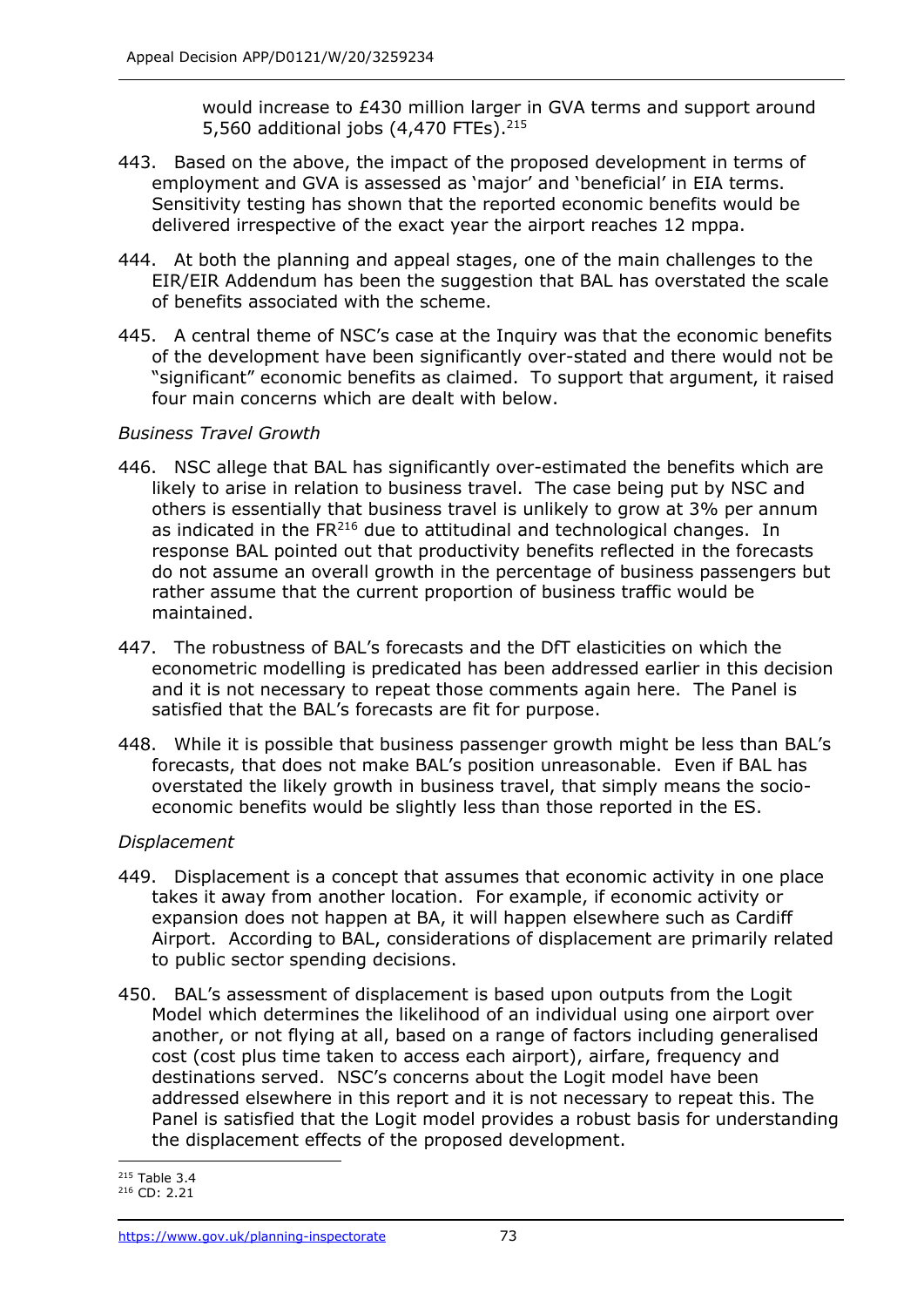- 451. The EIR Addendum<sup>217</sup> contains an assessment of the displacement effects which vary depending on the area assessed. NSC produced their own report titled 'Bristol Airport Traffic Displacement Estimation in January 2020'.<sup>218</sup> While there are some small differences between BAL's forecast of displacement to other airports in the South West and South Wales<sup>219</sup> both assessments generally support the qualitative view expressed in the original EIR that the impact of displacement would be limited.
- 452. At the Inquiry NSC accepted that there is not a standardised approach to assessing the effects of displacement and there are inherent uncertainties associated with any assessment. It went on to raise concerns about the Logit model used in BAL's forecasts which have already been addressed under the Need and Forecasting section of this decision.
- 453. On a wider note, the Panel has some concerns with NSC's approach to displacement. At times during the Inquiry, NSC seemed to be almost advancing a case that economic development, including jobs for the residents of North Somerset, should be provided in other parts of the country, most notably at Cardiff Airport. That is an unusual position for a local authority to take because one of the primary objectives of the CS is to support and promote major employers such as BA.
- 454. Regarding the objection by the Welsh Government, there is no evidence to suggest that the development would have a significant adverse impact on Cardiff Airport or on Wales. The airports have different offers with BA already having a broader range of routes than Cardiff. There is no policy support in Build Back Better or anywhere else which favours the expansion of Cardiff Airport over Bristol. In any event, BA and Cardiff Airport are both located in the same 'level 2' priority areas for the purposes of 'levelling up' which does not support the argument that Cardiff is in an area of greater need.
- 455. NSC's submissions are also undermined by their acceptance that the economic benefits of any scheme could be reduced to the argument if it did not occur here then it would happen somewhere else. Moreover, there is no adequate explanation why NSC's approach to displacement in this case contrast with that taken in relation to other schemes in its area such as the J21 Enterprise Area. If NSC's approach were to be adopted more widely then very little economic development could ever take place outside the most deprived parts of the country. That is clearly not what is provided for in Build Back Better and the Government's levelling up agenda.

#### *Outbound Tourism*

456. NSC allege that BAL has failed to take account of the negative economic effect of outbound tourism.<sup>220</sup> However, paragraphs 3.45-3.63 of the EIR Addendum specifically deal with the matter and explain that the offsetting effect of outbound tourism in the original EIR "*recognised that the use of Bristol Airport by UK resident outbound travellers for leisure flying was likely to have some negative impact on economic activity in the study areas considered but that for a number of reasons this was unlikely to be material.*"

<sup>217</sup> See paragraphs 3.26-3.34

<sup>218</sup> INQ/090

<sup>&</sup>lt;sup>219</sup> According to BAL 28% of passengers in 2030 would be displaced to Cardiff, Exeter, Newquay and Bournemouth airports if capacity was capped at 10mppa. NSC estimate it would be 36%.

<sup>220</sup> Calculated as £123m per annum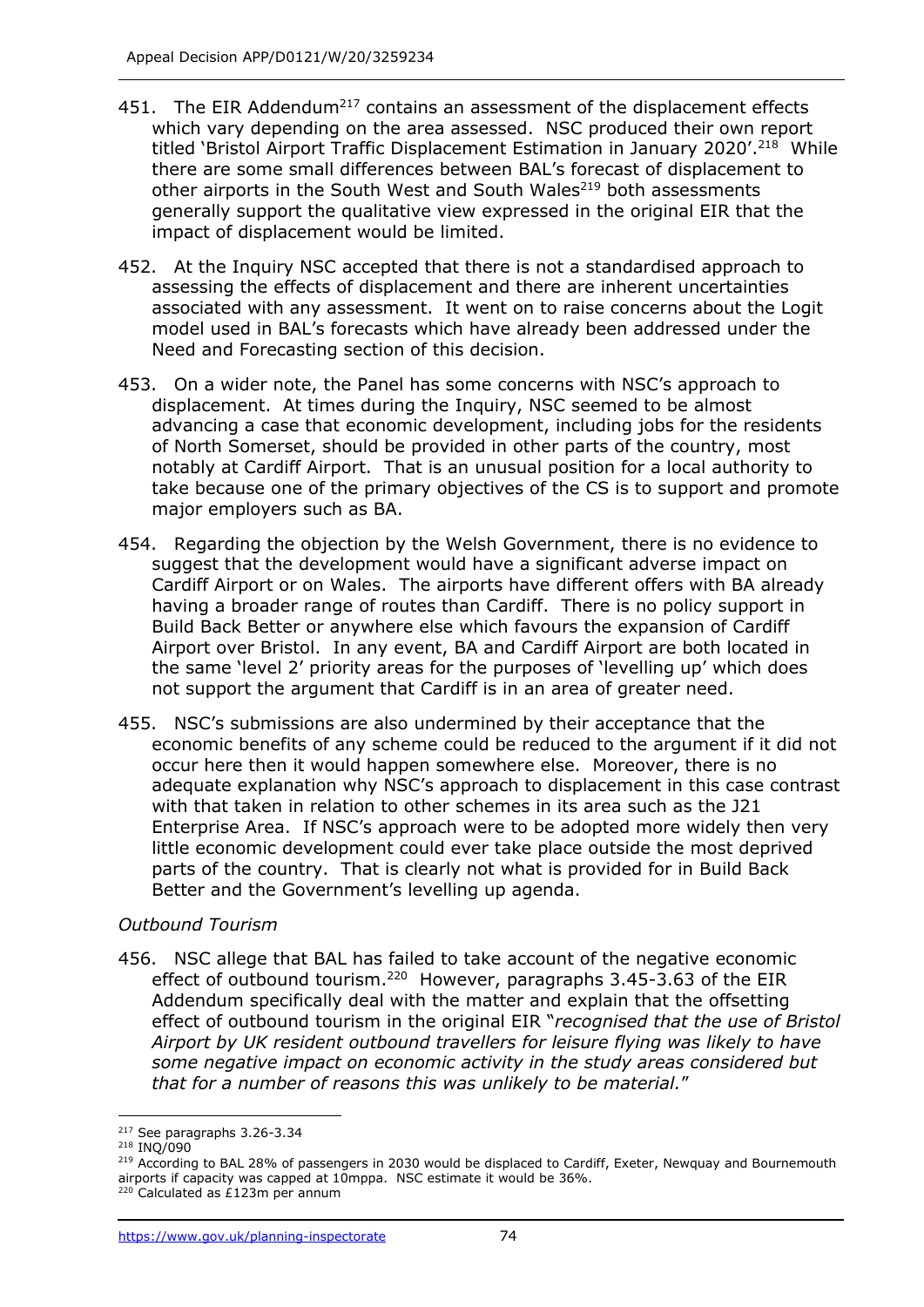- 457. BAL point out that outbound tourism has well established social and welfare benefits which are recognised by national aviation policy. At paragraph 1.16 the APF states "*the evidence available to us does not show that a decrease in the number of UK residents flying abroad for their holidays would have an overall benefit for the UK economy*." It goes on to say "*The Government believes that the chance to fly abroad also offers quality of life benefits including educational and skills development. Overall, the Government believes continuing to make UK tourism more attractive is a better approach both for residents and attracting new visitors."*
- 458. There have been no subsequent national policy statements and the above still represents the Government's position on outbound tourism. Accordingly, while there may well be some negative economic effects arising from an increase in outbound tourism, the Panel considers that this should be weighed against the social benefits of foreign travel.
- 459. Moreover, given that there is a demonstrable demand, then restricting BA to 10 mppa could simply result in passengers relocating to the next nearest airport meaning that the loss of consumer expenditure in the domestic economy from these outbound travellers would occur with or without expansion at BA.
- 460. For these reasons, the Panel is satisfied that when considered in the round, the effects of outbound tourism are unlikely to be significant.

#### *Cost Benefit Analysis*

- 461. NSC and others raised a number of concerns related to the Cost Benefit Analysis (CBA) contained in the EIR. However, it is important to recognise that the CBA was not used to inform the assessment of significance in the ES or ES Addendum.
- 462. Section 4 of the EIR Addendum included an updated CBA which, unlike the original assessment, included carbon costs. It concluded that the scheme would deliver net benefits of between £820 million and £863 million over the next 60 years, depending on whether offsetting of carbon emissions is included or not.
- 463. That assessment was not intended to be a WebTAG appraisal, and it remains BAL's case that it is not appropriate to include carbon values in the socio-economic CBA for the reasons set out in paragraphs 4.7-4.11 of the EIR Addendum. Having considered these submissions the Panel considers that the inclusion of carbon values in the CBA would result in an element of double counting. Moreover, as concluded elsewhere in this decision, the issue of carbon emissions is a matter to be dealt with at the national level.
- 464. It is notable that, following publication of the latest carbon values by the Department for Business, Energy and Industrial Affairs, BAL revisited the earlier assessments.<sup>221</sup> These concluded that there was still a strong netpositive benefit from the proposed development of between £502 million without offsetting and £600 million with offsetting.<sup>222</sup>

<sup>221</sup> INQ/054

<sup>222</sup> INQ/074 Section 3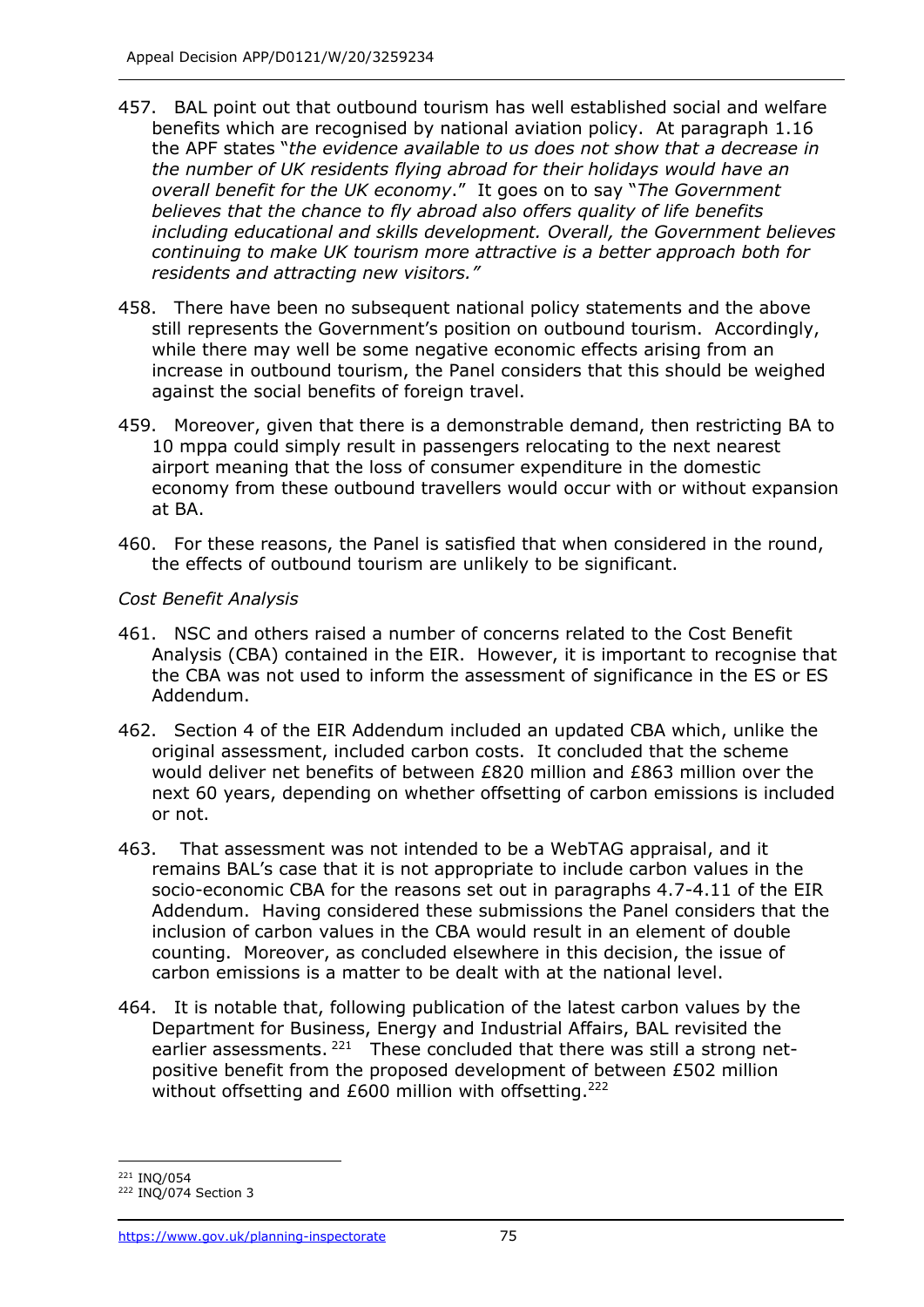- 465. At the Inquiry a number of parties argued that BAL should have carried out a Greenbook or WebTAG assessment. However, as the relevant guidance<sup>223</sup> makes clear, the role of WebTAG is to appraise "*government interventions in the aviation industry*" with "*the main user of this guidance…expected to be DfT itself.*" The proposed development is a private sector investment and not a government policy intervention. The Panel is not aware that any of the other recent airport expansion schemes undertook a WebTAG assessment. Accordingly, the absence of a WebTAG assessment does not weigh significantly against the development.
- 466. In the Panel's judgement, the CBA carried out by BAL is sufficiently robust to enable the broader socio-economic effects of the development to be understood.

#### *Conclusions on Socio-Economics*

- 467. The development would deliver substantial social and economic benefits, supporting national, regional and sub-regional economic growth and would conform with the Government's levelling-up agenda. It would also assist in the recovery from the Covid-19 pandemic and would help to meet the UK's global ambitions for increased international connectivity and trade following the UK's departure from the EU.
- 468. The proposal would contribute substantially to the national policy approach, expressed in section 6 of the NPPF, the APF, the West of England Local Industrial Strategy/Local Enterprise Partnership Strategic Economic Plan, and the CS to promote and support a strong competitive economy and major employers in North Somerset. The Skills and Employment Plan would also ensure that the most deprived communities in the region benefit from development.
- 469. While some criticisms have been levelled at the EIR, the Panel is satisfied that it is fit for purpose and demonstrates, even taking into account the updated carbon values, that the development would deliver a substantial neteconomic benefit for the region.
- 470. Given the importance attached to these matters in national and local planning policy, the Panel finds that the socio-economic benefits carry substantial weight in the planning balance.

### *Character and Appearance, including the AONB*

- 471. Chapter 9 of the  $ES^{224}$  considers the effects of the development on landscape and visual amenity based on the findings of a Landscape and Visual Impact Assessment (LVIA) undertaken in accordance with a methodology agreed with NSC at the scoping stage. The LVIA concluded that the appeal scheme would only result in negligible impacts on the AONB on the basis that there is very little intervisibility between the AONB and BA, and that only a small proportion of flight paths are or would be routed over the AONB.<sup>225</sup>
- 472. While the landscape impact of the proposed development did not form part of the RfRs, it was an issue raised by NSC, Natural England and the AONB

<sup>223</sup> CD: 11.5 Paras 1.1.1-1.1.3

<sup>224</sup> CD: 2.05.21

<sup>225</sup> See table 1 to Mr Furber PoE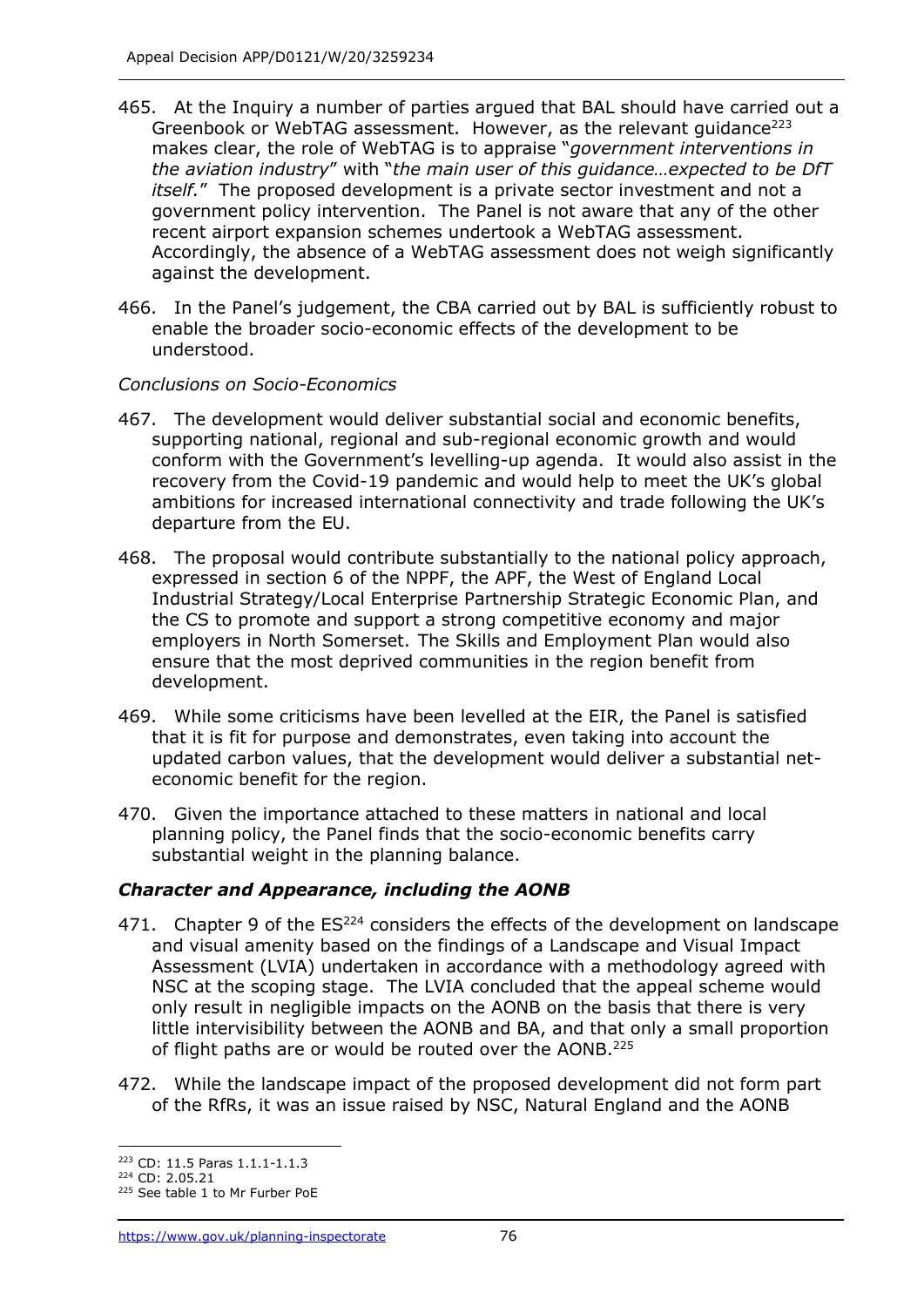Partnership at the application stage. The matters raised at that time were dealt with through BAL's Regulation 25 responses.<sup>226</sup> The Committee Report<sup>227</sup> considered the impacts of the scheme upon tranquillity, lighting, landscape character and setting, concluding that there would be no significant effects on the AONB.

- 473. As part of the appeal, XR Elders raised a number of concerns related to the visual impact of the scheme on the AONB which was described as significantly adverse.<sup>228</sup> XR Elders also alleged deficiencies with the LVIA namely that it did not follow relevant guidance, was not objective and that it underestimated the adverse effects on the AONB and its setting.
- 474. In response, BAL submitted further landscape evidence at the appeal stage.<sup>229</sup> That evidence highlights that the LVIA approach was not only agreed with NSC but also the AONB Planning Liaison Officer. Having reviewed the LVIA, the Panel are satisfied that it is compliant with established quidance<sup>230</sup> supplemented by references to the AONB Management Plan and provides an understanding of the special qualities of the AONB within the study area.
- 475. The evidence of XR Elders does not identify those aspects of the proposed development which would give rise to a significant adverse impact. Evidence in relation to levels of aircraft noise in the AONB, the number of additional vehicles on roads in or close to AONB, the lighting effects associated with the car parking, and their effects on the AONB was very limited. In light of these limitations, the Panel consider that BAL's detailed landscape evidence is to be preferred.
- 476. As part of our site visit of the wider area, the Panel visited a number of viewpoints on the northern edge of the  $AONB<sub>1</sub><sup>231</sup>$  the nearest part of which is around 3km from BA. Based on our observations we consider that the physical changes proposed to BA as part of the appeal scheme would be imperceptible from the AONB. Accordingly, we find no reason to depart from Natural England's view that the degree of change is unlikely to result in significant impacts on views from the AONB.
- 477. Existing effects of BA upon the tranquillity of the AONB were also cited and concerns raised that such effects would be increased. The ES and ESA did not present an assessment of noise effects on tranquillity but this was considered in the Regulation 25 responses.<sup>232</sup> This found that the development would have only a marginal effect on noise levels over the AONB<sup>233</sup> due to the future use of quieter aircraft offsetting in part the increase in ATMs.
- 478. In light of the distance of the AONB from BA, increases in the amount of vehicular traffic routing through the AONB would be very small<sup>234</sup> and would not be distinguishable from existing traffic. The specific flight paths taken are limited to the northern extent of the AONB. While the Panel has found harm in terms of noise effects in general, in considering the above, we are satisfied that

<sup>226</sup> See CDs: 3.04.06-3.04.08

<sup>227</sup> See pages 112-115

<sup>&</sup>lt;sup>228</sup> See Ms Beth and Ms Tudor PoE

<sup>&</sup>lt;sup>229</sup> See Mr Furber Rebuttal PoE and section 5.2 to Mr Melling Rebuttal PoE

<sup>&</sup>lt;sup>230</sup> CD: 22.4 Guidelines for Landscape and Visual Impact Assessment 3

 $231$  INQ/026-0 points 53-55 on the site visit map

<sup>&</sup>lt;sup>232</sup> Repeated in paragraph 2.5.6 of Mr Furber PoE

<sup>&</sup>lt;sup>233</sup> 1dB LAeq,16h in the context of an absolute noise level in the region of 35 dB LAeq,16h;

<sup>234</sup> Typically, less than 5%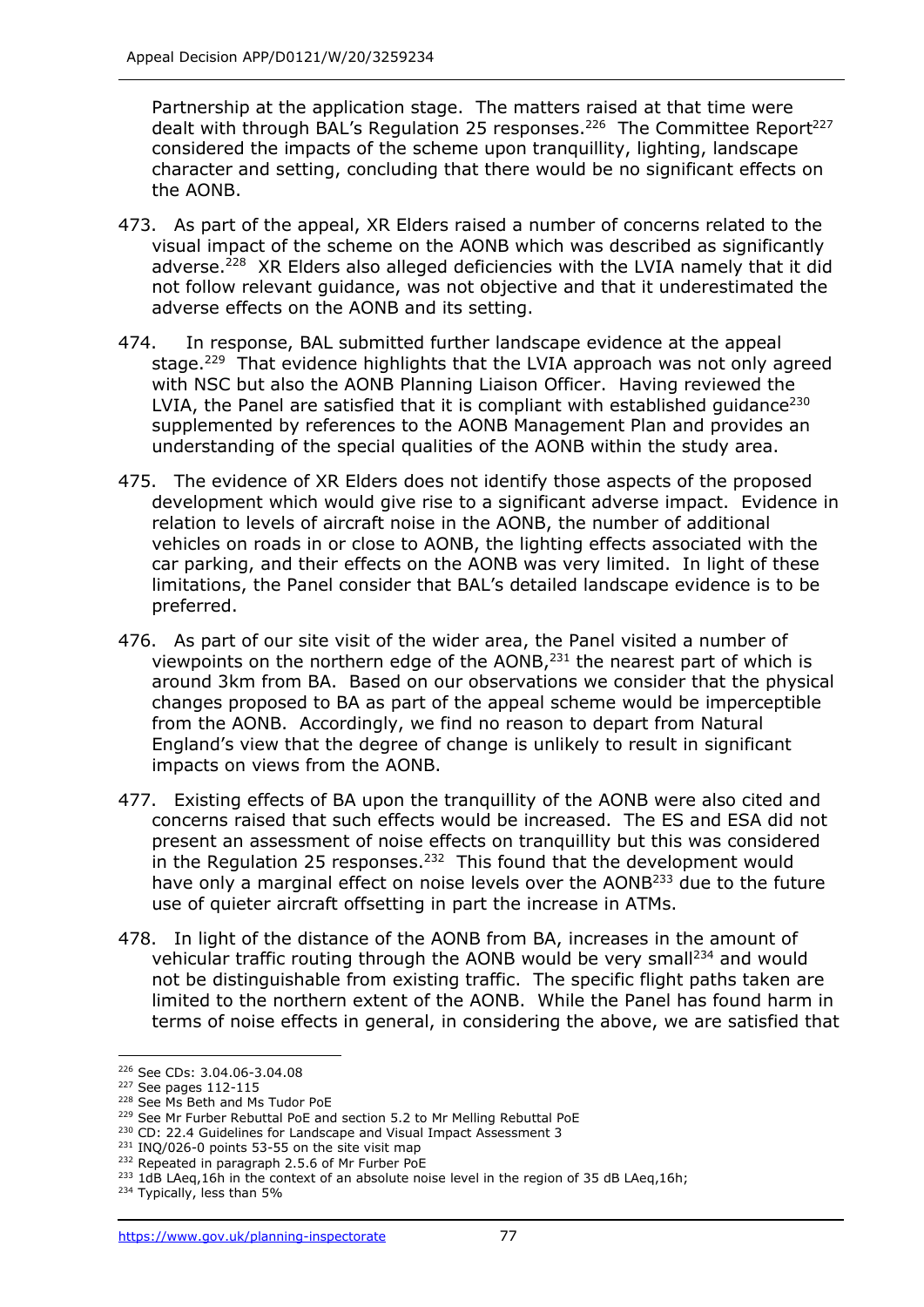the increase in aircraft and traffic movements would not have a significant effect on the tranquillity of the AONB.

- 479. Additional lighting would be limited to that associated with the Cogloop parking proposals. When viewed from the south, the area of new lighting would be relatively small and would be seen against the backdrop of the substantial area of lighting at BA. An outline lighting strategy<sup>235</sup> was submitted with the application demonstrating how the scheme could comply with the AONB Position Statement covering Dark Night Skies and Light Pollution.<sup>236</sup> A condition is recommended that would capture the recommendations of that strategy.
- 480. Based on the foregoing, the Panel is satisfied that the appeal scheme would not result in any significant landscape or visual effects. Consequently, there would be no breach of the duty contained in section 85 of the Countryside and Rights of Way Act 2000 which requires decision makers to have "*regard to the purpose of conserving and enhancing the natural beauty of the area of outstanding natural beauty.*" Insofar as they relate to the AONB and landscape, the Panel finds no conflict with CS Policies CS1, CS3, CS5, CS6, CS10, CS23 and CS26 or DMP Policies DM10, DM11, DM12, DM24 and DM50.

# *Biodiversity*

- 481. The proposed development would result in a loss of 3.7 ha of agricultural land to allow the expansion of the Silver Zone car park (Cogloop 2) and a small area (0.16 ha) of woodland edge in order for the A38 improvement works to be delivered.
- 482. These two areas are outside of, but relatively close to, the North Somerset and Mendip Bats SAC. SAC's are designated for a number of reasons, including the fact that they contain habitats or species that warrant protection. In this case the SAC was designated because of the presence of Lesser and Greater Horseshoe Bats.
- 483. There is no dispute, based in part on evidence gained from surveys, that the two areas provide foraging land for bats. They are therefore functionally linked to the SAC.
- 484. The conservation objectives for the SAC include the need for the integrity of the site to be maintained or restored as appropriate, in relation to the habitats of qualifying species. The conservation objectives therefore seek to ensure that habitats for horseshoe bats are maintained, and this applies to habitat used by foraging bats outside the SAC. In particular, the Cogloop 2 site is considered to provide foraging habitat needed to maintain the favourable conservation status of the SAC.
- 485. In January 2018, NSC adopted the North Somerset and Mendip Bats Special Area of Conservation Guidance on Development: SPD.<sup>237</sup> Amongst other matters, this set up a Bat Consultation Zone.
- 486. Both areas of land are situated outside the boundary of the SAC, but within the 'consultation zone' (bands B and C). These are defined largely in relation

<sup>235</sup> CD: 2.15.1

<sup>236</sup> CD: 22.1

<sup>237</sup> CD: 5.17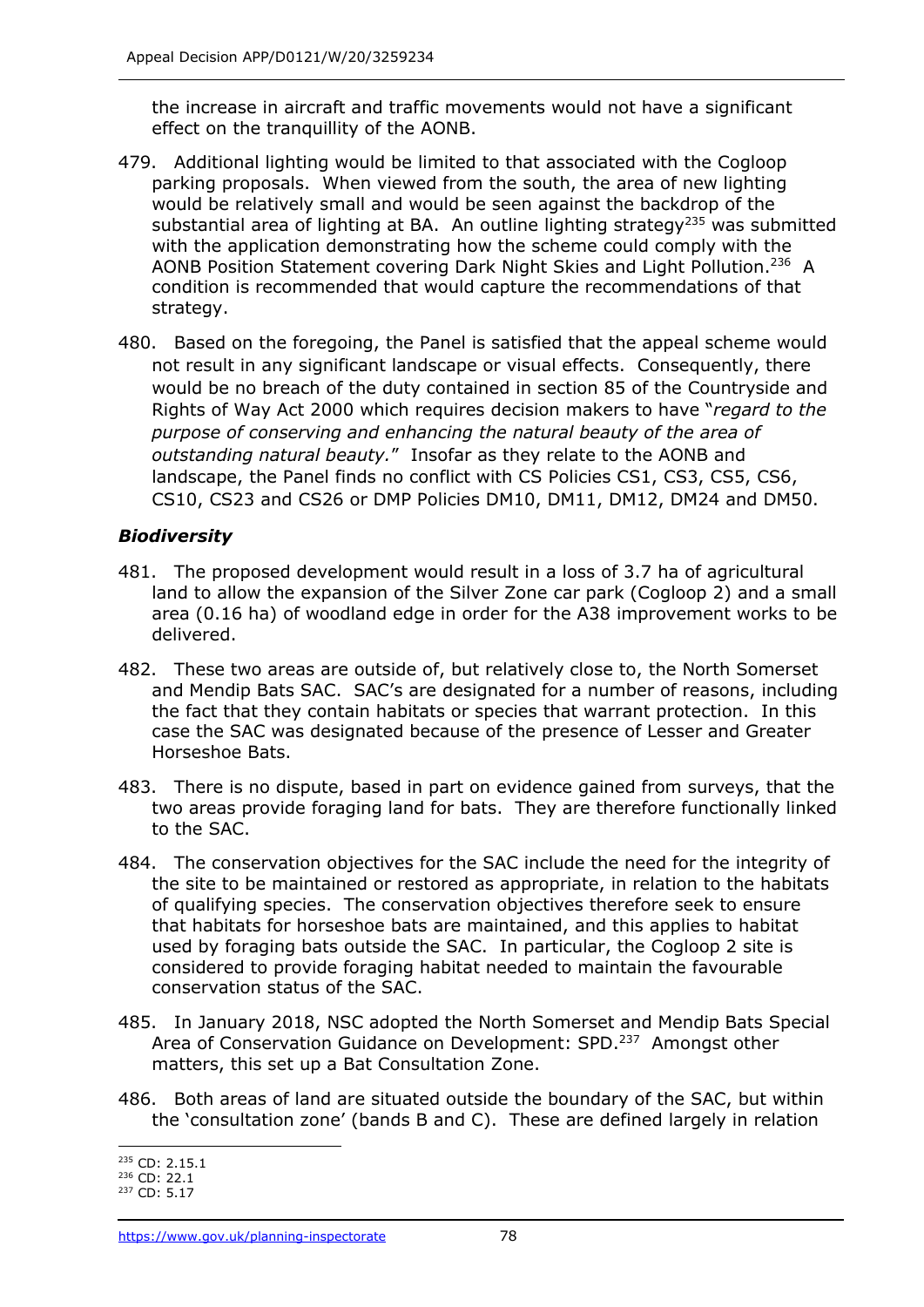to distance from maternity roosts in the SAC and are indicative of the likely density of the horseshoe species. They reflect the likely importance of the habitat. The Cogloop 2 site is located within band B and the A38 land is within band C. The SPD requires that development proposals within bands B and C meet certain survey requirements and, as greater and lesser horseshoe bats are likely to be affected, there is a requirement that mitigation is secured to avoid adverse effects on the integrity of the SAC. Where existing habitats or features of value to bats cannot be retained as part of the development proposals, the SPD requires the provision of replacement habitat.

- 487. The effect of the proposal has been assessed in a number of places. Particularly in the  $ES^{238}$  and in further notes by BAL to NSC.<sup>239</sup> NSC officers carried out an appropriate assessment informed by the information provided by BAL. This matter did not form a reason for refusal. No party opposed to the overall proposal has presented contrary evidence and the only evidence in proofs to the Inquiry was the undisputed Technical Note presented by BAL.<sup>240</sup>
- 488. The proposal is to provide land as replacement habitat in exchange for the functionally linked land in bands B and C, thereby avoiding any impact on the SAC itself. This would be a protective mitigation measure which is part of the proposal, intended to avoid or reduce any adverse effects so as to ensure that the project does not adversely affect the integrity of the SAC. This replacement land, which would be controlled by conditions, would be provided in advance of any works being carried out that would affect existing foraging land.
- 489. The evidence is that there are options for the provision of a larger area of replacement habitat which would fulfil the SPD replacement criteria.<sup>241</sup> On the basis of the evidence, it is sufficiently certain that the replacement land would make an effective contribution to avoiding harm, guaranteeing beyond reasonable doubt that the project would not adversely affect the integrity of the SAC.
- 490. Before concluding on this matter, the legal status of the proposed replacement land was raised, most particularly by PCAA (notwithstanding the fact that they did not put forward any evidence on biodiversity). The issue is whether the proposed replacement foraging habitat is 'mitigation' or 'compensation'. The only expert ecological evidence, that presented by BAL, is that the proposed replacement foraging land meets the test for 'mitigation'. This was also the position agreed by NSC officers and Natural England. There is no contrary expert evidence.
- 491. The argument put by PCAA is that the replacement foraging land is not 'mitigation', but 'compensation'. This is on the basis that it is not intended to avoid or limit harm to an acceptable level, but is intended to replace 'significant' bat habitat, which would be destroyed by the proposal. If that were the case it was argued that planning permission could not be granted. However, the case law cited by PCAA<sup>242</sup> related to proposals within European sites – which were therefore directly affected by development. The measures proposed in those cases would replace directly lost habitat and were

<sup>238</sup> CD: 2.0.01 and CD 2.05.27

<sup>239</sup> CD: 3.06.04-06

<sup>240</sup> Mr Melling PoE Appendix B

<sup>&</sup>lt;sup>241</sup> Mr Melling PoE Appendix B, 1.1.26 onwards

<sup>&</sup>lt;sup>242</sup> Briels and Others (C-521/12, EU:C:2014:330); Grace and Sweetman v An Bord Pleanala (C-164/17)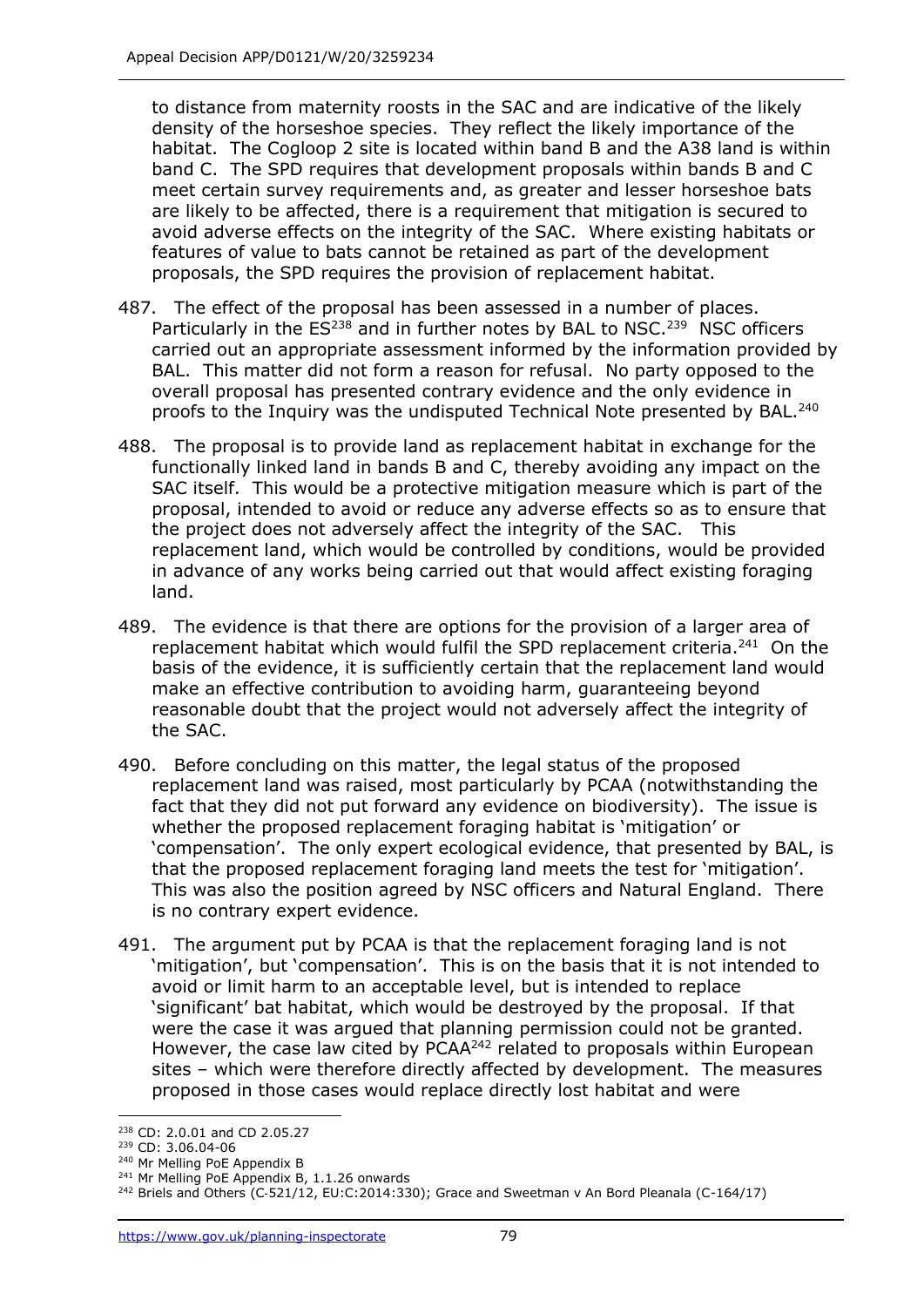'compensation'. This is in contrast with the measures currently proposed which are 'mitigation' aimed at reducing or eliminating the effect of the proposal.

492. Overall, the impact on the functionally linked habitat is small in comparison to the overall availability of the functional habitat (as shown in the SPD) and the proposed mitigation would at least counter the impact. The Panel has considered the potential for likely significant effects on the qualifying features of the SAC. Taking account of the potential for adverse effects on integrity and the mitigation proposed, it can be concluded that there would be no adverse effect on the integrity of the SAC.

# *Health Impact Assessment*

- 493. The ES/ESA provided a HIA which relates to health impacts in the round on the population, including on vulnerable communities. As previously stated, noise effects were factored into this assessment, as were the mitigation proposals. The ES/ESA concluded that, in respect of noise, the effects would not be significant. This was similar for air quality effects. Socio-economic factors were also considered with the HIA, concluding that there would be an overall beneficial impact on population health due to those factors.
- 494. In specific regard to the HIA, the expert witnesses for NSC raised concern regarding cardiovascular impacts from noise effects and non-threshold effects from air pollutants, as well as general concerns regarding the interrelated/incombination health effects.
- 495. The HIA presents a high-level assessment of effects which fed into the Panel's reasoning on health and wellbeing whereby harm has been found in respect of noise, but not in respect of air quality. In both instances, the broad nature of the assessment has not impeded the Panel's ability to form reasoned judgements on affected communities. The HIA did not look at the AGQ as this was published afterwards, but the separate written representations from parties<sup>243</sup> have all been considered in reaching our conclusions on this topic.
- 496. It should also be noted that the socio-economic benefits have also been fully examined by the Panel and given substantial weight in favour. The conclusions found on all these issues will be factored into the planning balance.
- 497. The Panel are thus content that the HIA is robust in its general approach. This is in accordance with CS Policy CS26 which requires the submission of a HIA.

### *Public Sector Equality Duty*

- 498. Section 149 of The Equalities Act 2010 established the Public Sector Equality Duty (PSED) to eliminate discrimination, advance equality of opportunity and foster good relations between persons who share a protected characteristic and persons who do not.
- 499. Submissions were made by interested parties that the climate change effects of the proposed development would result in disproportionate effects on groups with protected characteristics, including disabled people, and would result in the creation of new disabled people due to the health impacts relating to the

<sup>243</sup> INQ/086, INQ/093, INQ/095-097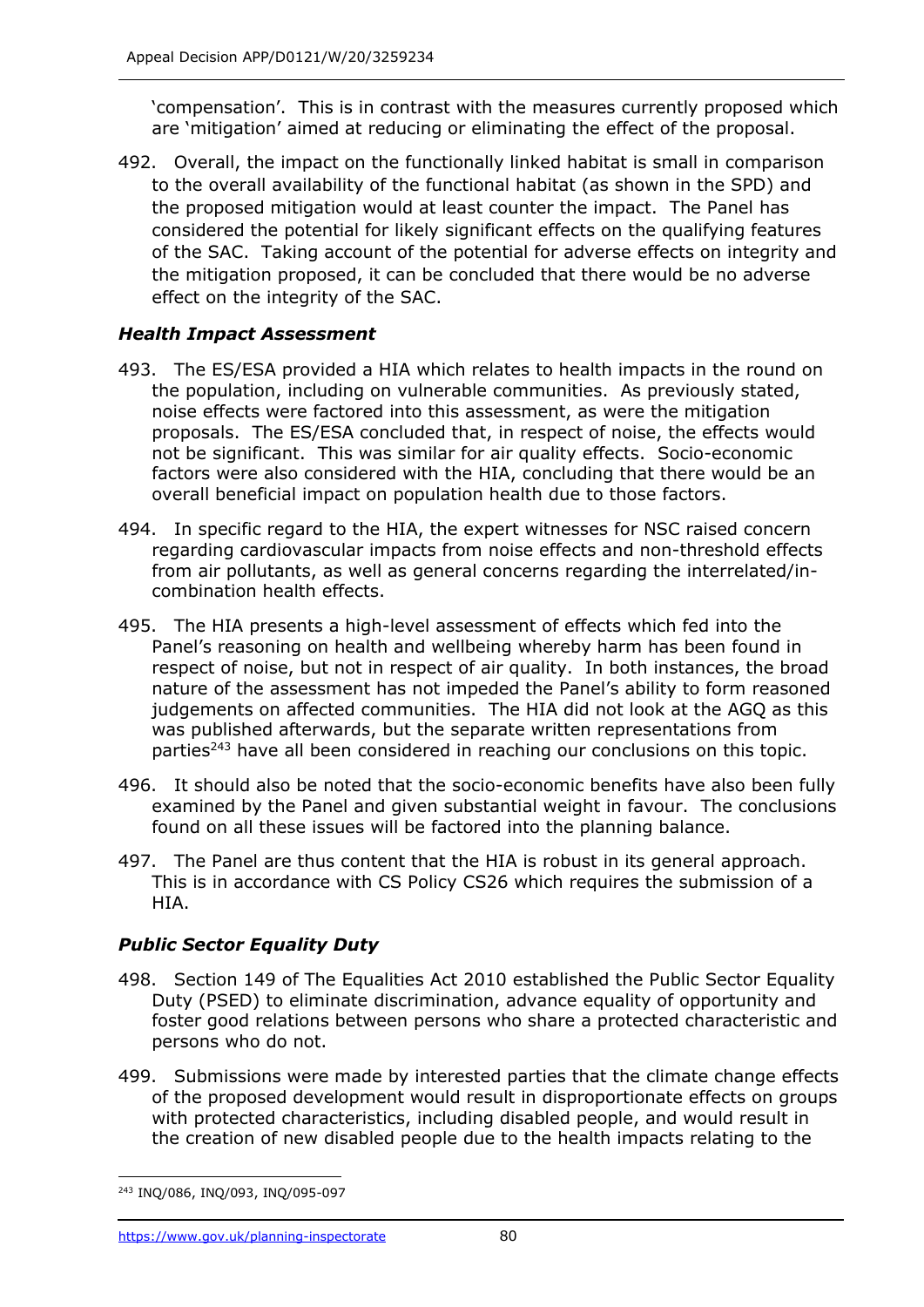growth of respiratory diseases. It was also stated that disabled people would be proportionally less likely to benefit from the airport expansion as statistics were cited to show that they are not frequent flyers.

- 500. The Panel notes the concerns raised in respect of this matter and accepts that protected groups are likely to be proportionally more disadvantaged by the adverse effects of airport growth than non-protected groups. This would be due to interrelated effects such as access in emergencies, or food and fuel poverty. It is also acknowledged that those with protected characteristics are less likely to benefit from the increased opportunities that airport expansion would offer, including foreign travel.
- 501. However, Government policy supports the growth of, and making best use of existing airports. As previously discussed, climate change is a serious issue but the aviation emissions arising from this development are not so significant as to have a material impact on the Government's ability to meet its targets and budgets. As an issue which is subject to national targets, the effects of climate change upon protected groups would be subject to equalities impact assessments at the national level when future policy changes or targets are introduced.
- 502. In addition, the HIA is considered to be robust in presenting a high-level assessment of potential health impacts of the development. The Panel have found no harm in respect of air quality matters.
- 503. There are also likely to be future measures (through legislation, targets, policy changes and technological advances) which would reduce climate and air emissions in the longer term. The conditions included in this permission also address these matters to the extent that they can in the context of this appeal.
- 504. Accordingly, and taking a proportionate approach, the Panel consider that equality implications are addressed, insofar as health and air quality are concerned. In respect of climate change, the disproportionate effects would be experienced at a national level and in light of the Panel's findings on this topic, any such implications would be considered broadly as a national matter.

### *Prematurity*

- 505. NSC state that granting permission would prejudice the formulation of national aviation policy by predetermining issues that are central to it, particularly relating to climate change.
- 506. As discussed above, national climate change policy is being consulted upon, and future changes have been considered in terms of emissions as well as for other environmental targets. However, the conclusions reached by the Panel are set against current relevant policy.
- 507. In terms of aviation policy, the Government is clear that this is to be given full weight and that decisions should be made taking account of all relevant considerations (including economic and environmental impacts). Accordingly, there is no justification to withhold consent based on prematurity or adopting a precautionary position and dismissing the appeal on this basis.
- 508. In addition, much local concern was raised regarding a lack of a specific Development Plan Document for BA. The publication, consultation and adoption of any such future document would represent a positive step,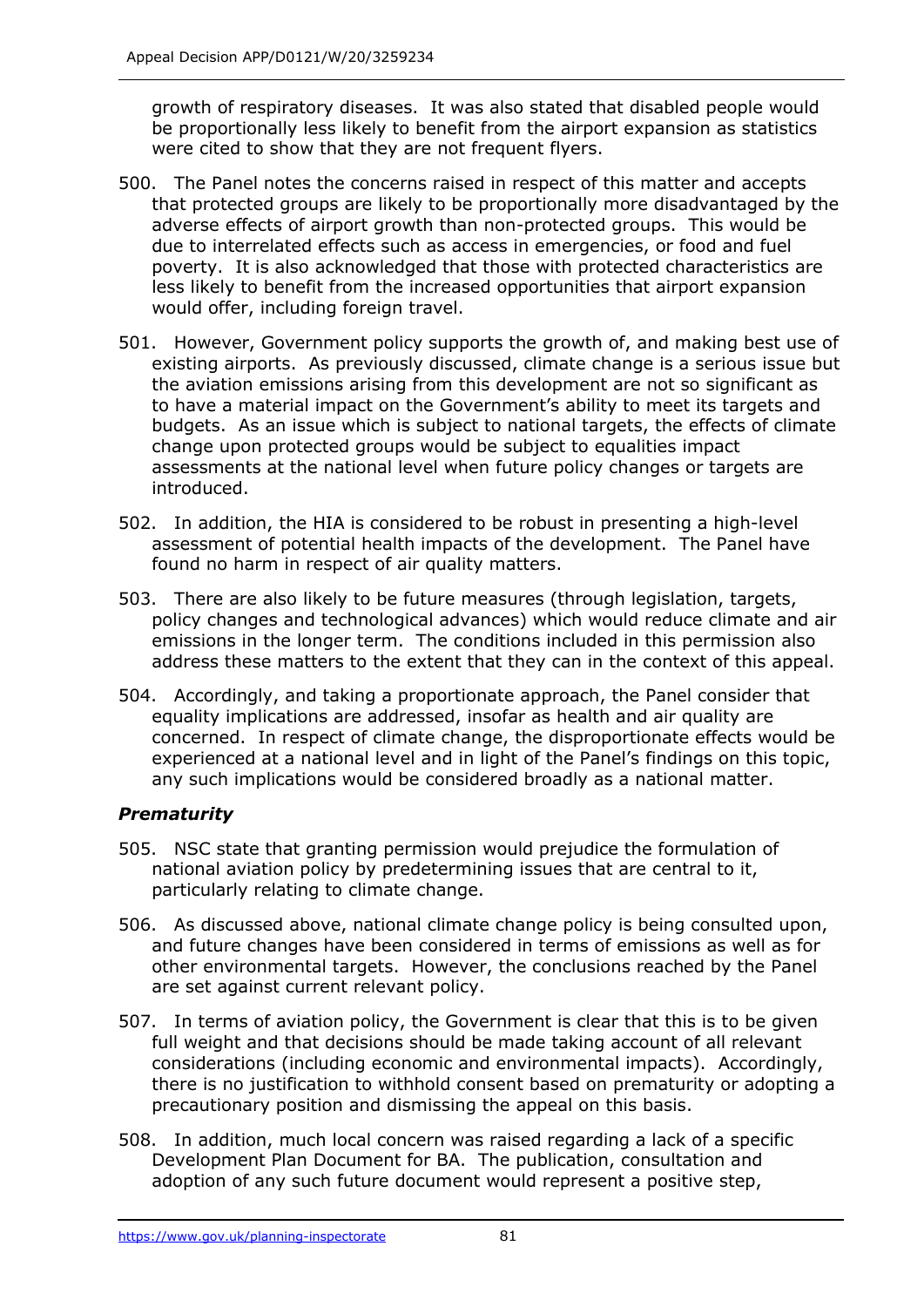particularly as part of a plan-led system, and would assist in community relations. However, the absence of such a document at this stage does not preclude expansion plans which have been considered against the relevant existing development plan policies.

# *Expansion at other Airports*

- 509. A number of other airports have recently secured approval or been the subject of a resolution to grant planning permission for expansion. This includes an appeal allowed at Stansted $^{244}$  and more recently, the Council resolving to approve the expansion of Luton Airport, $245$  subject to conditions and a legal agreement. The Panel understands that the decision to expand Southampton Airport is subject to judicial review and that the Secretary of State has called-in an application at Leeds Bradford airport.
- 510. The Panel are aware of such schemes, and indeed have made reference to the Stansted decision and the legal challenge at Southampton. This addresses specific issues raised by parties, as well as dealing with cumulative impacts of airport expansion in the climate change section. However, it is important to note that each decision is taken on its own merits. These decisions/resolutions have not been relied upon in any significant way, nor have they influenced the overall outcome. We have reached our own conclusions based upon the detailed and extensive evidence before us.

# *'Salami Slicing'*

- 511. A recurring objection to the appeal scheme has been the belief by some that BAL has deliberately chosen to submit multiple planning applications for incremental growth at BA rather than a single application for an increase to 20 mppa which is said to be the long-term aspiration. This tactic was referred to several times as 'salami-slicing' and has the alleged benefit of downplaying the environmental impact of growth at BA.
- 512. However, the EIA Regulations require applicants to carry out cumulative and in-combination assessments as part of the ES. There has been no suggestion that BAL's assessments in this regard were flawed. BAL's aspiration to grow beyond 12 mppa is not currently subject to published plans, local plan allocations or any other details that could reasonably be considered at this stage.
- 513. The planning system does not prevent applicants from applying for phased growth and planning applications must be decided on their merits. Furthermore, a decision on one planning application does not pre-determine the outcome of future planning applications.
- 514. Finally, as evidenced by the approach to other airport expansion schemes,<sup>246</sup> there is a commercial reality to the argument that airports will tend to grow incrementally as opposed to taking the risk associated with a larger expansion scheme.

<sup>244</sup> CD: 6.13 and INQ/094

<sup>&</sup>lt;sup>245</sup> Consultation responses on this are contained at INQ/131-134.

<sup>&</sup>lt;sup>246</sup> Stanstead, Luton and Leeds/Bradford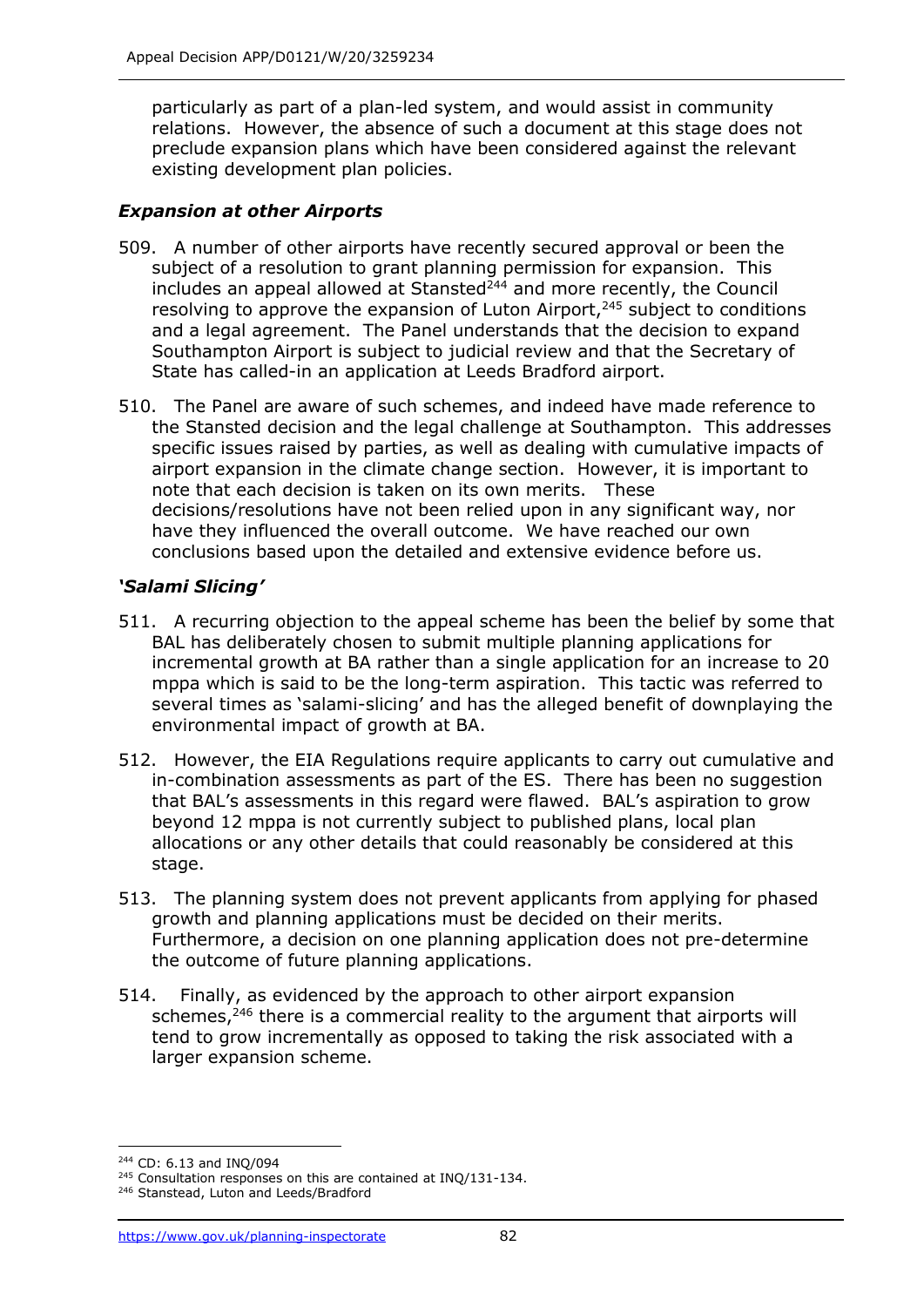### **Conditions**

- 515. The NPPF states that local planning authorities should consider whether otherwise unacceptable development could be made acceptable through the use of conditions or planning obligations. Planning obligations should only be used where it is not possible to address unacceptable impacts through a planning condition. Paragraph 56 states that planning conditions should be kept to a minimum and only imposed where they are necessary, relevant to planning and to the development to be permitted, enforceable, precise and reasonable in all other respects.
- 516. Discussions between the main parties took place throughout the Inquiry with the aim of agreeing a list of conditions. The Panel sought to aid those discussions by setting out its provisional thoughts in relation to some of the areas of disagreement. Rule 6 parties also provided comments at various points. While the majority of conditions were agreed between the main parties, disagreement remained in some areas at the close of the Inquiry and it was disappointing that the Panel were presented with two sets of conditions, one from  $NSC<sup>247</sup>$  and another from BAL<sup>248</sup> particularly given the technical, complex and lengthy nature of these matters.
- 517. Most of the disagreements have already been dealt with in the main body of this decision and there is no reason to repeat those findings again here. In some instances, the Panel have amended the conditions in the interests of brevity and to ensure compliance with the PPG. Due to the technical nature of the conditions, a list of definitions is provided at the end of the schedule, for clarity.
- 518. Conditions 1-4 are standard conditions for hybrid planning permissions and are necessary in the interests of certainty, to specify the plans approved and the time limits with which the development must accord. Condition 5 is necessary to clarify the terms of the planning permission and to ensure that the development and associated effects do not exceed those assessed in the ES.
- 519. Condition 6 is necessary to ensure the additional parking is brought forward in line with demand and does not undermine the agreed PTMS target. The UU<sup>249</sup> sets out phasing of the parking and would require BAL to deliver MSCP 2 and the year round use of Cogloop 1 ahead of any extension to the Silver Zone car park. NSC proposed an alternative condition to bring forward MSCP 3 ahead of the Silver Zone extension, but the Panel prefer the flexibility afforded by the 'Monitor and Manage' approach, which would require the Council's approval in stages and which would be evidence based.
- 520. A Construction Environmental Management Plan (condition 7) is necessary to mitigate the impact of construction activity on local residents and ecology. Condition 8 relates to the AQAP, the need for which has been already discussed. The condition suggested by NSC seeks improvements, however based on our findings, this is not reasonable and as such the Panel have adopted BAL's suggested wording. For similar reasons, we have imposed BAL's

<sup>247</sup> INQ/112

<sup>248</sup> INQ/114

<sup>249</sup> Schedule 1, Part 2, Para 4.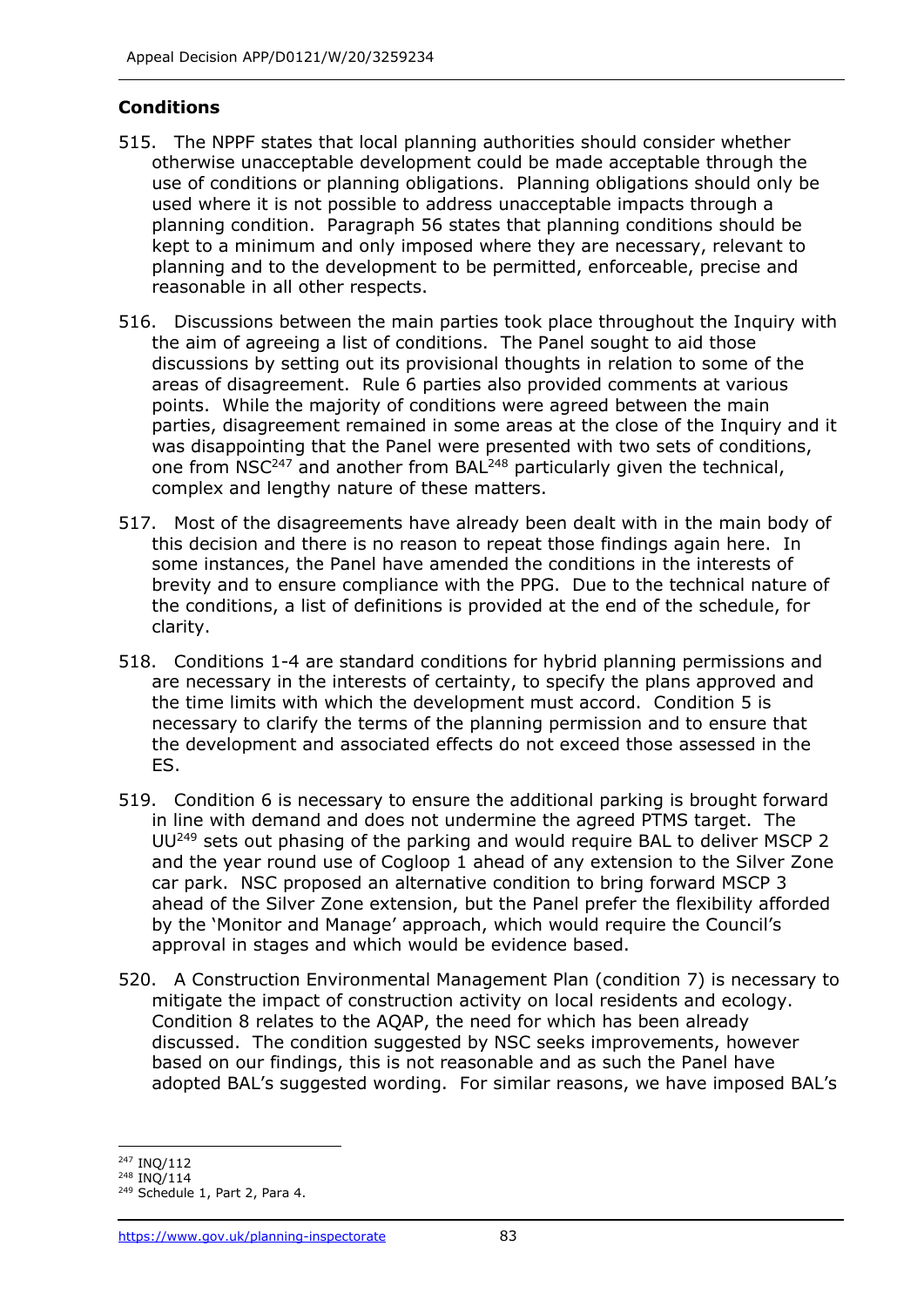suggested condition requiring the submission and approval of a CCCAP (condition 9).

- 521. Conditions 10 and 11 are necessary to encourage the decarbonisation of road transport and to assist the move to a low carbon future. Conditions 12-18 covering, amongst other things, slot coordination, ATM limits, noise contours and night-time flying are discussed in more detail in the Noise section of this decision but are considered necessary to protect the living conditions of local residents. In respect of the ATM cap, for reasons discussed, this has been imposed, however the condition has been simplified to remove the daily cap. The daily cap would go beyond what is reasonably necessary when imposing an ATM limit and the figures included also appear to conflict with condition 17 restricting overnight ATMs to 4,000.
- 522. As previously discussed, the continued restriction of the use of APU's at stands 37 and 38 is necessary due to noise effects. This restriction is secured by the existing extant consent. The suggested conditions limiting their use only at nighttime is thus not included and the restriction remains in place. Condition 19 is necessary in the interests of highway safety and capacity. The Panel has however amended the wording to ensure there is sufficient flexibility at the detailed design stage to resolve any outstanding minor design issues.
- 523. Conditions 20 and 21 are necessary to ensure the satisfactory appearance of the proposed areas of landscaping. Condition 22 is necessary to ensure that any tree loss is minimised. Conditions 23–26 are necessary to mitigate the impact of development on local ecology including protected species. Conditions 27-29 are concerned with contaminated land and are necessary to ensure the land is suitable for its intended use. Conditions 30-34 are necessary in the interests of flood prevention and to ensure the site is drained satisfactorily and sustainably. Conditions 35 and 36 are necessary to ensure the development is constructed to high environmental standards. As condition 36 requires details of the measures to be agreed, the Panel do not consider that a separate condition is necessary (condition 38 on NSC's list).
- 524. An Annual Monitoring Report under condition 37 is necessary to enable NSC to monitor BA's operational activities. The time period for reporting was disputed between parties with BAL wanting a 5-month period in order to align with their operational reporting requirements. However, a 5-month period is excessive given that the purpose of the monitoring is to inform the delivery of specific obligations and measures and for enforceability. BAL also offered no justification as to why their consultative committee dates cannot be amended to better align with the reporting requirements.
- 525. Condition 38 is necessary to safeguard the openness of the Green Belt. Condition 39 is necessary to ensure the satisfactory appearance of the terminal extensions. NSC have suggested a condition (No. 43 on their list) which would prohibit BAL from exceeding 10 mppa and bringing any additional car parking into use until the A38 improvements works are completed. However, there is nothing in the wording of condition 19 that would preclude the highway works being delivered at this time provided this was agreed between the parties. The evidence supporting the condition is scant and in particular there is nothing from NSC to challenge the various assessments undertaken by BAL and presented in the TA, WCHAR and RSA. The Panel also consider the requirement to deliver the scheme at anything over 10 mppa to be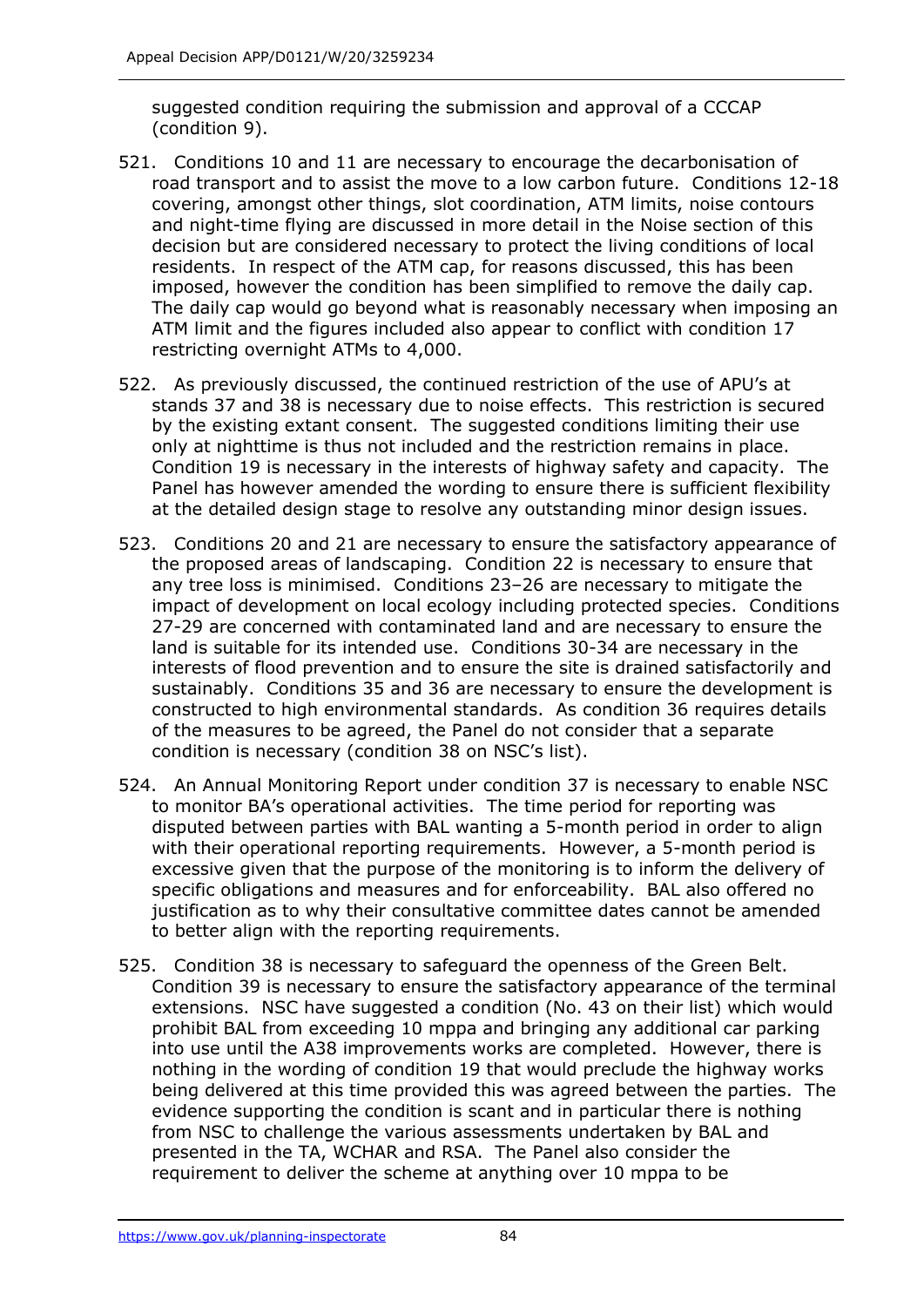unreasonable and disproportionate. It is also unclear why the highway works need to be linked to car parking. For these reasons, the Panel have not imposed the suggested condition. The suggested condition regarding M5 J22 has been omitted for the reasons set out in the Surface Access section of this decision.

526. Conditions 7, 20, 23, 27, 30 and 34 are pre-commencement conditions and require certain actions before the commencement of development. In all cases the conditions were agreed by BAL and address matters that need to be resolved before construction begins.

### **Planning Obligations**

- 527. A number of planning obligations are contained within the S106 and UU which have to be assessed in light of the CIL Regulations 2010 and NPPF paragraph 57 which state that planning obligations must only be sought where they meet the following tests:
	- Necessary to make the development acceptable in planning terms;
	- Directly related to the development; and
	- Fairly and reasonably related in scale and kind to the development.
- 528. During the course of the Inquiry, it became apparent that NSC and BAL would be unable to reach agreement on all aspects of the S106. NSC proposed that a S106 could be drafted with a 'blue pencil' clause. However, BAL expressed concerns that this would make the agreement extremely difficult to follow and monitor post-consent. As a result, the Panel confirmed that it was content for a UU containing the unagreed obligations, to sit alongside the S106.
- 529. CIL Compliance Statements were submitted by NSC to support the obligations contained in the  $S106^{250}$  and by BAL in respect of the UU.<sup>251</sup> Paragraph 4.5 of the of the S106 and paragraph 4.2 of the UU contain a 'bluepencil' clause which provides that if this decision letter concludes that any provision of the agreement is incompatible with any one of the statutory tests then the relevant obligation shall cease to have effect.

### *S106 Agreement*

530. The S106 contains five schedules. The first deals with the 10mppa permission, the second with transport and travel, the third with the A38 highway works, the fourth with environmental matters such as air quality, noise and the Skills and Employment Plan and the fifth with contributions to NSC.

### *Schedules 2& 3 - Transport and Travel*

531. Schedule 2 contains obligations in respect of the establishment of a Surface Access Steering Group and Public Transport Improvement Fund, the BA Travel Forum, PTMS rebasing methodology and new public transport services, the Metrobus, a Workplace Travel Plan, a review of drop off zone charges, parking controls, traffic monitoring, a contribution to the Highways Improvement Fund,

<sup>250</sup> INQ/113

<sup>&</sup>lt;sup>251</sup> INQ/119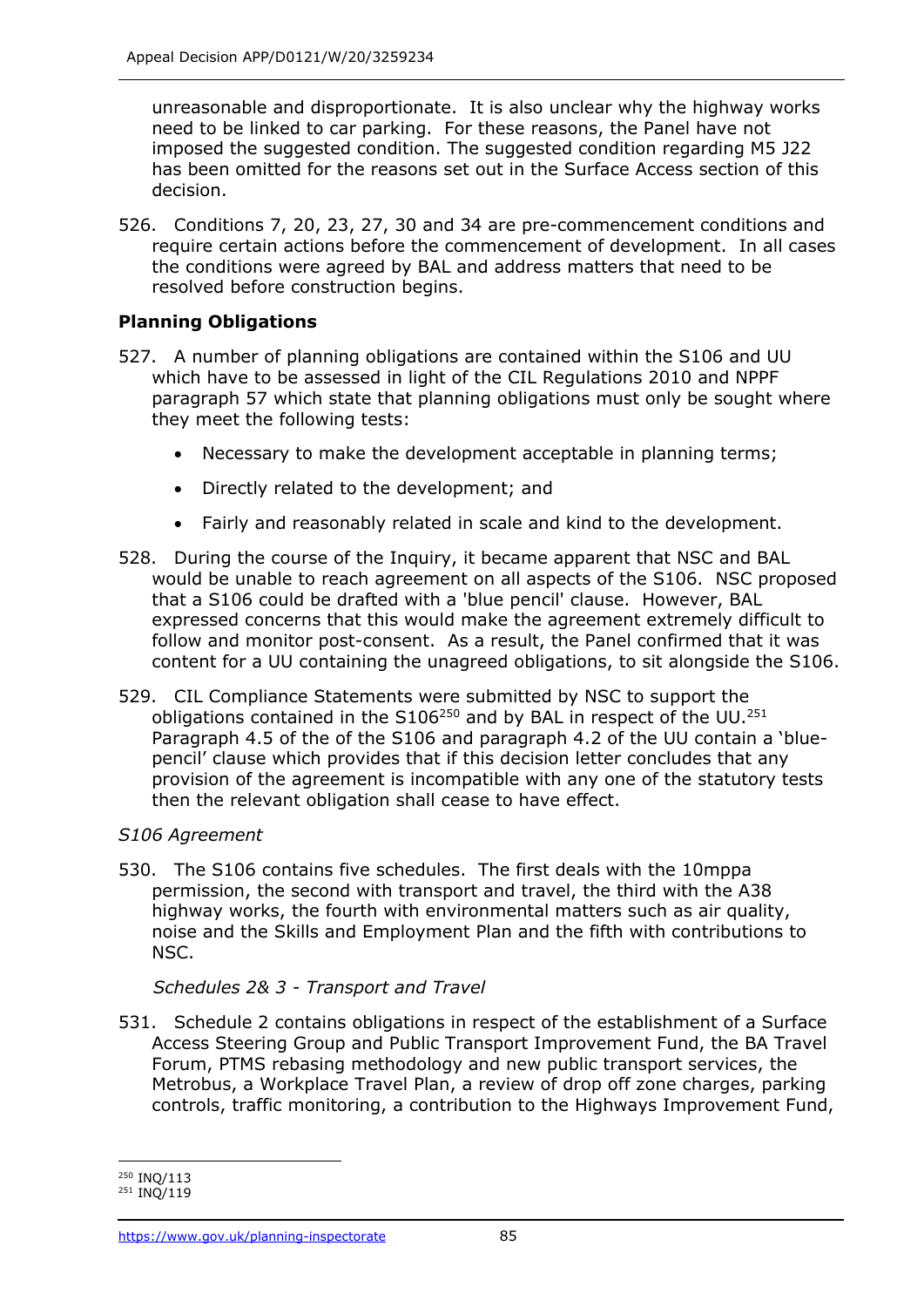a feasibility study for the A370/Southern Bristol Link (SBL) junction and the PTI.

- 532. Other than where stated below, the Panel is satisfied that these obligations are necessary to ensure the promotion of sustainable forms of transport consistent with the PTMS target contained in the ASAS.
- 533. The obligations contained in Schedule 3 relating to the A38 highway improvement works are considered necessary to ensure the efficient and timely delivery of the works to mitigate the impact the impact of the development.

*Schedule 4 – Environmental and Social* 

- 534. The environmental obligations contained in Schedule 4, which include air quality monitoring and reporting, a revised Noise Control Scheme and a Ground Noise Management Strategy. These have been discussed elsewhere in this report and are considered to meet the relevant statutory tests.
- 535. A Skills and Employment Plan, aimed at achieving the delivery of employment opportunities for residents of North Somerset and adjoining areas, is necessary to maximise the socio-economic benefits of the development. This obligation is therefore considered to meet the relevant statutory tests.

*Schedule 5 - Contributions*

- 536. Schedule 5 contains the following contributions that are to be paid to NSC:
	- A Public Transport Fund of £875,000 to be made available to the Surface Access Steering Group for public transport improvements;
	- A Metrobus Contribution of £500,000 to provide a fund for measures identified in the Metrobus Service Integration and Network Improvements feasibility study;
	- A West of England Combined Authority Mobility as a Service Platform contribution of £50,000 would be spent on Demand Responsive Transport Services in the local area;
	- An Airport Environmental and Amenity Improvement Fund contribution of £100,000 would be used for the purposes of mitigation to address unforeseen adverse environmental impacts or adverse impacts on the amenity of the local community arising from the development.
- 537. The Panel are satisfied that the above contributions are necessary for the promotion of public transport and/or the resolution of environmental impacts and meet the relevant tests. The Panel is, however, not satisfied with the following contributions:
	- The traffic monitoring obligation would require BAL to carry out periodic traffic surveys at various locations around the airport<sup>252</sup>. These surveys would be used by the Surface Access Steering Group to inform decisions on potential road improvements which would be funded by a highway improvement fund of £200,000. The problem with these obligations is that they seem to undercut the significant body of transport work that was submitted and agreed with NSC at the application stage. BAL has

<sup>&</sup>lt;sup>252</sup> See part 6 of Schedule 2.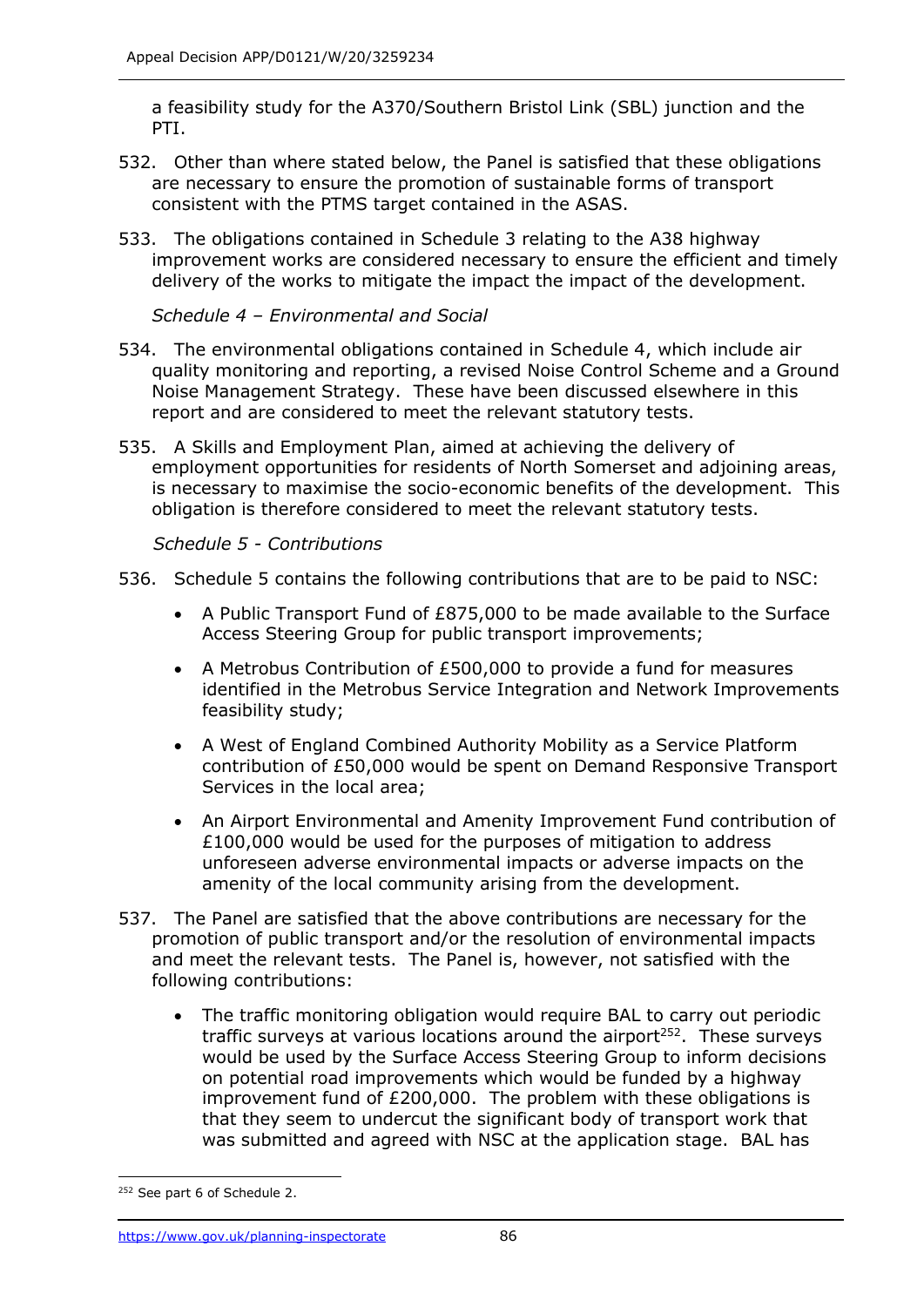already identified the traffic impact of the development and the Panel has found no credible evidence to suggest that this work was anything other than robust. Accordingly, a requirement for further monitoring and mitigation would be unnecessary to make the development acceptable. The traffic monitoring and highway improvement fund obligation does not therefore meet the statutory tests.

- Part 5 contains an obligation requiring BAL to pay a sum of £50,000 to NSC to enable it to carry out a feasibility study for the A370/SBL junction. However, the need for this is unclear since the TA specifically examined the impact of the development at this junction (J8) and concluded that the traffic impact of the development did not warrant any further analysis of the junction<sup>253</sup>. No evidence has been adduced to the Inquiry which would lead the Panel to conclude differently. Accordingly, it is not clear on what basis the contribution is sought bearing in mind our previous comments about the robustness of BAL's transport work. The Panel therefore conclude that this obligation does not meet the statutory tests.
- According to NSC, a parking control contribution of £225,000 would be spent on additional monitoring and other work streams related to the expansion of BA and would include targeted parking restrictions where harmful impacts are identified including the creation of a 5-year parking and enforcement officer post at NSC. However, there was no suggestion from NSC that insufficient parking is being proposed as part of the proposed development. Indeed, at the Inquiry it was NSC's general position that too much parking was being proposed. That being the case, the Panel can see little justification for concluding that the development will give rise to additional work on the part of its parking enforcement team. Accordingly, the Panel find the contribution would not meet the relevant tests.

### *Unilateral Undertaking*

#### *Schedule 1 – Transport and Travel*

- 538. Schedule 1 of the UU contains various obligations related to transport and travel which are intended to achieve the 2.5% PTMS. Schedule 1 also contains obligations in respect of parking and the A38 highway works.
- 539. While there is general agreement on the need for a replacement/updated ASAS<sup>254</sup>, the exact requirements and wording of the obligation were a matter of some discussion at the Inquiry. Although BAL stated that "*the approach and methodology associated with the Replacement ASAS is agreed*", NSC raised several concerns in its closing Statement.<sup>255</sup> The first is that the wording of paragraph 2.2 does not require approval of the ASAS by NSC. However, it is important to note that the wording of the obligation is consistent with the S106 attached to the 10 mppa permission<sup>256</sup> which similarly required BAL to provide the ASAS to NSC. On that basis and given that no compelling reasons have been given to explain why NSC would now need to approve the ASAS, the Panel is satisfied with the wording in paragraph 2.2.

<sup>253</sup> See TA paragraph 10.3.5

<sup>254</sup> Schedule 1, Part 2 paras 2.1-2.3.3

<sup>&</sup>lt;sup>255</sup> See Annex B <sup>256</sup> CD: 4.02.2 Part 1 Obligations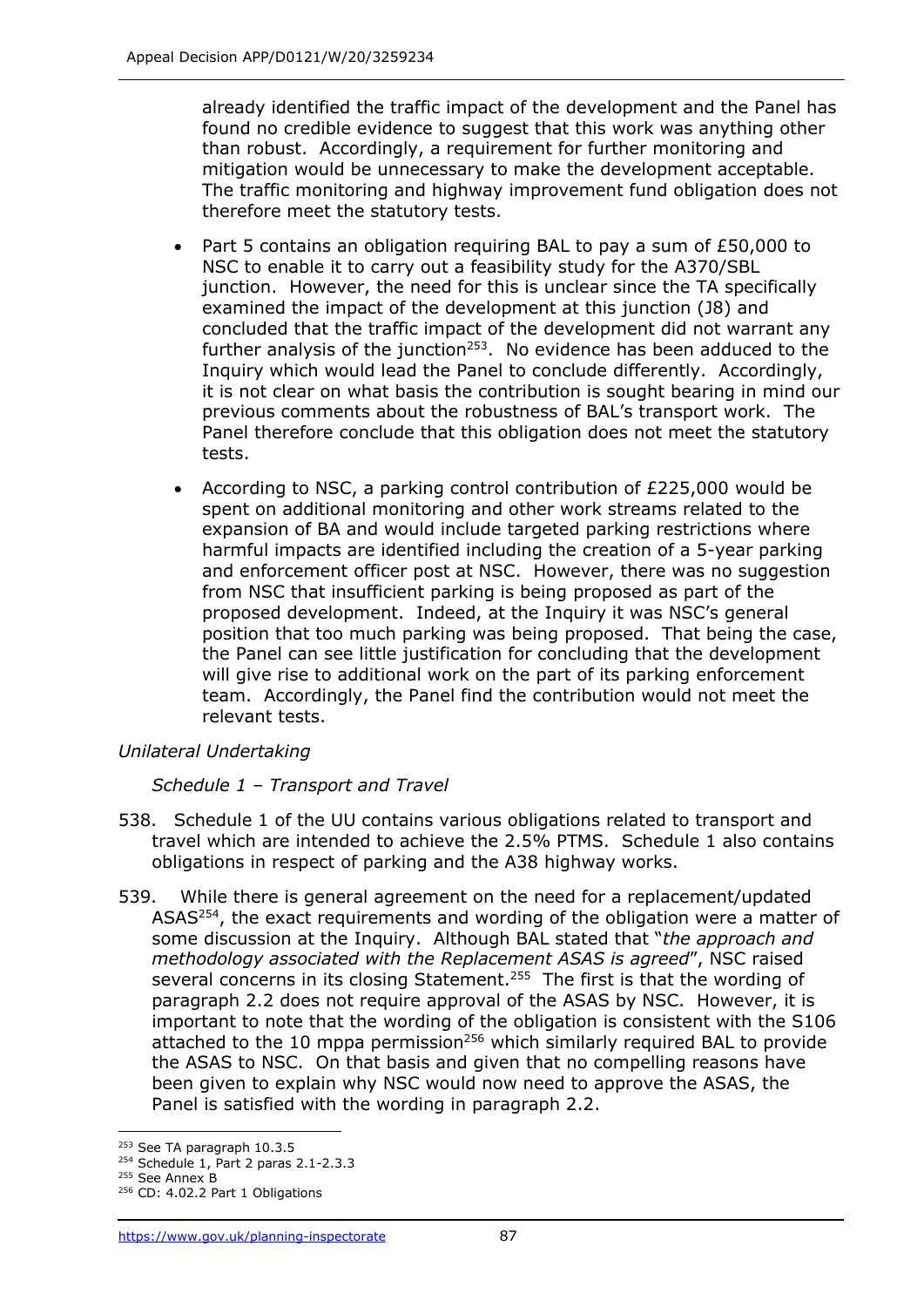- 540. The Panel is not persuaded that the wording of paragraph 2.3.3(b) is open to abuse as has been suggested. Read in a fair-minded way, the obligation is clear when the 2.5% PTMS target is to be achieved. While reference to the calendar year might have served to put the matter beyond doubt, it is not unreasonable to assume that this is what the obligation intends.
- 541. It is not necessary to rehearse the arguments in relation to the PTMS or the Key Performance Indicators as the Panel have already addressed these matters and are content with the approach.
- 542. NSC also criticised the 18-month period for the delivery of improvements to the Weston Flyer bus service. However, the wording in paragraph 2.3.5(c) does not preclude an earlier delivery date. In light of current uncertainties about the scope of works necessary to deliver the improvements, the Panel is satisfied with the obligation.
- 543. The final area of dispute relates to those obligations which deal with the Metrobus Service Integration scheme.<sup>257</sup> Like the Weston Flyer improvements, the obligations involve the production of a feasibility study into the integration of the A1 Bristol Flyer service with the Metrobus network and then the implementation of improvements. The issue at hand is how the service improvements are funded. Paragraph 2.3.5(g) sets a funding cap of £200,000 on the improvements which would be derived from the Public Transport Fund/Public Transport Improvement Fund.
- 544. According to NSC that amount is not sufficient<sup>258</sup> and more funding would be required to fund the Flyer Shuttle improvements in the longer-term. Because of this, the funding available to other public transport improvement measures would be restricted. BAL have criticised NSC's costings which it points out have not been validated and incorrectly contains gross vehicle purchase costs.
- 545. Irrespective of the costings, BAL through the S106, is undeniably committing a considerable sum of money to the improvement of public transport services.<sup>259</sup> The Panel consider that decisions about how and when that money is best spent would be a matter for the Surface Access Steering Group at the appropriate time informed by amongst other things, the feasibility studies and periodic reviews of the measures. Importantly, the wording in the UU does not preclude the continuation of the improved Flyer Shuttle service beyond the initial 24-month trial period.<sup>260</sup> This would be a decision for the Surface Access Steering Group once it had reviewed the scheme at the end of the trial period. If at that time further financial support was required, this would come from the Public Transport Fund/Public Transport Improvement Fund.
- 546. Despite that, the principle of a cap seems a sensible one. It would not be reasonable or proportionate to expect BAL to enter into an uncapped or unconditional funding arrangement. Nor would it be prudent to keep pumping money into a scheme that could be failing to stand on its own feet in a commercial sense or failing to deliver the desired results. £200,000 represents an appropriate sum of money to fund the 24-month trial after which there must

 $257$  UU paragraph 2.3.5(e)

<sup>&</sup>lt;sup>258</sup> Costings were presented in NSC's Closing Submissions suggesting that circa £2.4m would be required to fund the scheme for an 11-year period.

<sup>259</sup> £1.375m

<sup>260</sup> See UU paragraph 3.1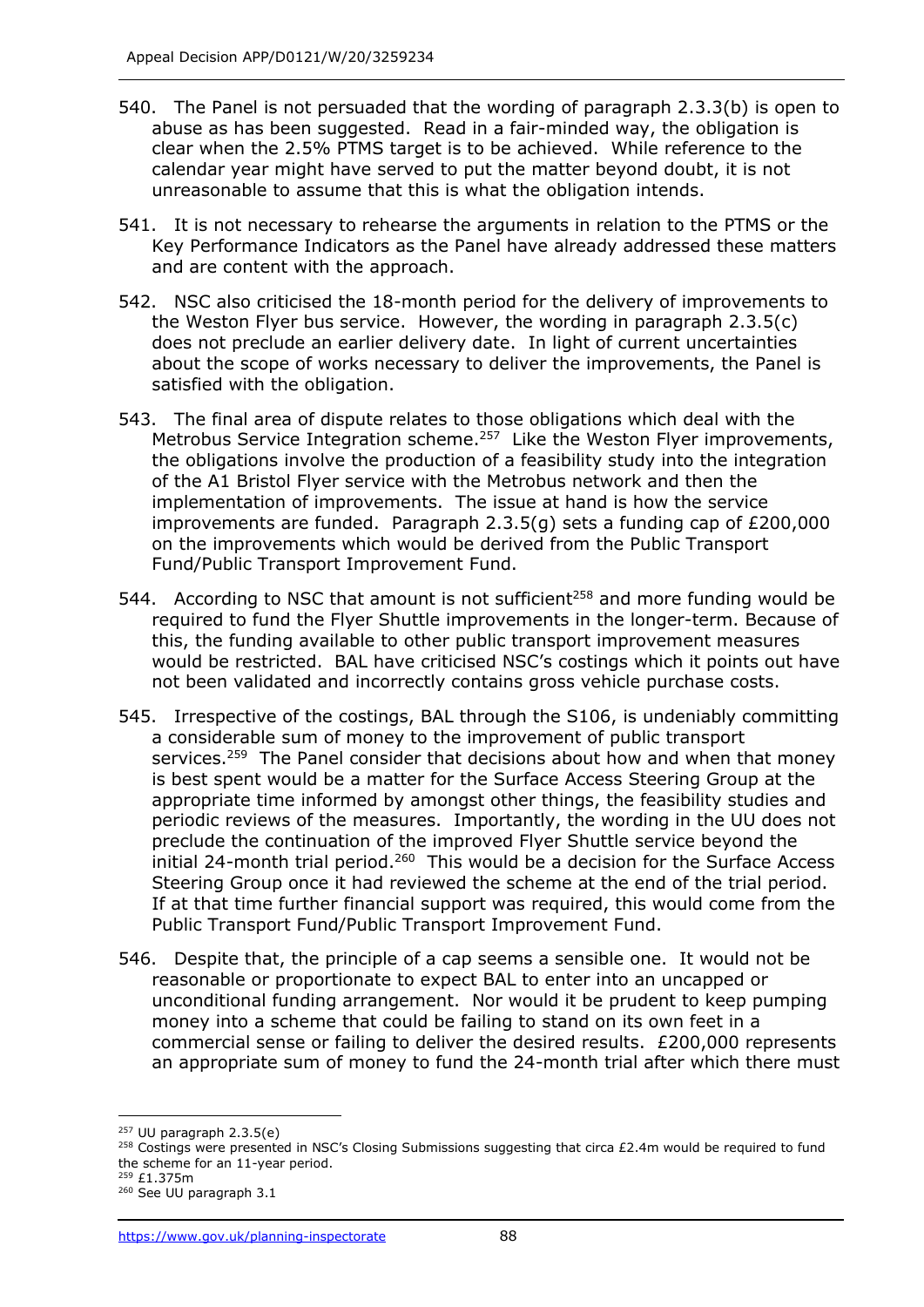be a legitimate expectation that the service improvements would become selffunding.

- 547. The term "subject to a positive outcome from the feasibility study" is not in our view vague or unenforceable as has been suggested. Interpreted in a straightforward way, 'positive outcome' means that the improvements can be demonstrated to be 'feasible' i.e. done easily or conveniently and are likely to contribute to the aims of the ASAS. Overall, the ASAS, and associated obligations accord with CS Policies CS1, CS10 and CS23, Policies DMP DM50 and DM54 as well as the NPPF and APF in that as they promote sustainable travel and surface access improvements.
- 548. Obligations related to the phased approach to additional parking delivery<sup>261</sup> are necessary to ensure that additional parking is brought forward in a flexible manner that responds to demand. For the avoidance of doubt, the obligation would require BA to deliver MSCP 2 and the year round use of Cogloop 1 ahead of any extension to the Silver Zone Car Park (Cogloop 2) and MSCP 3.

*Schedule 2 – Noise Mitigation Scheme*

- 549. The noise mitigation scheme has been discussed in depth. Shortcomings in the scheme have been identified, in terms of the funding and scheme parameters, and a planning judgement made on that basis. However, in so far as the obligations seek to provide funding for properties above SOAEL in the L<sub>Aeg</sub> contours, the obligations contained here would meet the relevant tests.
- 550. Overall, the Panel is satisfied that the obligations contained in the UU meet the statutory tests.

### **Planning Balance and Very Special Circumstances**

- 551. Planning law requires that applications for planning permission must be determined in accordance with the development plan unless material considerations indicate otherwise. The NPPF advises that, under the presumption of sustainable development, decisions which accord with up-todate policies should be approved without delay.
- 552. The Panel has found that there is a demonstrable need for the proposed development and that, flowing from this, the socio-economic benefits of the scheme would weigh substantially in its favour. National aviation policy contained within APF and MBU also provides high level and strong policy support for airport expansion in general. Development plan policies CS23 and DM50 provide positive support for the growth and development of BA. Airport expansion is also supported at a regional level.
- 553. However, all of these provide support conditionally in relation to environmental effects. For the reasons explained above, the Panel have found conflict with the development plan in respect of noise effects and the Panel recognise the harmful effect this would have on the amenity and health of some local residents.

<sup>&</sup>lt;sup>261</sup> Schedule 1, Part 2, Para 4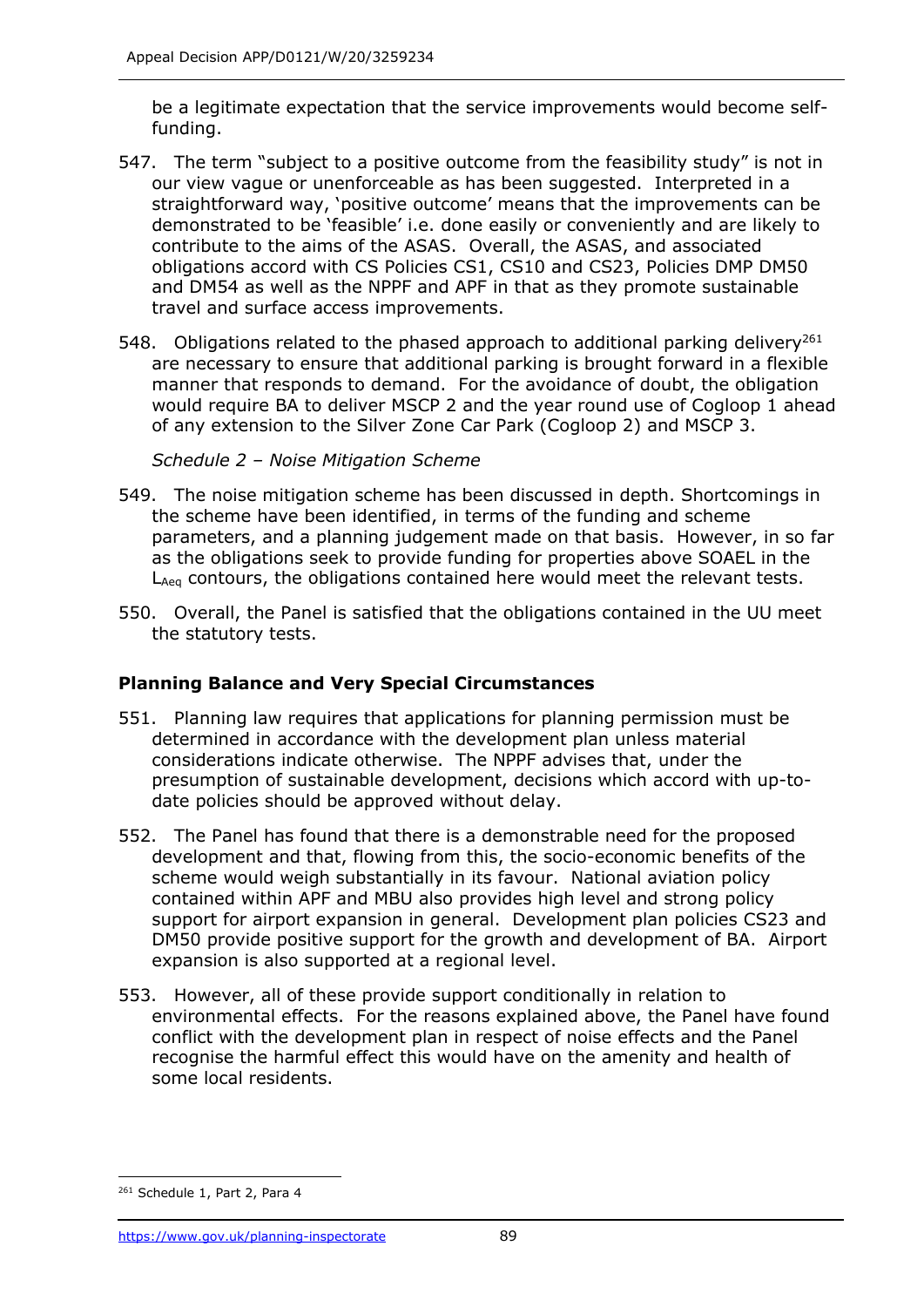- 554. Other environmental effects have been assessed, including climate change, highways matters, <sup>262</sup> air quality, as well as character and appearance (and the AONB), and biodiversity. These are considered to be neutral in the balance as no material harm was found, nor conflict with relevant development plan policies or other broader national policy objectives.
- 555. Accordingly, while there is some conflict with CS23, DM50 and the regional and national policy in specific respect of noise, taking a broad view, the proposed development is largely in compliance with these development plan policies and documents. This is in terms of positive growth benefits and against the range of potential environmental effects.
- 556. Part of the development proposed is also in the Green Belt and the Panel have found that the development would harm the Green Belt due to inappropriateness, loss of openness and conflict with the Green Belt purposes. There would also be conflict with the development plan in this regard. The NPPF requires substantial weight to be given to any harm to the Green Belt.
- 557. The determination of whether very special circumstances exist is a matter of planning judgement based on a consideration of all relevant matters. However, very special circumstances cannot exist unless the harm to the Green Belt, and any other harm, is clearly outweighed by other considerations.
- 558. In addition to the need and socio-economic benefits, other considerations relating to the need for additional parking and a lack of alternative sites outside of the Green Belt have been assessed. While the case may be somewhat moderated given the Panel's findings in respect of the assessment of decked parking and staff car parking, there remains a demonstrable need to provide car parking which cannot fully be accommodated outside of the Green Belt.
- 559. The Panel have also considered matters relating to prematurity, other airport expansion, 'salami slicing', general health and the PSED which are matters which do not fundamentally alter our conclusions on the main issues.
- 560. There was, and remains, a significant level of opposition to the proposed scheme. Objections were made at a local, regional, national and international level. We realise that our decision will come as a major disappointment to those people who spoke passionately in opposition to the proposal. In coming to our decision, the protests of individuals, communities, Members of Parliament, action groups, technical experts and others were fully heard and carefully considered by the Panel.
- 561. Taking the above together, the Panel consider that the benefits arising from the proposed development are as such that they would clearly outweigh the harm to Green Belt and the harm to noise, so as to amount to very special circumstances. The Green Belt tests in the NPPF and CS Policy CS6 and DMP Policy DM12 are thus met.

<sup>&</sup>lt;sup>262</sup> Including surface access, sustainable transport objectives, the highway network, highway safety and parking provision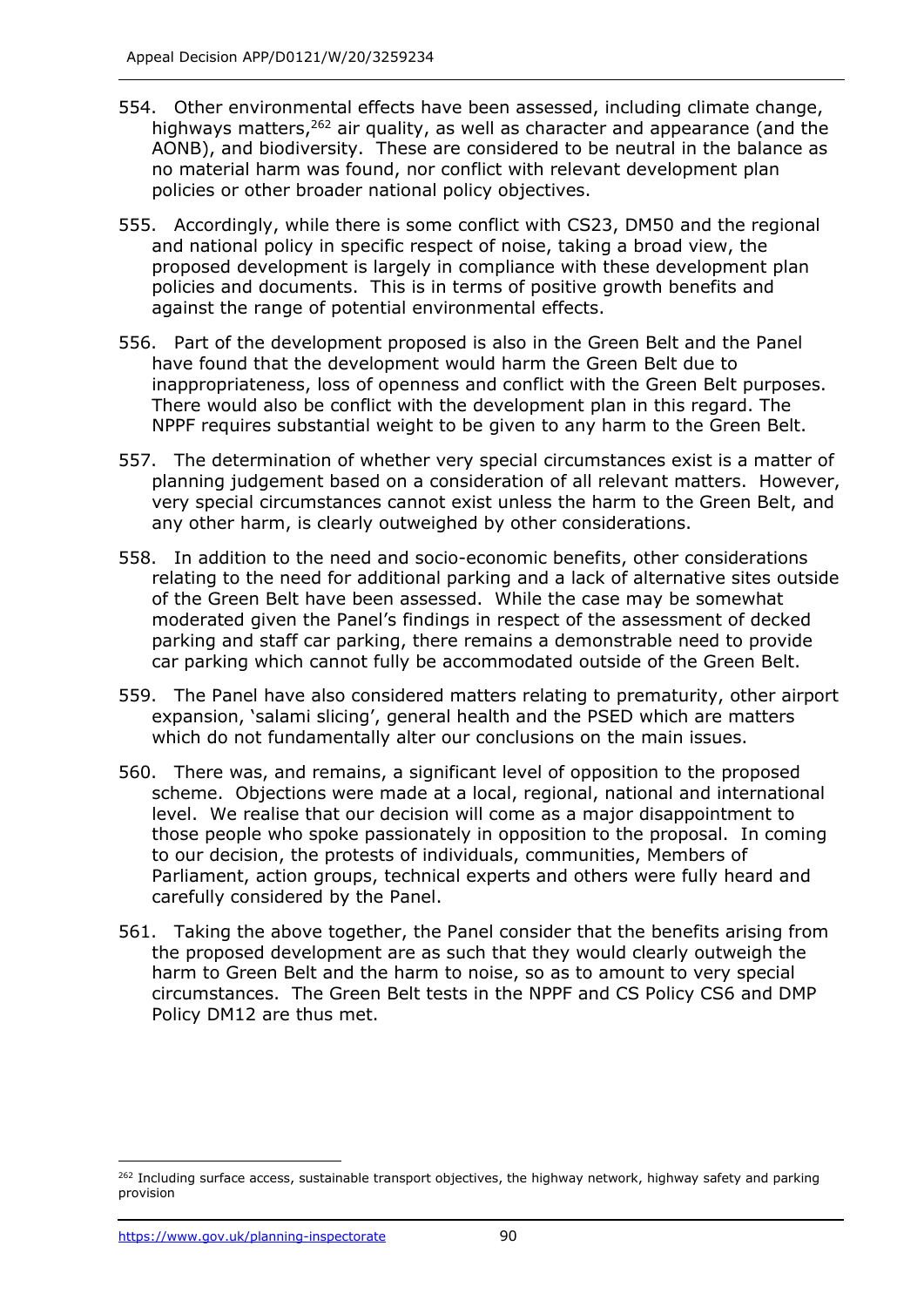# **Conclusion**

- 562. Despite the harms identified and taking account of all other considerations, the Panel concludes that the balance falls in favour of the grant of planning permission.
- 563. For the reasons given above, and having regard to all matters raised, the Panel conclude that the appeal should be allowed.

Lead Inspector **Inspector** Inspector **Inspector** 

*P. J. G. Ware C. Searson D. M. Young*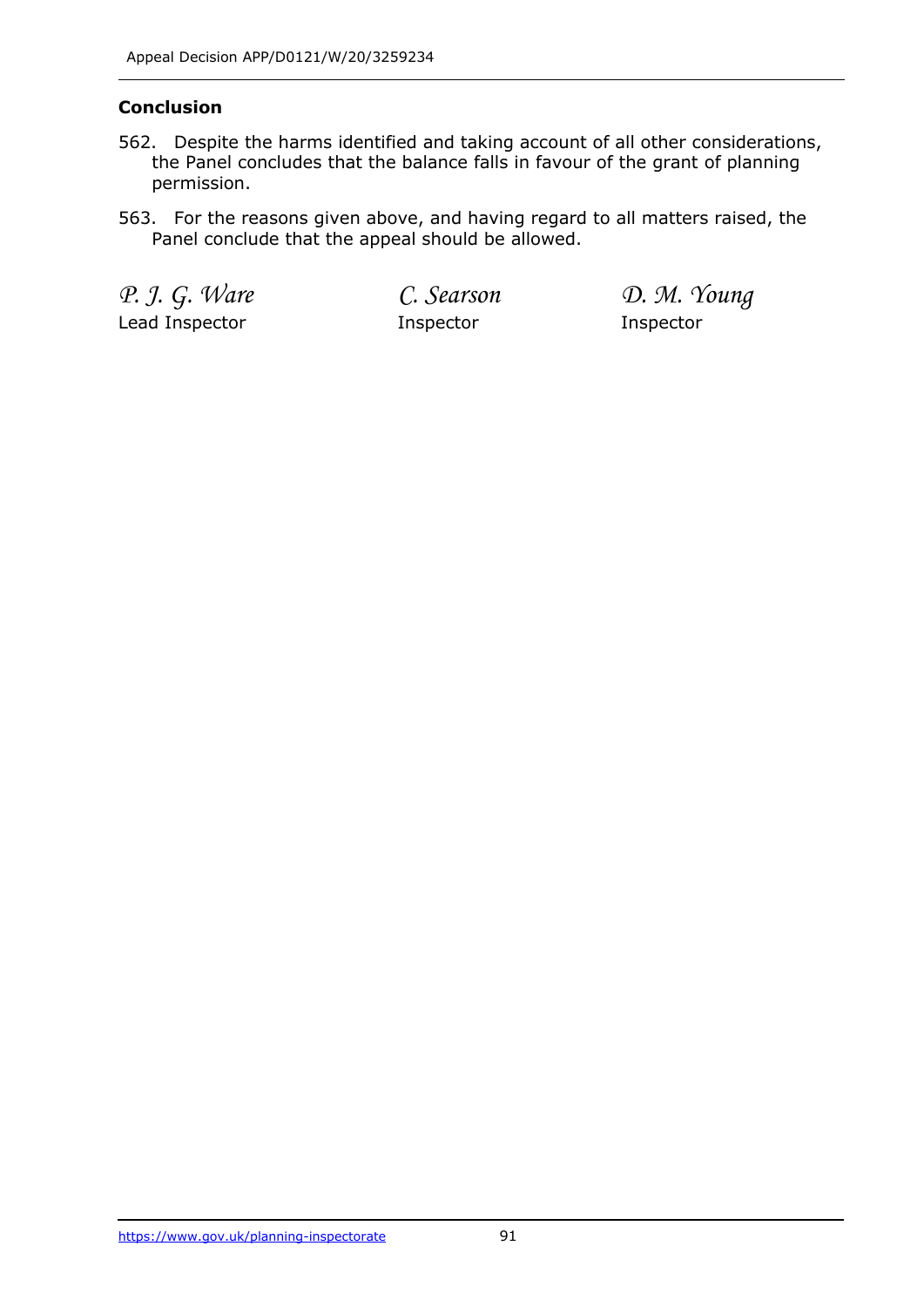# **SCHEDULE OF CONDITIONS**

- 1) Any application for the approval of reserved matters made pursuant to this planning permission shall be made to the Local Planning Authority before the expiration of 5 years from the date of this permission.
- 2) The development hereby permitted shall be begun, either before the expiration of 5 years from the date of this permission, or before the expiration of 2 years from the date of approval of the last reserved matter to be approved for that element or phase of the development, whichever is the later
- 3) The development is approved in accordance with the documents submitted with the application and the plans set out below. Those reserved matters approved to date shall be carried out in accordance with the approved plans.

#### **Drawings**

- 17090-00-100-400 Location Plan
- 17090-00-100-401 Composite Site Plan
- 17090-00-100-402 Site Reference Plan
- 17090-00-100-407 Proposed Site Plan
- 17090-00-100-408 Proposed Site Plan North
- 17090-00-100-409 Proposed Site Plan Central
- 17090-00-100-410 Proposed Site Plan South
- 17090-00-100-411 02 Permitted Development Rights Reference Site Plan
- 17090-00-200-401\_0 Ground Floor Plan Proposed
- 17090-10-200-401\_00 First Floor Plan- Proposed
- 17090--10-200-401\_00 Basement Floor Plan-Proposed
- 17090-20-200-401 00 Mezzanine Floor Plan-Proposed
- 17090-ZZ-125-401\_00 Roof Plan Proposed
- 17090-ZZ-300-401\_00 South Terminal Extension & B1, B2 and B3 Proposed Elevations (Sheet 1 of 2)
- 17090-ZZ-300-403\_00 South Terminal Extension & B1, B2 and B3 Proposed Elevations (Sheet 2 of 2)
- 17090-ZZ-300-405\_00 West Terminal Extension Proposed **Elevations**
- 17090-ZZ-300-407\_00 Terminal Canopies Proposed Elevations
- 40506-Bri075c Integrated/embedded Landscape, Visual and Ecology Mitigation Masterplan
- C1124-SK-A38-010 Rev 11 (A38 Junction Improvements Option 10)
- C1124-SK-A38-011 Rev 1.0 (A38 Junction Improvements Vehicle Track Analysis Sheet 1 of 3)
- C1124-SK-A38-012 Rev 1.0 (A38 Junction Improvements Vehicle Track Analysis Sheet 2 of 3)
- C1124-SK-A38-013 Rev 1.0 (A38 Junction Improvements Vehicle Track Analysis Sheet 3 of 3)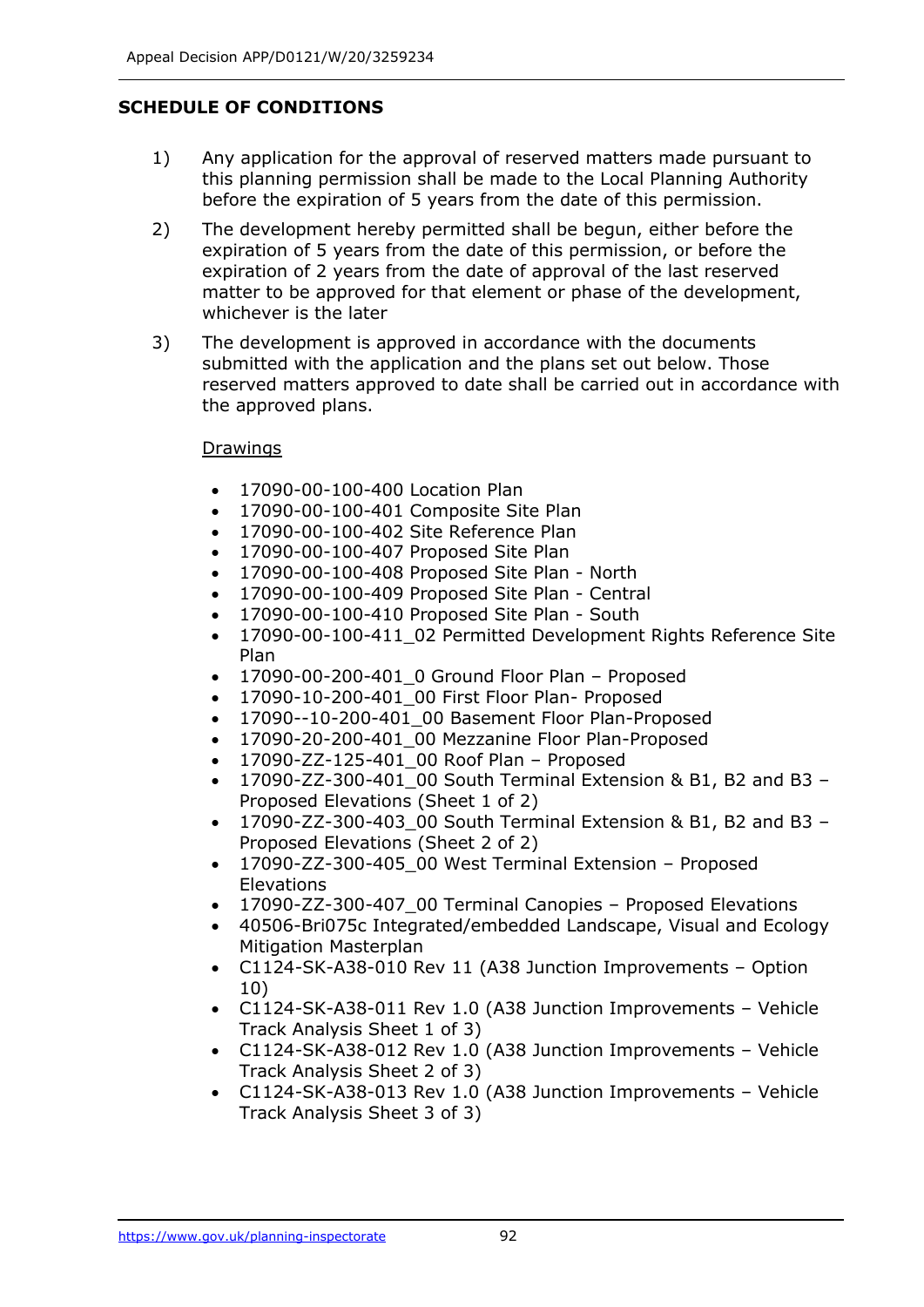#### Other Documents

- ES Addendum Volume 1: Main Report November 2020
- ES Addendum Volume 2: Technical Appendices (including appendices 1A, 1B, 1C, 5A, 6A, 6B, 7A, 7B, 10A, 10B and 10C) November 2020
- ES Addendum Volume 3: Non-Technical Summary November 2020
- Economic Impact Assessment Addendum November 2020
- Environmental Statement Volume 1 (including Flood Risk Assessment) – December 2018
- Environmental Statement Volume 2 December 2018
- Environmental Statement Non-Technical Summary December 2018
- Design and Access Statement December 2018
- Economic Impact Assessment November 2018
- Transport Assessment December 2018
- Foul and Surface Water Drainage Strategy December 2018
- Lighting Impact Assessment December 2018
- BREEAM Pre-Assessment November 2018
- Response to Request for Further Information Pursuant to Regulation 25 of the Town and Country Planning (Environmental Impact Assessment) Regulations 2017 - April 2019
- Response to Request for Further Information Pursuant to Regulation 25 of the Town and Country Planning (Environmental Impact Assessment) Regulations 2017 - October 2019
- Response to North Somerset Council Highways and Transport Comments – December 2019
- Response to Further Environment Agency Comments December 2019.
- 4) Details of the outstanding Reserved Matters for those components set out in Table 1.1 of the 'Planning Statement' dated December 2018, shall be submitted to and agreed in writing by the Local Planning Authority before that component is constructed. Each component shall be carried out in accordance with the approved details for that component.
- 5) The total passenger throughput at Bristol Airport shall not exceed 12 million passengers per annum to be taken from 1 January to 31 December in any calendar year. Total passengers shall include all passengers resulting from arrival and departure flights. The airport operator shall, within 12 months of the date of the planning permission, provide details to the Local Planning Authority for its approval which sets out how it will establish total passenger number and the steps it will take to ensure that no more than 12 mppa throughput will occur and steps that it will take to remedy any such breach. Once approved, those details shall be implemented and retained until superseded by any subsequently approved details.
- 6) Within 12 months of commencement of development and annually thereafter a 'Parking Demand and Capacity Report' shall be submitted to and agreed in writing by the Local Planning Authority. The report will include:
	- a) A review of parking demand in the previous 12 months both overall and by product type (including drop-off), including identifying the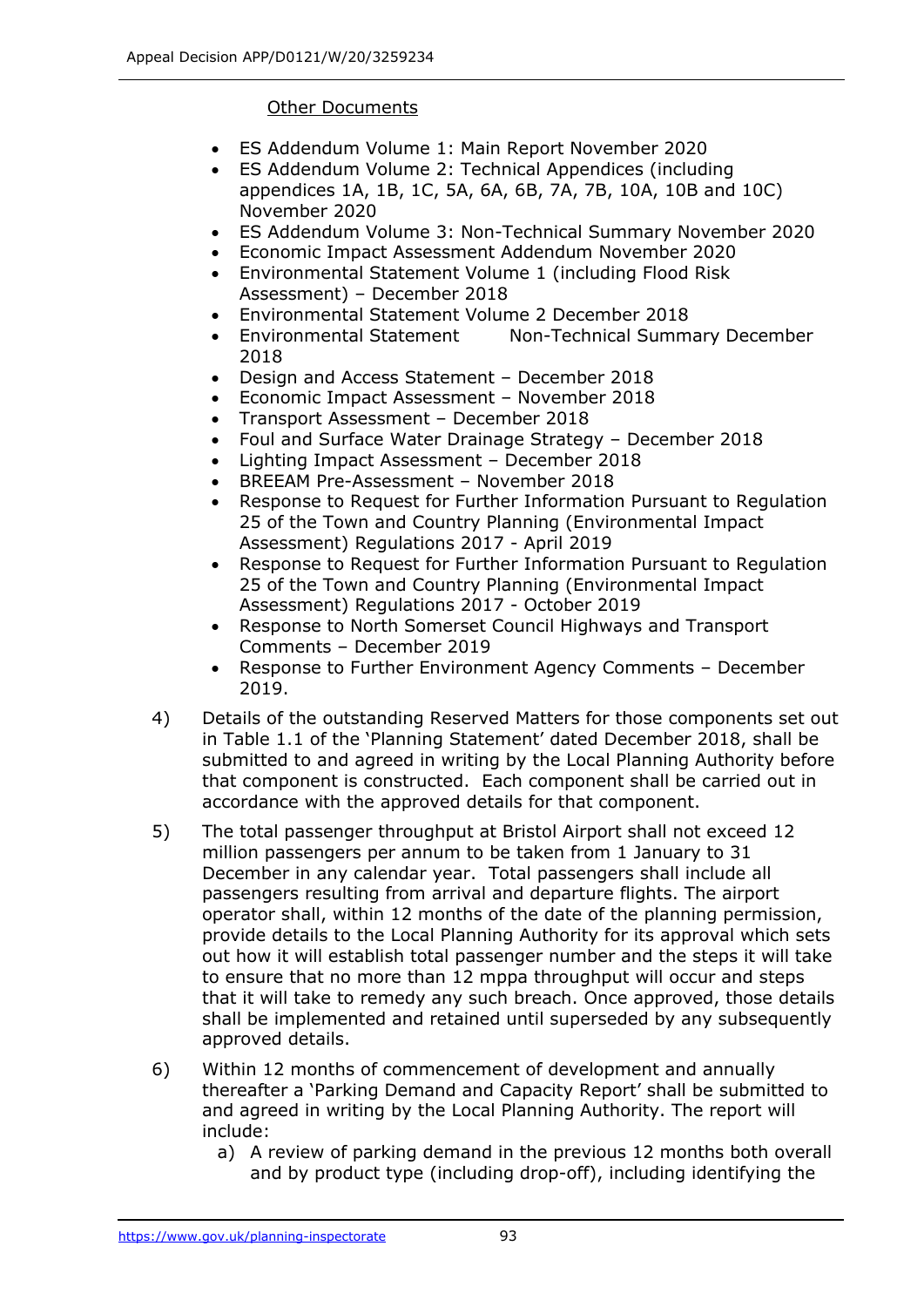peak periods of demand, the length of stay and when demand is at or exceeds 95% of existing capacity for more than 4 weeks

- b) A review of parking capacity on-site, including a projection for the next 12 months;
- c) A review of passenger throughput in the previous 12 months and average percentage growth;
- d) Engaging with NSC to provide a review of parking capacity off-site, including an aerial survey in the month of September;
- e) Identification of any other proposals for airport car parking through monitoring of planning applications to North Somerset Council, Bristol City Council and Bath and North East Somerset Council;
- f) A review of the occupancy of the Staff Car Park;
- g) A review of infrastructure options to accommodate forecast demand over the subsequent 12 months;
- h) Identification of the preferred option to deliver parking capacity.

This report shall be submitted to and agreed in writing by the Local Planning Authority.

- 7) No phase or component of development shall be commenced, including demolition, ground works or vegetation clearance, until a Construction Environmental Management Plan (CEMP) for that phase of development / element has been submitted to and approved in writing by the Local Planning Authority. The CEMPs shall include:
	- a) A construction traffic management plan including details of the routes and vehicle entrance routes into the airport to be used by contractors' vehicles moving to and from the site (and the appropriate signage thereof) and HGV delivery times;
	- b) Details of measures to minimise noise, dirt, dust (and other air borne particles) and vibration during construction;
	- c) A waste management plan;
	- d) A construction air quality management plan;
	- e) Proposed working hours, including any night-time working hours;
	- f) A cumulative assessment of the impact of the individual phase/element, when taken together with any other phases/elements that will be ongoing or are projected to be commenced while this phase/element is constructed.

Items (a) to (f) shall be the subject of auditing and reporting by the applicant and/or site contractors and these records shall be kept up to date and supplied to the Local Planning Authority upon request. The development shall be carried out in accordance with the approved CEMP.

8) Within six months of the of grant of this permission, an Air Quality Action Plan (AQAP) shall be submitted to the Local Planning Authority for approval. The AQAP will set out measures to reduce the impact of airport operations on local air quality.

The AQAP shall include targets, with dates and quantified where appropriate, for the delivery of measures to reduce the impact of the airport on local air quality.

An annual update to the AQAP shall be submitted to and approved by the Local Planning Authority as part of the Airport Operations Monitoring Report that sets out progress made against agreed targets, including an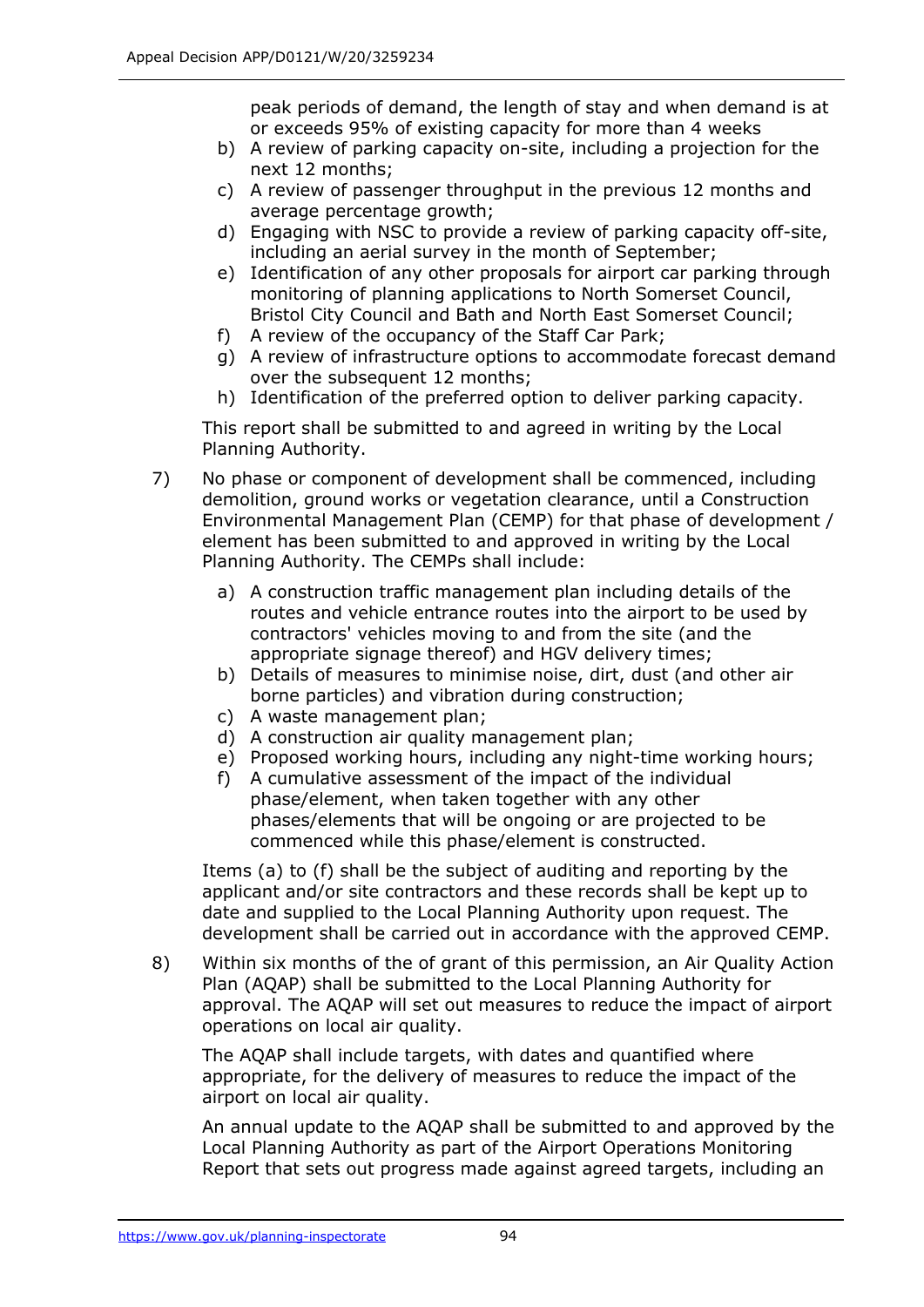independent third-party review and recommendation for reviewing targets where deemed necessary, taking account of the following:

- a) Updates in the light of new national and local policies;
- b) New scientific or technical developments;
- c) Performance of the airport against the targets specified above.

Alternative action measures shall be agreed with the Local Planning Authority within 3 months, if the review shows that the AQAP is not meeting previously agreed targets.

All approved measures shall be implemented and complied with.

- 9) Within six months of the date of this permission, a Carbon and Climate Change Action Plan (CCCAP) shall be submitted to the Local Planning Authority for approval. The CCCAP and its outcomes will be subject to the following reviews:
	- a) Annually: independent verification by the Airports Carbon Accreditation Scheme with the results being made available to the Local Planning Authority;
	- b) Annually: publication as part of the Airport Operations Monitoring Report, available for review by all stakeholders including the Local Planning Authority;
	- c) Every three years: independent audit and inspection by the Airports Carbon Accreditation Scheme with the results being made available to the Local Planning Authority;
	- d) Every five years: Bristol Airport Limited review and update, including consultation with the Local Planning Authority and other stakeholders.

The CCCAP shall be updated to reflect any new national policies or targets. The methodology may be amended by agreement with the Local Planning Authority to include updates to best practice methodologies and new scientific or technical developments.

All approved measures within the CCCAP, as amended and updated, shall be complied with.

- 10) Within six months of the date of this planning permission a scheme for the installation of rapid electric vehicle charging points at the airport shall be submitted to the Local Planning Authority. The scheme shall indicate the number and locations of the charging points and timetable for their installation. Once approved by the Local Planning Authority, the approved scheme shall be fully implemented in accordance with the approved timetable and retained thereafter.
- 11) Within six months of the date of this permission, a strategy for the phased introduction of Electric Vehicles into the airport's contracted taxi fleet and to encourage the use of lower emission vehicle amongst other taxi operators shall be submitted the Local Planning Authority. The strategy shall include an initial target within the contracted taxi fleet of 75% of vehicles to be fully electric or hybrid (or other agreed alternative vehicles which are zero emissions) within a timetable to be agreed in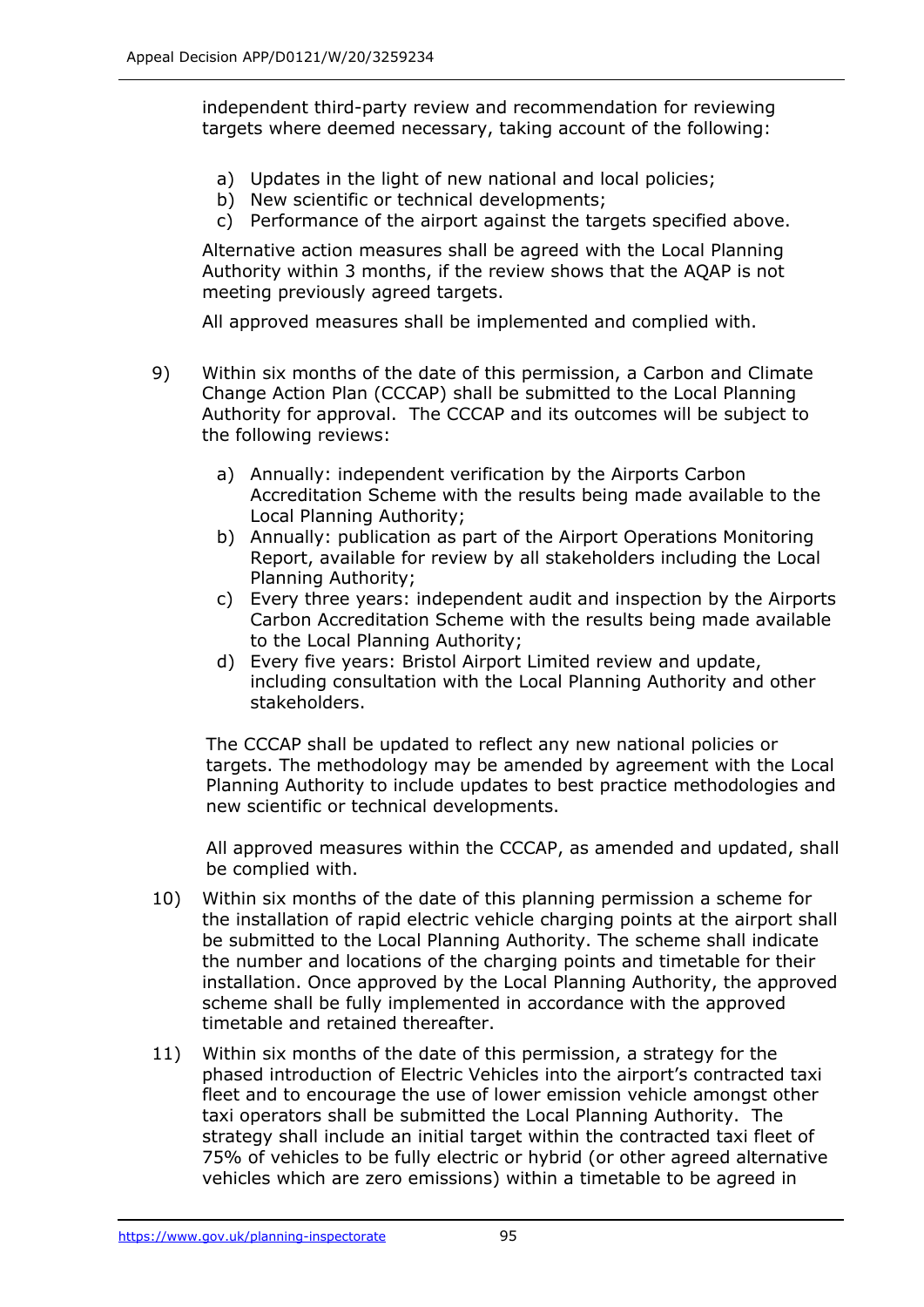writing by the Local Planning Authority, transitioning to 100% by the attainment of 12mppa. Once approved by the Local Planning Authority the approved strategy shall be fully implemented in accordance with the approved timetable and retained thereafter.

- 12) The passenger throughput at Bristol Airport shall not exceed 10 million passengers in any 12-month period (to be taken from 1st January to 31st December unless a different 12 month start and end date is agreed) unless an application to the Secretary of State to designate Bristol Airport as a fully coordinated airport (as defined in regulation 2 of the Airports Slot Allocation Regulations 2006 or any regulations revoking and reenacting those regulations with or without modification) is submitted.
- 13) There shall be no more than 85,990 Air Transport Movements (ATM's) at Bristol Airport per annum which includes take- off and landing movements, from 1 January to 31 December each year. This shall include commercial and non-commercial flights.

The airport operator shall provide quarterly reports in writing to the Local Planning Authority, within 28 days of the last day of each quarterly period, to show that the quarterly and cumulative figures for each category comply with these limits and set out the steps it proposes to implement in order to prevent any exceedances of these limits in the next quarter. Once approved, those details shall be implemented and retained until superseded by any subsequently approved details.

For the purposes of this condition, the limit to ATMs shall not apply to aircraft taking off or landing in the airport because of an emergency, instruction from Air Traffic Control or any other circumstance beyond control of the airport operator.

14) Upon commencement of development, up to the passenger throughput at Bristol Airport exceeding 10 million passengers in any 12-month period (to be taken from 1 January to 31 December unless a different 12-month start and end date is agreed), the area enclosed by the 57dB daytime noise contour shall not exceed  $12.42 \text{ km}^2$ .

Upon the passenger throughput at Bristol Airport exceeding 11 million passengers in any 12-month period (to be taken from 1 January to 31 December unless a different 12-month start and end date is agreed), the area enclosed by the 57dB daytime noise contour shall not exceed 11.56 km<sup>2</sup> .

The area enclosed by the 57dB daytime noise contour shall not exceed 10.70 km<sup>2</sup> from when passenger throughput at Bristol Airport reaches 12 mppa in any 12-month period. The area enclosed by the 55dB night- time noise contour shall not exceed 6.8km<sup>2</sup> from when passenger throughput at Bristol Airport reaches 12 mppa in any 12-month period.

Forecast aircraft movements and consequential forecast and actual noise contours for the forthcoming year shall be reported to the Local Planning Authority annually within the Annual Operations Monitoring Report.

15) The area enclosed by the 63, 60, 57, 54 and 51 dB(A) Leq 16hr (07:00 hours to 23:00 hours) noise contours and the 55 and 40 dB LAeq,8hr summer night-time noise contour (23:00 hours to 07:00 hours) for the forthcoming year (from 1 January to 31 December each year) shall be reported to the Local Planning Authority annually within the Annual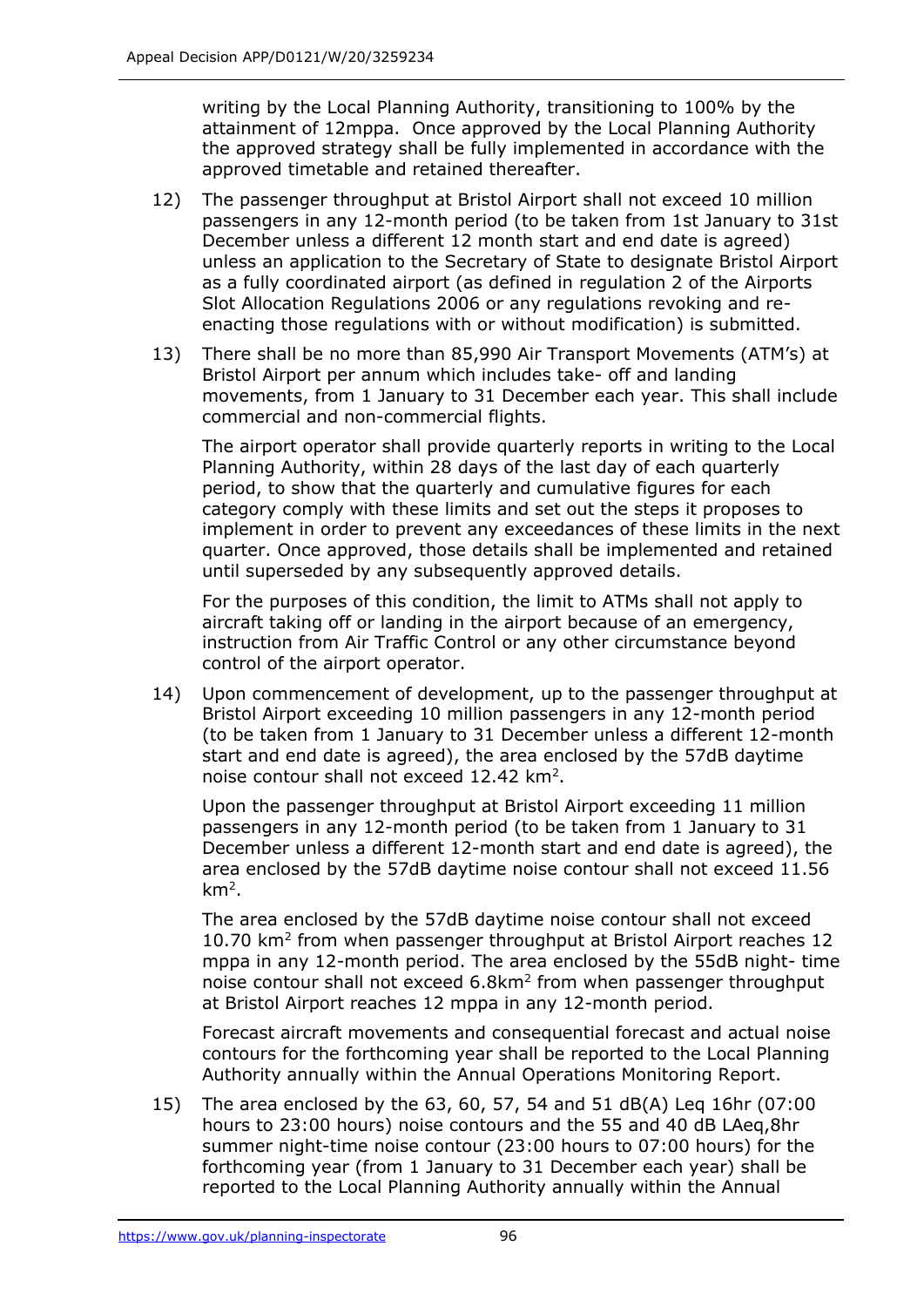Operations Monitoring Report. The same report shall include comparison of the predicted noise levels at the Noise Monitoring Terminals based on the forecast noise contours for the previous year with the 92-day averaged summer measured noise levels at the NMTs.

- 16) The noise classification of any aircraft shall be that set out as per those defined for designated aerodromes:
	- a) The quota count of an aircraft on take-off or landing shall be calculated based on the noise classification for that aircraft on takeoff or landing, as follows:

| <b>Noise Level</b><br><b>Band</b> | Quota Count (QC)<br><b>Classification</b> |
|-----------------------------------|-------------------------------------------|
| <b>EPN dB</b>                     |                                           |
| >102                              | 16                                        |
| 101-101.9                         | 8                                         |
| 100-100.9                         | 6.7                                       |
| 99-99.9                           | 5.4                                       |
| 98-98.9                           | 4                                         |
| 97-97.9                           | 3.4                                       |
| 96-96.9                           | 2.8                                       |
| 95-95.9                           | $\overline{2}$                            |
| 94-94.9                           | $\overline{1.7}$                          |
| 93-93.9                           | 1.4                                       |
| 92-92.9                           | $\mathbf{1}$                              |
| 91-91.9                           | 0.83                                      |
| 90-90.9                           | 0.69                                      |
| 89-89.9                           | 0.5                                       |
| 88-88.9                           | 0.42                                      |
| 87-87.9                           | 0.34                                      |
| 86-86.9                           | 0.25                                      |
| 85-85.9                           | 0.21                                      |
| 84-84.9                           | 0.17                                      |
| 83-83.9                           | 0.125                                     |
| 82-82.9                           | 0.085                                     |
| 81-81.9                           | 0.045                                     |
| 80-80.9                           | 0.025                                     |
| < 80                              | 0.0125                                    |

Exempt aircraft are those jet aircraft with a maximum certificated weight not exceeding 11,600 kg.

- b) For the purposes of this condition, an aircraft shall be deemed to have taken off or landed at the time recorded by the Air Traffic Control Unit of Bristol Airport.
- c) This condition shall take immediate effect at the start of the first full season (being the winter season or the summer season) following the commencement of development. Subject to the following provisions of this condition, the quota for the summer season shall be 1260, and the quota for the winter season shall be 900.
- d) An aircraft with a quota-count of 2 or above shall not: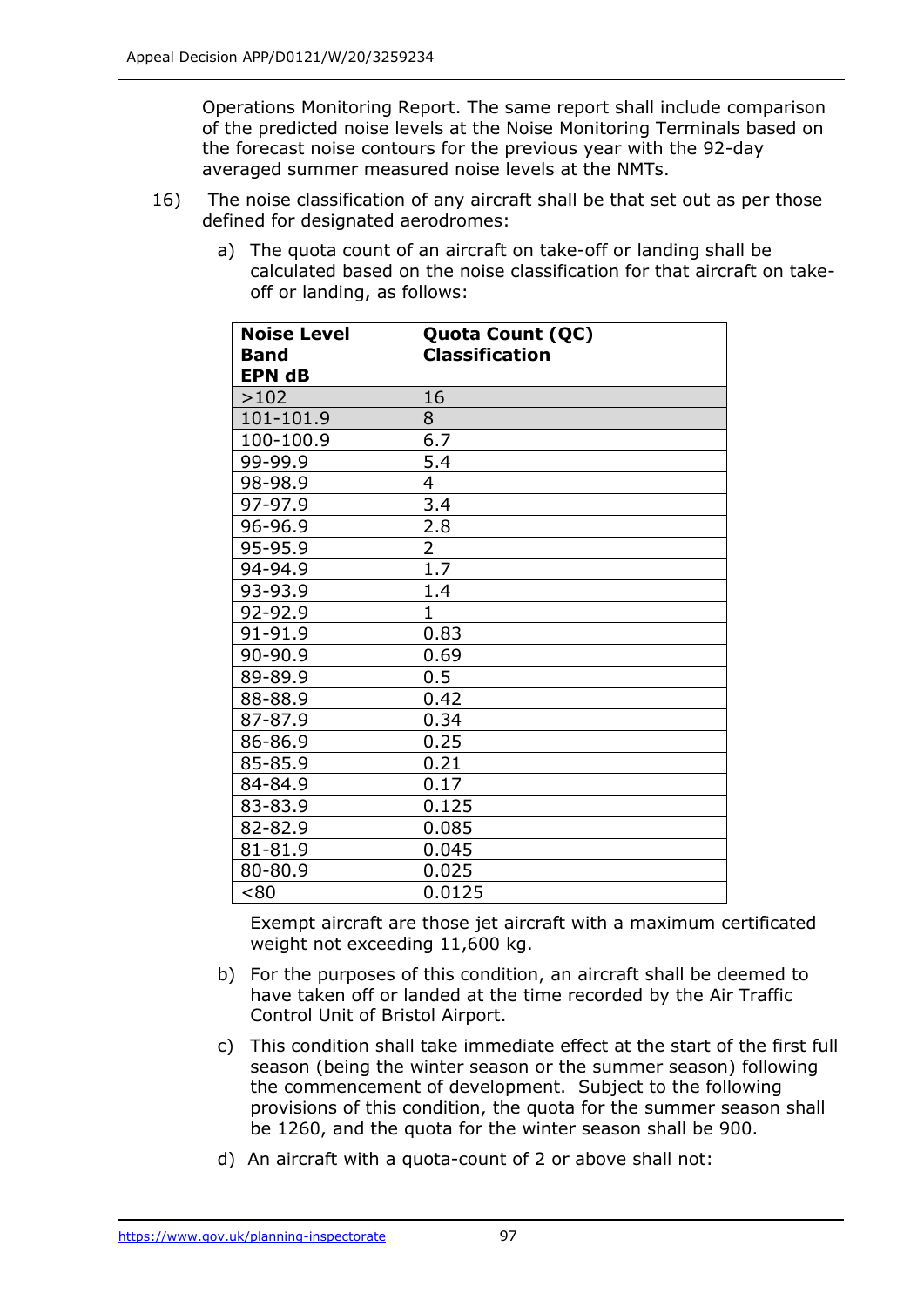- i) be scheduled to take off or land during the period 23.00 hours to 06.00 hours; or
- ii) be permitted to take off during the period 23.00 hours to 06.00 hours except in circumstances where: it was scheduled to take off prior to 23.00 hours; and take-off was delayed for reasons beyond the control of the air traffic operator.
- e) An aircraft shall not be permitted to take off or be scheduled to land during the period 23:30 hours to 06:00 hours where:
	- i) the operator of the aircraft has not provided (prior to its takeoff or prior to its scheduled landing time as appropriate) enough information (such as aircraft type or registration) to enable the airport manager to verify its noise classification and thereby its quota count; or
	- ii) the operator claims that the aircraft is an exempt aircraft, but the aircraft does not, on the evidence available to the airport manager, appear to be an exempt aircraft.
- f) If any part of that quota remains unused in any one season, the amount of the shortfall up to a maximum of 10% shall be added to the quota for the subsequent season.
- g) The 10% value expressed in f) shall be reduced on a progressive basis in accordance with the following schedule:

| Timeline                                                                                       | % Quota<br>Maximum carry-over<br>allowance from<br>unused quota points<br>from the preceding<br>season only |
|------------------------------------------------------------------------------------------------|-------------------------------------------------------------------------------------------------------------|
| In the first 2 seasons which<br>begin 12 months after the<br>of<br>commencement<br>development | 8%                                                                                                          |
| In the 2 seasons which begin<br>2 years after the<br>commencement of<br>development            | 6%                                                                                                          |
| In the 2 full seasons which<br>begin 3 years after the<br>commencement of<br>development       | 4%                                                                                                          |
| In the 2 full seasons which<br>begin 4 years after the<br>commencement of<br>development       | 2%                                                                                                          |
| In the 2 full seasons which<br>begin 5 years after the<br>commencement of<br>development       | 0% This is then retained<br>in perpetuity                                                                   |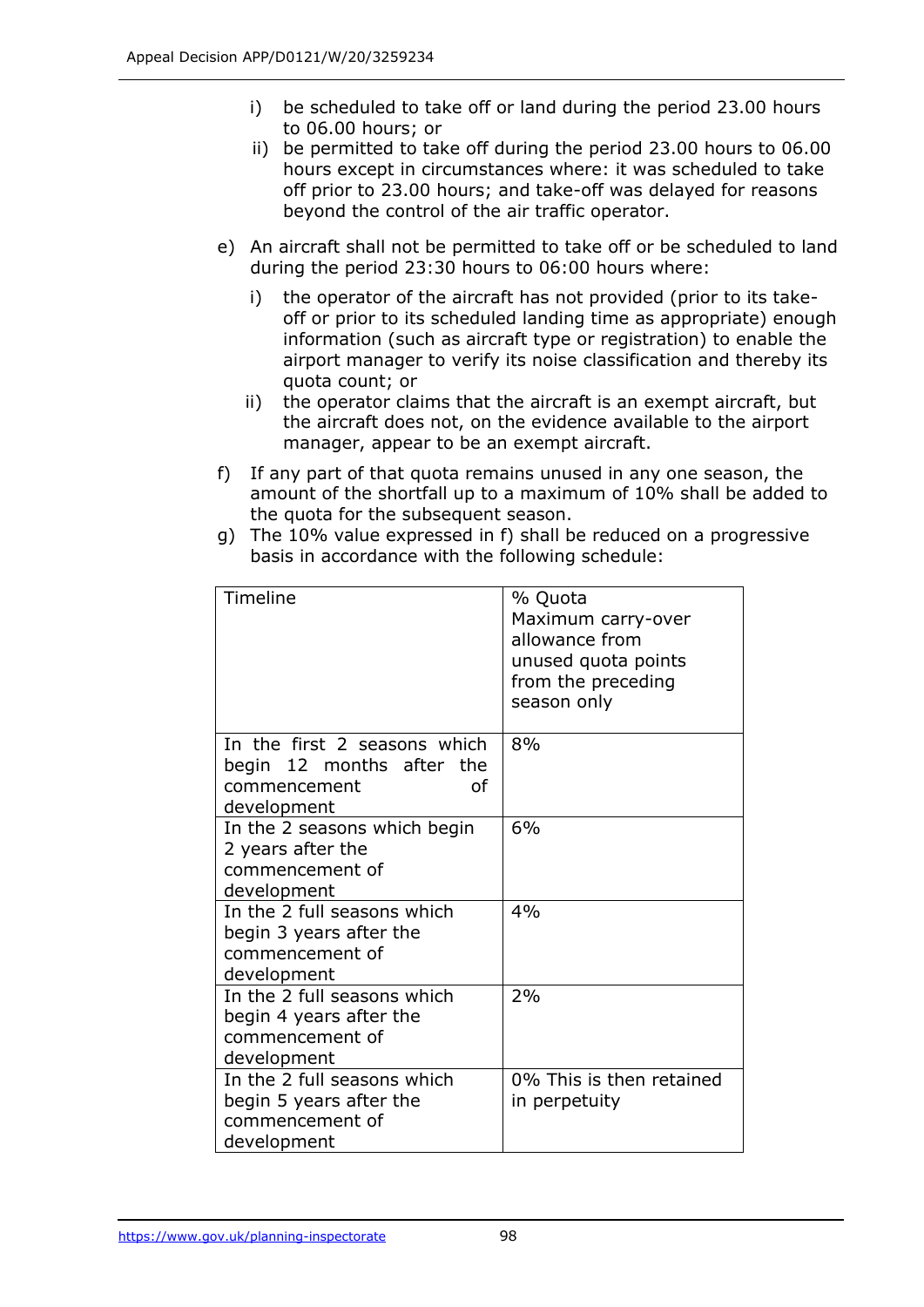- h) An aircraft shall not be permitted to take off or be scheduled to land during the period 23.00 hours to 07.00 hours where:
	- i) the operator of the aircraft has not provided (prior to its takeoff or prior to is scheduled landing time as appropriate) sufficient information (such as aircraft type or registration) to enable the airport manager to verify its noise classification and thereby its quota count; or
	- ii) the operator claims that the aircraft is an exempt aircraft, but the aircraft does not, on the evidence available to the airport manager, appear to be an exempt aircraft.
- I) This condition shall not apply to any take-off or landing, which is made:
	- i) where the airport manager decides, on reasonable grounds, to disregard for the purposes of this condition a take-off or landing by a flight carrying or arriving to collect cargoes, such as medical supplies, required urgently for the relief of suffering, but not cargoes intended for humanitarian purposes where there is no special urgency;
	- ii) where the airport manager decides to disregard for the purposes of this condition a take-off or landing in any of the following circumstances:
		- delays to aircraft, which are likely to lead to serious congestion at the aerodrome or serious hardship or suffering to passengers or animals;
		- delays to aircraft resulting from widespread and prolonged disruption of air traffic;
		- where an aircraft, other than an aircraft with a quota count of 4 or above, is scheduled to land after 06:30 hours but lands before 06:00 hours;

Provided that, for the avoidance of doubt, where an aircraft is scheduled to land between 06.00 hours and 06.30 hours but lands before 06.00 hours, that landing shall count towards the quota.

It shall be the duty of the airport manager to notify the Local Planning Authority in writing, within one month from it occurring, of any occasion (whether a single occasion or one of a series of occasions) to which this paragraph applies.

- j) This condition shall not apply to any take-off or landing which is made in an emergency consisting of an immediate danger to life or health, whether human or animal.
- 17) The total number of aircraft movements at the airport including take-offs and landings between the hours of 23:30 hours and 06:00 hours for 12 months (for the avoidance of doubt this will be two adjoining seasons of Summer and Winter) shall not exceed 4000. For the purposes of this condition flights falling within the categories listed in condition 16) subclause I) and j) shall not be included. For clarity, a take-off or a landing shall comprise 1 movement.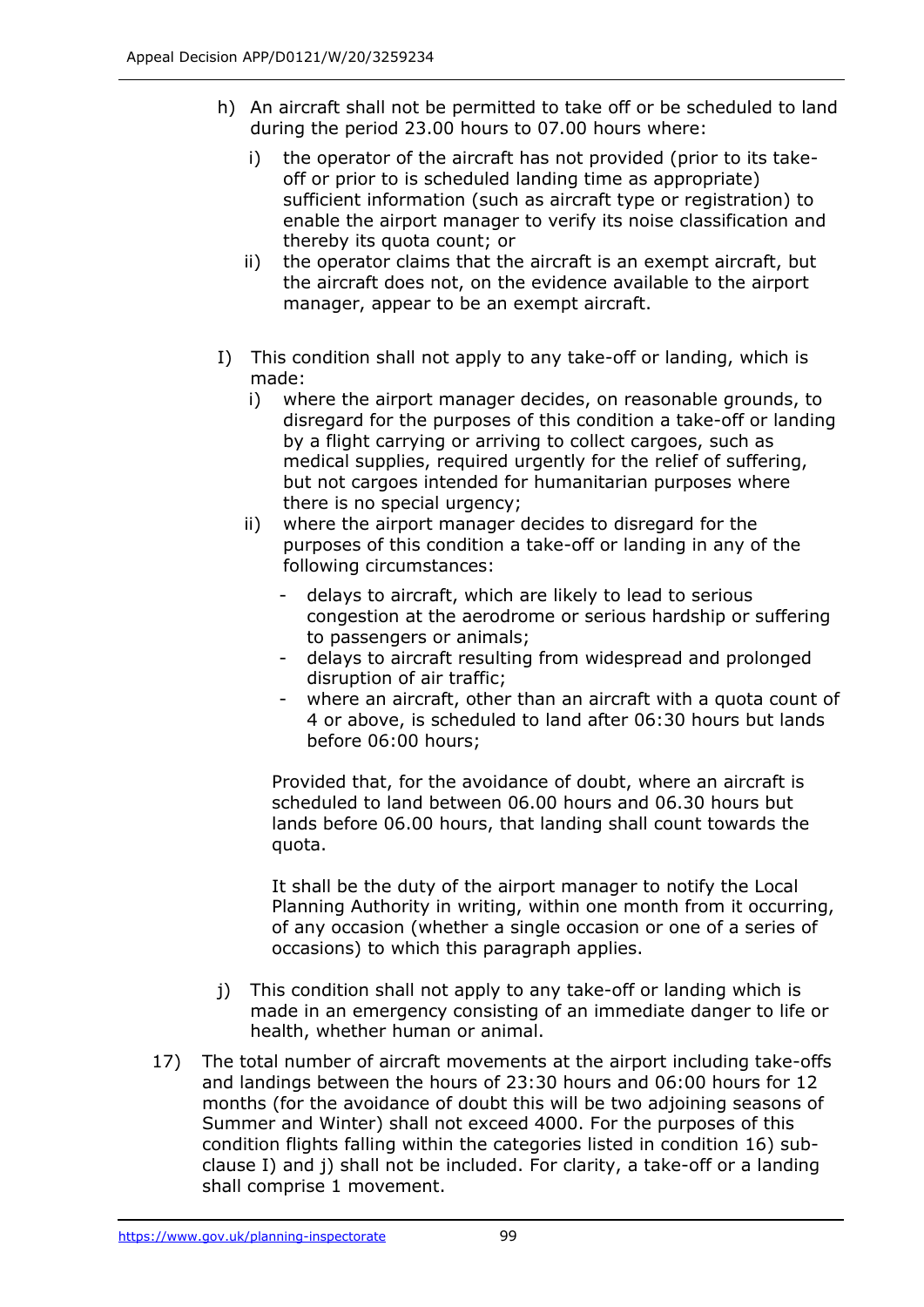- 18) The total number of take-offs and landings between 06:00 hours and 07:00 hours and between 23:00 hours and 23:30 hours (the 'shoulder periods') shall not exceed 9,500 in any calendar year. For the purposes of this condition, flights falling within the categories listed in condition 16) sub-clause I) and j) shall not be included.
- 19) The highway improvements to the A38 and Downside Road and associated works to the West Lane junction shown in drawing number C112-SK-A3800101 Rev 11.0 shall not begin until the following details have been submitted to and approved in writing by the Local Planning Authority:
	- a) The existing and proposed finished surface levels of the carriageway and adjoining foot and cycle paths; and
	- b) Clarification of all existing boundary walls, fences and other enclosures to be removed to make way for the highway works, together with details of their replacement in terms of the position, appearance, height and materials;
	- c) A timetable for the works; and
	- d) Any other minor amendments deemed necessary to ensure compliance with the relevant standards.

The highway works shall be carried out in accordance with the approved details and timetable.

- 20) No development shall begin until the landscape planting and landscape improvement areas that are shown in the 'Integrated / embedded landscape, visual and ecology mitigation masterplan' (Drawing Number 40506-Bri075c) have been developed into detailed landscape designs for each area. These shall be submitted to and approved by the Local Planning Authority before the landscape works are carried out and they shall include the following details:
	- a) Existing and proposed finished ground levels;
	- b) Existing trees, shrubs, hedges or other soft features to be removed and retained;
	- c) Details of the location and type of tree protection measures;
	- d) Planting plans, including specifications of species, sizes, planting centres, number and percentage mix of all new planting;
	- e) Details of how the soft landscaping will enhance biodiversity value
	- f) A timetable for implementing the approved landscaping works for each area;
	- g) A management plan of the landscaping scheme; including maintenance details and a timescale for implementation of the planting.

The details shall be implemented as approved.

21) Any trees, shrubs or hedges (or part thereof) which comprise part of the scheme of landscaping and which within a period of 5 years from the date of planting die, are removed or become seriously damaged or diseased shall be replaced in the next planting season with the same species, size and number unless otherwise agreed.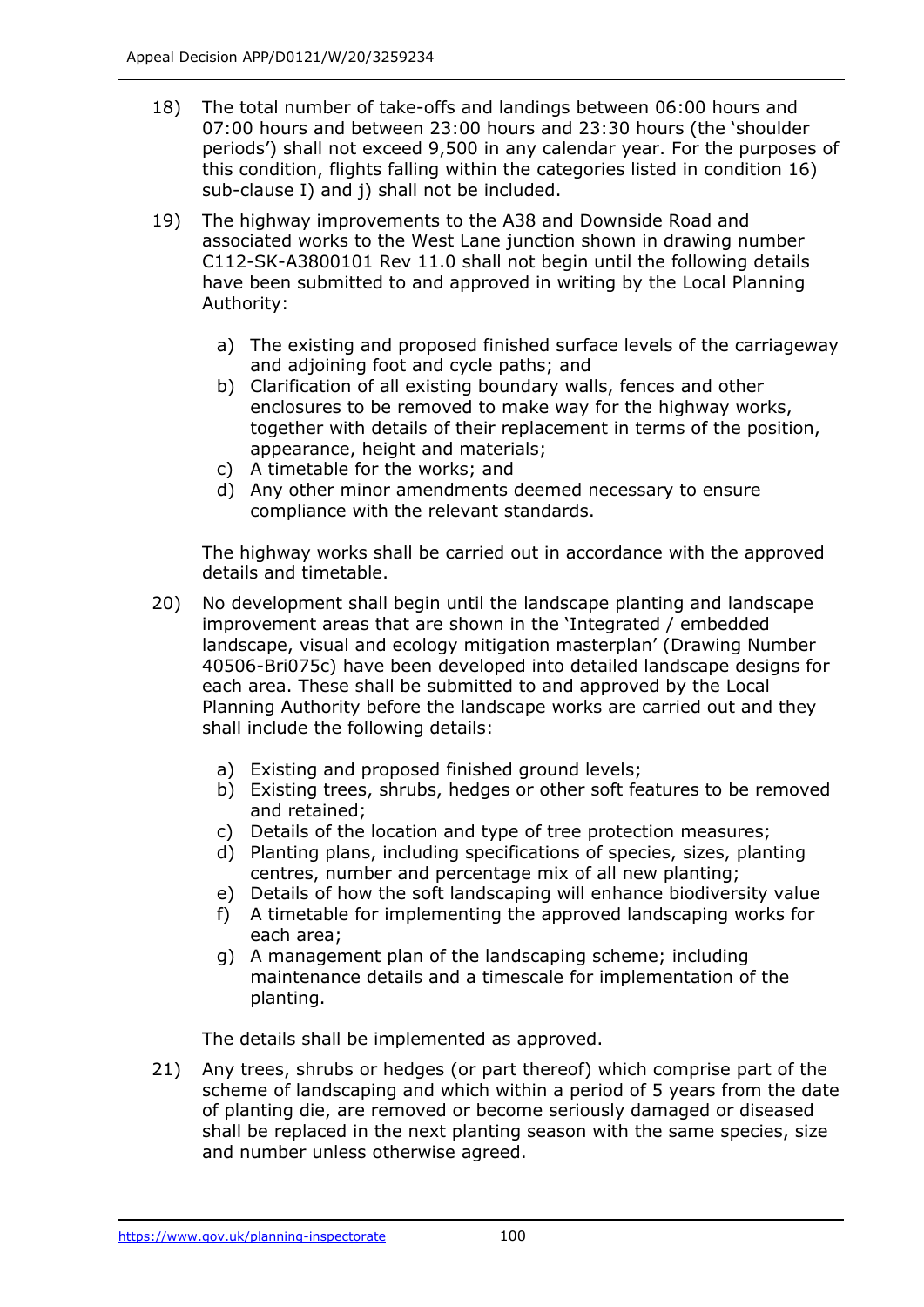22) No development shall commence in respect of the off-site highway works (Site 'O' on Site Reference Plan – Drawing Number 17090-00-100-402) until a detailed Arboricultural Method Statement Report with Tree Survey and Tree Protection Plan, following the recommendations contained within BS 5837:2012, has been submitted to and approved in writing by the Local Planning Authority.

The Arboricultural Method Statement Report shall include the control of potentially harmful operations such as site preparation (including demolition, clearance and level changes); the storage, handling and mixing of materials on site, location of site offices, service run locations including soakaway locations and movement of people and machinery.

The report shall incorporate a provisional programme of works. Supervision and monitoring details by an Arboricultural Consultant and site visit records and certificates shall be provided to the Local Planning Authority. The Tree Protection Plan must be superimposed on a layout plan, based on a topographical survey, and exhibit root protection areas which reflect the most likely current root distribution, and reflect the guidance in the Arboricultural Method Statement Report. The Arboricultural Method Statement shall be implemented as approved.

- 23) Prior to the commencement of development hereby permitted (including demolition, ground works or vegetation clearance), a Biodiversity Construction Management Plan (BCMP) shall be submitted to and approved in writing by the Local Planning Authority. The BCMP shall include the following:
	- a) A risk assessment of potentially damaging construction activities including enabling works and construction requirements (e.g. construction lighting, vehicle movements, etc);
	- b) Identification of "biodiversity protection zones";
	- c) Practical measures to avoid, reduce or mitigate impacts on designated sites, habitats and protected and notable species during construction. This shall include a detailed updated survey and mitigation strategy for any badger setts within the footprint of the proposed works;
	- d) The location and timings of sensitive works to avoid harm to biodiversity features, including details of timing and phasing to avoid impacts on horseshoe bats. This shall include details of the timing and phasing of vegetation removal to ensure that flight lines suitable for use by horseshoe bats are retained and details of construction lighting;
	- e) The times during construction when specialist ecologists need to be present on site to oversee works;
	- f) Responsible persons and lines of communication;
	- g) The role and responsibilities on site of an ecological clerk of works (ECoW) or similarly competent person;
	- h) Use of protective fences, exclusion barriers and warning signs, including protection of boundary features suitable for use by horseshoe bats.

The approved BCMP shall be adhered to at all times.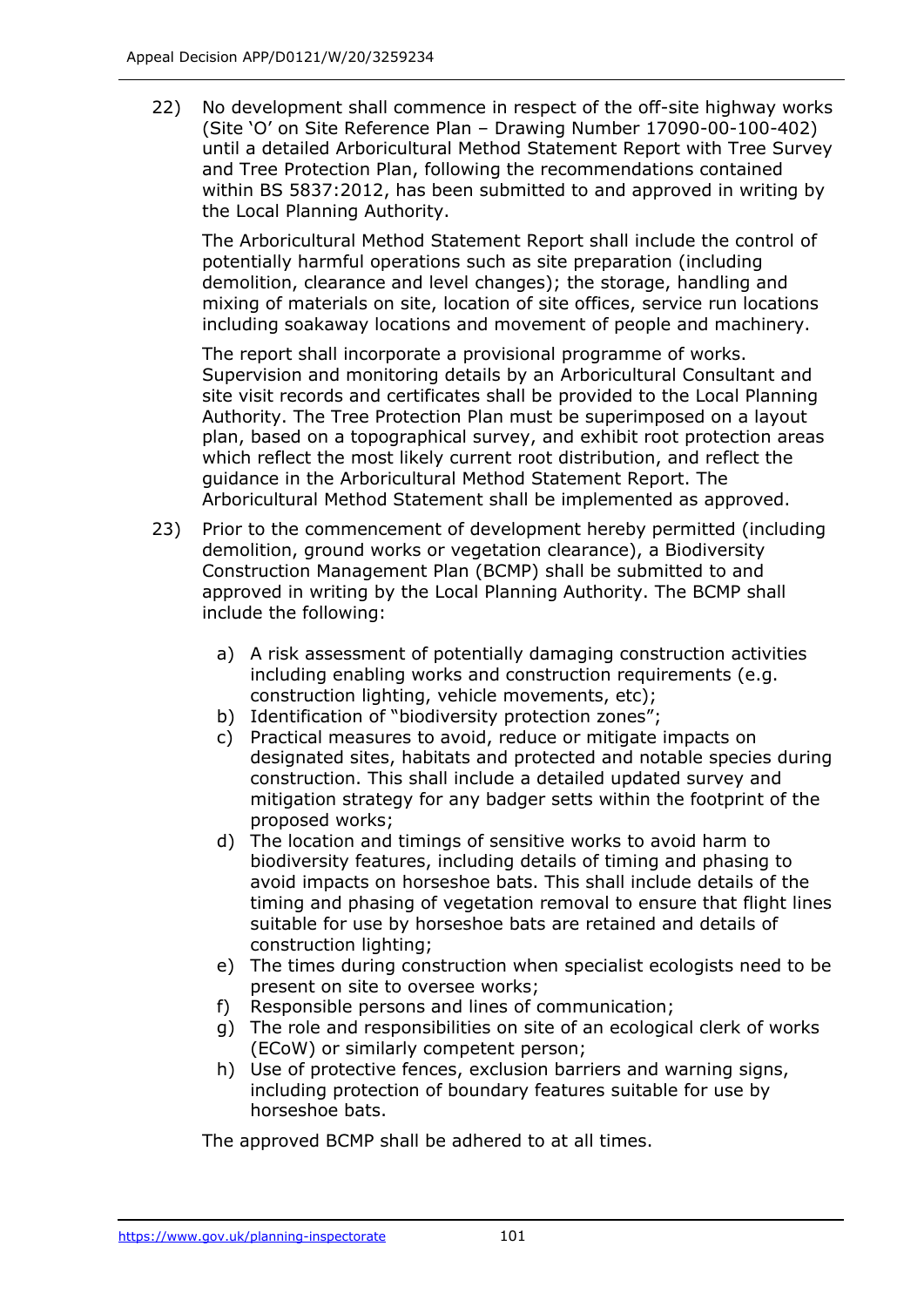- 24) No development within the airfield grassland or the extension to the 'Silver Zone' car park (Site 'M' on the 'Site Reference Plan' – Drawing Number 17090-00-100-402 Rev 00) shall be commenced until full details of a Scheme of Grassland Mitigation and Translocation has been submitted to and approved in writing by the Local Planning Authority. These measures shall include:
	- a) The aims and objectives of the mitigation measures and translocation scheme;
	- b) The location and details of a suitable receptor site(s) including details of ecological, hydrological, and geological conditions at the existing areas of species-rich grassland and proposed receptor site;
	- c) A method statement for the grassland removal and translocation;
	- d) Full details of long-term management of the receptor site;
	- e) Details of management and restoration of retained species-rich grassland elsewhere within the landholding;
	- f) Details of the persons responsible for the implementation of the scheme;
	- g) A programme (timetable) to ensure that the approved Grassland Mitigation and Translocation scheme is completed before works to the airfield grassland or the extension to the 'Silver Zone' car park begins;
	- h) Measures for the monitoring of the scheme for a minimum period of ten years. The means of reporting the findings to the Local Planning Authority shall also be specified, with remedial measures to be submitted as part of the reporting process, if required; and implemented in accordance with the approved monitoring reports.
	- i) The scheme shall also set out contingencies and/or triggers and options for remedial action in the eventuality of failure of the translocation as indicated by reduction in grassland condition or status as species-rich habitat as indicated by monitoring survey findings.

The agreed mitigation and translocation scheme and ongoing grassland management and monitoring shall be carried out as approved.

- 25) Prior to the commencement of any part of the extension to the 'Silver Zone' car park (Site 'M' on the 'Site Reference Plan' – Drawing Number 17090-00-100-402 Rev 00) or the approved highway works at the A38 / Downside Road / West Lane (Site 'O' on Site Reference Plan – Drawing Number 17090-00-100-402), a Biodiversity Mitigation and Management Plan (BMMP) that accords with the document titled: 'Integrated / embedded Landscape, Visual and Ecology Mitigation Masterplan' Wood Consultants (August 2019) and Chapter 11 of the 'Environmental Statement', shall be submitted to, and approved in writing by, the Local Planning Authority. The BMMP shall include the following:
	- a) Description and evaluation of on-site features to be managed;
	- b) Description of the off-site features to be managed including replacement habitat for horseshoe bats as detailed in Outline SAC/SPD Ecological Management Plan for North Somerset and Mendip Bat SAC SPD (Johns Associates, 2018);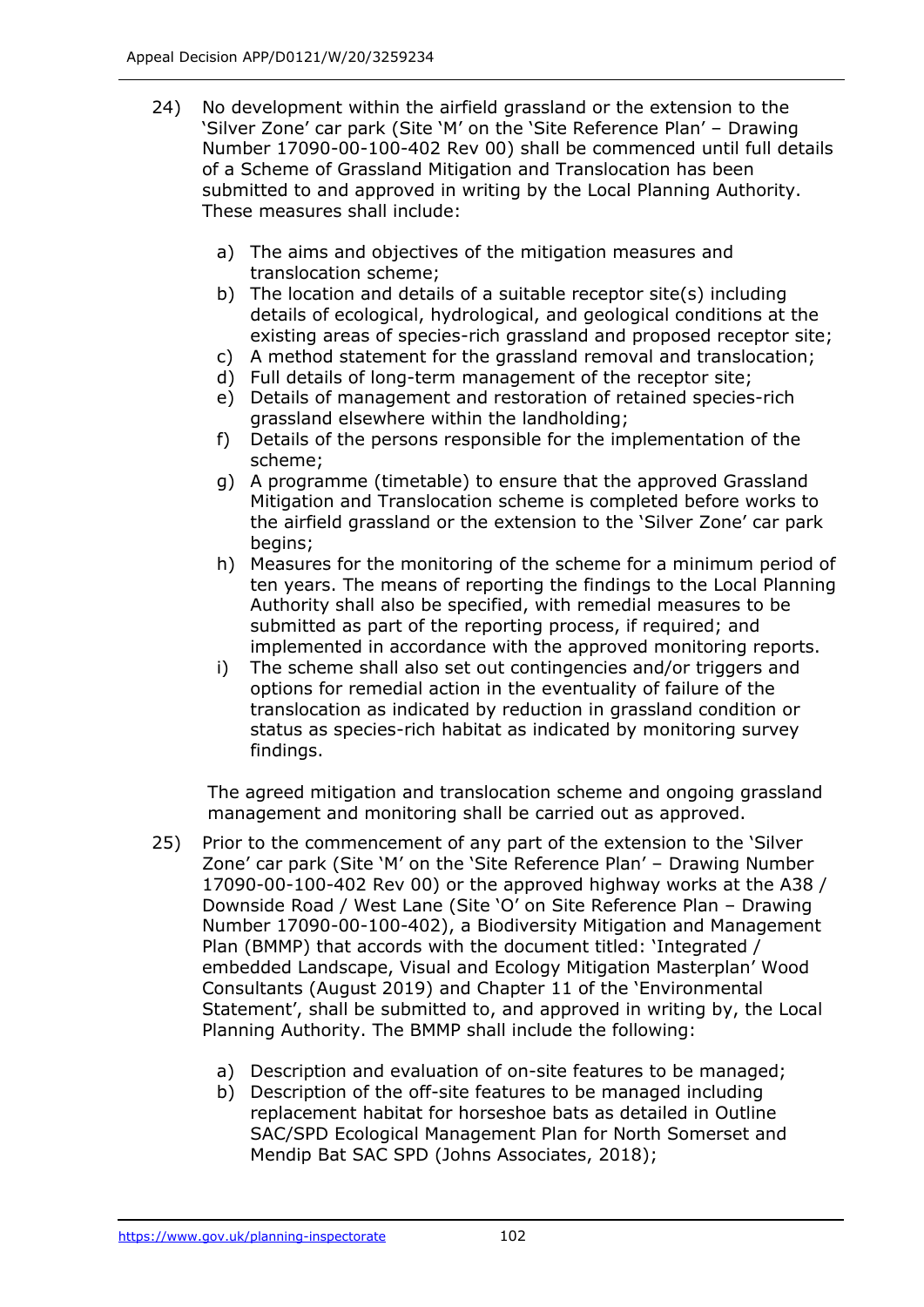- c) Details of the extent and location of habitat retention, creation and enhancement measures;
- d) Ecological trends and constraints that might influence management;
- e) Aims and objectives of management;
- f) Appropriate management options for achieving aims and objectives.
- g) Prescriptions for management actions;
- h) The timescales for implementation of the BMMP, demonstrating that replacement horseshoe bat habitat will be available before suitable on-site habitat is removed, disturbed or otherwise negatively impacted in accordance with the North Somerset and Mendip Bats Special Area of Conservation (SAC) Guidance on Development: Supplementary Planning Document (Adopted January 2018);
- i) A work schedule (including an annual work plan capable of being rolled forward over a ten-year period and recommendation for ongoing review);
- j) Details of the body or organisation responsible for managing the day-to-day implementation of the plan;
- k) Ongoing monitoring and remedial measures including a monitoring schedule for the off-site replacement habitat for horseshoe bats as detailed in Outline SAC/SPD Ecological Management Plan for North Somerset and Mendip Bat SAC SPD (Johns Associates, 2018). This shall include a compliance report submitted to and agreed in writing before suitable on-site habitat for horseshoe bats is removed, disturbed, or otherwise negatively impacted, to demonstrate that suitable off-site compensatory habitat has been provided. The means of reporting the findings to the Local Planning Authority and Natural England shall also be specified.

The BMMP shall also include details of the mechanism(s) by which the long-term implementation of the plan will be secured by the developer, detailing responsibility for its delivery. The plan shall also set out contingencies and/or triggers and options for remedial action to ensure that it delivers the fully functioning biodiversity objectives of the approved scheme. The approved BMMP will be implemented in accordance with the approved details.

- 26) No phase or element of development hereby permitted at Sites 'A', 'K', 'L' or 'M' as shown in the Site Reference Plan (Drawing Number 17090-00- 100- 402-00) shall be commenced until a detailed external lighting design strategy for that phase or element of development, has been submitted to and approved in writing by the Local Planning Authority. The lighting strategy shall be consistent with the framework provided in the: 'Lighting Impact Assessment' (Hydrock, December 2018) and 'Lighting Impact Assessment - Additional Study' Document C-09194\_P01 (Hydrock 2019), including measures to ensure light spill onto habitats suitable for horseshoe bats is below 0.5 lux. The detailed strategy for each phase/element shall include:
	- a) Identification of areas/features on site that are sensitive for bats;
	- b) Details of the type, number, location and height of the proposed lighting, including lighting columns;
	- c) Existing lux levels affecting the site;
	- d) The predicted lux levels; and
	- e) Lighting contour plans.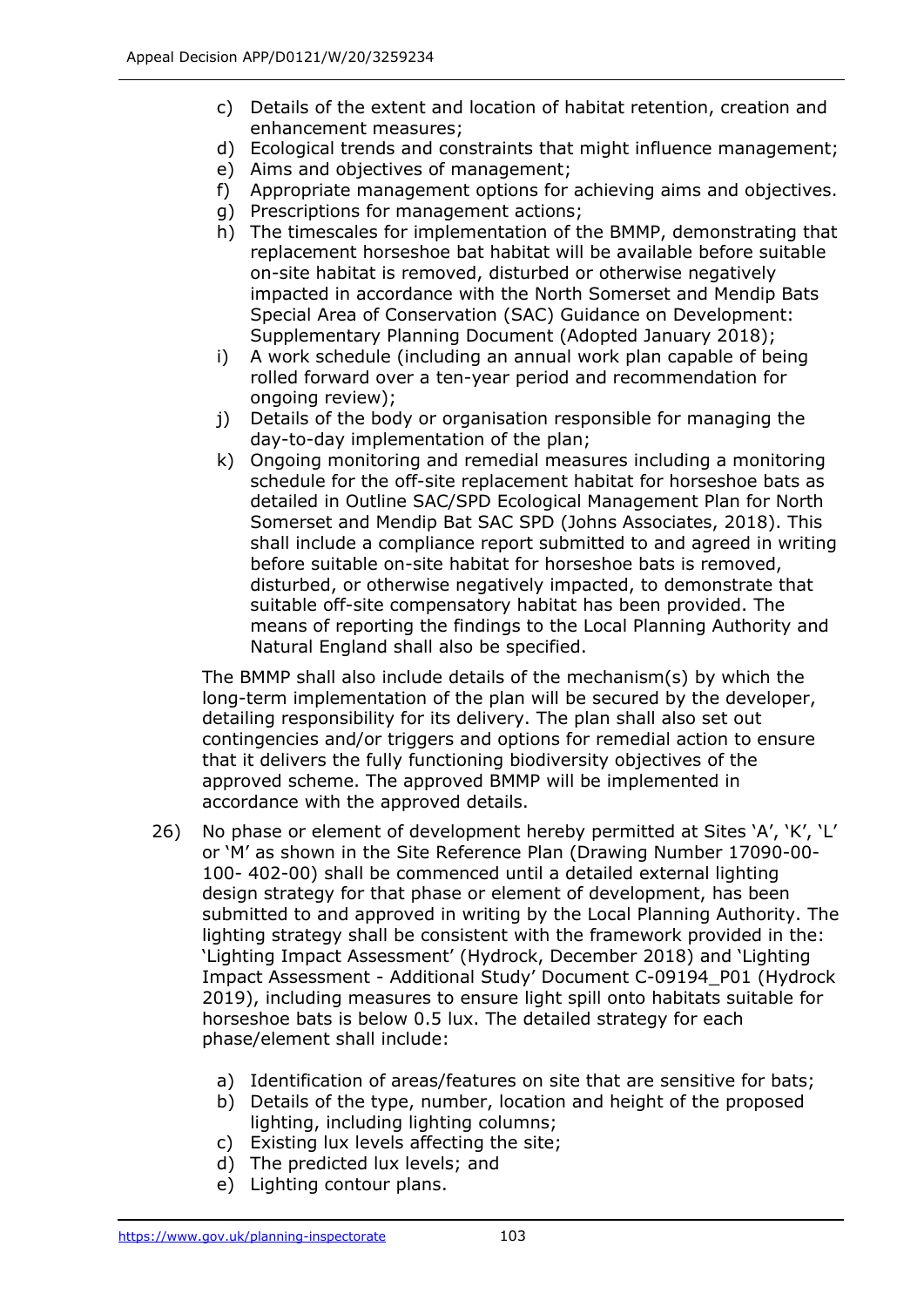All external lighting shall be installed in accordance with the approved lighting strategy/details. No other external lighting shall be installed without prior consent from the Local Planning Authority.

- 27) No phase or component of development shall take place until an assessment of the nature and extent of contamination on that site has been submitted to and approved in writing by the Local Planning Authority. This assessment must be undertaken by a competent person, and shall assess any contamination on the site, whether or not, it originates on the site. Moreover, the survey must include the extent, scale and nature of contamination and an assessment of the potential risks to;
	- a) human health;
	- b) property (existing or proposed) including buildings, crops, livestock, pets, woodland and service lines and pipes;
	- c) adjoining land;
	- d) groundwaters and surface waters;
	- e) ecological systems; and
	- f) archaeological sites and ancient monuments.
- 28) Unless the Local Planning Authority confirms in writing that a remediation scheme is not required, no phase or element of development shall take place until a detailed remediation scheme to bring the site to a condition suitable for the intended use by removing unacceptable risks to human health, buildings and other property and the natural and historical environment has been submitted to and approved in writing by the Local Planning Authority. The scheme shall include all works to be undertaken, proposed remediation objectives and remediation criteria, an appraisal of remedial options, and proposal of the preferred option(s), and a timetable of works and site management procedures. The scheme must ensure that the site will not qualify as contaminated land under Part 2A of the Environmental Protection Act 1990 in relation to the intended use of the land after remediation. The development shall take place in accordance with the approved remediation scheme.
- 29) Within 3 months of the completion of measures identified in the approved remediation scheme as set out in condition 28, a validation report (that demonstrates the effectiveness of the remediation carried out) shall be submitted to the Local Planning Authority.
- 30) No development hereby permitted shall be commenced until full details identifying the monitoring, mitigation and reporting of groundwater levels and groundwater quality during the construction of the development have been submitted to and approved in writing by the Local Planning Authority. These details shall identify the groundwater monitoring to be implemented to measure any impacts on groundwater that might result from the development approved. Monitoring protocols shall be agreed with the Local Planning Authority, as well as reporting frequencies and triggers that will be implemented should contaminants be observed. The development shall be carried out in accordance with the approved details.
- 31) Prior to the commencement of the drainage system the developer shall demonstrate that there is no flooding for a 1 in 30 year event and no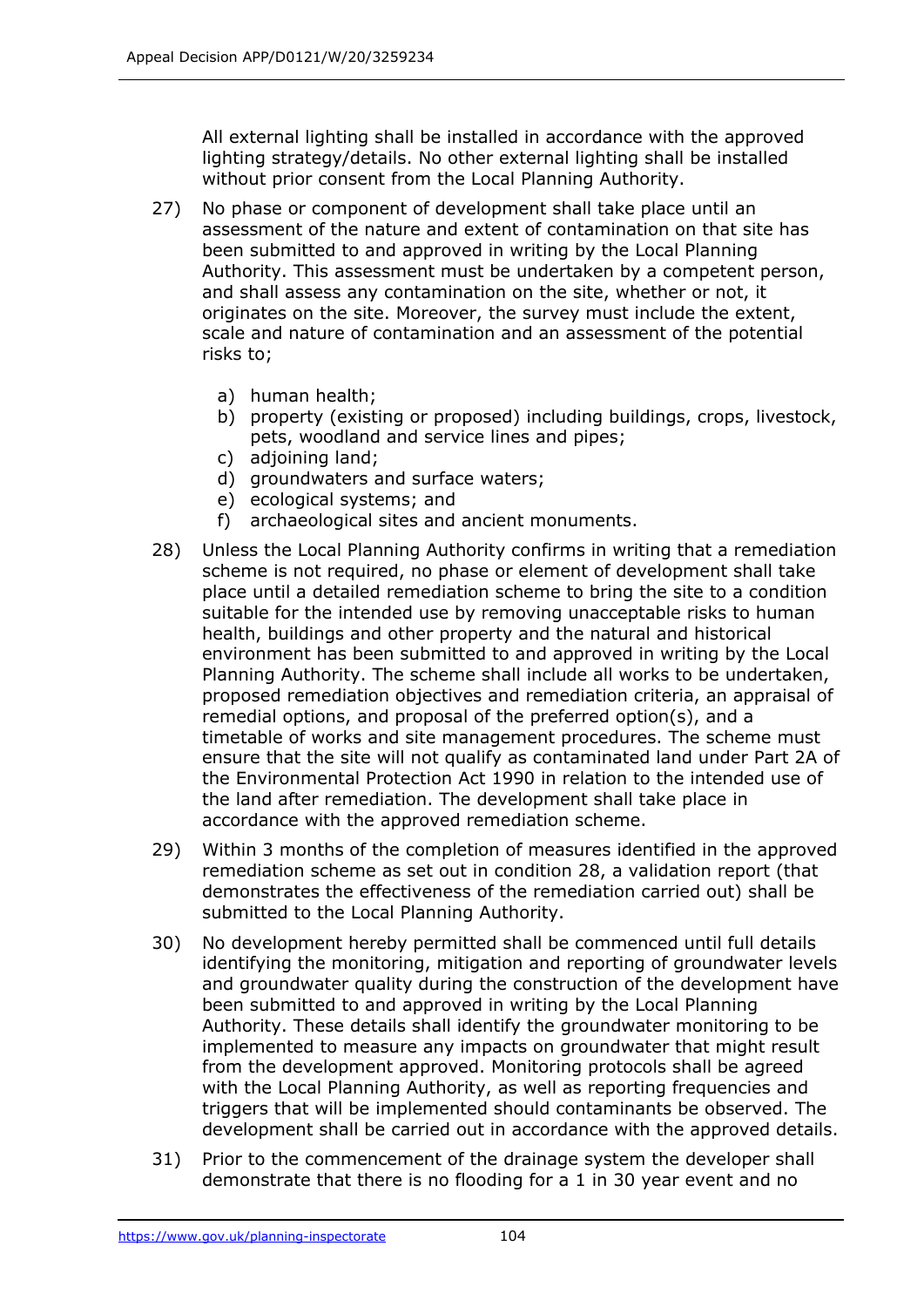internal property flooding for a 1 in 100 year event  $+$  40% allowance for climate change. Details of infiltration testing for that component shall be carried out to confirm or discount the suitability of the site for the use of infiltration as a drainage element, with the submitted Foul and Surface Water Drainage Strategy December 2018 updated accordingly. The results should conform to BRE Digest 365 where trial pits are allowed to drain three times and the calculation of soil infiltration rates is taken from the time taken for the water level to fall from 75% to 25% effective storage depth. Details should also be submitted demonstrating that sufficient surface water storage can be provided on-site. Should infiltration prove not to be feasible during the detailed design stage, details of an alternative drainage strategy to be used shall be submitted to and approved in writing by the Local Planning Authority. The development shall be carried out in accordance with the approved details.

- 32) Prior to the commencement of the sustainable surface water drainage system a programme of implementation of the works and a maintenance and operation manual for the lifetime of the components of the drainage system shall be submitted to and approved in writing by the Local Planning Authority. Works shall be carried out in accordance with the approved details.
- 33) In all new areas of development proposed as part of this permission, no refuelling shall take place in areas without Class 1 interceptors. These shall be of sufficient size to intercept and contain the maximum hydrocarbon/chemical loss that could occur as a result of a release from a fuel supply lorry or release from an aircraft plus 10- 20%. Details shall be submitted to and approved in writing with the Local Planning Authority. The development shall be carried out in accordance with the approved details.
- 34) Prior to the commencement of each phase or component of the approved development, details of a foul water drainage scheme for that component including a timetable for its implementation, shall be submitted to and approved in writing by the Local Planning Authority. Development of each individual component shall be carried out in accordance with the approved foul drainage details.
- 35) Development of the west and south passenger terminal extensions shall not commence until a design stage certificate (with interim rating if available) has been submitted to the Local Planning Authority indicating that the west and south terminal extensions can achieve the stipulated final BREEAM level. A final certificate certifying that a BREEAM (or any such equivalent national measure of sustainable building which replaces that scheme) rating of 'Very Good' has been achieved shall be submitted to the Local Planning Authority within 3 months of the occupation of the terminal extensions, unless the Local Planning Authority agrees in writing to an extension of the period by which a certificate is issued.
- 36) The extensions to the passenger terminal hereby approved shall not be commenced until details of a scheme that generates 15% of the on-going energy requirements for the use of each extension to the passenger terminal through micro renewable or low-carbon technologies have been submitted to and approved by the Local Planning Authority.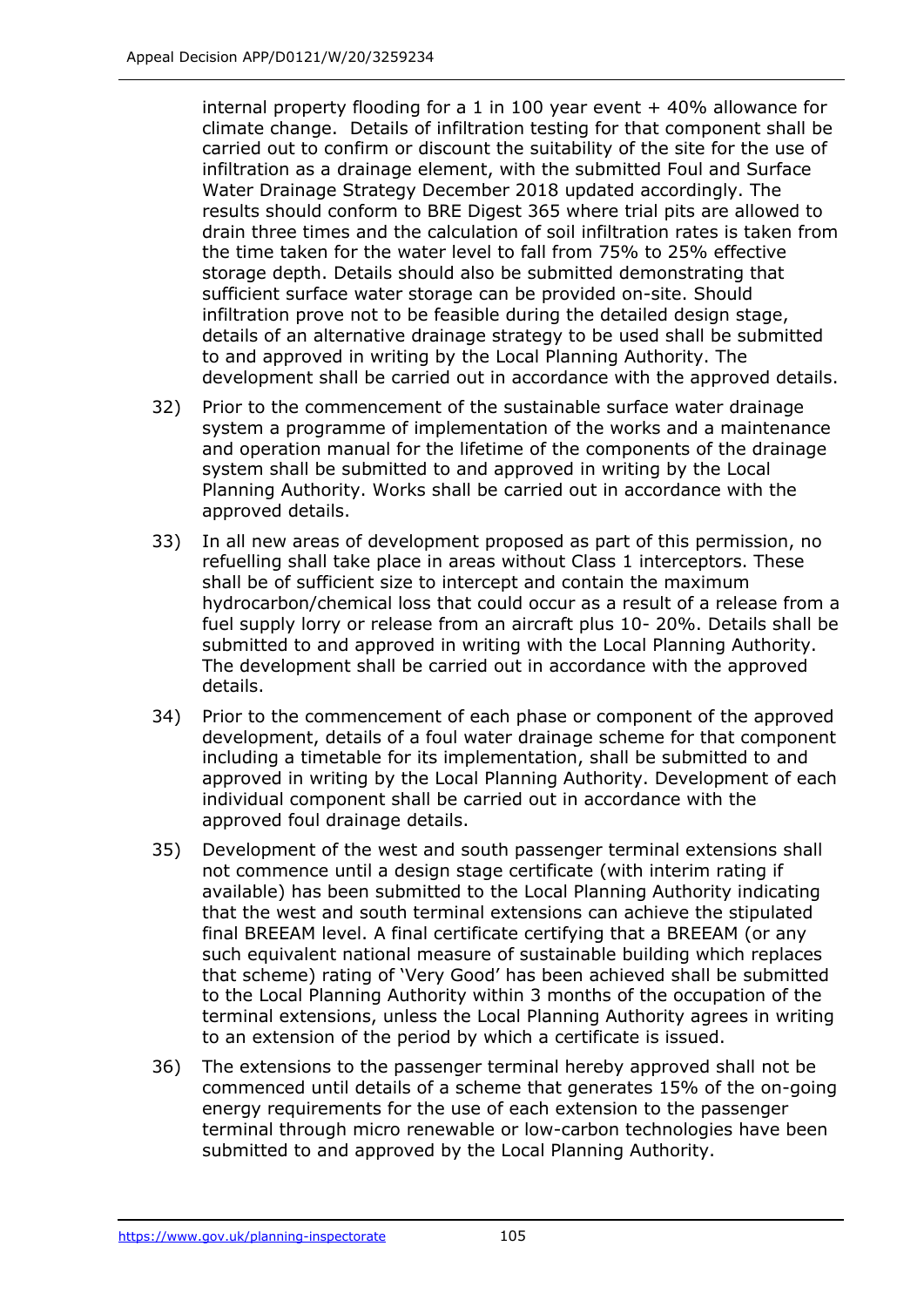The approved details shall be implemented during the construction phase and they shall be fully operational before the extensions are brought into use. Thereafter, the approved technologies shall be retained in full working order.

- 37) An annual Operations Monitoring Report from 1 January to 31 December shall be submitted annually to the Local Planning Authority within 3 months of the end of year period each year. The Report should provide statistical information on the operational activities which occur at Bristol Airport and associated monitoring of environmental performance covering all matters set out in conditions 6-9, 14-16, 23, 25 and 30 and the following points:
	- a) the number of passengers per annum;
	- b) the number of Air Traffic Movements per annum;
	- c) the number of nighttime flights per annum;
	- d) the number of flights in the shoulder period per annum;
	- e) the quota count score for the preceding British Summer Time and British Winter Time respectively.
- 38) Notwithstanding the provisions of the Town and Country Planning (General Permitted Development) Order 2015, or any order amending or revoking and re-enacting that Order, no development, other than that authorised by this planning permission, shall take place within (1) the southern-most plot adjoining plot adjoining the Silver Zone parking area shown in the Proposed Site Plan (Drawing Number 17090-00-100-407- 00) and (2) the land to the east side of the A38 as shown on the Red Line Plan (Drawing Number 17090-00-100-400 Rev 00) without the permission, in writing, of the Local Planning Authority.
- 39) Details of the exterior walling and roofing materials to be used in respect of the extensions to the passenger terminal (Sites 'C' and 'E' on the 'Site Reference Plan' – Drawing Number 17090-00-100-402 Rev 00), the new walkway /piers (Sites 'G' and 'H' on the 'Site Reference Plan' – Drawing Number 17090-00-100- 402 Rev 00) and MSCP3 (Site 'A' on the 'Site Reference Plan' – Drawing Number 17090-00-100-402 Rev 00) hereby granted, shall be submitted to and approved in writing by the Local Planning Authority before work on these elements commences. The development shall be carried in accordance with the approved materials.

#### *Definitions*

Definitions in these conditions the term 'component' refers to the following physical elements of the development hereby permitted:

- Multi-storey car park 3 (MSCP3) (Site 'A' on Site Reference Plan Drawing Number 17090-00-100-402)
- West terminal extension (Site 'C' on Site Reference Plan Drawing Number 17090-00-100-402)
- Service yard (Site 'D' on Site Reference Plan Drawing Number 17090-00- 100-402)
- South terminal extension (Site 'E' on Site Reference Plan Drawing Number 17090-00-100-402)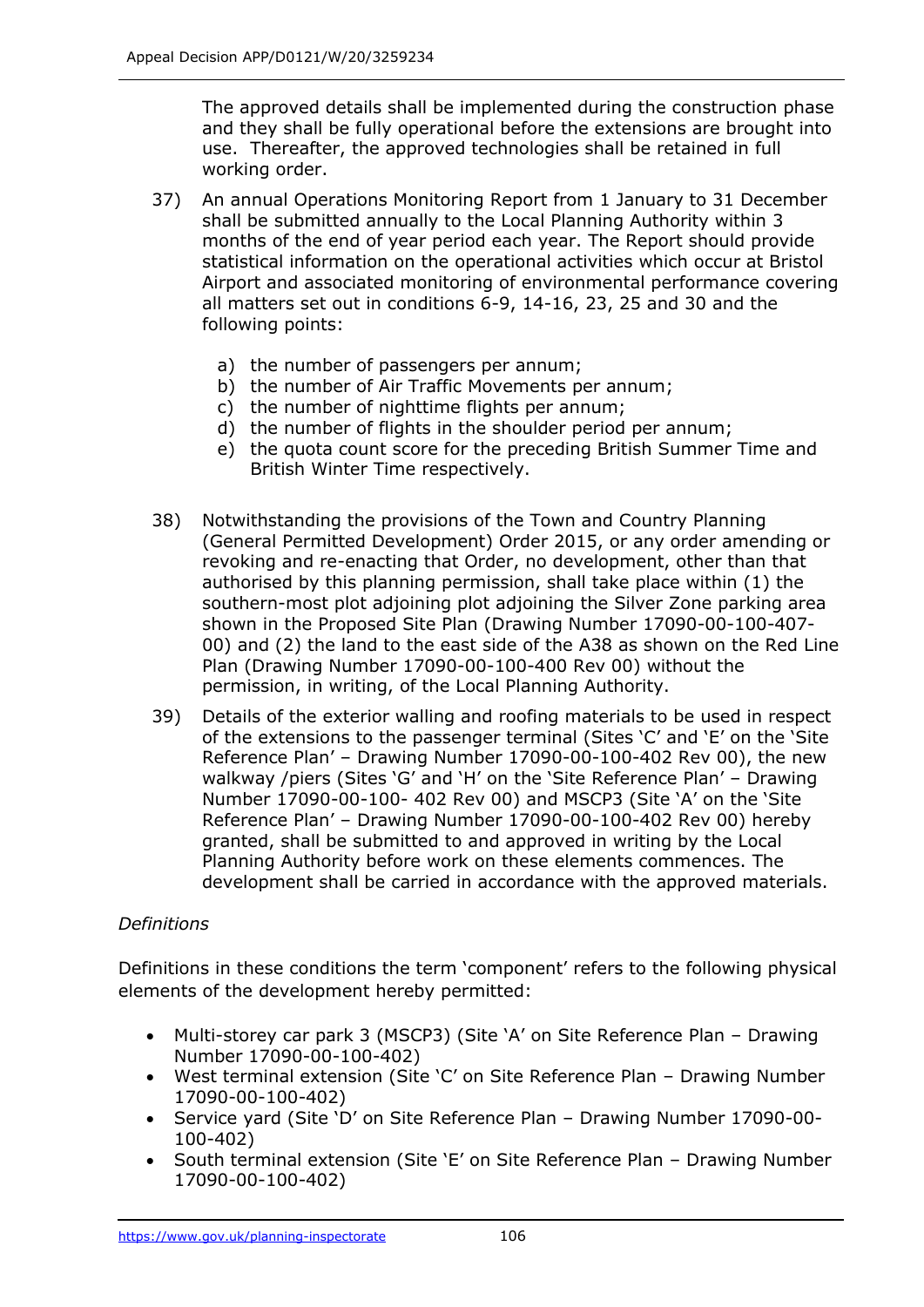- East pier and walkway (Site 'G' on Site Reference Plan Drawing Number 17090-00-100-402)
- East pier (Site 'H' on Site Reference Plan Drawing Number 17090-00-100- 402)
- Taxiway Golf taxiway widening and fillets (Site 'J' on Site Reference Plan Drawing Number 17090-00-100-402)
- East taxiway link (Site 'K' on Site Reference Plan Drawing Number 17090- 00-100-402)
- Extension to the Silver Zone car park (Site 'M' on Site Reference Plan Drawing Number 17090-00-100-402)
- Internal roads including gyratory (Site 'N' on Site Reference Plan Drawing Number 17090-00-100-402)
- Acoustic barrier (Site 'P' on Site Reference Plan Drawing Number 17090- 00-100-402).

#### Definitions for Air Quality Condition

'*AQAP*' means a plan of deliverable measures together with a timetable and programme to implement these measures with the purpose to reduce the impact of airport operations on local air quality.

'*Airport operation*s' means, for the purpose of the AQAP, the activities controlled and influenced by Bristol Airport Limited or its successors giving rise to emissions of local air pollutants, including surface access.

#### Definitions for Climate Change Condition

'*CCCAP*' means a plan of deliverable measures together with a timetable and programme to implement these measures with the purpose of reducing and offsetting greenhouse gas emissions from airport activities. The CCCAP will set out the following aims:

- By 2021 all of Bristol Airport Limited's operations and activities will be carbon neutral. This means all of Bristol Airport Limited's Scope 1 and 2 emissions will be offset by the end of 2021.
- By 2030 and with a throughput of 12 mppa, all of Bristol Airport Limited's operations and activities will be carbon net zero. This means all of Bristol Airport Limited's Scope 1 and 2 emissions will be minimised as far as practicable with any residual emissions being removed.
- By 2050 Bristol Airport as a whole will be carbon net zero. This includes Scope 1, 2 and 3 emissions, and means all of the companies that operate from or provide services to the airport, including Bristol Airport Limited and the airlines, will be contributing to the UK's carbon net zero economy.

#### In these aims:

'*Carbon neutral'* means that any carbon dioxide released into the atmosphere from a company's activities is balanced by an equivalent amount being removed.

'*Carbon net zero'* means prioritising reducing greenhouse gas emissions with the goal of balancing the emissions produced and emissions removed from the earth's atmosphere.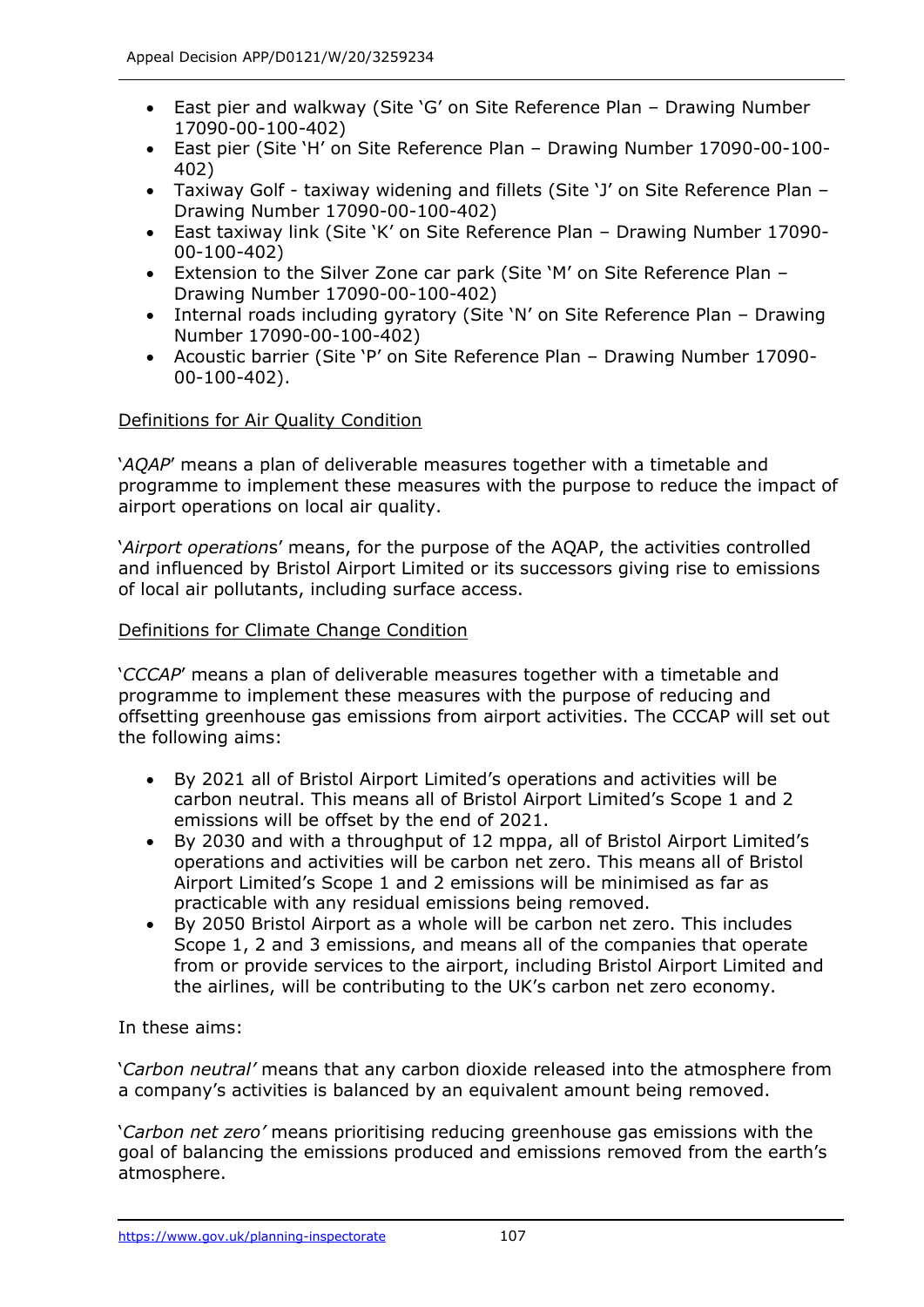'*Carbon offset'* means a reduction in emissions of carbon dioxide or other greenhouse gases made in order to compensate for emissions made elsewhere certified by an appropriate body or process.

'*Carbon removal'* means carbon dioxide removal, also known as greenhouse gas removal, a process in which carbon dioxide gas is removed from the atmosphere and sequestered for long periods of time, e.g. via Direct Air Capture.

'*Airport activities'* means, for the purpose of the CCCAP, the activities controlled or influenced by Bristol Airport Limited or its successors, giving rise to Scope 1, Scope 2, and Scope 3 carbon dioxide emissions, as defined in guidance on how to measure and report greenhouse gas emissions published by the Department for Environment Food and Rural Affairs in September 2009 or such amended guidance as may apply from time to time in future years.

'*ES Addendum'* means the Environmental Statement Addendum for the proposed development dated November 2020.

The '*Carbon Emissions methodology'* refers to the methodology for Scope 1, Scope 2 and Scope 3 emissions being:

- Scope 1 Carbon emissions from combustion on site;
- Scope 2 Carbon emissions from power used on site but generated offsite;
- Scope 3 Carbon emissions from surface access to and from the airport for passengers, employees and employees of partner organisations, and carbon emissions from aircraft including the Landing and Take Off cycle and the Climb Cruise Descent cycle.

The methodology is as set out in Appendix 10A to Chapter 10 (the Carbon & Other GHGs (Climate Change)) of the ES Addendum, or any update to this methodology agreed between the airport operator and the Local Planning Authority. In addition:

- 1. Emissions from domestic aviation, intra-European Economic Area and international aviation should be reported separately since different carbon 'planning assumptions' may be applicable to each.
- 2. The modelled data should be reconciled on an annual basis against actual fuel use including gas, diesel, petrol and aviation fuel, adjusted for fuel brought in on incoming aircraft, certified content of Sustainable Aviation Fuels and certified carbon offsets.

#### Definition for ATM condition

"*Non-commercial movements*" means positioning flights and general aviation and are to be included in the total annual movement limits.

#### Definitions for Noise conditions

"*Daytime noise contour*" means the LAeq,16hr (07:00 to 22:59) noise contour calculated by the Aviation Environmental Design Tool (AEDT) Version 3.0d (or as may be amended) based on the actual flights during the 92-day period between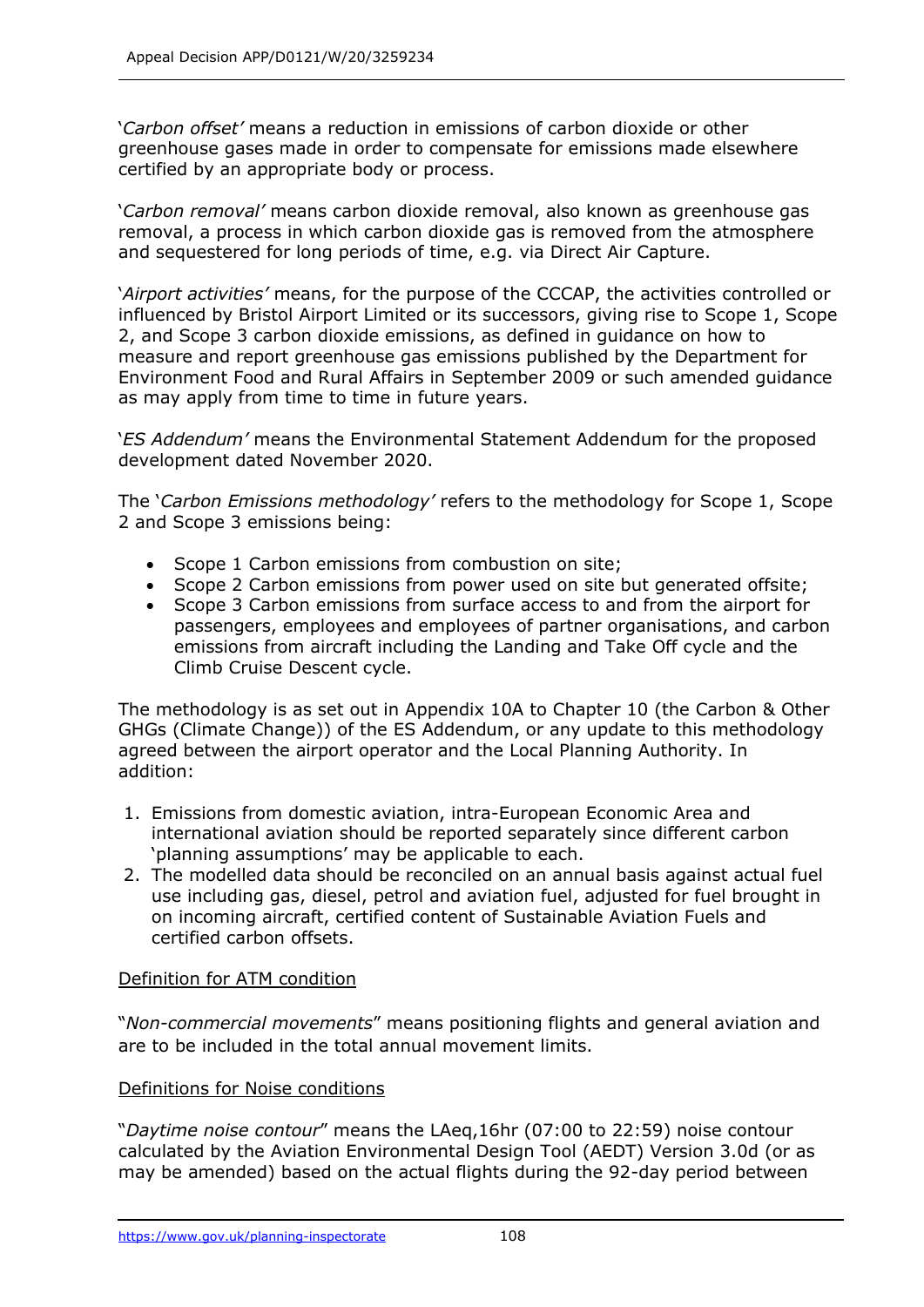16th June and 15th September inclusive using the standardised average mode from the date of this permission.

"*Night-time noise contour*" means the LAeq,8hr (23:00 to 06:59) noise contour calculated by the Aviation Environmental Design Tool (AEDT) Version 3.0d (or as may be amended) based on the actual flights during the 92-day period between 16th June and 15th September inclusive using the standardised average mode from the date of this permission.

"*Airport manager*" means the person (or persons) for the time being having the management of Bristol Airport or persons authorised by such person or persons.

"*Maximum certificated weight*" means the maximum landing weight or the maximum take-off weight, as the context may require, authorised in the certificate of airworthiness of an aircraft.

"*Designated aerodromes*" means by virtue of the Civil Aviation (Designation of Aerodromes) Order 1981(a) Heathrow Airport - London, Gatwick Airport London and Stansted Airport - London ('the London Airports') are designated aerodromes for the purposes of Section 78 of the Civil Aviation Act 1982 ('the Act').

"Q*uota*" means the maximum permitted total of the quota counts of all aircraft taking off from or landing at Bristol Airport in question during any one season between 23.30 hours and 06.00 hours.

"*Quota count*" means the amount of the quota assigned to one take-off or to one landing by any such aircraft, this amount being related to its noise classification as specified in the table.

"*The summer season*" means the period of British Summer Time in each year as fixed by or under the Summer Time Act 1972.

"*The winter season*" means the period between the end of British Summer Time in one year and the start of British Summer Time in the year next following.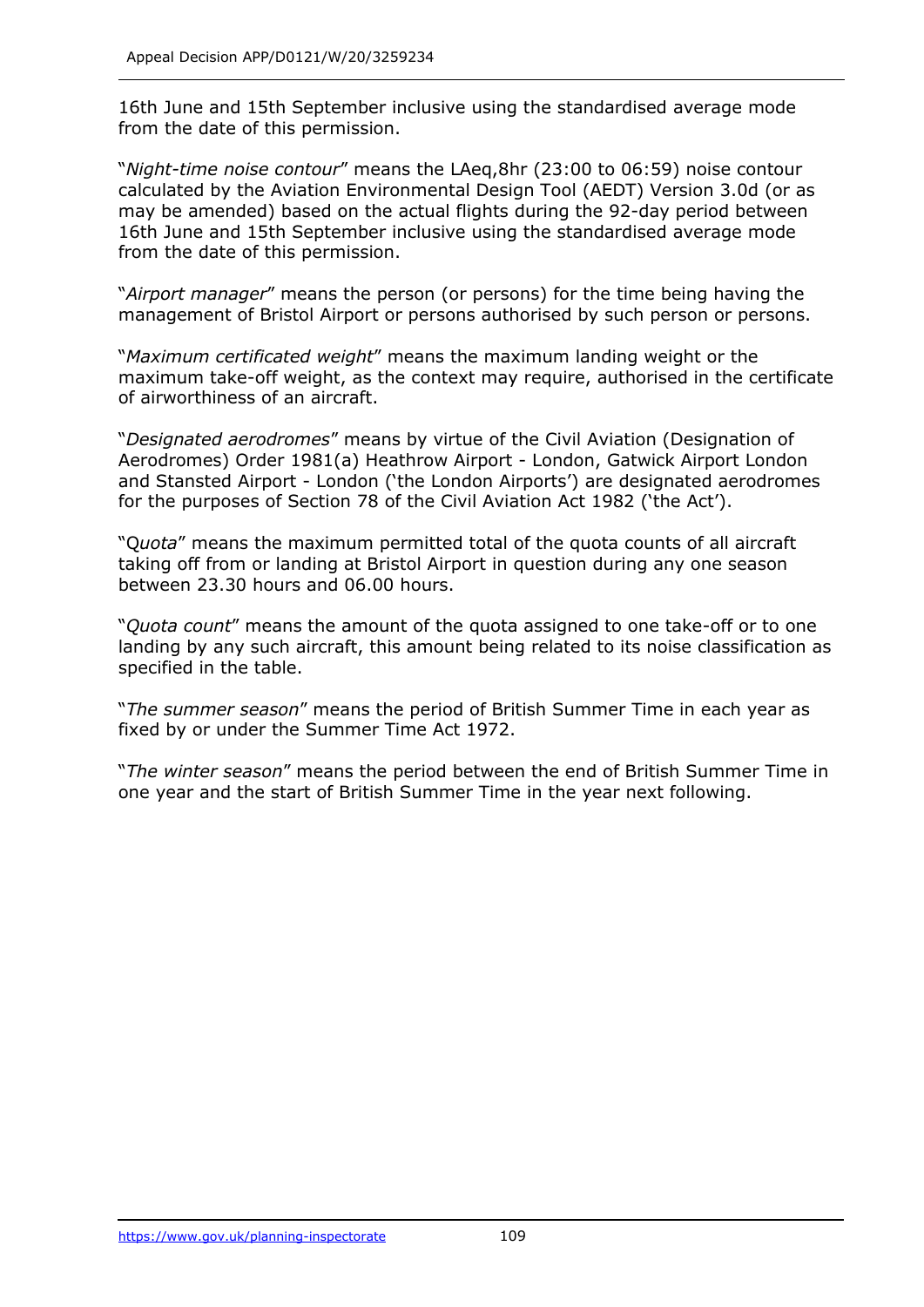## **APPEARANCES**

### **NORTH SOMERSET COUNCIL**

Ruben Taylor QC and Matthew Henderson of Counsel, instructed by the Solicitor to NSC

| They called:                |                                            |
|-----------------------------|--------------------------------------------|
| Patrick Folley BA(Hons) MA  | Operations Director and Strategic          |
|                             | Consulting Aviation Lead, Jacobs           |
| Dani Fiumicelli BSc(Hons)   | Technical Director, Vanguardia             |
| MSc MCIEH MIOA              |                                            |
| Dr Mark Broomfield BA DPhil | Associate Director, Ricardo Energy and     |
| <b>MIAQM</b>                | Environment                                |
| Tim Colles BEng (Hons)      | Senior Managing Consultant, Atkins         |
| John Siraut BSc MSc DipTran | Director of Economics and Global Technical |
|                             | Lead for Transport Economics, Jacobs       |
| Dr Mark Hinnells PhD MSc    | Senior Consultant, Ricardo Energy and      |
| MA BA                       | Environment                                |
| David Gurtler BA(Hons) BPI  | Director, Alpha Planning                   |
| <b>DipSurv MRTPI</b>        |                                            |

## **BRISTOL AIRPORT LIMITED**

Michael Humphries QC and Daisy Noble of Counsel, instructed by Womble Bond Dickinson

| They called:                                   |                                      |
|------------------------------------------------|--------------------------------------|
| James Brass BSc                                | Partner, York Aviation               |
| Nicholas Williams BSc(Hons)<br>MSc(Hons) MIA   | Associate, Bickerdike Allen Partners |
| Martin Peirce BSc(Hons) MSc<br>MIES IAQM       | Principal Consultant, Wood Group     |
| Scott Witchalls MSc MILT<br><b>MIHT MTPS</b>   | Director, Stantec                    |
| Matt Osund-Ireland<br>BSc(Hons) PhD IAQM MIES  | Technical Director, Wood Group       |
| Alex Melling BA(Hons) MSc<br><b>MRTPI</b>      | Associate Director, Wood Group       |
| Neil Furber BSc PGDip MLI                      | Associate Director, Wood Group       |
| Ryngan Pyper MA BA(Hons)<br><b>PGDip PGDip</b> | Director, BCA Insight                |

### **PARISH COUNCILS AIRPORT ASSOCIATION**

Brendon Moorhouse of Counsel, instructed by Parish Councils Airport Association

| He called:                                                               |                                                             |
|--------------------------------------------------------------------------|-------------------------------------------------------------|
| Lawrence Vaughn<br>BEng(Hons) PhD<br>BEng(Hons)FIME MIMMM<br><b>CENM</b> | Director, Quiet Places (and Parish<br>Councillor, Wrington) |
| Ryan Densham                                                             | Local resident                                              |
| David Vaughan                                                            | Local resident                                              |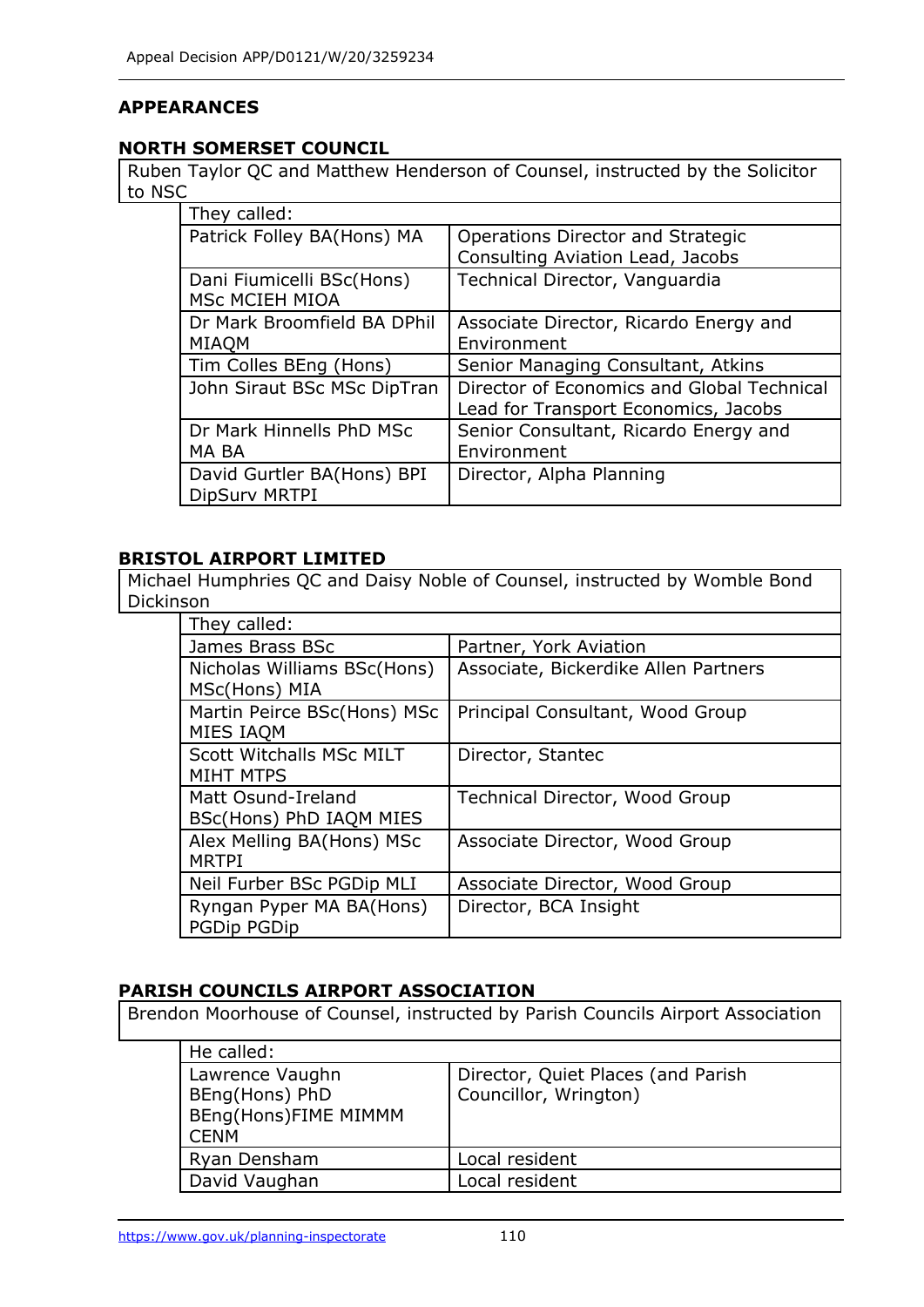| Tim Johnson               | Director, Aviation Environment Federation   |
|---------------------------|---------------------------------------------|
| Dr Alex Chapman BSc PhD   | Senior researcher, New Economics            |
|                           | Foundation.                                 |
| Nick Tyrell               | Barrow Gurney Parish Council                |
| Ronnie Morley             | <b>Cleeve Parish Council</b>                |
| Robin Jeacocke            | <b>Churchill Parish Council</b>             |
| Peter Longden             | <b>Winford Parish Council</b>               |
| Cllr Sarah Warren         | Bathavon North Ward                         |
| Cllr Karen Warrington     | Chew Valley Ward                            |
| <b>Cllr Hilary Burn</b>   | Local resident and Councillor Cleeve Parish |
|                           | Council                                     |
| Kathy Curling             | Local resident                              |
| <b>Tracy Harding</b>      | Local resident                              |
| Phil Houghton             | Local resident                              |
| Becky and Jenny Heath     | Local residents                             |
| Jocelyn Ryder-Smith       | Local resident                              |
| <b>Marney Shears</b>      | Local resident                              |
| Dr Tricia Woodhead BM MBA | Local resident and retired consultant       |
| <b>MD</b>                 | radiologist and medical director            |
| Kay and Colin Wooler      | Local residents                             |
| Cllr Justin Milward       | Local resident and Parish Councillor        |
| Dafydd Williams           | Local resident                              |
| Abi Williams              | Local resident                              |
| <b>Scarlett Vester</b>    | Local resident                              |
| Rachel Middleton          | Local resident                              |

## **BRISTOL AIRPORT ACTION NETWORK**

Estelle Dehon QC, instructed by Bristol Airport Action Network, assisted by Steven Clarke

| They called:                                 |                                                                                  |
|----------------------------------------------|----------------------------------------------------------------------------------|
| Professor Kevin Anderson<br>PhD CEng FIMechE | Chair of Energy and Climate Change,<br>School of Mechanical, Aerospace and Civil |
|                                              | Engineering, University of Manchester                                            |
| Finlay Asher MEng                            | Founder Green Sky Thinking                                                       |
| Sam Hunter Jones<br>BA(Hons) MPhil GDL LLM   | Solicitor, ClientEarth                                                           |

## **Extinction Rebellion Elders**

Liz Beth and Johnny Devas They called:

| They called:                |                                     |
|-----------------------------|-------------------------------------|
| Liz Beth                    | Planning consultant                 |
| BA(Hons) MA MRTPI DipDesign |                                     |
| Johnny Devas AA             | Retired architect                   |
| Dip.MSt(Cantab)             |                                     |
| Dr Stuart Capstick          | Deputy Director, Centre for Climate |
| <b>BSc MRes PhD</b>         | Change and Social Transformation    |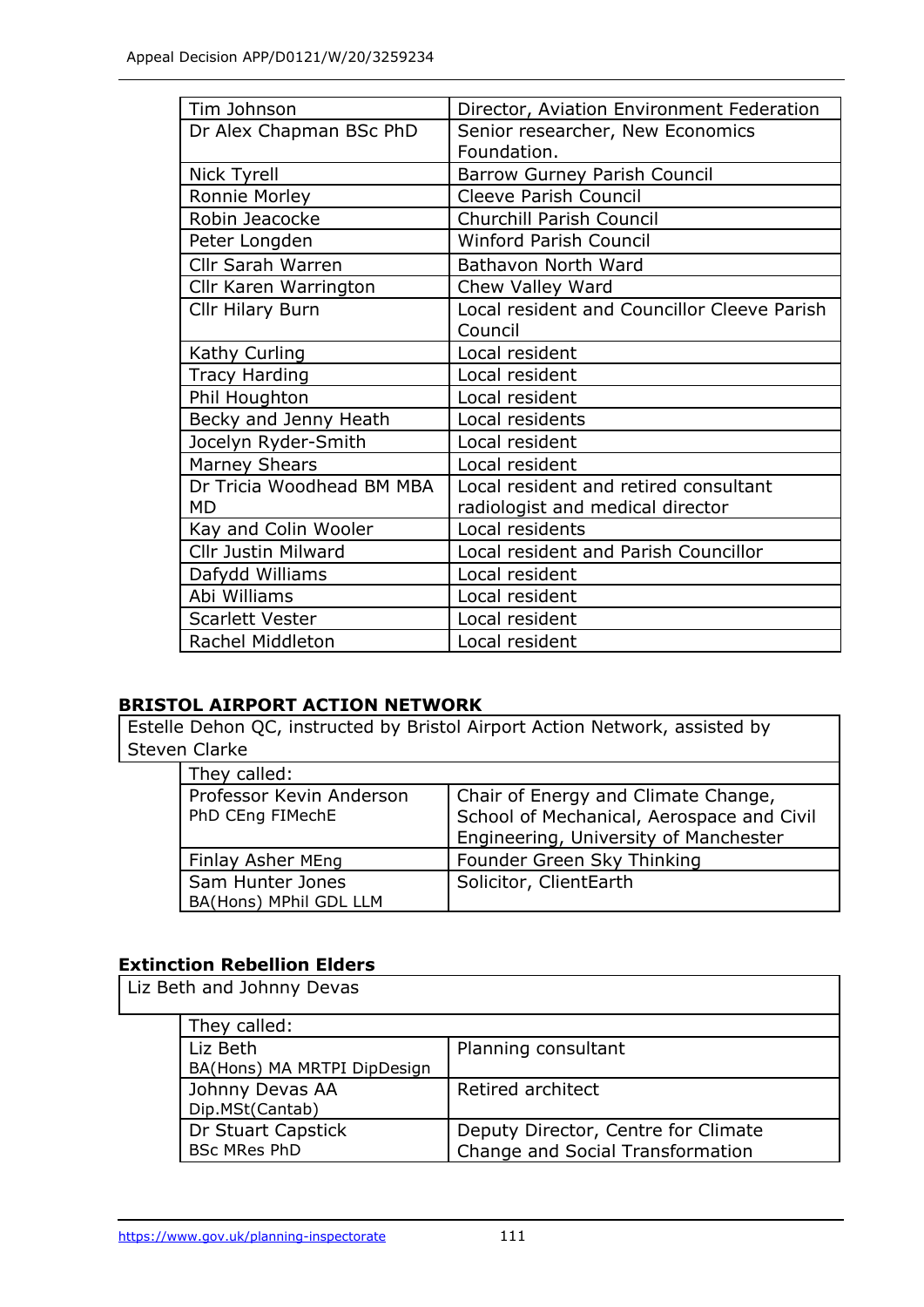| Professor Sally Lawson                                 | <b>Emeritus Professor of Physiology and</b> |
|--------------------------------------------------------|---------------------------------------------|
| <b>BSc PhD</b>                                         | Neuroscience                                |
| Christine Tudor<br>  BA(Hons) DipLP MPhil CMLI<br>FRGS | Landscape architect                         |

### **BRITISH AIRLINE PILOTS ASSOCIATION**

| Andrew Renshaw | Planning consultant |
|----------------|---------------------|
| I MRTPI        |                     |

#### **MICHAEL PEARCE**

| Amanda Sutherland | Solicitor, Sutherland Property & Legal<br>Services |
|-------------------|----------------------------------------------------|
|                   |                                                    |

#### **NATIONAL HIGHWAYS** (s106/conditions session)

| Lisa McCaffrey | Planning Manager (Highways Development |
|----------------|----------------------------------------|
| BSc MSc        | Management)                            |
| Marcus Anning  | Asset Needs Manager (SW)               |
| HNC MIHE       |                                        |

## **INTERESTED PERSONS WHO APPEARED AT THE INQUIRY**

| Jo Chase            | <b>Terminal Operations Manager BAL</b>    |
|---------------------|-------------------------------------------|
| Kate Tilling        | Local resident                            |
| Phil Heath          | Chair of Governors, Chew Valley School    |
| Jon Mayer           | <b>Federation of Small Businesses</b>     |
| David Searby        | Local resident                            |
| <b>Bill Roberts</b> | Greenwash                                 |
| Jenny Denny         | Local resident                            |
| Dr Alison Leaf      | Local resident and retired consultant     |
|                     | paediatrician                             |
| Alastair Tudor      | Somerset Chamber of Commerce              |
| Cllr Tessa Fitzjohn | Councillor, Bedminster                    |
| <b>Ben Rhodes</b>   | <b>CBI</b>                                |
| Mavis Zutshi        | Local resident                            |
| John Sweeny         | <b>UNITE</b>                              |
| <b>Caroline New</b> | Local resident                            |
| Brenda Kingston     | Local resident                            |
| Barbara Harland     | <b>Backwell Residents Association</b>     |
| Jackie Walkden      | Local resident and Bristol FOE            |
| Sue Poole           | Local resident                            |
| Dave Mitchell       | <b>Christian Climate Action</b>           |
| Ollie Lax           | Local resident                            |
| <b>Roger Sirett</b> | Local resident and member of Stop Bristol |
|                     | <b>Airport Expansion</b>                  |
| James Durie         | <b>Business West</b>                      |
| David Worskett      | <b>CPRE</b>                               |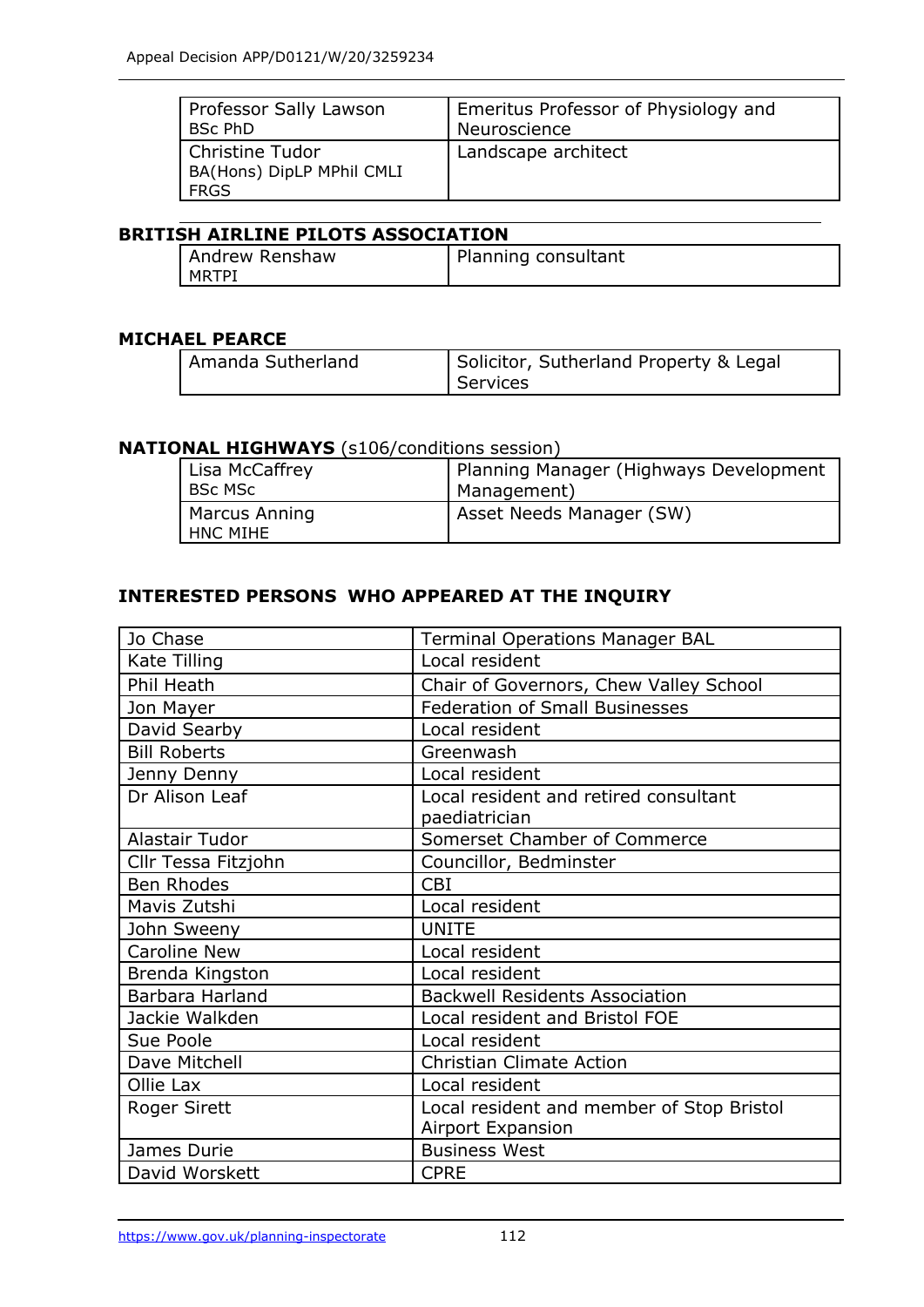| Sarah Poppy Jackson           | Local resident and Chew Valley XR                |
|-------------------------------|--------------------------------------------------|
| <b>Richard Bonner</b>         | Arcadis                                          |
| Cllr Carla Denyer             | Bristol City Councillor on behalf of Green Party |
|                               | and Independent Councillors                      |
| Teri Burgess                  | <b>Ontario Teachers</b>                          |
| Pete Tiley                    | Local resident                                   |
| Professor John Adams          | Stop Bristol Airport Campaign                    |
| Jerome Thomas                 | Local resident                                   |
| Dr Steve Melia                | Local resident and lecturer in transport and     |
|                               | planning                                         |
| Janet Grimes                  | Local resident                                   |
| Tony Jones                    | Local resident                                   |
| Sam Moppett                   | Local resident and former cabin crew             |
| Tom Leimdorfer                | Local resident                                   |
| Peter Knapp                   | Air quality researcher                           |
| Ian Coatman                   | Part of group opposing Leeds/Bradford            |
|                               | proposal                                         |
| <b>Caroline Lucas MP</b>      | <b>Green Party</b>                               |
| Elanor Hesinger               | Climate scientist                                |
| John Savage                   | Visit West                                       |
| Jonathan Hoey                 | Local resident                                   |
| Joanna Poulton                | Local resident                                   |
| Valentina Cavallini           | Local resident                                   |
| <b>Ben Moss</b>               | Director, agricultural cooperative               |
| Joss Croft                    | Chief Executive UK Inbound                       |
| Richard Osborne               | Local Resident/ Farmer                           |
| Professor Phillip Goodwin     | University College London and University of the  |
|                               | West of England                                  |
| Cllr Paula O'Rourke           | Leader Green Party, Bristol City Council         |
| Carl Dainter                  | Head of Aviation, Mace Group                     |
| John Sleigh                   | Local resident                                   |
| Ros Pears                     | Local resident                                   |
| <b>Marcus Grant</b>           | Environmental Stewardship for Health             |
| Oscar Christopherson and Neve | Chew Valley School Climate Change Group          |
| Roche                         |                                                  |
| Annie Beardsley               | Local resident                                   |
| <b>Viv Talbot</b>             | Local charity worker                             |
| Susan Sidey                   | <b>Retired Civil Servant</b>                     |
| Alistair Sawday               | Local resident and founder of Sawday             |
|                               | Publishing                                       |
| Sophie Feboul                 | Local resident                                   |
| Professor Colin Davis         | University of Bristol                            |
| <b>Adrian Tait</b>            | Somerset Climate Action Group                    |
| Professor Paul Hoggett        | University of the West of England (retired)      |
| Professor Dan Lunt            | University of Bristol                            |
| Asif Rehmanwala               | Chief Executive, Ecotricity on behalf of Dale    |
|                               | Vince                                            |
| Dr Patrick Hart               | <b>Bristol GP</b>                                |
| Pete Brownlee                 | Local resident                                   |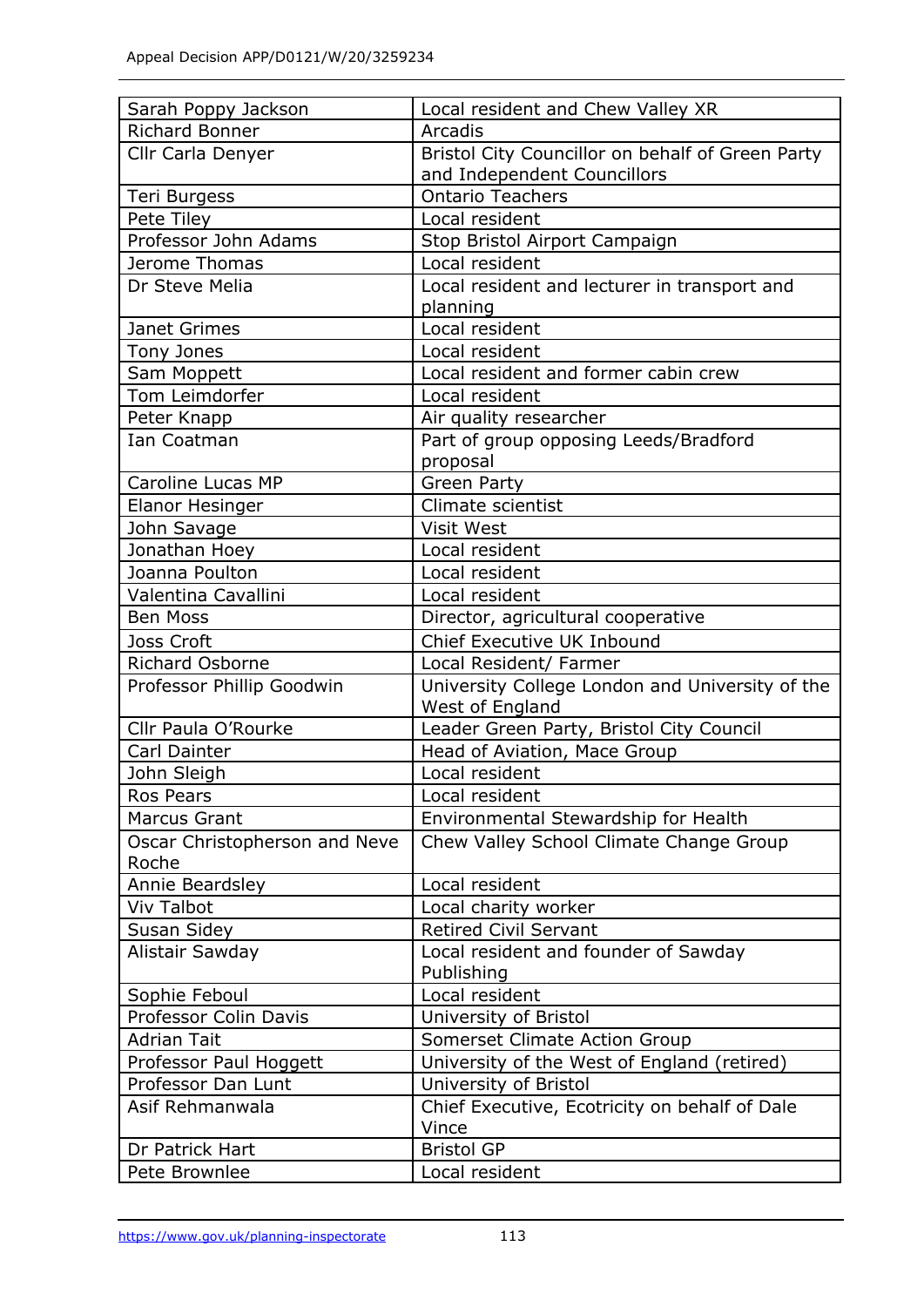| Tina Kilroy             | Local resident                                             |
|-------------------------|------------------------------------------------------------|
| Lucienne Green          | Local resident                                             |
| Rory Peliza             | Interested person                                          |
| Poppy Brett             | Local resident                                             |
| Dr Kathy Fawcett        | University of the West of England                          |
| Polly Denny             | Local resident speaking on behalf of Dr Maya<br>Rose Craig |
| <b>Chloe Naldrett</b>   | Local resident                                             |
| <b>Richard Prior</b>    | Local resident                                             |
| <b>Tanguy Tomes</b>     | Local resident                                             |
| James Ryle              | Local resident                                             |
| Raphaela Rasch          | Interested person                                          |
| Jo Hook                 | Local resident                                             |
| George Ferguson         | Ex-Mayor for Bristol (2012-2016)                           |
| <b>Charlotte Buxton</b> | Local resident                                             |
| Jeremy Doyle            | Local resident                                             |
| Astrid Vaught           | Local resident                                             |
| Suzanne Hetherington    | Local resident                                             |
| <b>Grant Mercer</b>     | Local resident/Bristol business owner                      |
| <b>Britt Taylor</b>     | Local resident                                             |
| George Oakenfold        | Local resident                                             |
| Alison Allan            | Parson St Primary School Bedminster                        |
| Dr Emma Geen            | <b>Bristol Disability Community</b>                        |

### **WRITTEN SUBMISSIONS FROM THOSE WISHING TO APPEAR BUT UNABLE TO DO SO**

| Alexandra Geddis                         | Interested person         |
|------------------------------------------|---------------------------|
| Alysun Jones and Timothy<br><b>Blanc</b> | Interested persons        |
| Alan Leeson                              | Local resident            |
| Anne Ley-Morgan                          | Interested person         |
| <b>Cllr Bridget Petty</b>                | Green Party, Backwell     |
| Cherry Bretten                           | Local resident            |
| Chris Millman                            | Interested person         |
| Claire Wheeler                           | Interested person         |
| Emma Copham                              | <b>Climate Consultant</b> |
| Frankie Jones                            | Interested person         |
| Jane Clayton                             | Local resident            |
| Jill Coleman                             | Local resident            |
| Jeremy L Hinton                          | <b>Interested Person</b>  |
| John Penrose MP                          | MP for Weston-super-Mare  |
| Jacqueline Walkden                       | Local resident            |
| Jo Wring                                 | Local resident            |
| K Haverson                               | Local resident            |
| Leiza Alpass                             | Local resident            |
| Liam Fox MP                              | MP for North Somerset     |
| Lucy Mackilligin                         | Local resident            |
| Liz Reilly                               | Local resident            |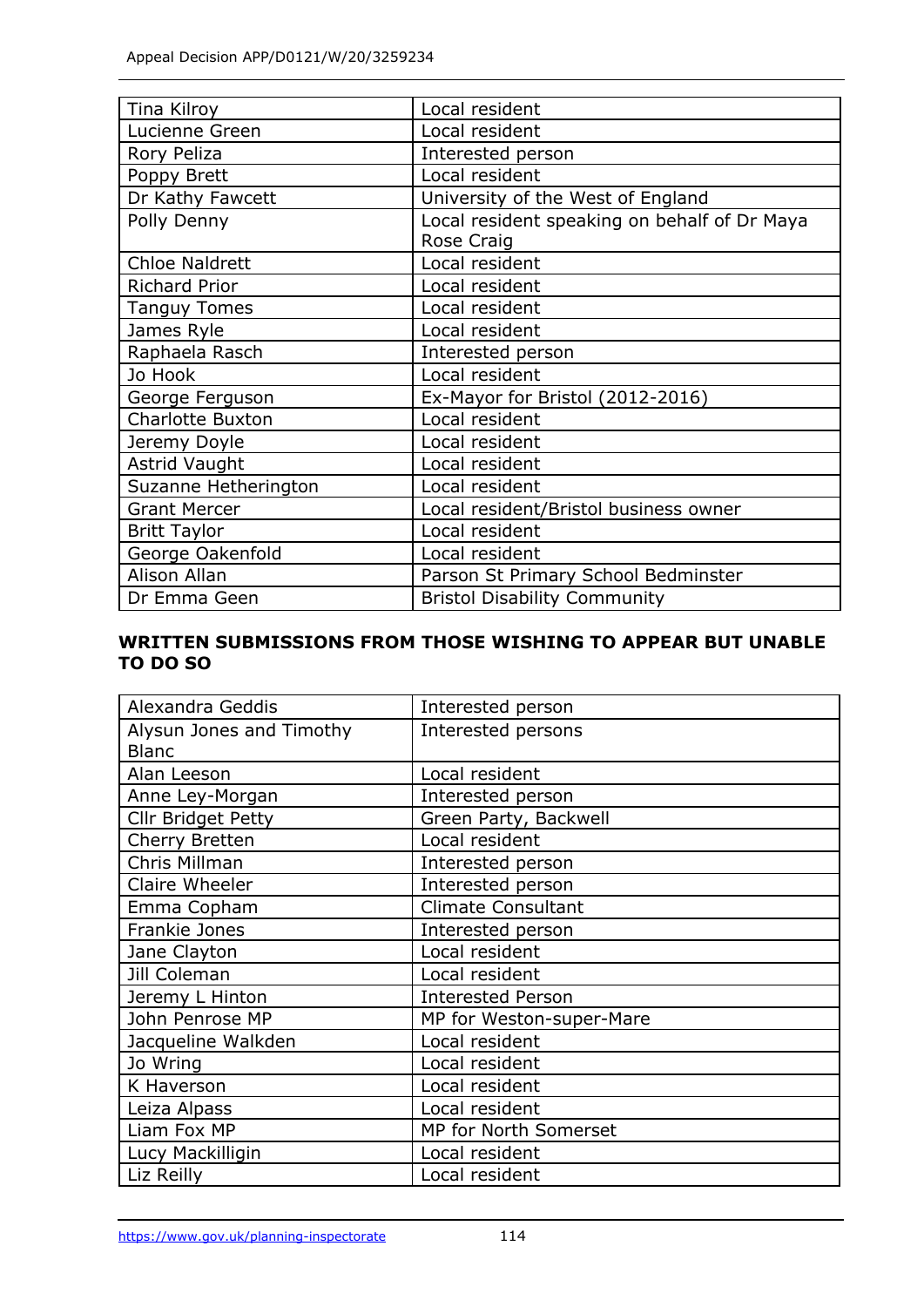| Margaret Boushel                     | Local resident                         |
|--------------------------------------|----------------------------------------|
| M Grant                              | <b>Public Health Expert</b>            |
| Nicky Biggs                          | Interested person                      |
| Public Health England                | <b>Statutory Consultee</b>             |
| <b>Richard Lancaster</b>             | Local resident                         |
| Renee Slater                         | Interested person                      |
| R Williams                           | Local resident                         |
| S Barnett                            | Local resident                         |
| Val Keay                             | Local resident                         |
| <b>Additional Passer-by Comments</b> | Combined hand-written submissions from |
|                                      | passers-by of WSM Town Hall            |
| Roary the Dinosaur                   | On behalf of extinct dinosaurs         |

## **INQUIRY DOCUMENTS**

Inquiry Documents available at:

<https://gateleyhamer-pi.com/en-gb/bristol-airport/library-documents/inq-docs/>

| INQ/001   | Opening Statement Bristol Airport Ltd (BAL)                     |
|-----------|-----------------------------------------------------------------|
| INQ/002   | Opening Statement North Somerset District Council (NSC)         |
| INQ/003   | Opening Statement Bristol Airport Action Network (BAAN)         |
| INQ/004   | Opening Statement British Airline Pilots Association (BALPA)    |
| INQ/005   | Opening Statement Extinction Rebellion Elders (XR Elders)       |
| INQ/006   | Opening Statement Sutherland Property and Legal Services        |
| INQ/007   | Opening Statement Parish Councils Airport Association (PCAA)    |
| INQ/008-0 | <b>Additional Proof of Evidence SPLS</b>                        |
| INQ/008-1 | Appendices to SPLS Additional Proof of Evidence                 |
| INQ/009   | NSC Letter to Department for Transport                          |
| INQ/010   | NSC's Fleet Mix Revision 1                                      |
| INQ/011   | Errata to Mr Siraut's Proof of Evidence                         |
| INQ/012   | Ontario Teachers' Pension Plan Statement March 2021             |
| INQ/013   | NSC's Business Leisure Growth Inquiry Note                      |
| INQ/014   | <b>BMI Regional capacity table</b>                              |
| INQ/015   | NSC's Three Post-Pandemic Technology Trends                     |
| INQ/016   | CAST Wave 1 Survey Briefing Note March 2021                     |
| INQ/017   | Errata to Mr Brass' Proof of Evidence                           |
| INQ/018   | NSC's Fleet Mix Revision 2                                      |
| INQ/019   | Mr Brass' Data Extracts from Logit Model                        |
| INQ/020   | NSC's Update to Mr Siraut's Proof of Evidence                   |
| INQ/021   | Errata to Mr Williams Proof of Evidence                         |
| INQ/022   | CAA's Survey of Noise Attitudes 2014: Aircraft Noise and        |
|           | Sleep Disturbance                                               |
| INQ/023   | Written Submission from Richard Osborne including Noise Report  |
|           | dated 19 July 2021                                              |
| INQ/024   | PCAA Map showing Parish boundaries                              |
| INQ/025   | CAA's Survey of Noise Attitudes 2014: Aircraft Noise and        |
|           | Annoyance, Second Edition                                       |
| INQ/026   | <b>Site Visit Pack</b>                                          |
| INQ/027   | BAL's Note regarding Levelling Up Fund: Prospectus and location |
|           | of Cardiff Airport                                              |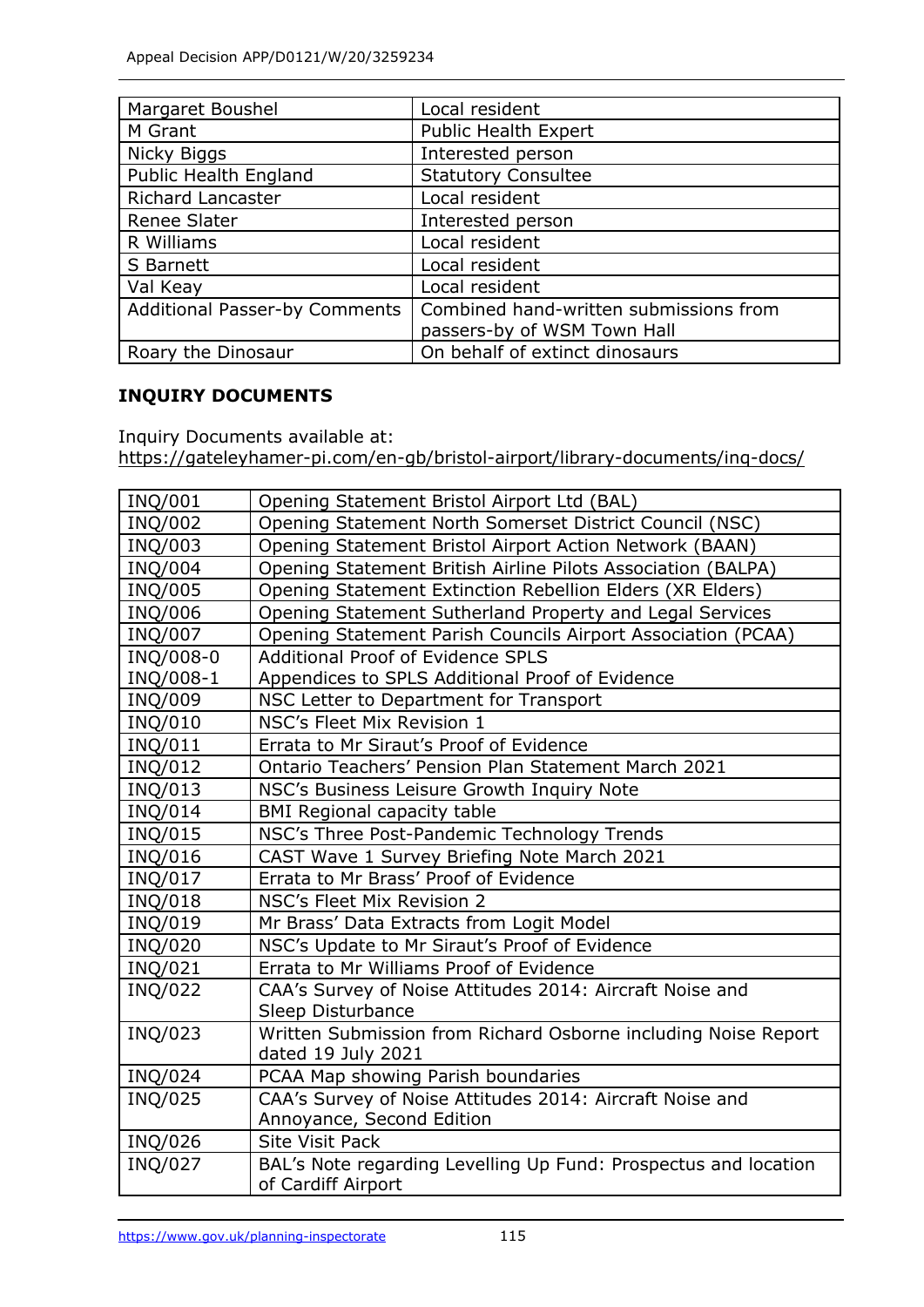| INQ/028        | BAL's Response to INQ018                                                                                      |
|----------------|---------------------------------------------------------------------------------------------------------------|
| INQ/029        | Committee on the Medical Effects of Air Pollutants                                                            |
|                | Advice on health evidence relevant to setting PM <sub>2.5</sub> targets                                       |
| INQ/030        | Comparison of ESA and Jacobs Noise Forecasts                                                                  |
| INQ/031        | BAL's Technical note: Comparison of the effects on air quality of<br><b>ESA and Jacobs aircraft forecasts</b> |
| INQ/032        | IPCC's Climate Change 2021 - Summary for Policymakers                                                         |
| INQ/033        | Car Park Occupancy Data 2017                                                                                  |
| INQ/034-0      | Calculations to support parking demand identified in Updated PDS                                              |
| INQ/034-1      | Definition of BRS Catchment Areas                                                                             |
| INQ/035        | Assessment of mode share                                                                                      |
| INQ/036        | Womble Bond Dickinson letter dated 16 March 2020 regarding                                                    |
|                | outline planning application                                                                                  |
| INQ/037        | BAL's Clarification of Number of Dwellings with no Change in                                                  |
|                | <b>Noise</b>                                                                                                  |
| INQ/038        | BAL's Note Clarifying Number of Aircraft Movements                                                            |
| INQ/039        | Inspectors' Note to BALPA regarding scope of evidence                                                         |
| <b>INQ/040</b> | DfT's Sustainable aviation fuels mandate - A consultation on                                                  |
|                | reducing the greenhouse gas emissions of aviation fuels in the UK                                             |
| INQ/041        | Jet Zero Consultation Dataset updated August 2021                                                             |
| <b>INQ/042</b> | DfT's Response to INQ/009                                                                                     |
| INQ/043        | UK's Hydrogen Strategy August 2021                                                                            |
| INQ/044        | <b>BAL's Note on Slot Coordination</b>                                                                        |
| INQ/045        | Statement of Common Ground between BAL and National                                                           |
|                | Highways in relation to M5 Junction 22                                                                        |
| INQ/046        | BAL's Technical Note regarding M5 J22                                                                         |
| INQ/047        | XR Elders Note on Transport Data and Costs                                                                    |
| INQ/048        | NSC's As38 Major Road Network - Outline Business Case                                                         |
| INQ/049        | NSC's A38/Downside Road Improvement Drawing                                                                   |
| <b>INQ/050</b> | Heathfield Park Decision Notice 20/P/1438/FUL                                                                 |
| INQ/051        | <b>Bristol Airport Parking Charges 2021</b>                                                                   |
| INQ/052        | BALPA's Table on Parking Summary by Type                                                                      |
| INQ/053        | National Highways response dated 2 September 2021 to                                                          |
|                | Inspectors' queries regarding M5 J22                                                                          |
| INQ/054        | Department for Business, Energy and Industrial Strategy -                                                     |
|                | Valuation of greenhouse gas emissions: for                                                                    |
|                | policy appraisal and evaluation                                                                               |
| INQ/055        | BAL's letter to DfT dated 22 September 2020                                                                   |
| INQ/056        | NSC's Parking Capacity Table                                                                                  |
| INQ/057        | Carbon Values Graph                                                                                           |
| INQ/058        | NSC Passenger Allocation Logit Model                                                                          |
| INQ/059        | Rolls Royce Report - Leading the Transition to Net Zero Carbon                                                |
| INQ/060        | 2021 Parking Costs at Bristol Airport                                                                         |
| INQ/061        | BAL Note on EasyJet Electric Turnaround Trial                                                                 |
| INQ/062        | DfT Letter dated 6 September 2021 regarding Decision on                                                       |
|                | Requests to Review the Airports National Policy                                                               |
|                | Statement under the Planning Act 2008                                                                         |
| INQ/063        | CCC's Sixth Carbon Budget                                                                                     |
|                | Methodology Report December 2020                                                                              |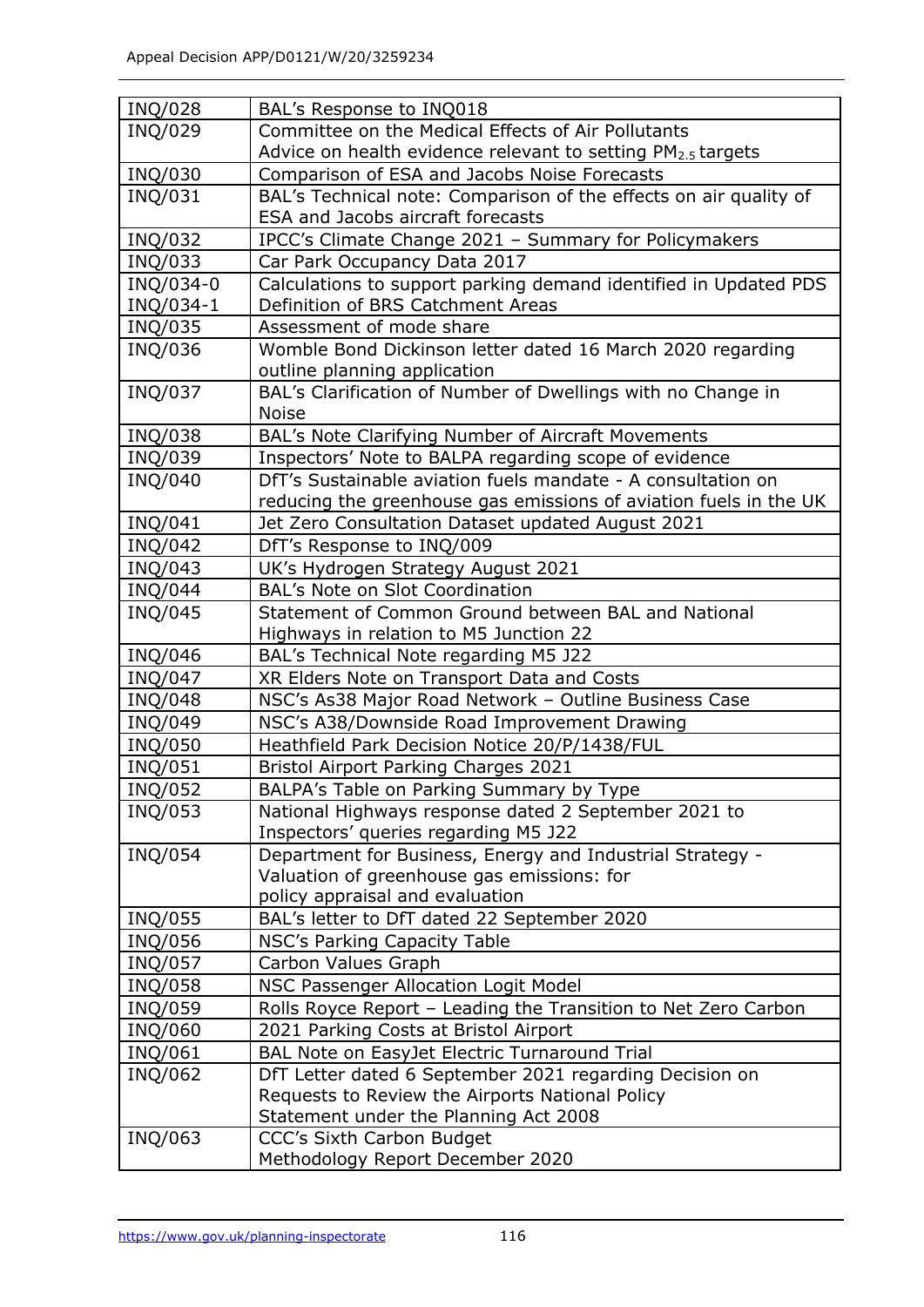| <b>INQ/064</b>     | Gatwick Northern Runway: Statement of Community Consultation<br>August 2021                 |
|--------------------|---------------------------------------------------------------------------------------------|
| INQ/065            | Plan showing Car Parking levels at Bristol Airport                                          |
| INQ/066            | Plan showing cross sections of Bristol Airport                                              |
| INQ/067            | Approved elevations for MSCP2 - Drawing no. P3-201                                          |
| <b>INQ/068</b>     | XR Elders Note on BA Transport Data and Costs                                               |
| INQ/069            |                                                                                             |
|                    | Natural England Consultation Response 25 January 2019                                       |
| INQ/070            | Natural England Consultation Response 28 November 2019<br>XR Elders Note on Carbon Policies |
| INQ/071<br>INQ/072 |                                                                                             |
|                    | PCAA Update Note on Carbon Costs                                                            |
| INQ/073            | BAAN Note on Updated BEIS Valuation of Greenhouse Gas                                       |
| INQ/074            | <b>BAL Note on Greenhouse Gas Emissions</b>                                                 |
| INQ/075            | NSC Valuation of Greenhouse Gas Emissions                                                   |
| INQ/076            | Updated Socio-Economic Cost Benefit Analysis Chart 2021                                     |
| <b>INQ/077</b>     | CPRE - Saving Tranquil Places                                                               |
| INQ/078            | Bristol Airport (UK) No. 3 Limited Annual Report                                            |
| INQ/079            | NSC Position on Slots and Grampian Conditions                                               |
| <b>INQ/080</b>     | West of England Joint Committee Approved Motion on Bristol<br><b>Airport Expansion</b>      |
| INQ/081            | NSC Note regarding Outstanding Transport Information                                        |
| <b>INQ/082</b>     | Somerset County Council response to Inspectors Questions                                    |
| INQ/083            | BAL Response on Logit Passenger Allocation Model                                            |
| <b>INQ/084</b>     | National Highways response to Inspectors' questions                                         |
| <b>INQ/085</b>     | WHO Global Air Quality Guidelines                                                           |
| <b>INQ/086</b>     | PCAA Comments on INQ/085                                                                    |
| <b>INQ/087</b>     | Draft s106 Agreement 29 September                                                           |
| INQ/088            | Draft s106 Unilateral Undertaking 29 September                                              |
| <b>INQ/089</b>     | Draft CIL Compliance Statement                                                              |
| <b>INQ/090</b>     | Bristol Airport Traffic Displacement Estimation January 2020                                |
| INQ/091            | CAA Passenger Survey 2019 excerpt                                                           |
| INQ/092            | CCC Advice on reducing UK Emissions                                                         |
| INQ/093            | XRE Comments on INQ/085                                                                     |
| INQ/094            | High Court Decision on the Application for Statutory Review by                              |
|                    | Uttlesford District Council regarding the Stansted Decision                                 |
| INQ/095            | BAAN Comments of INQ/085                                                                    |
| INQ/096            | NSC Comments of INQ/085                                                                     |
| INQ/097            | BAL Comments of INQ/085                                                                     |
| INQ/098            | NSC Note on Outstanding Transport Information                                               |
| INQ/099            | BAL Response to INQ/098                                                                     |
| INQ/100            | NSC Summary of Impacts Table                                                                |
| INQ/101            | <b>BAL Planning Balance Summary</b>                                                         |
| INQ/102            | <b>SL&amp;PS Closing Statement</b>                                                          |
| INQ/103            | <b>BALPA Closing Statement</b>                                                              |
| INQ/104            | <b>XRE Closing Statement</b>                                                                |
| INQ/105            | <b>PCAA Closing Statement</b>                                                               |
| INQ/106            | NSC Closing Statement in full                                                               |
| INQ/106-1          | NSC Closing as read                                                                         |
| INQ/107            | <b>BAL Closing Statement</b>                                                                |
| INQ/108            | <b>BAAN Closing Statement</b>                                                               |